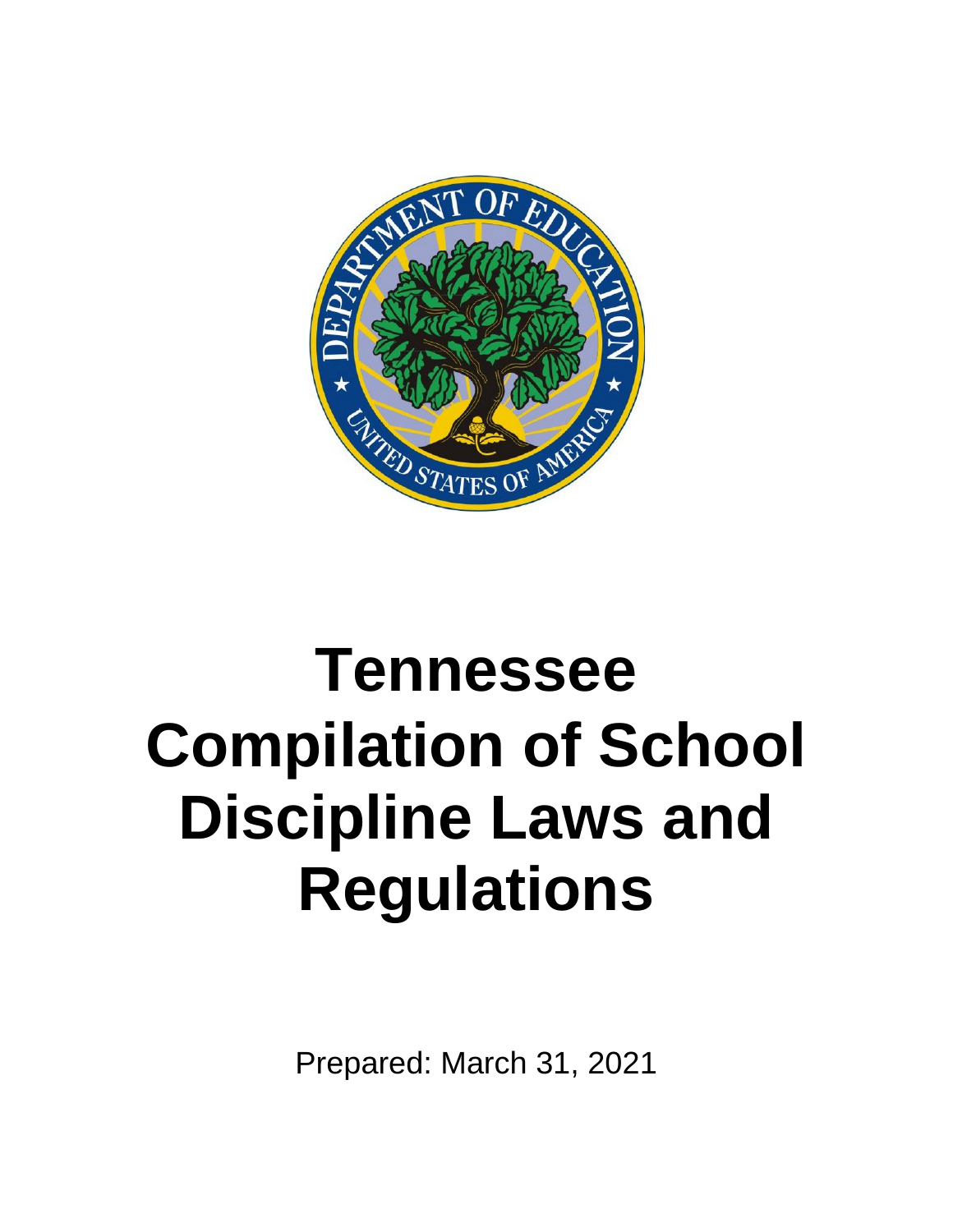# *Introduction*

This compilation presents school discipline-related laws and regulations for U.S. states, U.S. territories, and the District of Columbia, and, where available, links to education agency websites or resources related to school discipline and student conduct. The discipline laws and regulations presented in this compilation have been categorized by type of specific discipline issue covered, according to an organizational framework developed by the National Center for Safe and Supportive Learning Environments (NCSSLE). For example, one major category encompasses all laws or regulations governing states or territories that mandate specific disciplinary sanctions (such as suspension) for specific offenses (such as drug possession on school grounds). The school discipline laws and regulations were compiled through exhaustive searches of legislative websites that identified all laws and regulations relevant to each specific category. Compiled materials were subsequently reviewed by state education agency (SEA) representatives in the 50 states, Washington D.C., and the U.S. territories.

Discipline categories were not mutually exclusive. Laws and regulations often appeared across multiple categories. For jurisdictions with more extensive laws covering a breadth of topical areas, relevant sections were excerpted from the larger legislative text for inclusion in the appropriate discipline category. Laws, ordered by chapter and section number, appear first within each category followed by regulations. All laws and regulations listed within categories in the compilation also appear in the sources cited section of the document, which lists laws by chapter and section number and title, and where available, includes active hyperlinks to source websites supported or maintained by state legislatures. Additional links to government websites or resources are provided at the end of this document.

# *Notes & Disclaimers*

To the best of the preparer's knowledge, this Compilation of School Discipline Laws and Regulations is complete and current as of March 2021. Readers should also note that the information in this document was compiled from individual sources that are created by each jurisdiction and which are maintained and updated with varying frequencies. Readers should consult the source information provided directly in order to check for updates to laws and regulations reported in this document or to conduct further research.

For further information, including definitions of the different policy categories, please refer to the [Discipline](http://safesupportivelearning.ed.gov/school-discipline-compendium)  [Laws and Regulations Compendium](http://safesupportivelearning.ed.gov/school-discipline-compendium) posted on the Center's website.

#### *Prepared by:*

**Child Trends**  7315 Wisconsin Avenue Suite 1200W Bethesda, Maryland 20814

**EMT Associates, Inc.**  1631 Creekside Drive Suite 100 Folsom, California 95630

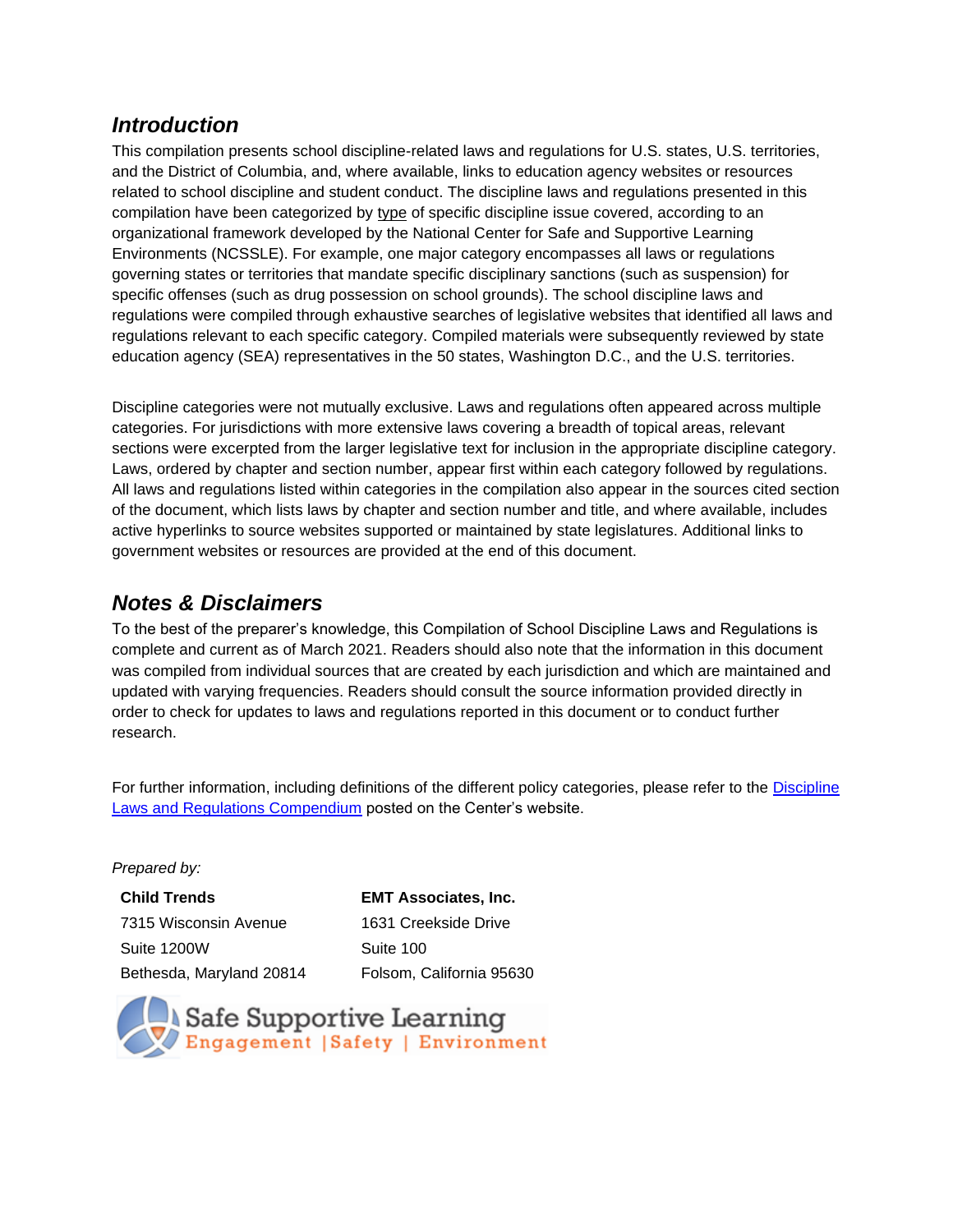# **Table of Contents**

| Exclusionary Discipline: Suspension, Expulsion, and Alternative Placement  26 |  |
|-------------------------------------------------------------------------------|--|
|                                                                               |  |
|                                                                               |  |
|                                                                               |  |
|                                                                               |  |
|                                                                               |  |
|                                                                               |  |
|                                                                               |  |
|                                                                               |  |
|                                                                               |  |
|                                                                               |  |
|                                                                               |  |
|                                                                               |  |
|                                                                               |  |
|                                                                               |  |
|                                                                               |  |
|                                                                               |  |
|                                                                               |  |
|                                                                               |  |
|                                                                               |  |
|                                                                               |  |
|                                                                               |  |
|                                                                               |  |
|                                                                               |  |
|                                                                               |  |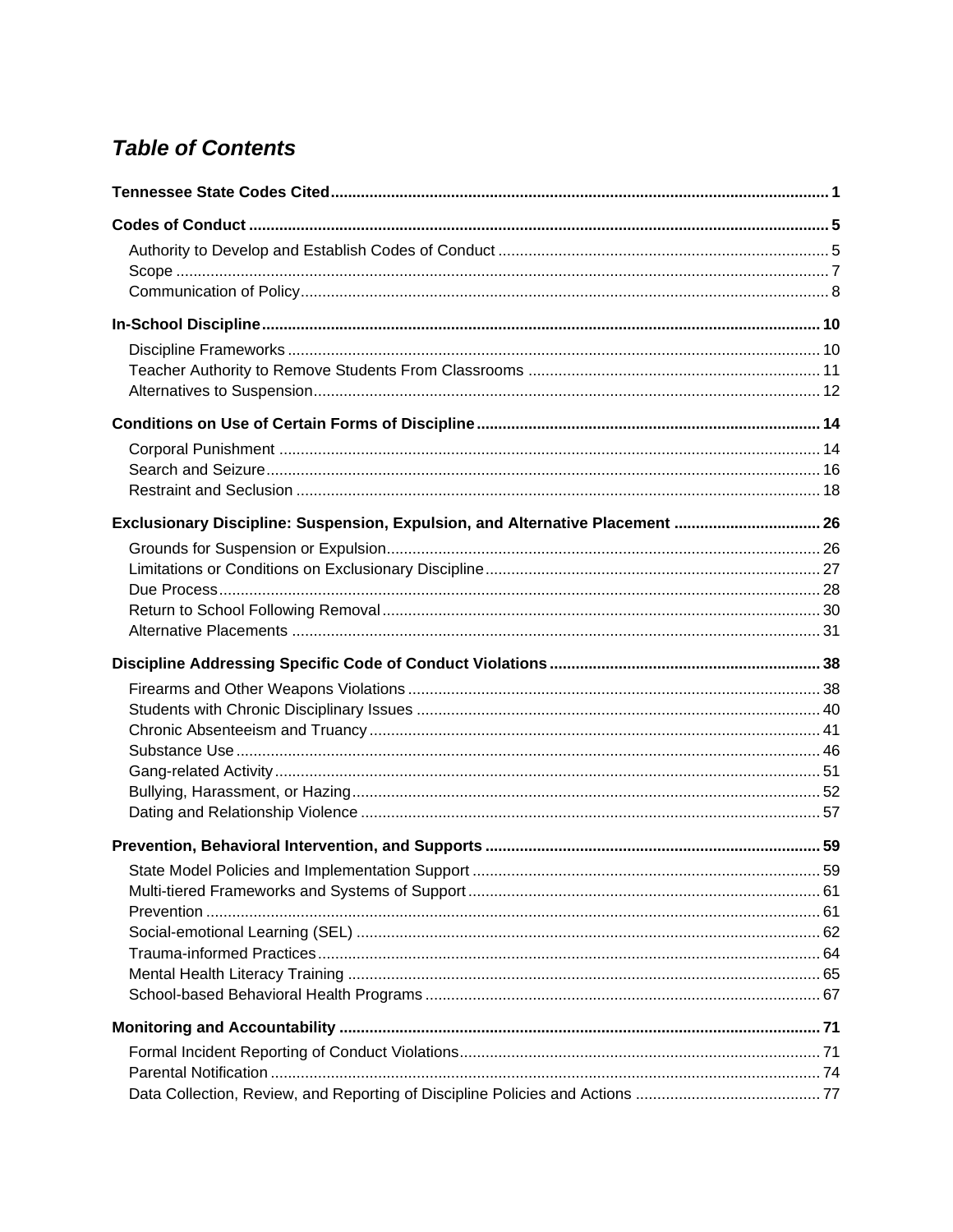| School Resource Officer (SRO) or School Security Officer (SSO) Training or Certification  81 |  |
|----------------------------------------------------------------------------------------------|--|
|                                                                                              |  |
|                                                                                              |  |
| 89 State-Sponsored, Publicly Available Websites or Other Resources on School Discipline  89  |  |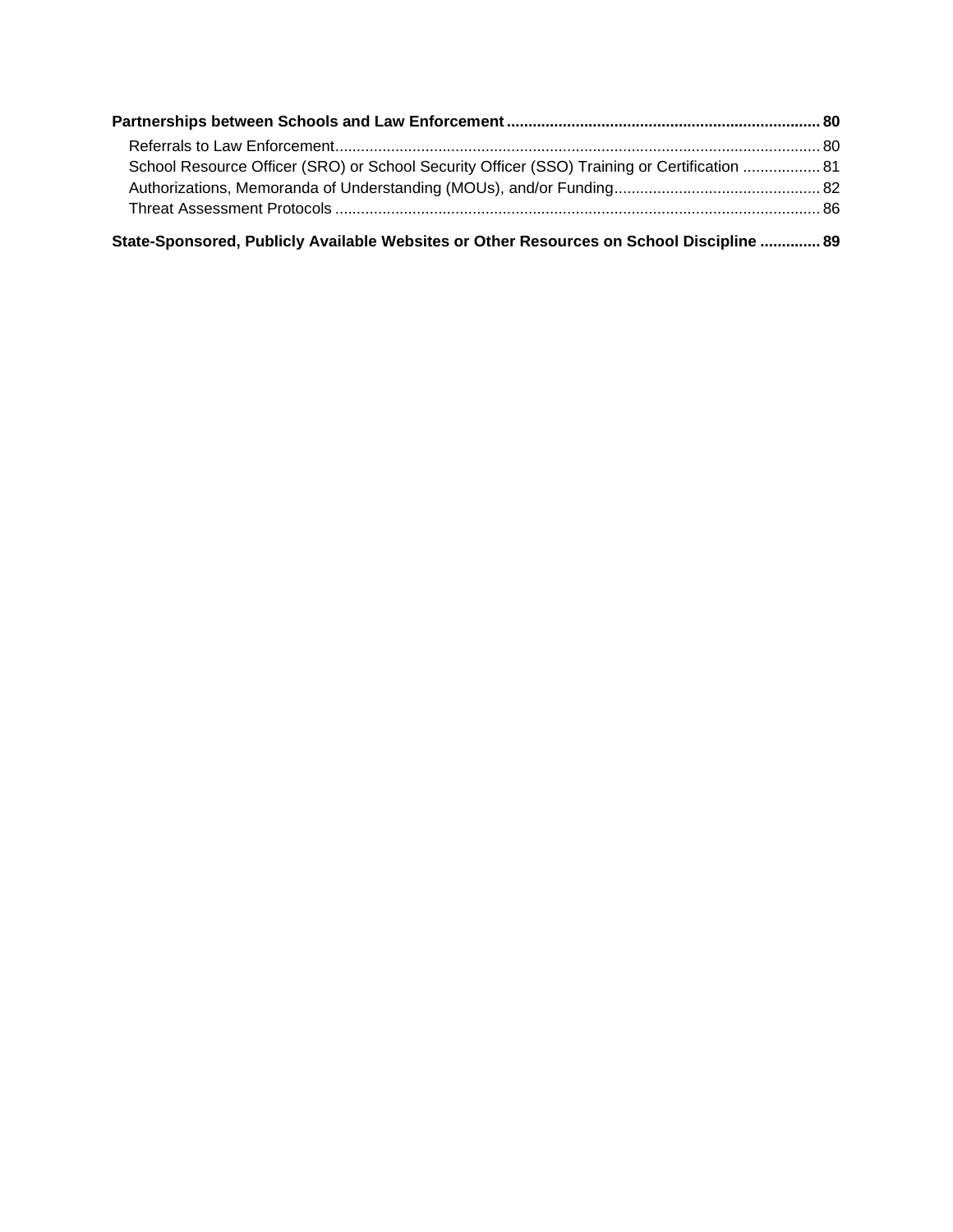# <span id="page-4-0"></span>*Tennessee State Codes Cited*

# **[Tennessee Revised Laws](http://www.lexisnexis.com/hottopics/tncode/)**

The State of Tennessee contracts with LexisNexis to provide free public access to the Tennessee Code [\(http://www.lexisnexis.com/hottopics/tncode/\)](http://www.lexisnexis.com/hottopics/tncode/). Users must agree to terms and conditions prior to use of the site. All listed laws are searchable by title and chapter number or by using key search terms.

# **Title 39. Criminal Offenses**

## **Chapter 8. Employment and Training of Police Officers**

#### **Part 1. General Provisions**

38-8-120. School policing

# **Chapter 17. Offenses Against Public Health, Safety and Welfare**

#### **Part 3. Disorderly Conduct and Riots**

39-17-308. Harassment

# **Title 49. Education**

#### **Chapter 1. State Administration**

#### **Part 2. Department of Education**

| $49 - 1 - 211$ . | Annual report by commissioner                                      |
|------------------|--------------------------------------------------------------------|
| 49-1-213.        | Technical assistance                                               |
| 49-1-214.        | Safe schools - Advisory guidelines                                 |
| 49-1-230.        | Development of training programs for adverse childhood experiences |

#### **Chapter 2. Local Administration**

#### **[Part 1. G](http://www.state.tn.us/tccy/tnchild/t49/t_49_ch_2_p_2.htm)eneral Provisions**

| 49-2-115. | Family resource centers                             |
|-----------|-----------------------------------------------------|
| 49-2-118. | Conflict resolution intervention programs           |
| 49-2-120. | Prohibition against hazing                          |
| 49-2-124. | Universal mental health or socioemotional screening |

#### **[Part 2. Boards of Education](http://www.state.tn.us/tccy/tnchild/t49/t_49_ch_2_p_2.htm)**

49-2-203. Duties and powers

#### **Part 3. County Administration**

49-2-305. Development and adoption of program to promote involvement of parents and guardians

#### **Chapter 6. Elementary and Secondary Education**

#### **Part 3. Elementary, Middle and Secondary Schools Generally**

49-6-303. School counselors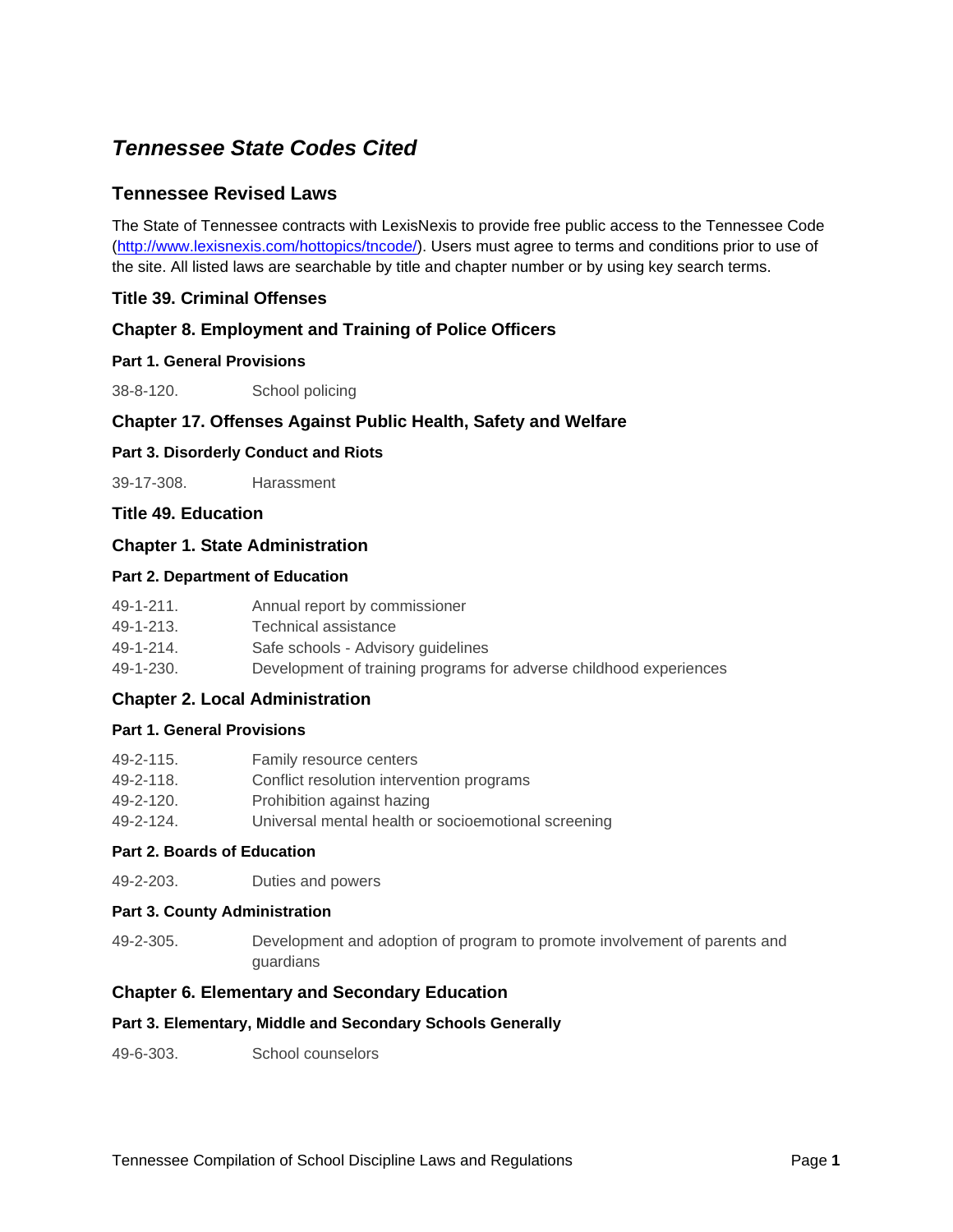#### **[Part 8. Schools Against Violence in Education \(SAVE\) Act](http://www.state.tn.us/tccy/tnchild/t49/t_49_ch_6_p_10.htm)**

| 49-6-805. | Template minimum requirements                                                          |
|-----------|----------------------------------------------------------------------------------------|
| 49-6-809. | Policy authorizing off-duty law enforcement officers to serve as armed school security |
|           | officers - Memorandum of understanding - List of qualified officers - Funding - Report |
| 49-6-812. | Consistency with harassment and bullying policies                                      |
| 49-6-815. | People permitted to possess and carry a firearm on school grounds                      |

#### **Part 10. Curriculum Generally**

| 49-6-1007. | Character education                                                                 |
|------------|-------------------------------------------------------------------------------------|
| 49-6-1017. | Sexual violence awareness curriculum                                                |
| 49-6-1028. | Legislative findings - Public school courses and content to educate children in the |
|            | United States and Tennessee governments                                             |
| 49-6-1035. | Domestic violence awareness education programs                                      |

# **Part 12. Junior and Senior High Schools - Curriculum**

49-6-1201. General provisions

#### **Part 24. Tennessee Community Schools Act**

| 49-6-2403. | Part definitions                                                                    |
|------------|-------------------------------------------------------------------------------------|
| 49-6-2404. | Authority to form community consortiums to establish community schools - Centers of |
|            | communities - Designation of individual to lead implementation of programming -     |
|            | Eligibility for community school grant                                              |

#### **Part 27. Threat Assessment**

| 49-6-2701. | Threat assessment team                                                                  |
|------------|-----------------------------------------------------------------------------------------|
| 49-6-2702. | Request for law enforcement or court records upon determination that individual         |
|            | poses threat or exhibits significantly disruptive behavior or need for assistance - Use |
|            | of information - Disclosure of student's education record                               |
| 49-6-2703. | Immunity of threat assessment team                                                      |

# **[Part 30. Attendance](http://www.state.tn.us/tccy/tnchild/t49/t_49_ch_6_p_30.htm)**

| 49-6-3002. | State attendance guidelines - No penalty for period of hospital or homebound                 |
|------------|----------------------------------------------------------------------------------------------|
|            | instruction                                                                                  |
| 49-6-3006. | Attendance supervisor                                                                        |
| 49-6-3004. | School term                                                                                  |
| 49-6-3007. | List of students - Reports of attendance - Enforcement of compulsory attendance -            |
|            | List of truant students                                                                      |
| 49-6-3009. | Educational neglect - Progressive truancy intervention plans - Referral to juvenile<br>court |
|            |                                                                                              |
| 49-6-3012. | Truancy schools                                                                              |
| 49-6-3024. | Review of laws and policies related to exclusionary discipline of students in pre-           |
|            | kindergarten through kindergarten                                                            |

#### **[Part 34. Suspension of Students](http://www.state.tn.us/tccy/tnchild/t49/t_49_ch_6_p_34.htm)**

| 49-6-3401. | Suspension of students - Expulsion of students - Exception for self-defense  |
|------------|------------------------------------------------------------------------------|
| 49-6-3402. | Alternative schools for suspended or expelled students - Mandated attendance |
| 49-6-3404. | Advisory council for alternative education                                   |
| 49-6-3405. | Alternative school success                                                   |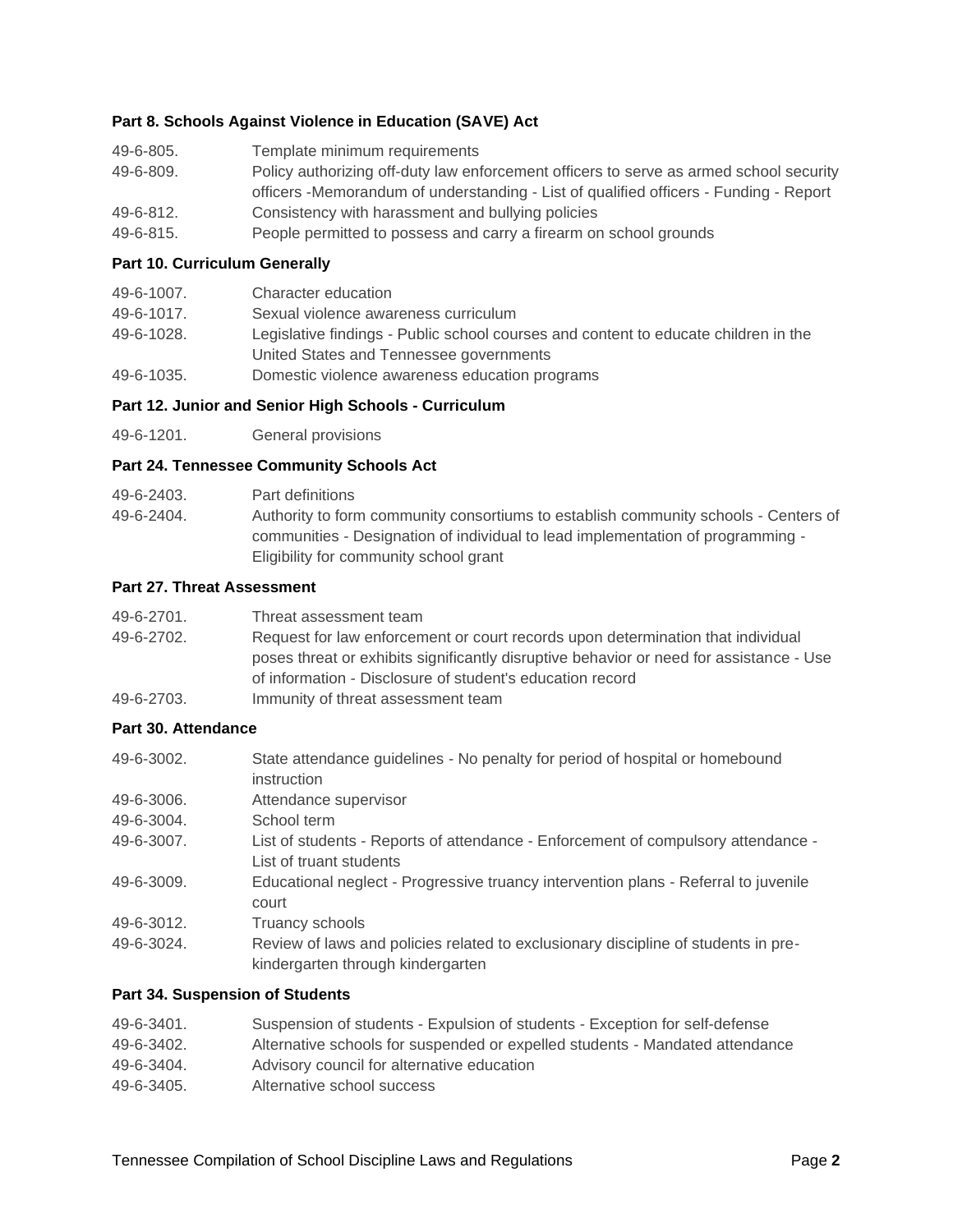#### **[Part 40. S](http://www.state.tn.us/tccy/tnchild/t49/t_49_ch_6_p_40.htm)tudent and Employee Safe Environment Act of 1996**

| Adoption of different but consistent discipline policies or codes of conduct applicable |
|-----------------------------------------------------------------------------------------|
|                                                                                         |
|                                                                                         |
|                                                                                         |
|                                                                                         |
|                                                                                         |
|                                                                                         |

#### **[Part 41. School Discipline Act](http://www.state.tn.us/tccy/tnchild/t49/t_49_ch_6_p_41.htm)**

| 49-6-4101. | Short title                                          |
|------------|------------------------------------------------------|
| 49-6-4102. | Students accountable for conduct                     |
| 49-6-4103. | Corporal punishment                                  |
| 49-6-4104. | Rules and regulations                                |
| 49-6-4106. | Disciplinary referrals                               |
| 49-6-4107. | Use of reasonable force                              |
| 49-6-4108. | Report detailing use of corporal punishment required |
| 49-6-4109. | Trauma-informed discipline policy                    |

#### **[Part 42. School Security Act of 1981](http://www.state.tn.us/tccy/tnchild/t49/t_49_ch_6_p_42.htm)**

| 49-6-4202. | Part definitions                                                                        |
|------------|-----------------------------------------------------------------------------------------|
| 49-6-4203. | Legislative intent                                                                      |
| 49-6-4204. | Search of lockers, vehicles, and other property                                         |
| 49-6-4205. | Search of students                                                                      |
| 49-6-4206. | Policy authorizing school security officer to patrol                                    |
| 49-6-4207. | Use of metal detectors                                                                  |
| 49-6-4208. | Use of animals                                                                          |
| 49-6-4209. | Report of reasonable suspicion by principal to law enforcement officer                  |
| 49-6-4210. | Disposal of contraband                                                                  |
| 49-6-4213. | Testing of students for drugs - Referral information and assistance for students        |
|            | testing positive                                                                        |
| 49-6-4215. | Activities of criminal gangs on school property - Promulgation of rules and regulations |
| 49-6-4217. | Employment standards for school resource officers                                       |
| 49-6-4219. | Policy regulating use of electronic control devices                                     |

#### **[Part 43. Reporting Student Offenses](http://www.state.tn.us/tccy/tnchild/t49/t_49_ch_6_p_43.htm)**

- 49-6-4301. School officials to report student offenses
- 49-6-4302. Tennessee school safety center

#### **[Part 44. Sc](http://www.state.tn.us/tccy/tnchild/t49/t_49_ch_6_p_44.htm)hool Discipline in Special School Districts**

| 49-6-4402. | Corporal punishment |
|------------|---------------------|
|            |                     |

- 49-6-4403. Rules and regulations
- 49-6-4404. Physical examination of student Student's remedies

# **Part 45. Harassment, Intimidation, Bullying and Cyber-Bullying**

- 49-6-4501. Legislative findings Safety and civility
- 49-6-4502. Part definitions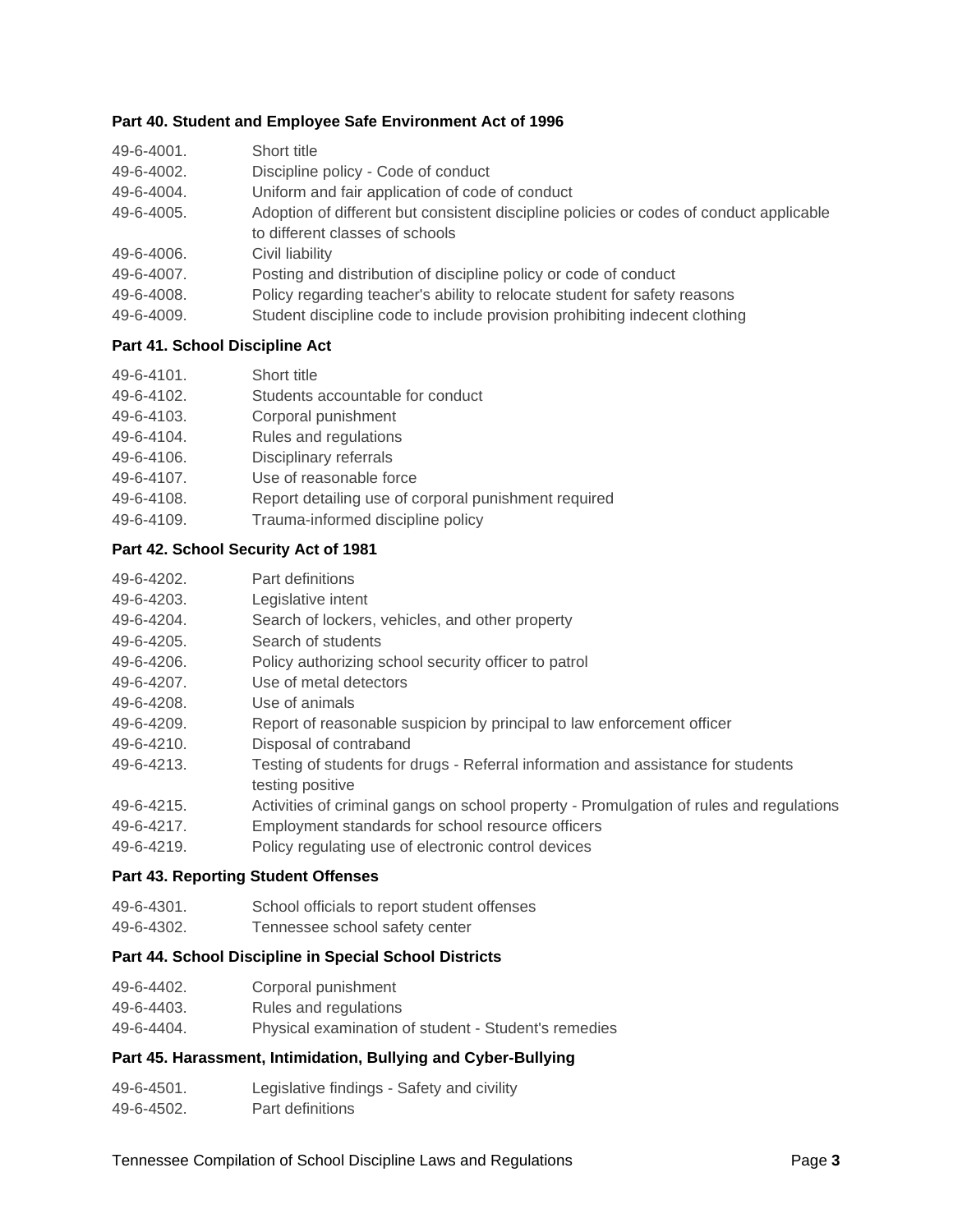| 49-6-4503. | Adoption of policy prohibiting harassment, intimidation, bullying or cyber-bullying by<br>the school district                  |
|------------|--------------------------------------------------------------------------------------------------------------------------------|
| 49-6-4504. | Adoption of policy prohibiting harassment, intimidation, bullying or cyber-bullying by<br>LEA                                  |
| 49-6-4505. | Reprisal or retaliation prohibited - Reporting harassment, intimidation, bullying or<br>cyber-bullying - Immunity from damages |
| 49-6-4506. | Task forces, programs or other initiatives                                                                                     |

#### **Part 70. Parent Educational Participation Act**

49-6-7005. Improving parental involvement in children's education

#### **Chapter 10. Special Education**

#### **Part 13. Special Education Behavioral Supports Act**

| 49-10-1301. | Short title                                                                          |
|-------------|--------------------------------------------------------------------------------------|
| 49-10-1302. | Purpose of part                                                                      |
| 49-10-1303. | Part definitions                                                                     |
| 49-10-1304. | Isolation or restraint of student - Reports and record                               |
| 49-10-1305. | Restrictions on administration of, or use of, isolation or restraint                 |
| 49-10-1306. | Records of isolation and restraint - Reports - Promulgation of rules and regulations |
| 49-10-1307. | Training and reporting on the use of restraint and isolation                         |

# **[Tennessee Regulations](http://sos.tn.gov/effective-rules)**

#### **[Chapter 0520. Education](http://publications.tnsosfiles.com/rules/0520/0520.htm)**

# **Chapter 01. State Board of Education Rules, Regulations and Minimum Standards for the Operation of the Public School System**

**[Chapter 0520-01-02. Administrative rules and regulations](http://publications.tnsosfiles.com/rules/0520/0520-01/0520-01-02.20180114.pdf)**

0520-01-02-.09. Alternative Schools

0520-01-02-.17. State attendance guidelines

**[Chapter 0520-01-09. Special Education Programs and Services](http://publications.tnsosfiles.com/rules/0520/0520-01/0520-01-09.20171109.pdf)**

0520-01-09-.23. Isolation and restraint for students receiving special education services

## **Chapter 12. Department of Education Office of the Commissioner**

**[Chapter 0520-12-01. Standards for School Administered Child Care Programs](http://publications.tnsosfiles.com/rules/0520/0520-12/0520-12-01.20180201.pdf)**

0520-12-01-.14. Care of children with special needs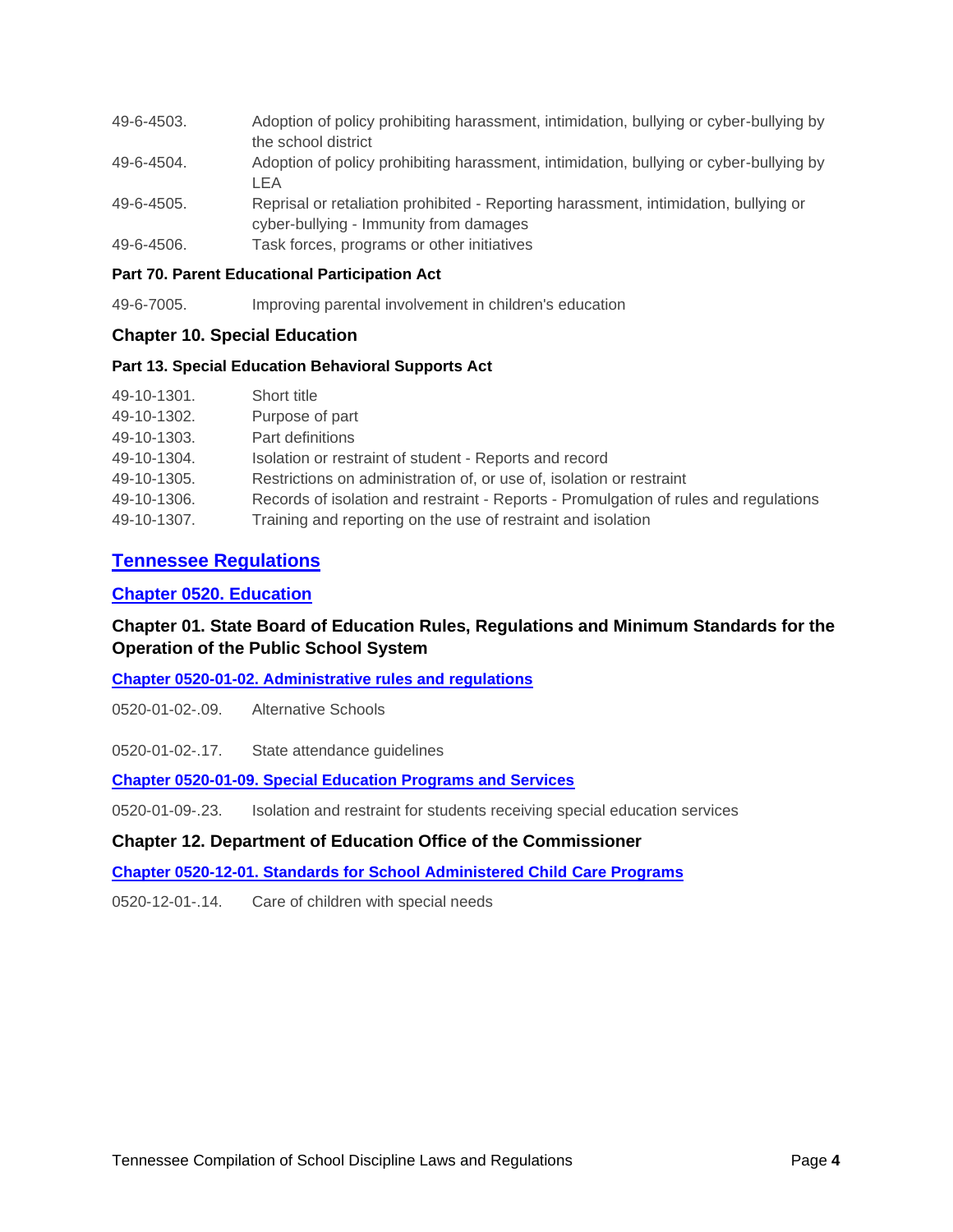# <span id="page-8-0"></span>*Codes of Conduct*

# <span id="page-8-1"></span>**Authority to Develop and Establish Codes of Conduct**

# **LAWS**

# **49-6-4001. Short title.**

This part shall be known and may be cited as the "Student and Employee Safe Environment Act of 1996."

## **49-6-4002. Discipline policy - Code of conduct.**

(a) Each local board of education and charter school governing body shall adopt a discipline policy to apply to the students in each school operated by the LEA or charter school governing body.

(b) The director of schools or head of the charter school is responsible for overall implementation and supervision, and each school principal is responsible for administration and implementation of a code of conduct within the principal's school.

(c) In developing a discipline policy, the local board of education or charter school governing body shall seek recommendations from parents, employees of the LEA or charter school, law enforcement personnel, and youth-related agencies in the community.

(d) Each discipline policy or code of conduct must contain the type of behavior expected from each student, the consequences of failure to obey the standards, and the importance of the standards to the maintenance of a safe learning environment where orderly learning is possible and encouraged. Each policy must address:

- (1) Language used by students;
- (2) Respect for all school employees;
- (3) Fighting, threats, bullying, cyberbullying, and hazing by students;
- (4) Possession of weapons on school property or at school functions;

(5) Transmission by electronic device of any communication containing a credible threat to cause bodily injury or death to another student or school employee;

- (6) Damage to the property or person of others;
- (7) Misuse or destruction of school property;
- (8) Sale, distribution, use, or being under the influence of drugs, alcohol, or drug paraphernalia;
- (9) Student conduct on school property, conduct in classes, and conduct on school buses; and

(10) Other subjects that a local board of education or a charter school governing body chooses to include.

(e) Each local discipline policy must indicate that the following offenses are zero tolerance offenses:

(1) Unauthorized possession on school property of a firearm, as defined in 18 U.S.C. § 921;

(2) Aggravated assault as defined in § 39-13-102 upon any teacher, principal, administrator, any other employee of an LEA, or a school resource officer;

(3) Assault that results in bodily injury as defined in § 39-13-101(a)(1) upon any teacher, principal, administrator, any other employee of an LEA, or a school resource officer; and

(4) Unlawful possession of any drug, including any controlled substance, as defined in §§ 39-17-402 - 39-17-415, controlled substance analogue, as defined by § 39-17-454, or legend drug, as defined by § 53-10-101 on school grounds or at a school-sponsored event.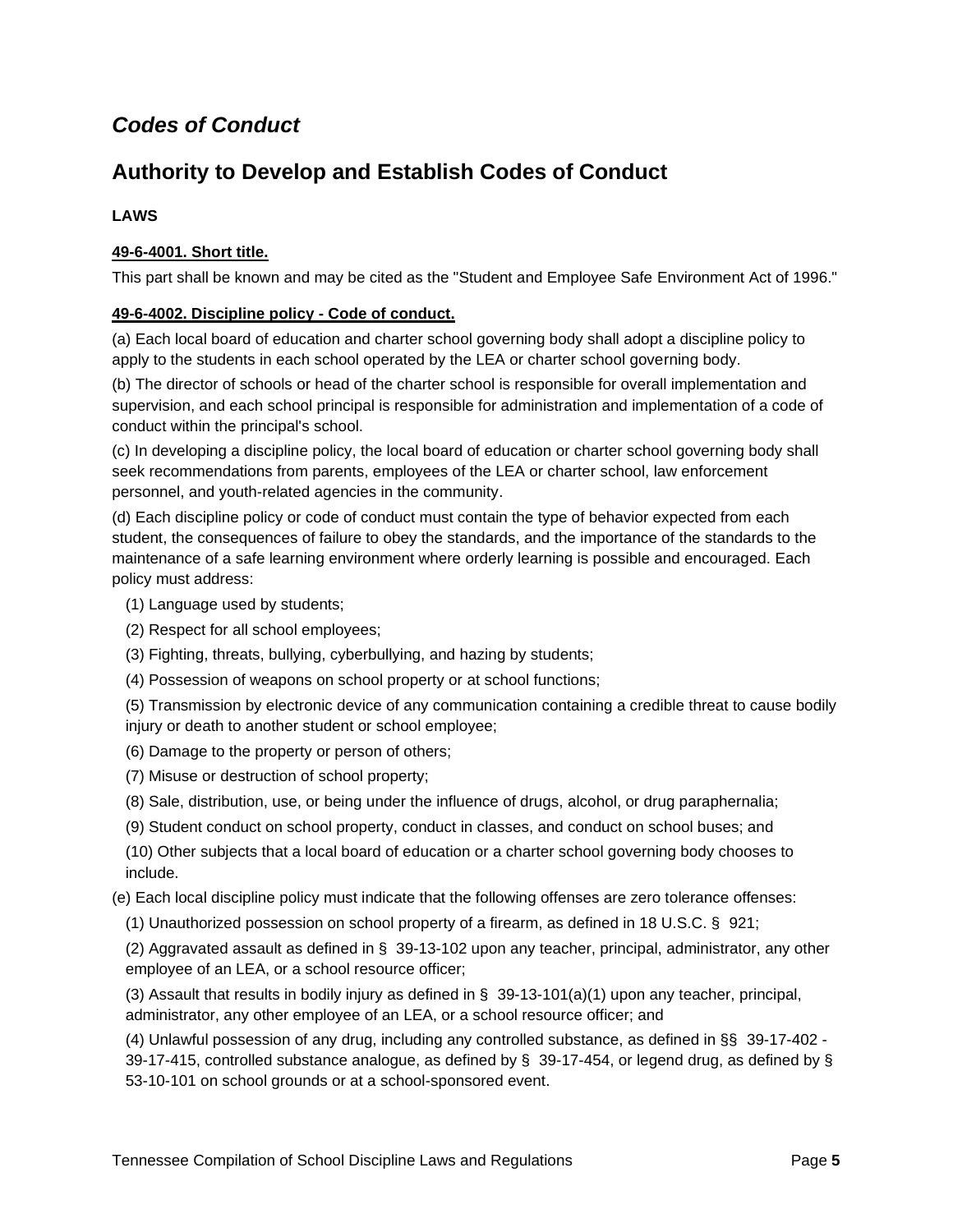(f) Each local board of education and charter school governing body may adopt a discipline policy that promotes positive behavior and includes evidence-based practices to respond effectively to misbehavior and minimize a student's time away from school.

(g) Each discipline policy or code of conduct must state that a teacher, principal, school employee, or school bus driver may use reasonable force in compliance with § 49-6-4107.

## **49-6-4004. Uniform and fair application of code of conduct.**

The principal of each school shall apply the code of conduct uniformly and fairly to each student at the school without partiality or discrimination.

# **49-6-4005. Adoption of different but consistent discipline policies or codes of conduct applicable to different classes of schools.**

Each local board of education or charter school governing body may choose to adopt different but consistent discipline policies or codes of conduct to apply to different classes of schools, such as elementary, middle, junior high, and senior high schools, under its jurisdiction. The policies and codes of conduct must be uniform to the extent of maximum consideration for the safety and well-being of students and employees.

## **49-6-4009. Student discipline code to include provision prohibiting indecent clothing.**

(a) An LEA shall include in its student discipline code a provision prohibiting students from wearing, while on the grounds of a public school during the regular school day, clothing that exposes underwear or body parts in an indecent manner that disrupts the learning environment.

(b) An LEA shall specify in its student discipline code the disciplinary actions that shall be taken against a student for a violation of subsection (a).

(c) Subsection (a) shall not be enforced in a manner that discriminates against a student on the basis of race, color, religion, sex, disability, or national origin.

#### **49-6-4101. Short title.**

This part shall be known and may be cited as the "School Discipline Act."

#### **49-6-4102. Students accountable for conduct.**

(a) Every teacher is authorized to hold every pupil strictly accountable for any disorderly conduct in school or on the playground of the school, during intermission or recess period or on any school bus going to or returning from school.

(b) Every school bus driver is authorized to hold every pupil strictly accountable for any disorderly conduct on any school bus going to or returning from school or a school activity.

#### **49-6-4109. Trauma-informed discipline policy.**

(a) As a strategy to address adverse childhood experiences, as defined in § 49-1-230, each LEA and public charter school shall adopt a trauma-informed discipline policy. Each trauma-informed discipline policy must:

(1) Balance accountability with an understanding of traumatic behavior;

(2) Teach school and classroom rules while reinforcing that violent or abusive behavior is not allowed at school;

(3) Minimize disruptions to education with an emphasis on positive behavioral supports and behavioral intervention plans;

(4) Create consistent rules and consequences; and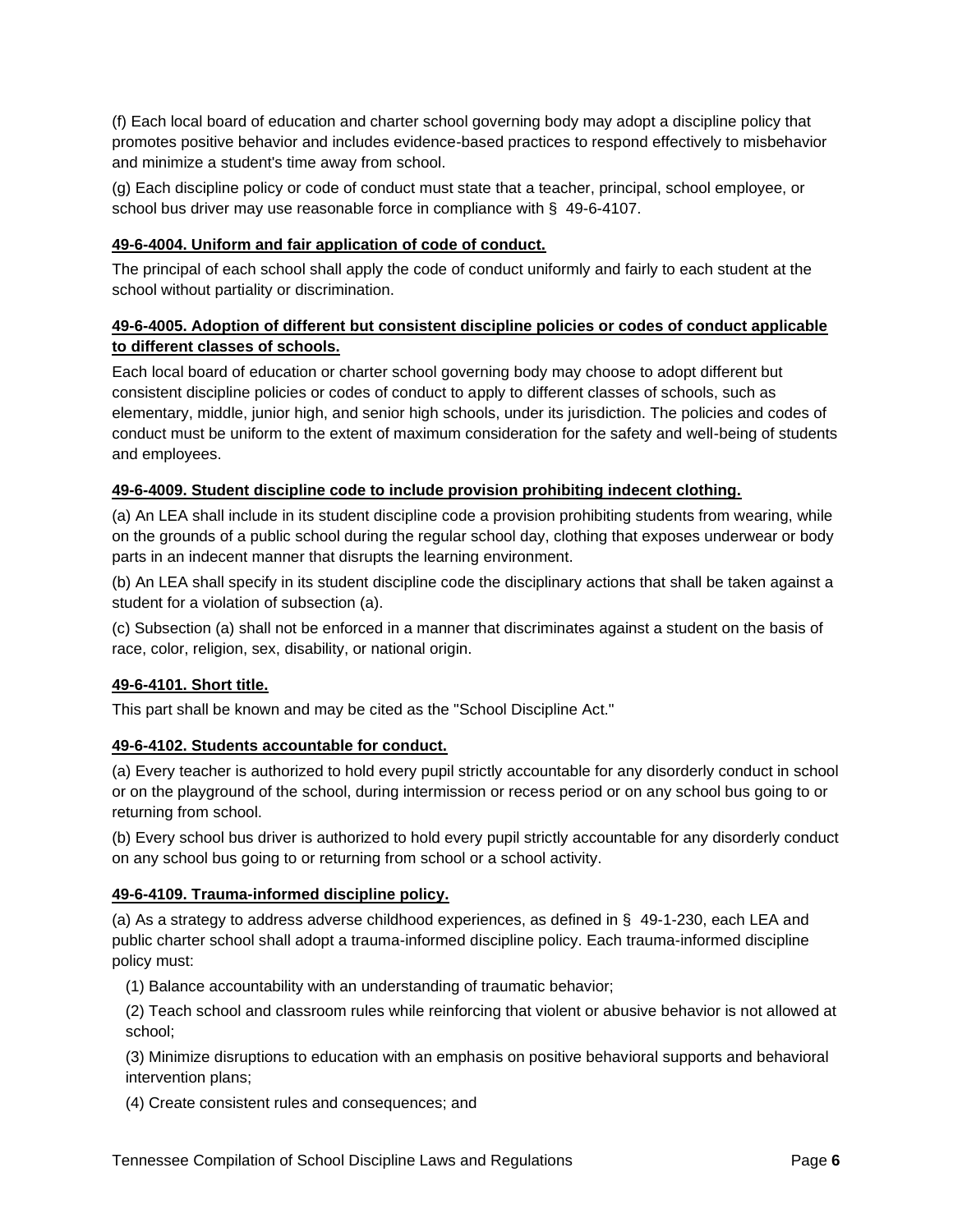(5) Model respectful, nonviolent relationships.

(b) The department of education shall develop guidance on trauma-informed discipline practices that LEAs must use to develop the policy required under subsection (a).

# **49-6-4503. Adoption of policy prohibiting harassment, intimidation, bullying or cyber-bullying by the school district.**

(a) Each school district shall adopt a policy prohibiting harassment, intimidation, bullying or cyber-bullying. School districts are encouraged to develop the policy after consultation with parents and guardians, school employees, volunteers, students, administrators and community representatives.

# **49-6-4504. Adoption of policy prohibiting harassment, intimidation, bullying or cyber-bullying by LEA.**

(a) Each LEA shall adopt a policy prohibiting harassment, intimidation, bullying or cyber-bullying and transmit a copy of the policy to the commissioner of education by January 1, 2006.

(b) Each LEA is encouraged to review the policy prohibiting harassment, intimidation, bullying, or cyberbullying at least once every three (3) years. Each LEA shall transmit a copy of any changes in the policy to the commissioner in a timely manner.

# **REGULATIONS**

No relevant regulations found.

# <span id="page-10-0"></span>**Scope**

# **LAWS**

# **49-6-3401. Suspension of students - Expulsion of students - Exception for self-defense.**

(a) Any principal, principal-teacher or assistant principal of any public school in this state is authorized to suspend a pupil from attendance at the school, including its sponsored activities, or from riding a school bus, for good and sufficient reasons. [...]

(b)(1) Any principal, principal-teacher or assistant principal may suspend any pupil from attendance at a specific class, classes or school-sponsored activity without suspending the pupil from attendance at school pursuant to an in-school suspension policy adopted by the local board of education.

#### **49-6-4002. Discipline policy - Code of conduct.**

(d) Each discipline policy or code of conduct must contain the type of behavior expected from each student, the consequences of failure to obey the standards, and the importance of the standards to the maintenance of a safe learning environment where orderly learning is possible and encouraged. Each policy must address:

(9) Student conduct on school property, conduct in classes, and conduct on school buses.

#### **49-6-4008. Policy regarding teacher's ability to relocate student for safety reasons.**

(b) This policy shall be in effect on school property, as well as at official school functions, including, but not limited to, sporting events and approved field trips, taking place away from the local school property. Those covered by this policy shall include LEA employees who are directly responsible for the student's education or who otherwise interact with the student on a professional basis while acting within the scope of their assigned duties, including, but not limited to, administrators, teachers, school support staff, bus drivers, cafeteria workers, and school resource officers.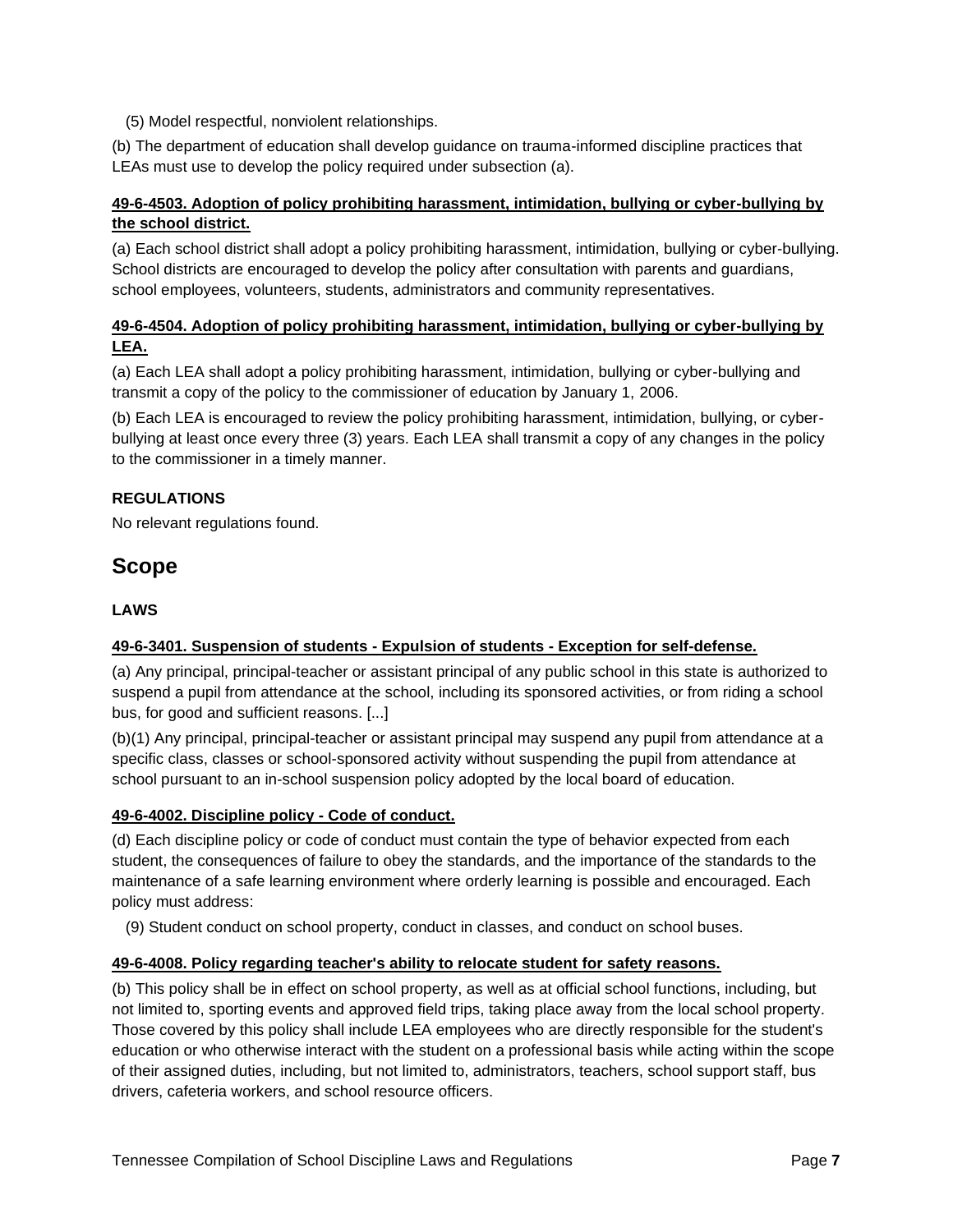#### **49-6-4102. Students accountable for conduct.**

(a) Every teacher is authorized to hold every pupil strictly accountable for any disorderly conduct in school or on the playground of the school, during intermission or recess period or on any school bus going to or returning from school.

(b) Every school bus driver is authorized to hold every pupil strictly accountable for any disorderly conduct on any school bus going to or returning from school or a school activity.

#### **49-6-4215. Activities of criminal gangs on school property - Promulgation of rules and regulations.**

(a) The LEAs of this state are authorized to promulgate and adopt rules and regulations to prohibit the activities of criminal gangs on school property. The rules and regulations may prohibit students in grades six through twelve (6-12) from:

(1) Wearing, while on school property, any type of clothing, apparel or accessory that denotes the students' membership in or affiliation with any criminal gang.

#### **49-6-4502. Part definitions.**

As used in this part:

(1) "Cyber-bullying" means bullying undertaken through the use of electronic devices;

(2) "Electronic devices" include, but are not limited to, telephones, cellular phones or other wireless telecommunication devices, personal digital assistants (PDAs), computers, electronic mail, instant messaging, text messaging, and websites;

(3) "Harassment, intimidation or bullying" means any act that substantially interferes with a student's educational benefits, opportunities or performance; and:

(A) If the act takes place on school grounds, at any school-sponsored activity, on school-provided equipment or transportation or at any official school bus stop, the act has the effect of:

(i) Physically harming a student or damaging a student's property;

(ii) Knowingly placing a student or students in reasonable fear of physical harm to the student or damage to the student's property;

- (iii) Causing emotional distress to a student or students; or
- (iv) Creating a hostile educational environment; or

(B) If the act takes place off school property or outside of a school-sponsored activity, it is directed specifically at a student or students and has the effect of creating a hostile educational environment or otherwise creating a substantial disruption to the education environment or learning process.

#### **REGULATIONS**

No relevant regulations found.

# <span id="page-11-0"></span>**Communication of Policy**

#### **LAWS**

#### **49-6-4007. Posting and distribution of discipline policy or code of conduct.**

When a discipline policy or code of conduct has been adopted by a local board of education or charter school governing body, a copy must be posted on the LEA or school website. A copy must also be supplied to all school counselors, teachers, administrative staff, students, and parents.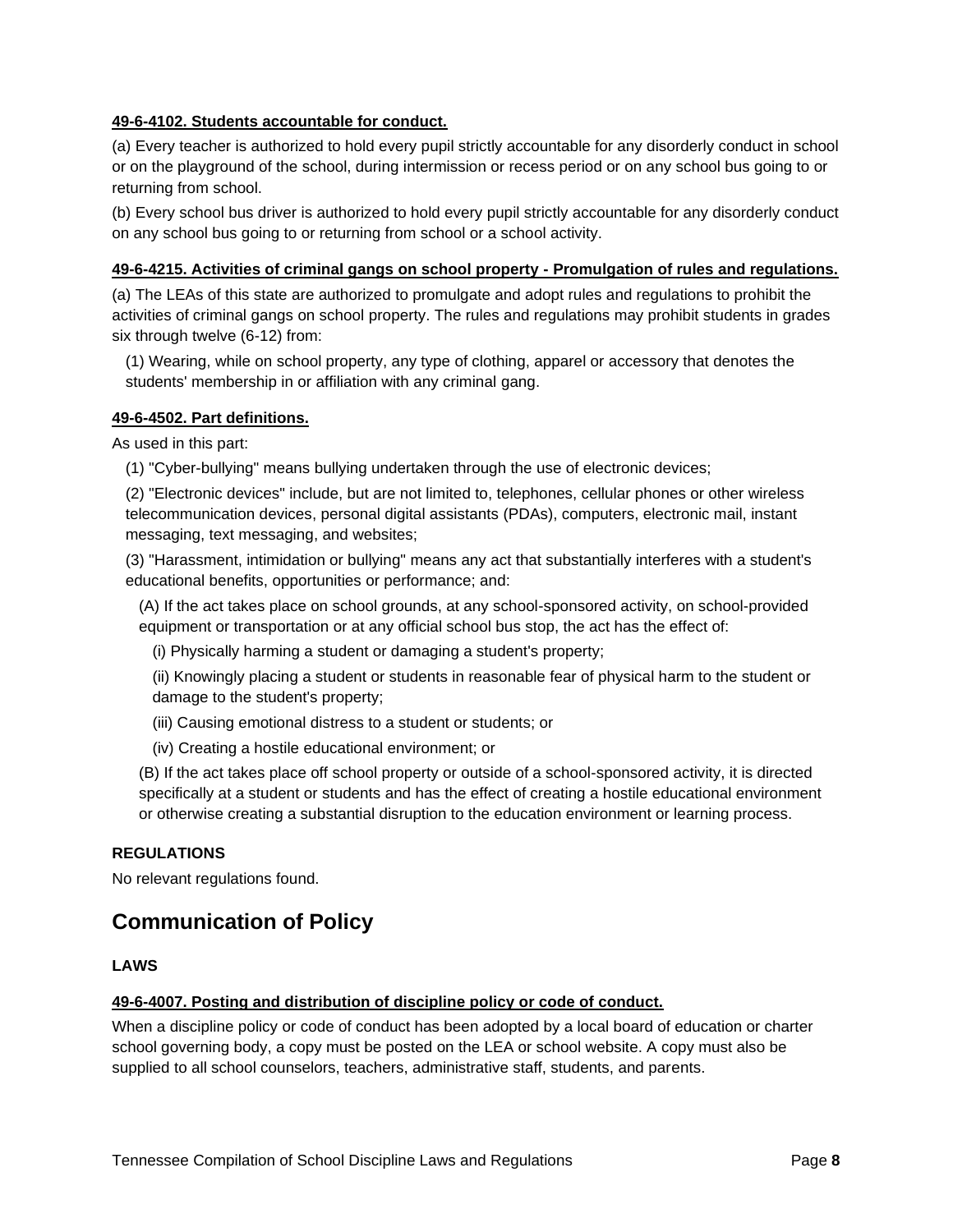# **49-6-4503. Adoption of policy prohibiting harassment, intimidation, bullying or cyber-bullying by the school district.**

(a) Each school district shall adopt a policy prohibiting harassment, intimidation, bullying or cyber-bullying. School districts are encouraged to develop the policy after consultation with parents and guardians, school employees, volunteers, students, administrators and community representatives.

(b) School districts shall include in the policies:

(11) A statement of how the policy is to be publicized within the district, including a notice that the policy applies to behavior at school-sponsored activities. [...]

(c)(2) Each LEA shall also:

(A) At the beginning of the school year, make available to students and parents information relative to bullying prevention programs to promote awareness of the harmful effects of bullying and to permit discussion with respect to prevention policies and strategies.

## **49-6-7005. Improving parental involvement in children's education.**

(d) Parenting classes in these parent involvement programs should provide parents with information and skills related to improving student performance. For example, these classes may address:

(7) The importance of school attendance and the consequences of truancy.

#### **REGULATIONS**

#### **0520-01-02-.17. State attendance guidelines.**

(5) Each local board of education shall adopt an attendance policy in accordance with the State Board's School Attendance Policy 4.100 that is firm, but fair; includes effective accounting and reporting procedures; accounts for extenuating circumstances; includes appeal procedures; and establishes and maintains alternative programs for students who fail to meet minimum attendance requirements.

(e) The attendance policy adopted by the local board of education shall be posted at each school, and school counselors shall be supplied copies for discussion with students. The policy shall be referenced in all school handbooks. All teachers, administrative staff, and parents/guardians shall be provided copies of the policy.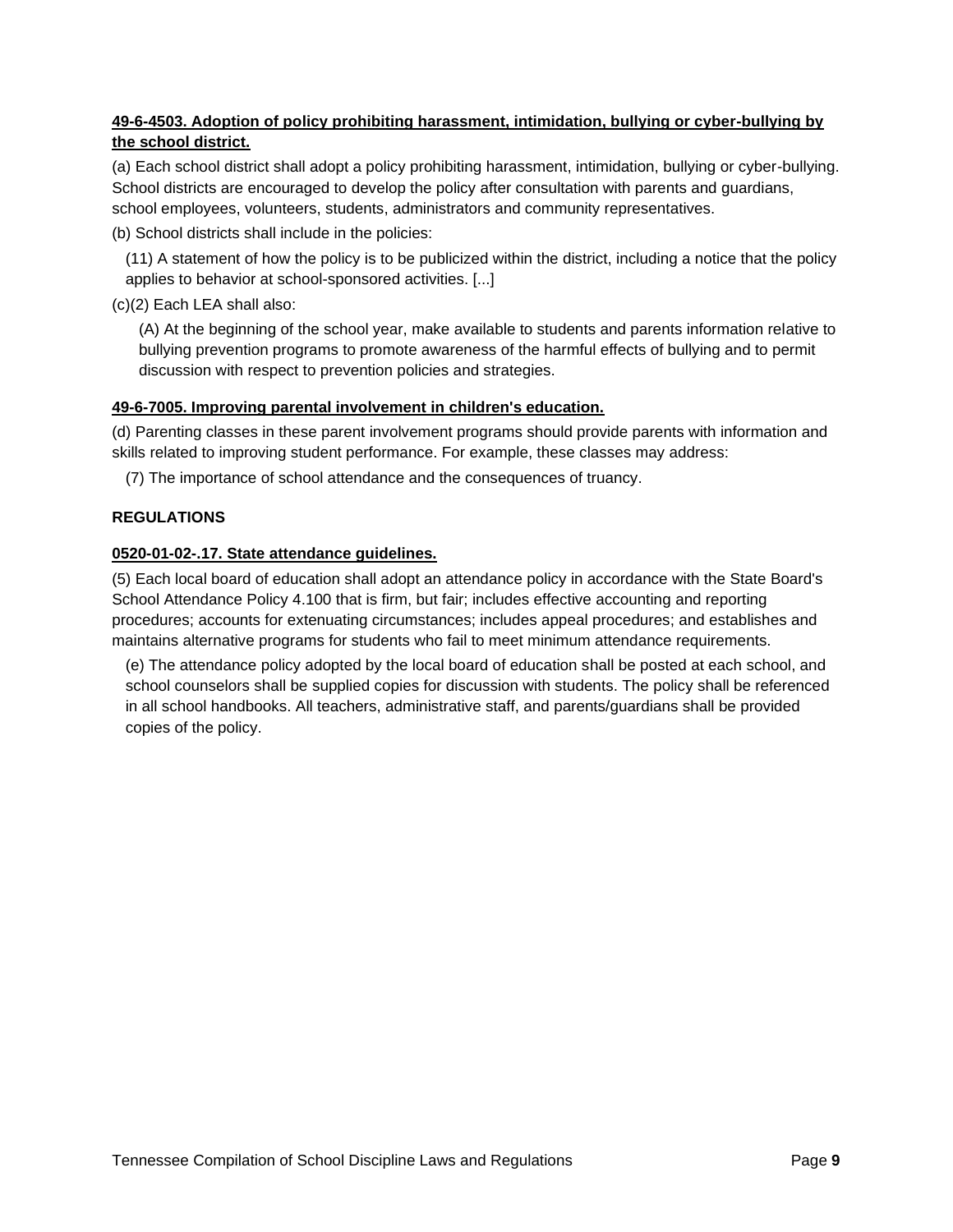# <span id="page-13-0"></span>*In-School Discipline*

# <span id="page-13-1"></span>**Discipline Frameworks**

# **LAWS**

## **49-6-4002. Discipline policy - Code of conduct.**

(a) Each local board of education and charter school governing body shall adopt a discipline policy to apply to the students in each school operated by the LEA or charter school governing body.

(b) The director of schools or head of the charter school is responsible for overall implementation and supervision, and each school principal is responsible for administration and implementation of a code of conduct within the principal's school.

(c) In developing a discipline policy, the local board of education or charter school governing body shall seek recommendations from parents, employees of the LEA or charter school, law enforcement personnel, and youth-related agencies in the community.

(d) Each discipline policy or code of conduct must contain the type of behavior expected from each student, the consequences of failure to obey the standards, and the importance of the standards to the maintenance of a safe learning environment where orderly learning is possible and encouraged. Each policy must address:

(1) Language used by students;

- (2) Respect for all school employees;
- (3) Fighting, threats, bullying, cyberbullying, and hazing by students;
- (4) Possession of weapons on school property or at school functions;

(5) Transmission by electronic device of any communication containing a credible threat to cause bodily injury or death to another student or school employee;

- (6) Damage to the property or person of others;
- (7) Misuse or destruction of school property;
- (8) Sale, distribution, use, or being under the influence of drugs, alcohol, or drug paraphernalia;
- (9) Student conduct on school property, conduct in classes, and conduct on school buses; and

(10) Other subjects that a local board of education or a charter school governing body chooses to include.

(e) Each local discipline policy must indicate that the following offenses are zero tolerance offenses:

(1) Unauthorized possession on school property of a firearm, as defined in 18 U.S.C. § 921;

(2) Aggravated assault as defined in § 39-13-102 upon any teacher, principal, administrator, any other employee of an LEA, or a school resource officer;

(3) Assault that results in bodily injury as defined in § 39-13-101(a)(1) upon any teacher, principal, administrator, any other employee of an LEA, or a school resource officer; and

(4) Unlawful possession of any drug, including any controlled substance, as defined in §§ 39-17-402 -

39-17-415, controlled substance analogue, as defined by § 39-17-454, or legend drug, as defined by § 53-10-101 on school grounds or at a school-sponsored event.

(f) Each local board of education and charter school governing body may adopt a discipline policy that promotes positive behavior and includes evidence-based practices to respond effectively to misbehavior and minimize a student's time away from school.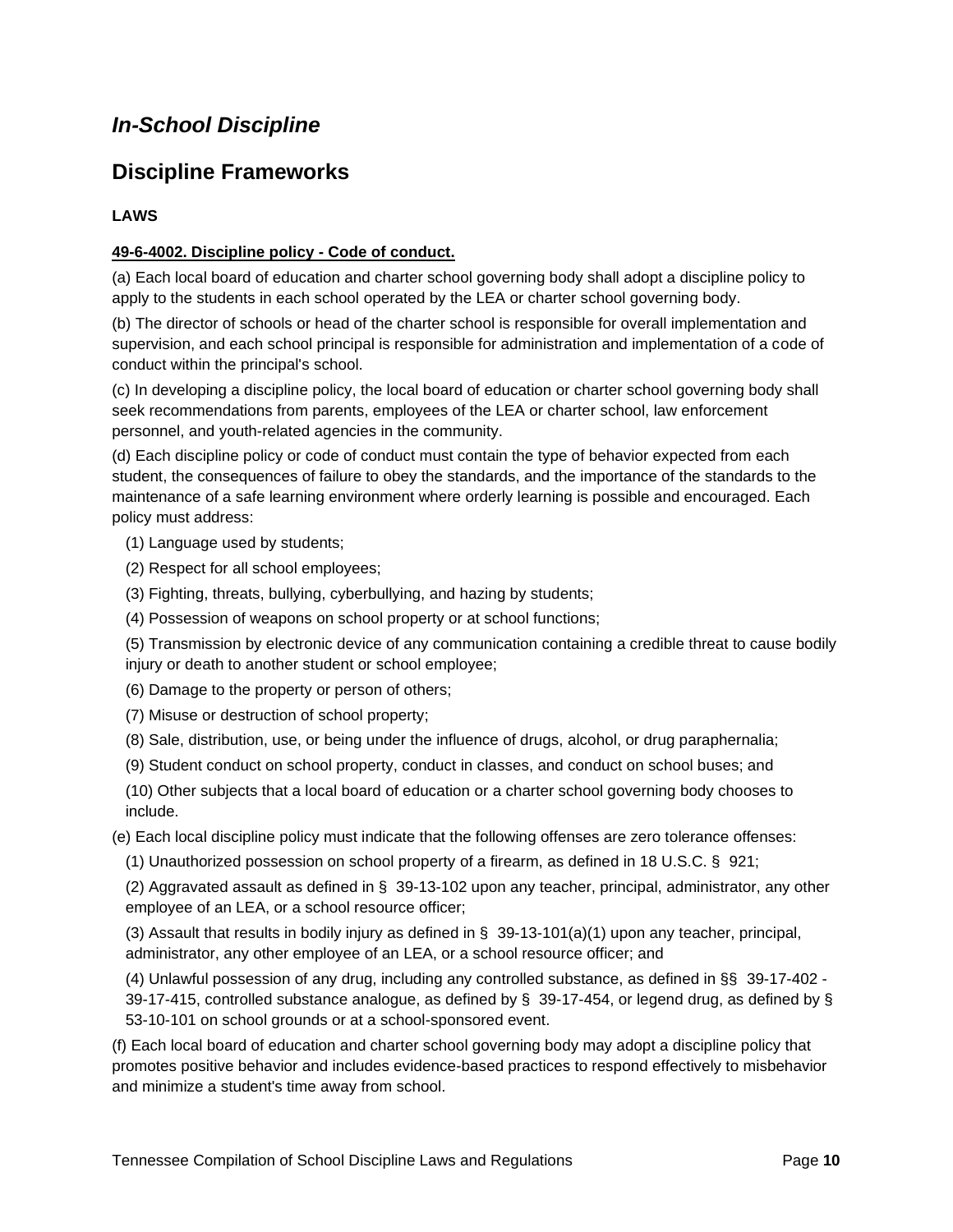(g) Each discipline policy or code of conduct must state that a teacher, principal, school employee, or school bus driver may use reasonable force in compliance with § 49-6-4107.

#### **REGULATIONS**

No relevant regulations found.

# <span id="page-14-0"></span>**Teacher Authority to Remove Students From Classrooms**

#### **LAWS**

#### **49-6-4008. Policy regarding teacher's ability to relocate student for safety reasons.**

(a) Each local board of education shall adopt a complete policy regarding a teacher's ability to relocate a student from the student's present location to another location for the student's safety or the safety of others. The use of reasonable or justifiable force, as defined in §§ 39-11-603, 39-11-609, 39-11-610, 39- 11-612, 39-11-613, 39-11-614, 39-11-621, and 39-11-622, if required to accomplish this task due to the unwillingness of the student to cooperate, is allowed. If steps beyond the use of reasonable or justifiable force are required, the student shall be allowed to remain in place until such a time as local law enforcement officers or school resource officers can be summoned to relocate the student or take the student into custody until such a time as a parent or guardian can retrieve the student. This policy shall also cover teachers' authorization to intervene in a physical altercation between two (2) or more students, or between a student and LEA employees using reasonable or justifiable force upon a student, if necessary to end the altercation by relocating the student to another location.

(b) This policy shall be in effect on school property, as well as at official school functions, including, but not limited to, sporting events and approved field trips, taking place away from the local school property. Those covered by this policy shall include LEA employees who are directly responsible for the student's education or who otherwise interact with the student on a professional basis while acting within the scope of their assigned duties, including, but not limited to, administrators, teachers, school support staff, bus drivers, cafeteria workers, and school resource officers.

(c) The policy shall require a teacher to file a brief report with the principal detailing the situation that required the relocation of the student. Either the report shall be kept in a student discipline file and shall not become a part of the student's permanent record or it shall be filed in the student's permanent record, if the student's behavior violated the LEA's zero tolerance policy. The student is then subject to additional disciplinary action that may include suspension or expulsion from the school. The principal or the principal's designee shall notify the teacher involved of the actions taken to address the behavior of the relocated student.

(d) Each principal shall fully support the authority of every teacher in the principal's school to relocate a student under this section. Each school principal shall implement the policies and procedures of the local board of education relating to the authority of every teacher to relocate a student and shall disseminate such policies and procedures to the students, faculty, staff, and parents or guardian of students. The policy shall comply with state and federal laws regarding the placements of students.

#### **REGULATIONS**

No relevant regulations found.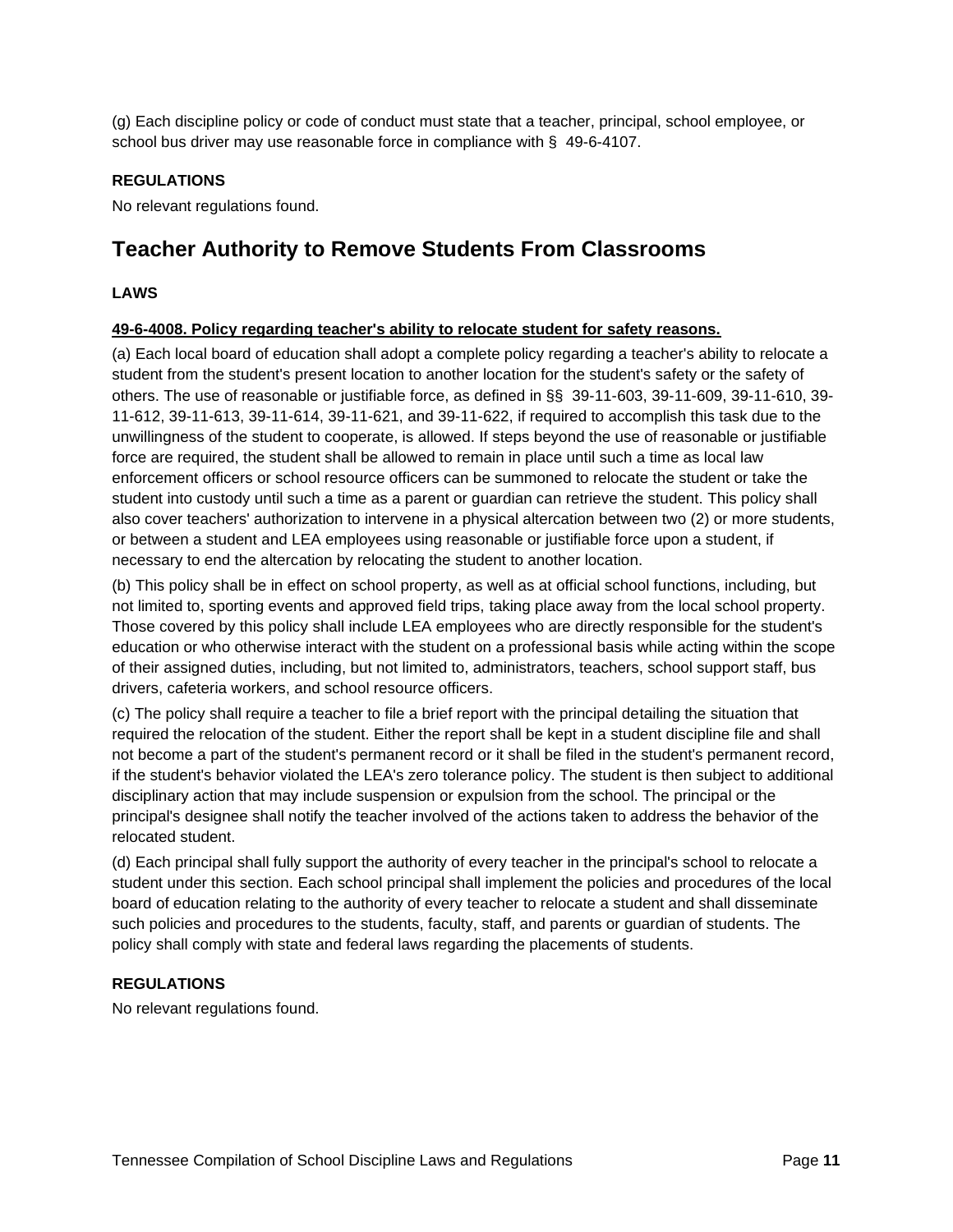# <span id="page-15-0"></span>**Alternatives to Suspension**

# **LAWS**

# **49-6-3009. Educational neglect - Progressive truancy intervention plans - Referral to juvenile court.**

(d) Progressive truancy intervention plans adopted by local boards of education pursuant to subsection (c) must be applied prior to referral to juvenile court as described in § 49-6-3007(e)(1). Progressive truancy intervention plans must meet the following requirements:

(3) Tier three must be implemented if the truancy interventions under tier two are unsuccessful. Tier three may consist of one (1) or more of the following:

(B) Participation in a school-based restorative justice program [...]

(e) In-school suspension or out-of-school suspension must not be used as part of the progressive truancy intervention plans adopted by schools for unexcused absence from class or school.

## **49-6-3024. Review of laws and policies related to exclusionary discipline of students in prekindergarten through kindergarten.**

(a) The department of education, in consultation with juvenile court officials, shall review all current laws and policies related to exclusionary discipline practices in public schools for students in pre-kindergarten through kindergarten (pre-K-K). For purposes of this section, "exclusionary discipline" means any type of school disciplinary action that removes or excludes a student from the student's traditional educational setting.

(b) The review shall:

(1) Examine the number of exclusionary discipline actions issued by an LEA and the length of each respective disciplinary action;

(2) Detail the type of offenses committed by the students that led to the exclusionary discipline action;

(3) Review the impact exclusionary discipline has on students;

(4) Examine recommendations from lawmakers, juvenile court officials, judges, district attorneys, the Tennessee commission on children and youth, and representatives from LEAs on alternatives to exclusionary discipline;

(5) Identify free resources to support teachers and parents in addressing children's social, emotional, and behavioral health, strengthening family relationships, and increasing developmental and behavioral screening; and

(6) Research the possibility of:

- (A) Eliminating exclusionary discipline for non-violent offenses; and
- (B) Encouraging schools to adopt restorative justice discipline practices.

(c) The department shall develop guidelines and standards for alternatives to exclusionary discipline practices based on the findings of the review required under subsection (b).

(d) The department shall present its findings and a written report to the education committee of the senate, the education administration and planning committee of the house of representatives, and the education instruction and programs committee of the house of representatives no later than May 1, 2018.

(e) After submission of the report required in subsection (d), the department shall develop a model policy for alternatives to exclusionary discipline practices that districts may adopt for students in prekindergarten through kindergarten (pre-K-K). If a district does not adopt the model policy developed by the department, the district shall develop and implement a policy that meets the guidelines and standards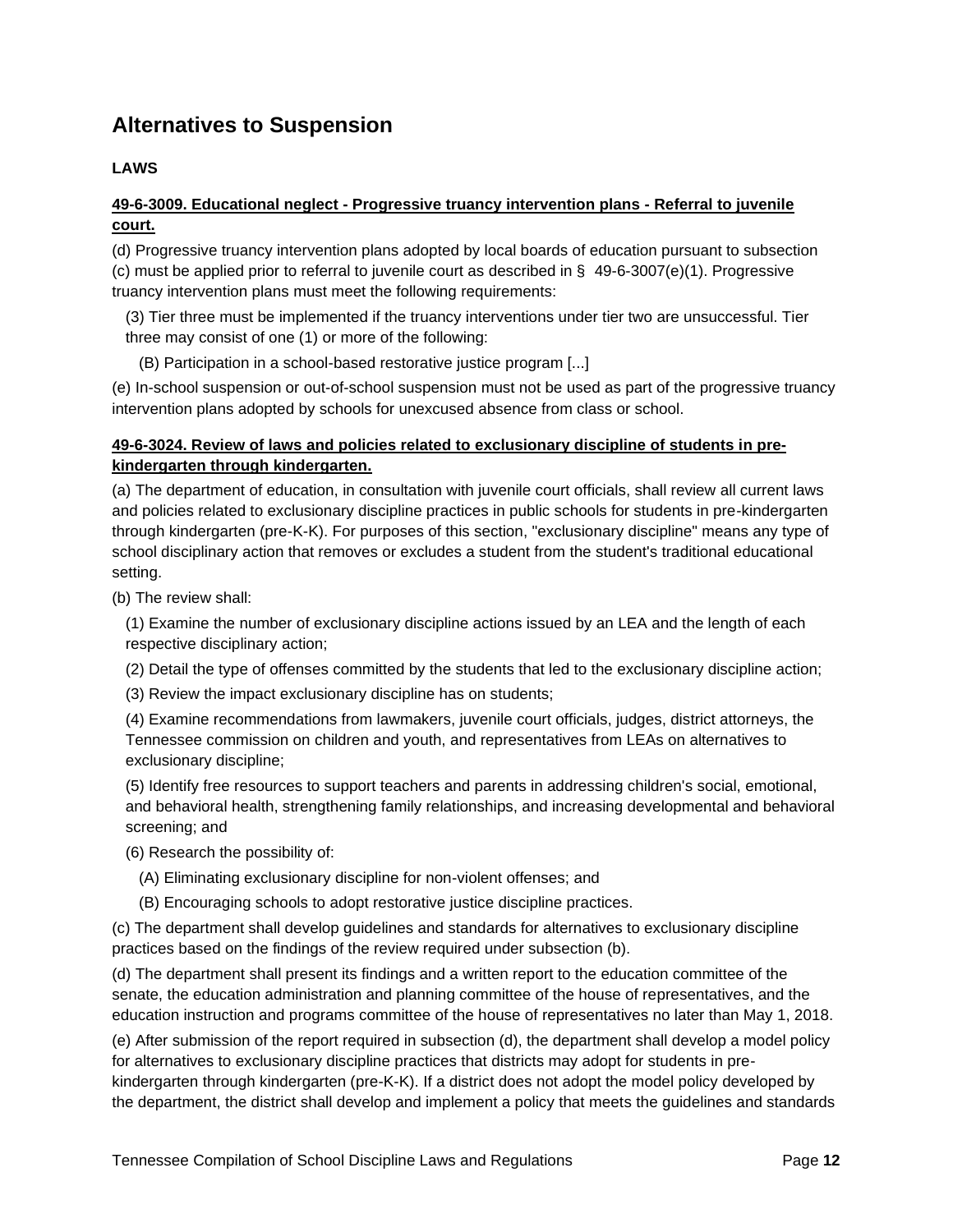developed under subsection (c). Each LEA shall adopt the model policy or develop their own policy prior to the 2018-2019 school year.

#### **49-6-3401. Suspension of students - Expulsion of students - Exception for self-defense.**

(b)(1) Any principal, principal-teacher or assistant principal may suspend any pupil from attendance at a specific class, classes or school-sponsored activity without suspending the pupil from attendance at school pursuant to an in-school suspension policy adopted by the local board of education. Good and sufficient reasons for in-school suspension include, but are not limited to, behavior:

(A) That adversely affects the safety and well-being of other pupils;

- (B) That disrupts a class or school sponsored activity; or
- (C) Prejudicial to good order and discipline occurring in class, during school-sponsored activities or on the school campus.

(2) In-school suspension policies shall provide that pupils given an in-school suspension in excess of one (1) day from classes shall attend either special classes attended only by students guilty of misconduct or be placed in an isolated area appropriate for study. Students given in-school suspension shall be required to complete academic requirements.

(c)(1) Except in an emergency, no principal, principal-teacher or assistant principal shall suspend any student until that student has been advised of the nature of the student's misconduct, questioned about it and allowed to give an explanation.

(2) Upon suspension of any student other than for in-school suspension of one (1) day or less, the principal shall, within twenty-four (24) hours, notify the parent or guardian and the director of schools or the director of schools' designee of:

(A) The suspension, which shall be for a period of no more than ten (10) days;

(B) The cause for the suspension; and

(C) The conditions for readmission, which may include, at the request of either party, a meeting of the parent or guardian, student and principal.

#### **49-6-4302. Tennessee school safety center.**

(c)(1) The Tennessee school safety center, within the limit of appropriations for the center, shall establish school safety grants to assist LEAs in funding programs that address school safety, including, but not limited to, innovative violence prevention programs, conflict resolution, disruptive or assaultive behavior management, improved school security, school resource officers, school safety officers, peer mediation, and training for employees on the identification of possible perpetrators of school-related violence.

#### **REGULATIONS**

No relevant regulations found.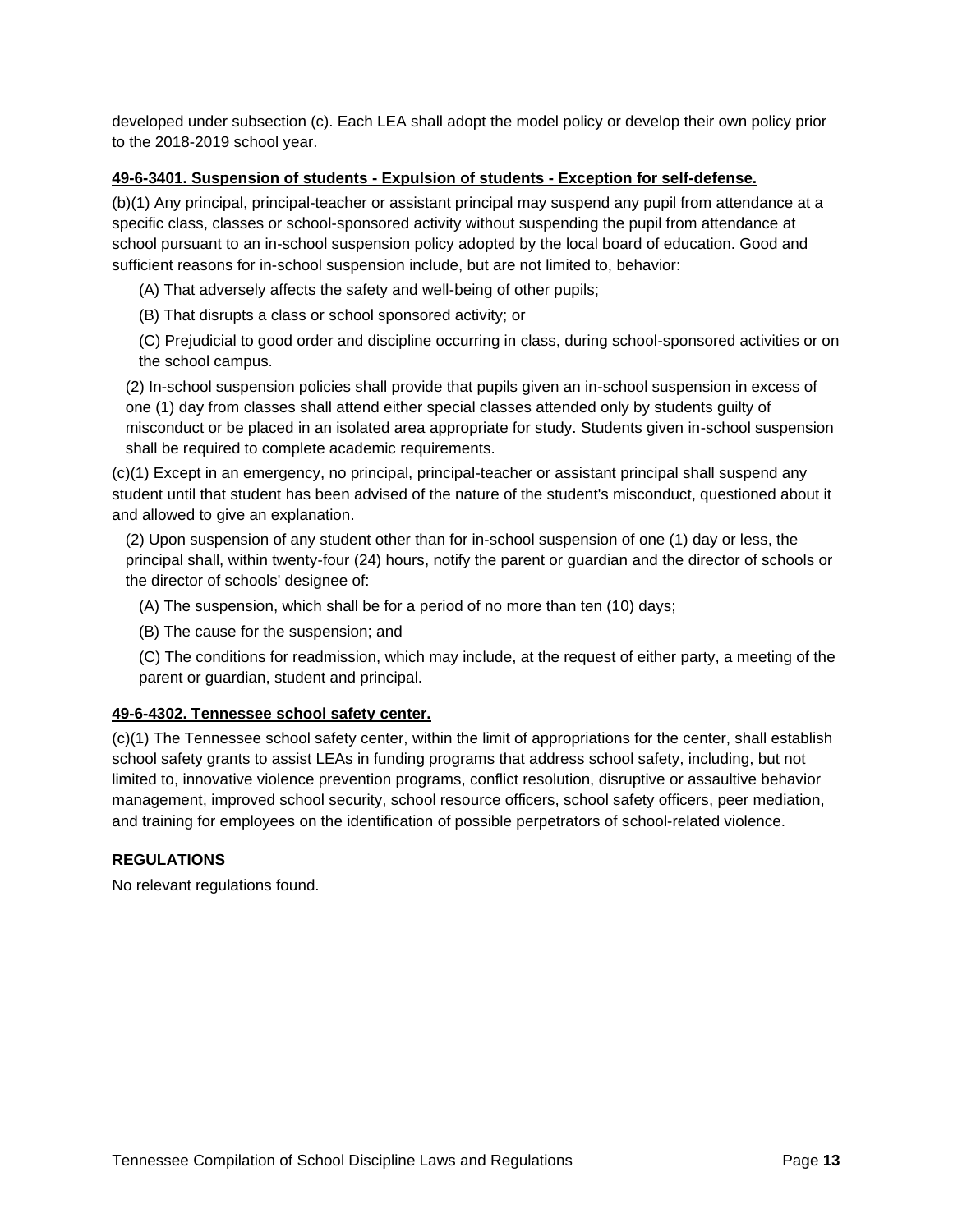# <span id="page-17-0"></span>*Conditions on Use of Certain Forms of Discipline*

# <span id="page-17-1"></span>**Corporal Punishment**

## **LAWS**

## **49-6-4002. Discipline policy - Code of conduct.**

(g) Each discipline policy or code of conduct must state that a teacher, principal, school employee, or school bus driver may use reasonable force in compliance with § 49-6-4107.

#### **49-6-4103. Corporal punishment.**

(a) Any teacher or school principal may use corporal punishment in a reasonable manner against any pupil for good cause in order to maintain discipline and order within the public schools.

(b)(1) Notwithstanding subsection (a), teachers, school principals, or other school personnel are prohibited from using corporal punishment against any student who has a disability, unless an LEA's discipline policy permits the use of corporal punishment and a parent of a child who has a disability permits, in writing, the use of corporal punishment against the parent's child. The written permission must state the type of corporal punishment that may be used and the circumstances in which the use of corporal punishment is permitted. The school's principal must keep the written permission on file at the school. The school's principal must notify the parent any time corporal punishment is used. The school's principal must inform the parent, when the written permission for the use of corporal punishment is submitted, that the parent may revoke the permission to use corporal punishment at any time by giving written notice to the school's principal that corporal punishment may no longer be used against the parent's child who has a disability.

(2) As used in this subsection (b):

(A) "School personnel" includes all individuals employed on a full-time or part-time basis by a public school; and

(B) "Student who has a disability" means a student who has an individualized education program

(IEP) under the Individuals with Disabilities Education Act (20 U.S.C. § 1400 et seq.), or a Section 504 plan under the Rehabilitation Act (29 U.S.C. § 701 et seq.).

(3) This subsection (b) does not authorize the use of corporal punishment by a person who is not permitted to administer corporal punishment under subsection (a).

#### **49-6-4104. Rules and regulations.**

Each local board of education shall adopt rules and regulations it deems necessary to implement and control any form of corporal punishment in the schools in its district.

#### **49-6-4107. Use of reasonable force.**

(a) A teacher, principal, school employee or school bus driver, in exercising the person's lawful authority, may use reasonable force when necessary under the circumstances to correct or restrain a student or prevent bodily harm or death to another person.

(b) Subsection (a) does not authorize use of corporal punishment by a person not permitted to administer corporal punishment under § 49-6-4103 or chapter 6, part 44 of this title.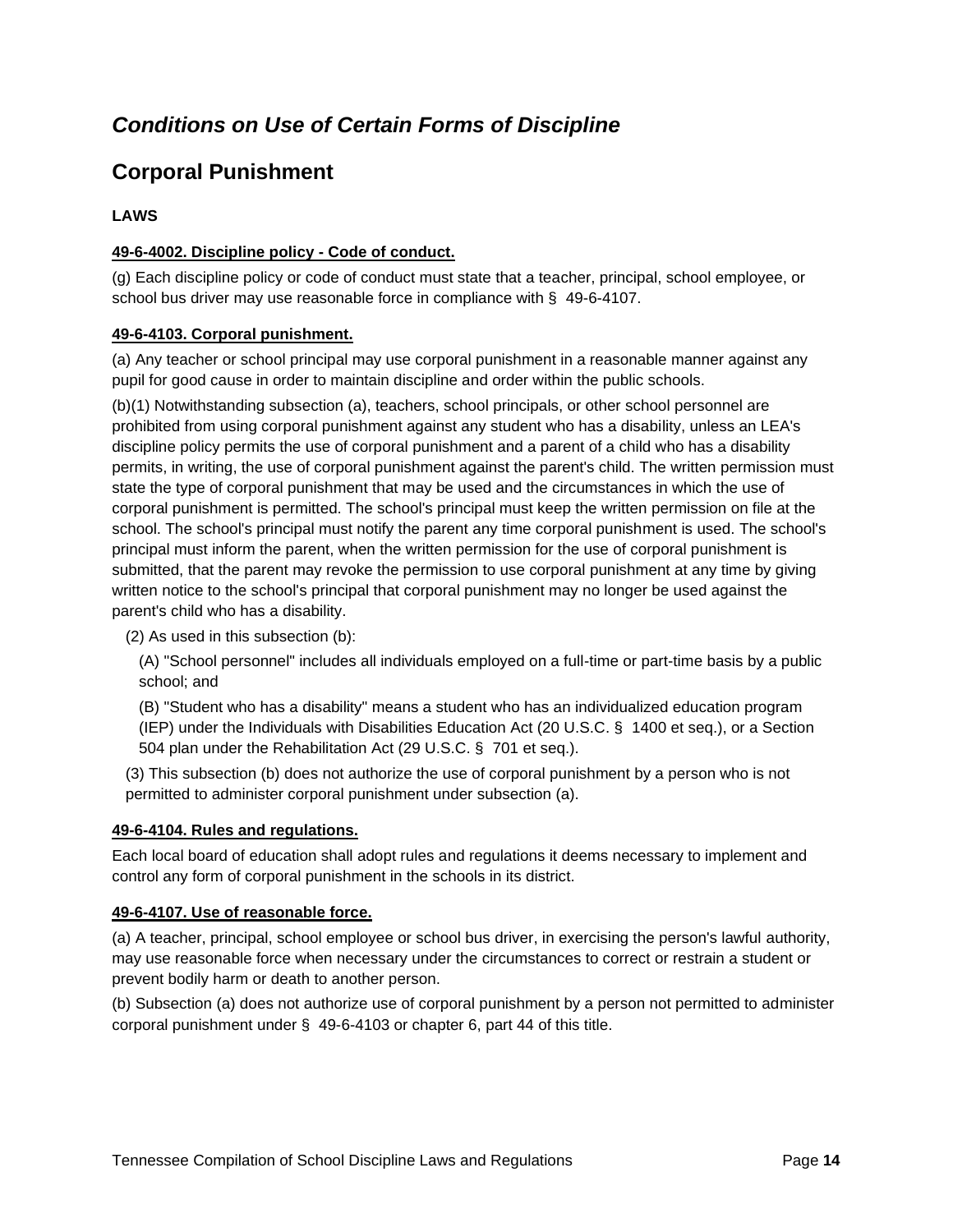#### **49-6-4108. Report detailing use of corporal punishment required.**

(a) Beginning with the 2018-2019 school year, each LEA shall submit, at least annually, a report to the department of education detailing the LEA's use of corporal punishment. The report shall include, at a minimum:

(1) The school at which each instance of corporal punishment occurred;

(2) Information regarding the reason for each instance of corporal punishment;

(3) Whether an instance of corporal punishment involved a student with an active individualized education program, and if so, the primary disability category for which the student has an individualized education program; and

(4) Whether an instance of corporal punishment involved a student with an active 504 plan under Section 504 of the Rehabilitation Act of 1973 (29 U.S.C. § 794), and if so, the reason for which the student has a 504 plan.

(b) The report submitted pursuant to this section shall exclude any personally identifiable information and shall be created in accordance with the Family Education Rights and Privacy Act (FERPA)(20 U.S.C. § 1232g), § 10-7-504, and any other relevant state or federal privacy law.

(c) The department shall report on its website the number of instances of corporal punishment in each LEA and the number of instances involving a student with an active individualized education program or an active 504 plan under Section 504 of the Rehabilitation Act of 1973.

#### **49-6-4402. Corporal punishment.**

(a) The chief administrative officer, or the chief administrative officer's designee, of any institution in which the schools are located, may use corporal punishment in a reasonable manner and in accordance with this part against any pupil for good cause in order to maintain discipline and order within such schools.

(b) Corporal punishment may be administered only in a classroom situation and only in the presence of the director of schools or chief administrative officer of the school and one (1) other faculty witness.

(c)(1) Notwithstanding subsection (a), the chief administrative officer, or the chief administrative officer's designee, is prohibited from using corporal punishment against any student who has a disability, unless an LEA's discipline policy permits the use of corporal punishment and a parent of a child who has a disability permits, in writing, the use of corporal punishment against the parent's child. The written permission must state the type of corporal punishment that may be used and the circumstances in which the use of corporal punishment is permitted. The school's chief administrative officer must keep the written permission on file at the school. The school's chief administrative officer must notify the parent any time corporal punishment is used. The school's chief administrative officer must inform the parent, when the written permission for the use of corporal punishment is submitted, that the parent may revoke the permission to use corporal punishment at any time by giving written notice to the school's chief administrative officer that corporal punishment may no longer be used against the parent's child who has a disability.

(2) As used in this subsection (c), "student who has a disability" means a student who has an individualized education program (IEP) under the Individuals with Disabilities Education Act (20 U.S.C. § 1400 et seq.), or a Section 504 plan under the Rehabilitation Act (29 U.S.C. § 701 et seq.).

#### **49-6-4403. Rules and regulations.**

(a) The department of children's services shall adopt rules and regulations that specifically designate the method of imposing corporal punishment and the circumstances that warrant corporal punishment in the schools within its special school district. The rules and regulations shall provide for only corporal punishment that is reasonably necessary for the proper education of the pupil.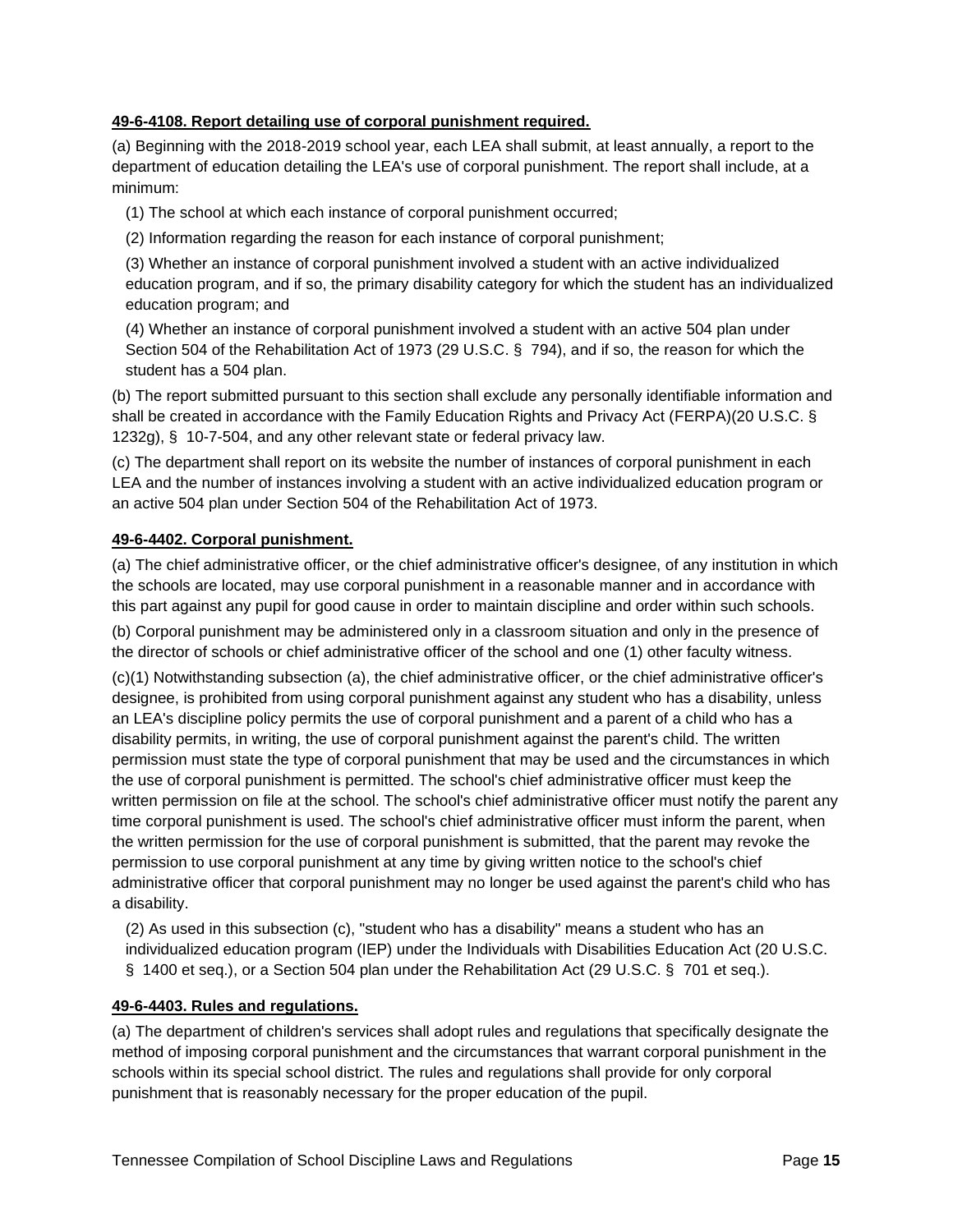(b) No corporal punishment shall be imposed until the rules and regulations have been promulgated in accordance with the Uniform Administrative Procedures Act, compiled in title 4, chapter 5.

(c) The rules and regulations shall provide for a written record to be kept of all use of corporal punishment, including the name of the person requesting the punishment and a brief description of the circumstances warranting its use.

#### **49-6-4404. Physical examination of student - Student's remedies.**

(a) Within forty-eight (48) hours of the imposition of corporal punishment within the special school district, the pupil shall have the right to be examined by a physician to determine if the punishment was excessive.

(b) In any case in which the punishment is excessive, the pupil shall have the same civil and criminal remedies as any other pupil in the public schools.

#### **REGULATIONS**

No relevant regulations found.

# <span id="page-19-0"></span>**Search and Seizure**

#### **LAWS**

#### **49-6-4204. Search of lockers, vehicles, and other property.**

(a) When individual circumstances in a school dictate, a principal may order that vehicles parked on school property by students or visitors, containers, packages, lockers or other enclosures used for storage by students or visitors, and other areas accessible to students or visitors be searched in the principal's presence or in the presence of other members of the principal's staff.

(b) Individual circumstances requiring a search may include incidents on school property, including school buses, involving, but not limited to, the use of dangerous weapons, drugs or drug paraphernalia by students that are known to the principal or other staff members, information received from law enforcement, juvenile or other authorities indicating a pattern of drug dealing or drug use by students of that school, any assault or attempted assault on school property with dangerous weapons or any other actions or incidents known by the principal that give rise to reasonable suspicion that dangerous weapons, drugs or drug paraphernalia are held on school property by one (1) or more students.

(c) A notice shall be posted in the school that lockers and other storage areas, containers, and packages brought into the school by students or visitors are subject to search for drugs, drug paraphernalia, dangerous weapons or any property that is not properly in the possession of the student.

(d) A notice shall be posted where it is visible from the school parking lot that vehicles parked on school property by students or visitors are subject to search for drugs, drug paraphernalia or dangerous weapons.

#### **49-6-4205. Search of students.**

(a) A student may be subject to physical search because of the results of a locker search, or because of information received from a teacher, staff member, student or other person if such action is reasonable to the principal.

(b) All of the following standards of reasonableness shall be met:

(1) A particular student has violated school policy;

(2) The search will yield evidence of the violation of school policy or will lead to disclosure of a dangerous weapon, drug paraphernalia or drug;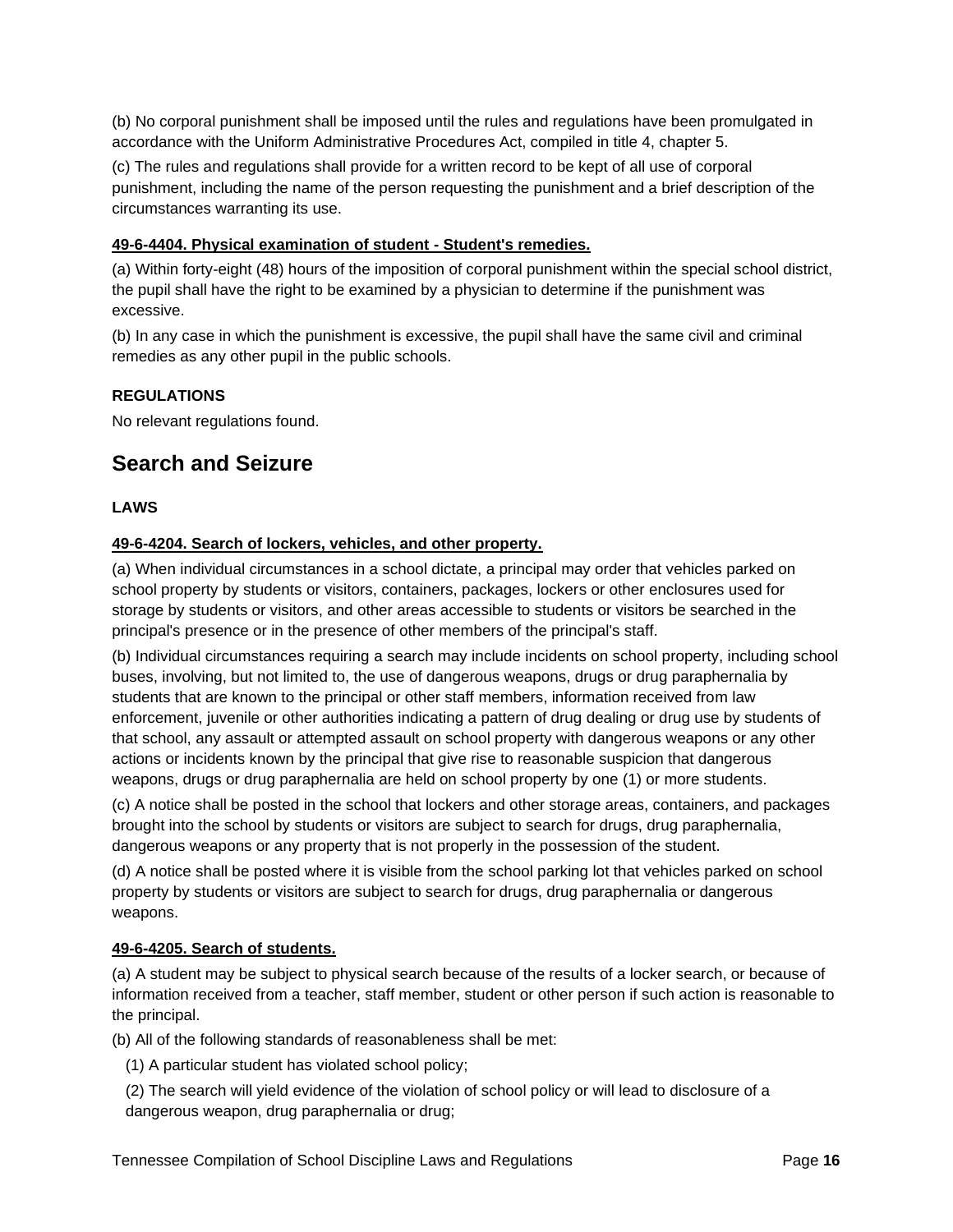(3) The search is in pursuit of legitimate interests of the school in maintaining order, discipline, safety, supervision and education of students;

(4) The search is not conducted for the sole purpose of discovering evidence to be used in a criminal prosecution; and

(5) The search shall be reasonably related to the objectives of the search and not excessively intrusive in light of the age and sex of the student, as well as the nature of the infraction alleged to have been committed.

#### **49-6-4207. Use of metal detectors.**

To facilitate a search that is found to be necessary of students, school visitors, containers or packages, metal detectors and other devices designed to indicate the presence of dangerous weapons, drug paraphernalia or drugs may be used in searches, including hand-held models that are passed over or around a student's or visitor's body, and students, visitors, containers and packages may be required to pass through a stationary detector.

#### **49-6-4208. Use of animals.**

To facilitate a search that is found to be necessary, dogs or other animals trained to detect drugs or dangerous weapons by odor or otherwise may be used in conducting searches, but the animals shall be used only to pinpoint areas needed to be searched and shall not be used to search the persons of students or visitors.

#### **49-6-4209. Report of reasonable suspicion by principal to law enforcement officer.**

(a) It is the duty of a school principal who has reasonable suspicion to believe, either as a result of a search or otherwise, that any student is committing or has committed any violation of title 39, chapter 17, part 4, § 39-17-1307, or § 39-17-1309 upon the school grounds or within any school building or structure under the principal's supervision, to report the reasonable suspicion to the appropriate law enforcement officer.

(b) School personnel have the duty to report any reasonable suspicion that a student is committing or has committed any violation of title 39, chapter 17, part 4 or § 39-17-1307 to the principal, or, if the principal is not available, to the principal's designee. If neither the principal nor the designee is available, school personnel may report violations of title 39, chapter 17, part 4 or § 39-17-1307 committed on school property to the appropriate authorities.

#### **49-6-4210. Disposal of contraband.**

Any dangerous weapon or drug located by the principal or other staff member in the course of a search shall be turned over to the appropriate law enforcement officer for proper disposal.

#### **49-6-4213. Testing of students for drugs - Referral information and assistance for students testing positive.**

(a)(1) A student may be subject to testing for the presence of drugs in the student's body in accordance with this section and the policy of the LEA if there are reasonable indications to the principal that such student may have used or be under the influence of drugs. The need for testing may be brought to the attention of the principal through a search authorized by § 49-6-4204 or § 49-6-4205, observed or reported use of drugs by the student on school property, or other reasonable information received from a teacher, staff member or other student.

## **REGULATIONS**

No relevant regulations found.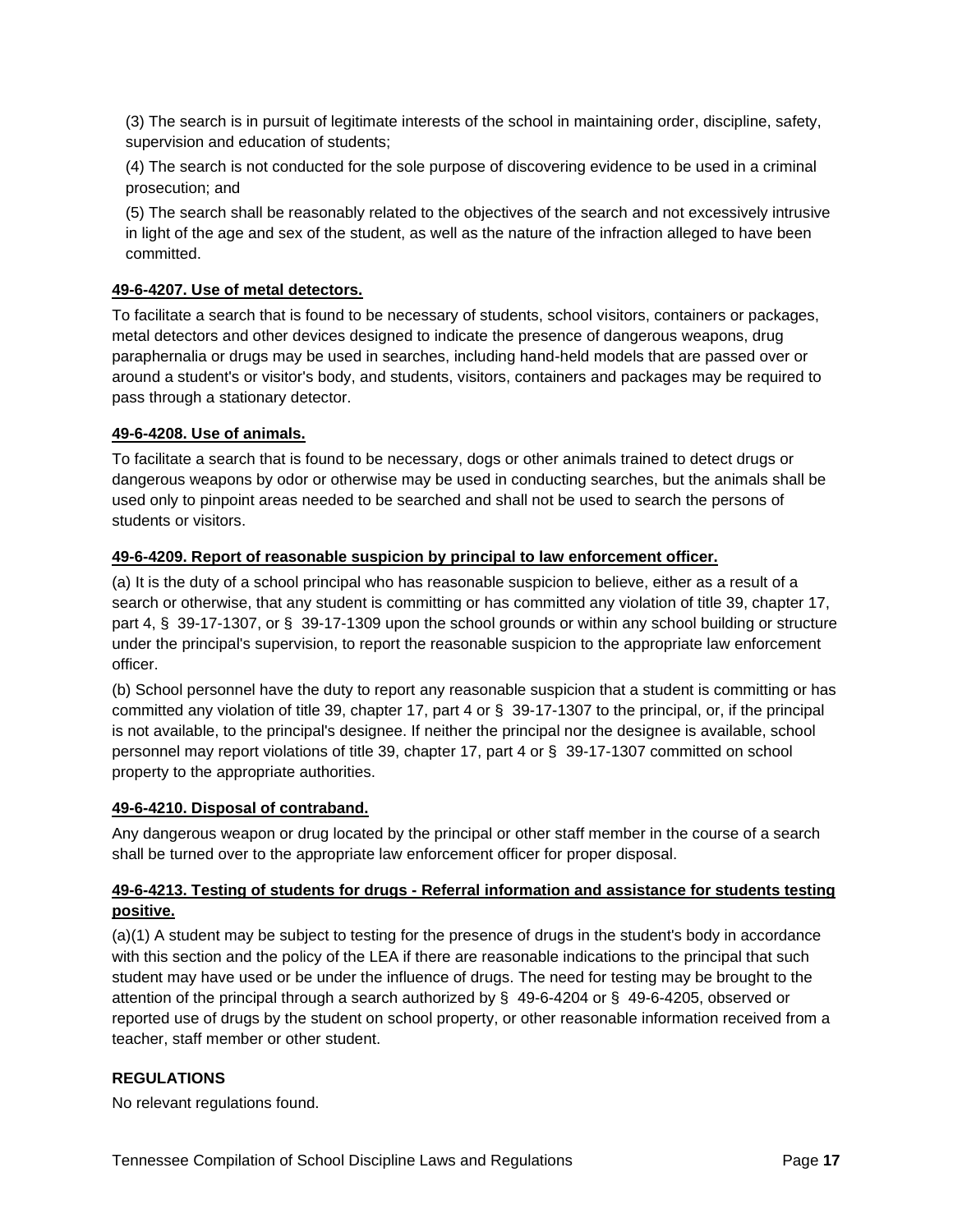# <span id="page-21-0"></span>**Restraint and Seclusion**

# **LAWS**

#### **49-6-4006. Civil liability.**

(b) It is a defense against a civil action for damages under this section that a teacher, principal, school employee or school bus driver in the exercise of the person's lawful authority used reasonable force under § 49-6-4107 that was necessary to restrain the student or to prevent bodily harm or death to another person.

#### **49-6-4107. Use of reasonable force.**

(a) A teacher, principal, school employee or school bus driver, in exercising the person's lawful authority, may use reasonable force when necessary under the circumstances to correct or restrain a student or prevent bodily harm or death to another person.

(b) Subsection (a) does not authorize use of corporal punishment by a person not permitted to administer corporal punishment under § 49-6-4103 or chapter 6, part 44 of this title.

(c) Subsection (a) does not authorize restraint or isolation of students for whom restraint or isolation is prohibited under chapter 10, part 13 of this title.

#### **49-10-1301. Short title.**

This part shall be known and may be cited as the "Special Education Behavioral Supports Act."

#### **49-10-1302. Purpose of part.**

The purposes of this part are:

(1) To ensure that every student receiving special education services is free from the unreasonable, unsafe and unwarranted uses of isolation and restraint practices;

(2) To encourage the use of positive behavioral interventions and support methods in schools;

(3) To develop properly trained staff in order to promote positive behavioral supports that reduce dependence on isolation and restraint practices; and

(4) To ensure that teachers of students receiving special education services are properly trained to protect the student, teacher and others from physical harm, if isolation or restraint is necessary.

#### **49-10-1303. Part definitions.**

For the purposes of this part, unless the context otherwise requires:

(1) "Behavior intervention training program" means a training program in positive behavioral supports, crisis intervention and the safe use of restraint and isolation;

(2) "Chemical restraint" means a medication that is prescribed to restrict a student's freedom of movement for the control of extreme violent physical behavior. Chemical restraints are medications used in addition to, or in replacement of, a student's regular drug regimen to control extreme violent physical behavior. The medications that comprise the student's regular medical regimen, including PRN medications, are not considered chemical restraints, even if their purpose is to treat ongoing behavioral symptoms;

(3) "Emergency situation" means that a child's behavior poses a threat to the physical safety of the student or others nearby;

(4) "Isolation" or "seclusion":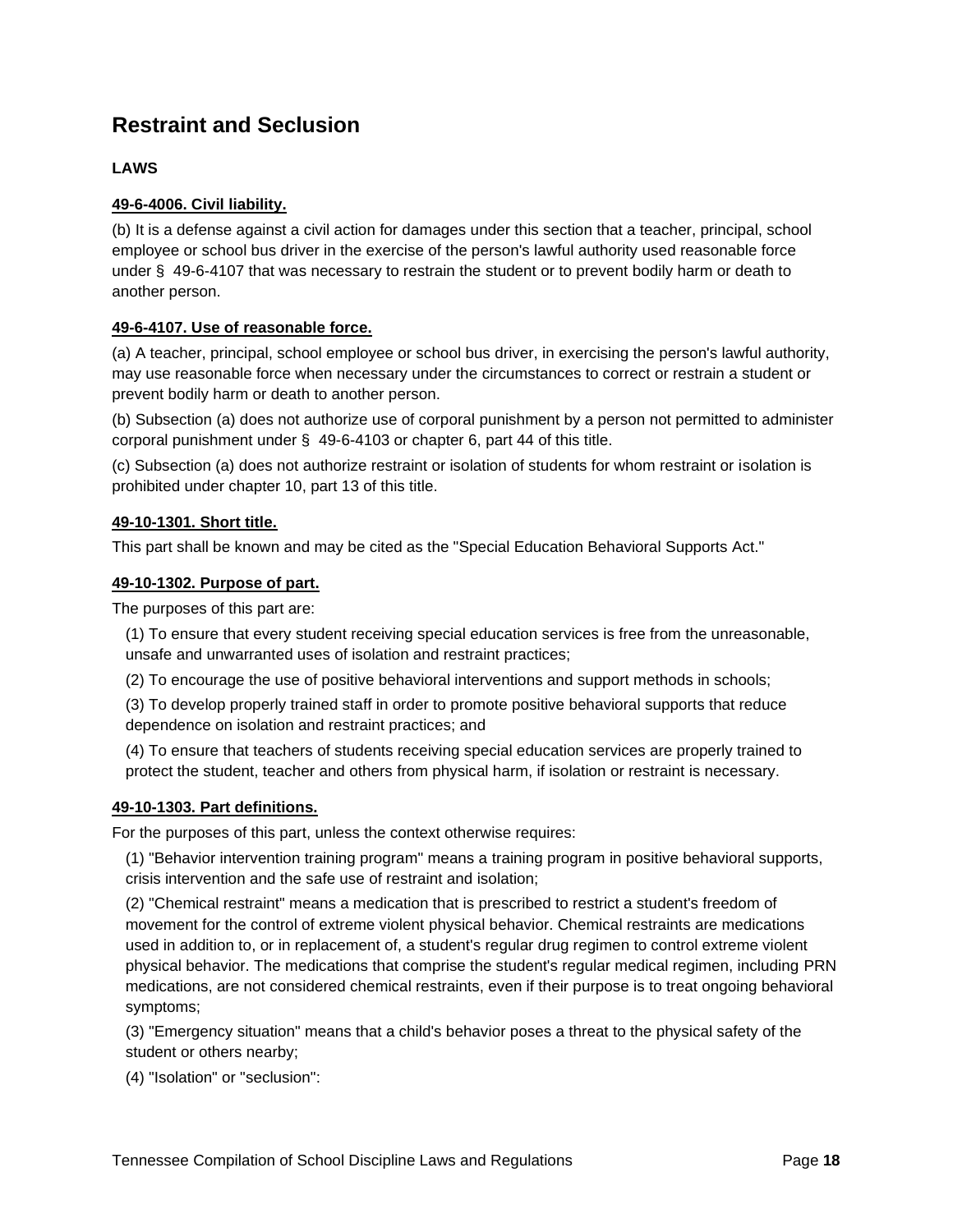(A) Means the confinement of a student alone in a room with or without a door, or other enclosed area or structure pursuant to § 49-10-1305(g) where the student is physically prevented from leaving; and

(B) Does not include time-out, a behavior management procedure in which the opportunity for positive reinforcement is withheld, contingent upon the demonstration of undesired behavior; provided, that time-out may involve the voluntary separation of an individual student from others;

(5) "Isolation room" means any space, structure, or area pursuant to  $\S$  49-10-1305(g) used to isolate a student;

(6) "Mechanical restraint" means the application of a mechanical device, material or equipment attached or adjacent to the student's body, including ambulatory restraints, which the student cannot easily remove and that restrict freedom of movement or normal access to the student's body. Mechanical restraint does not include the use of restraints for medical immobilization, adaptive support, or medical protection;

(7) "Noxious substance" means the use of any defense spray or substance as defined by departmental rule;

(8) "Physical holding restraint" means the use of body contact by school personnel with a student to restrict freedom of movement or normal access to the student's body;

(9) "Positive behavioral supports" means a systematic approach using evidence-based practices to improve school environments, and to prevent and respond to problem behavior that:

(A) Is proactive and instructional, rather than reactive and punitive;

- (B) Operates on the following three (3) levels:
- (i) Individual;
- (ii) Group or classroom; and
- (iii) The whole school;
- (C) Includes a system of continual data collection;
- (D) Utilizes data-based decision-making;
- (E) Applies research-validated positive behavioral interventions; and
- (F) Improves academic and social outcomes for all students, including those with the most complex and intensive behavioral needs; and

(10) "School personnel" means an individual employed on a full-time or part-time basis by a public school.

#### **49-10-1304. Isolation or restraint of student - Reports and record.**

(a) A student receiving special education services, as defined by § 49-10-102, may be restrained or isolated only in emergency situations.

(b) Individualized education programs that provide for the use of restraint or isolation in emergency situations shall also contain a data driven functional behavior assessment and a plan for modification of the behavior developed and implemented by a qualified team of professionals.

(c) In the event that restraint or isolation is imposed on a student, it shall be imposed by:

(1) School personnel who have been certified for completing a behavior intervention training program; or

(2) Other school personnel when trained personnel are not immediately available.

(d)(1) If school personnel impose restraints or isolation in an emergency situation, the school shall immediately contact appropriate school personnel who are designated under department rules to authorize the isolation or restraint. Such school personnel authorized by department rules shall see and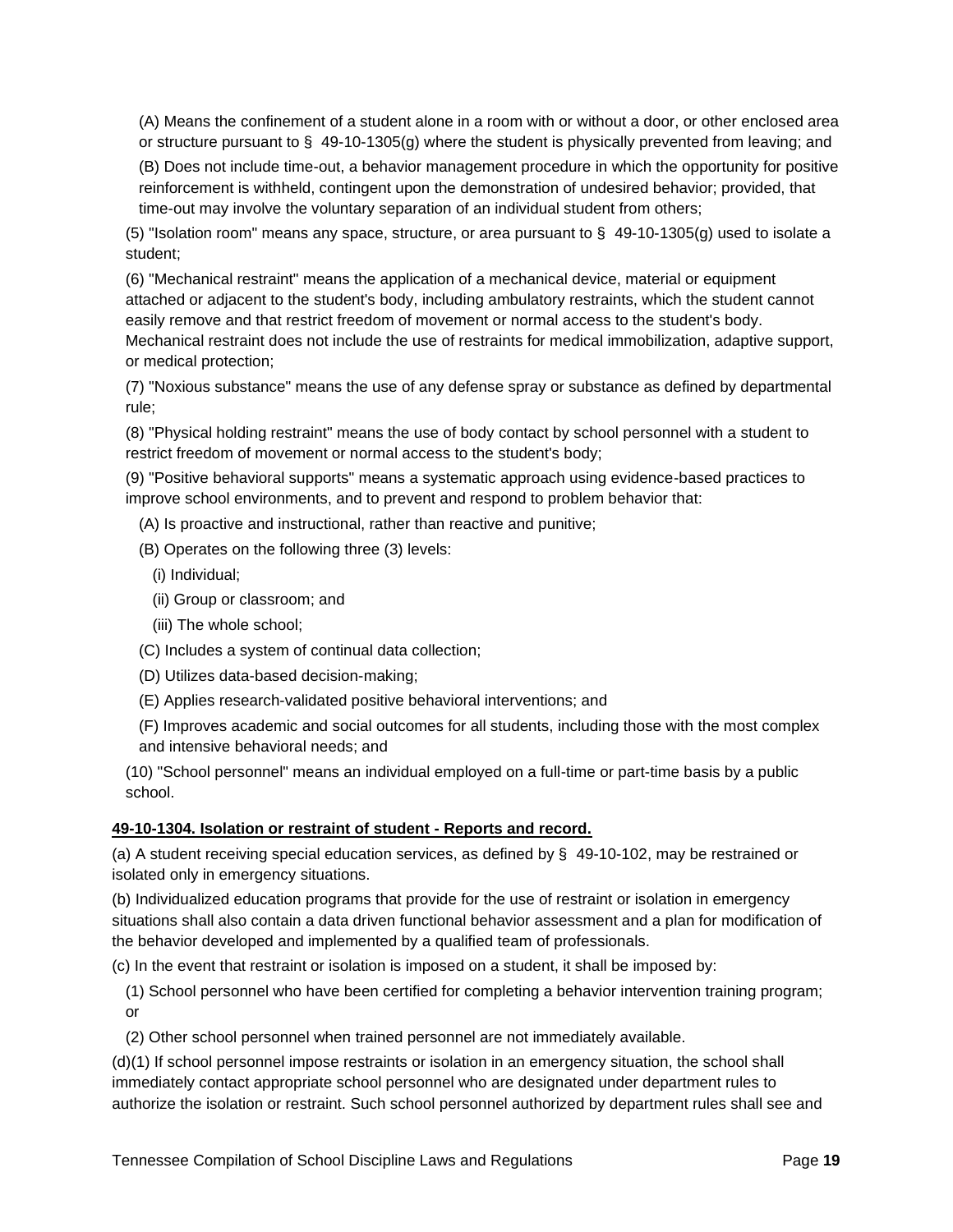evaluate the student's condition within a reasonable time after the intervention and the student's parent or guardian shall be notified, orally or by written or printed communication, the same day the isolation or restraint was used. School personnel shall be held harmless for failure to notify if reasonable effort has been made to notify the student's parent or guardian in compliance with this subdivision (d)(1).

(2) If the student's individualized education program does not provide for the use of isolation or restraint for the behavior precipitating such action or if school personnel are required to use isolation or restraint over an extended period of time as determined by department rules, then an individual education program meeting shall be convened within ten (10) days following the use of the isolation or restraint. If the behavior precipitating such action also warrants a change of placement, the child will have all rights provided under applicable state and federal law.

(3)(A) School personnel may report a suspected crime by calling a law enforcement official;

(B) School personnel may file a juvenile petition against a student receiving special education, only after conducting a manifestation determination that results in a determination that the behavior that resulted in the act requiring disciplinary action was not caused by the student's disability; or

(C) A school resource officer (SRO), as defined by § 49-6-4202, may, upon witnessing an offense, take the student into custody.

(e)(1) School personnel who must isolate or restrain a student receiving special education services, as defined by § 49-10-102, shall report the incident to the school principal or the principal's designee who shall record the use of the isolation or restraint and the facts surrounding such use. The state board of education shall promulgate rules that mandate a standard reporting format to be used by LEAs.

(2) Whenever possible, an additional school staff member should serve as an observer to any act of physical restraint performed on a student to monitor the health and safety of all involved. School personnel shall maintain a continuous direct line of sight to a student who is in isolation to monitor the health and well-being of the student.

(f) To the extent possible within the local education agency's funds, the local board of education should address § 49-6-3004(c)(1) by incorporating the following components into its behavior intervention training program:

(1) Training in evidence-based techniques shown to be effective in the prevention of isolation and physical restraint;

(2) Training in evidence-based techniques shown to be effective in keeping both school personnel and students safe when imposing physical restraint or isolation;

(3) Evidence-based skills training on positive behavioral interventions and supports, conflict prevention, functional behavior assessments, de-escalation, and conflict management;

(4) Information describing state statutes, policies, rules, and procedures on restraint and isolation;

(5) Training in the identification and reporting of abuse and neglect in the school setting; and

(6) Certification for school personnel who have completed a behavior intervention training program which should be renewed on a periodic basis.

#### **49-10-1305. Restrictions on administration of, or use of, isolation or restraint.**

(a) Administering a chemical restraint to a student receiving special education services, as defined by § 49-10-102, is prohibited; provided, that nothing in this subsection (a) shall prohibit the administration of a chemical restraint when administered for therapeutic purposes under the direction of a physician and with the child's parent or guardian's consent to administer such chemical restraint.

(b) Administering a noxious substance to a student receiving special education services, as defined by § 49-10-102, is prohibited.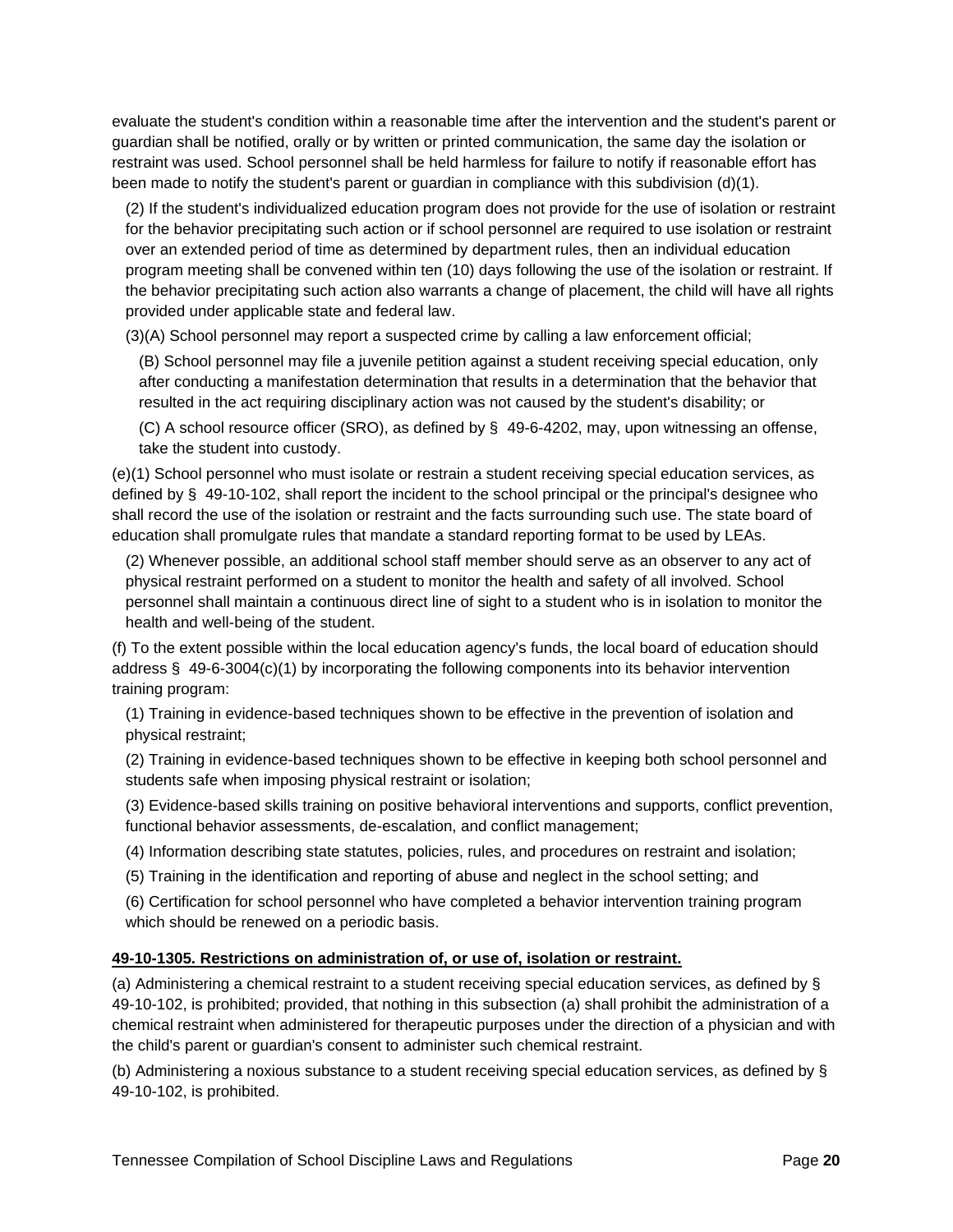(c) The use of any mechanical restraint on any student receiving special education services, as defined by § 49-10-102, is prohibited.

(d) Any form of life threatening restraint, including restraint that restricts the flow of air into a person's lungs, whether by chest compression or any other means, to a student receiving special education services, as defined by § 49-10-102, is prohibited.

(e)(1) The use of isolation or physical holding restraint as a means of coercion, punishment, convenience or retaliation on any student receiving special education services, as defined by § 49-10-102, is prohibited.

(2) Removing or disabling any equipment or device that a student requires, including, but not limited to, a power wheelchair, brace, augmentative communication device, or walker, as a means of coercion, punishment, convenience, or retaliation on any student receiving special education services, as defined by § 49-10-102, is prohibited.

(3)(A) The use of physical holding restraint in the following circumstances is not prohibited:

- (i) The brief holding by an adult in order to calm or comfort;
- (ii) The minimum contact necessary to physically escort a student from one area to another;
- (iii) Assisting a student in completing a task or response if the student does not resist, or resistance is minimal in intensity or duration; or
- (iv) Holding a student for a brief time in order to prevent any impulsive behavior that threatens the student's immediate safety.
- (B) The school is not required to notify the student's parent or guardian pursuant to § 49-10-1304 in any of the circumstances listed in subdivision (e)(3)(A).

(f) The use of a locked door, or any physical structure, mechanism, or device that substantially accomplishes the function of locking a student in a room, structure, or area, is prohibited.

(g) Any space used as an isolation room shall be:

- (1) Unlocked and incapable of being locked;
- (2) Free of any condition that could be a danger to the student;
- (3) Well ventilated and temperature controlled;
- (4) Sufficiently lighted for the comfort and well-being of the student;
- (5) Where school personnel are in continuous direct visual contact with the student at all times;
- (6) At least forty square feet (40 sq. ft.); and
- (7) In compliance with all applicable state and local fire, health, and safety codes.

(h) Notwithstanding this section, actions undertaken by school personnel to break up a fight or to take a weapon from a student are not prohibited; however, these acts shall be reported.

#### **49-10-1306. Records of isolation and restraint - Reports - Promulgation of rules and regulations.**

(a) Each school shall maintain all records of isolation and restraint.

(b) On a semiannual basis, using existing student-level data collection systems to the extent feasible, each school shall submit a report to the local education agency that includes:

(1) The number of incidents involving the use of isolation and restraint since the previous semiannual report;

(2) The number of instances in which the school personnel imposing physical restraint or isolation were not trained and certified;

(3) Any injuries, deaths, or property damage that occurred;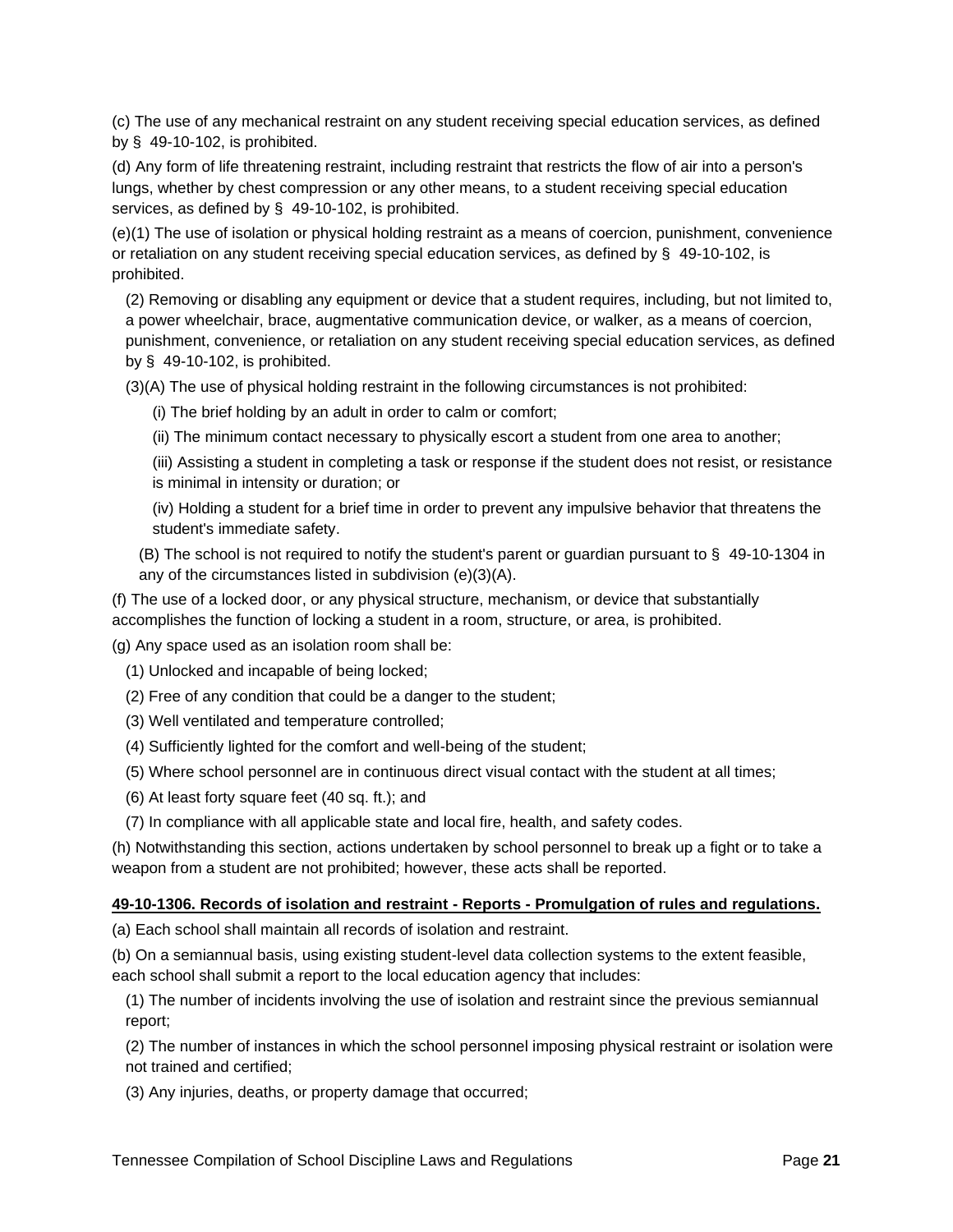- (4) The timeliness of parental notification; and
- (5) Demographic information to determine whether disproportionate use of these interventions exists.

(c) The local education agency shall use the information obtained from records of isolation and restraint in developing its behavior intervention training program.

(d) The local education agency shall submit information to the department of education each year on the use of isolation and restraint in the school district.

(e) Annually, this information shall be reported to the state advisory council for the education of students with disabilities established pursuant to § 49-10-105. This information must also be made readily available to the public. The council shall use this information to report annually to the state board of education with recommendations to reduce the use of isolation and restraint in public education programs. The state board of education shall use these recommendations as well as data, documentation and reports to establish policy or strategies or both to reduce or eliminate the use of isolation and restraint in schools.

(f) The state board of education, in consultation with the departments of education, mental health and substance abuse services, intellectual and developmental disabilities, and children's services, shall promulgate rules and regulations concerning the use of isolation or restraint with students who receive special education services so that isolation or restraint is not used when such procedures are unsafe, unreasonable or unwarranted. The rules and regulations shall be promulgated in accordance with the Uniform Administrative Procedures Act, compiled in title 4, chapter 5.

#### **49-10-1307. Training and reporting on the use of restraint and isolation.**

If a private school or agency contracts with an LEA to provide services for students with disabilities, then such private school or agency shall, in the contract for services, certify that the staff of the facility or program has received training in the appropriate use of restraint and isolation. Further, the contracting agency shall report to a designated LEA representative each instance of the use of restraint and isolation to accomplish the parental notification provided in this part.

#### **REGULATIONS**

#### **0520-01-09-.23. Isolation and restraint for students receiving special education services.**

(1) Definitions:

(a) "Extended isolation" means isolation which lasts longer than one (1) minute per year of the student's age or isolation which lasts longer than the time provided in the child's individualized education program  $(IEP)$ .

(b) "Extended restraint" means a physical holding restraint lasting longer than five (5) minutes or a physical holding a restraint which lasts longer than the time provided in the child's IEP.

(c) "Noxious substance" means a substance released in proximity to the student's face or sensitive area of the body for the purpose of limiting a student's freedom of movement or action, including but not limited to Mace and other defense sprays.

(2) Local education agencies are authorized to develop and implement training programs that include:

- (a) Use of positive behavioral interventions and supports;
- (b) Nonviolent crisis prevention and de-escalation;
- (c) Safe administration of isolation and restraint; and
- (d) Documentation and reporting requirements.

(3) Local education agencies are authorized to determine an appropriate level of training commensurate with the job descriptions and responsibilities of school personnel.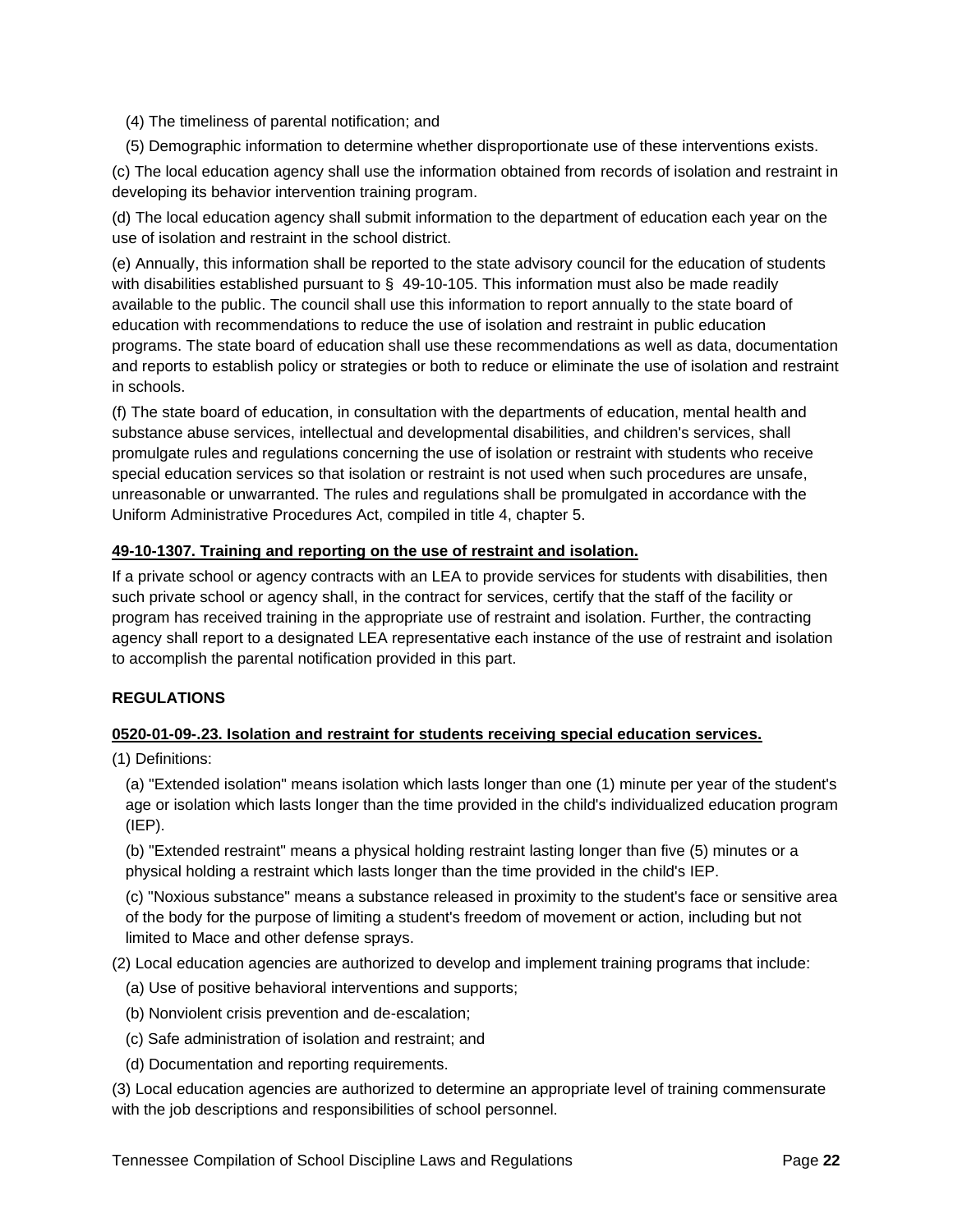(4) Local education agencies shall develop policies and procedures governing:

(a) Personnel authorized to use isolation and restraint;

- (b) Training requirements; and
- (c) Incident reporting procedures.

(5) Only the principal, or the principal's designee, may authorize the use of isolation or restraint in the case of emergency or by IEP signature.

(6) When the use of restraint or isolation is proposed at an IEP meeting, parents/guardians shall be advised of the provisions of T.C.A. §§ 49-10-1301., et seq., this rule and the IDEA procedural safeguards.

(7) An IEP meeting convened pursuant to T.C.A. § 49-10-1304. may be conducted on at least twenty-four (24) hours' notice to the parents/guardian/surrogate/parent.

(8) State agencies providing educational services within a residential therapeutic setting to children in their legal and physical custody shall develop and adhere to isolation and restraint policies in such educational settings which conform to the TDMHDD (Tennessee Department of Mental Health and Developmental Disabilities) state standards as applicable and at least one (1) of the following national standards: ACA (American Correctional Association), COA (Council on Accreditation), CMS (Centers for Medicare & Medicaid Services), JCAHO (Joint Commission for Accreditation of Healthcare Organizations), CARF (Commission on Accreditation of Rehabilitation Facilities), as they apply in the educational environment. Development of, and adherence to, such policies shall be overseen by a licensed qualified physician or licensed doctoral level psychologist.

#### (9) Reports.

School personnel who must isolate or restrain a student shall report the incident to the school principal or the principal's designee. The Department of Education shall develop a report form, which shall be used by school personnel when reporting isolation or restraint to the school principal or the principal's designee.

(a) The report form must include the following information:

- 1. Student's name, age and disability;
- 2. Student's school and grade level;
- 3. Date, time and location of the isolation or restraint;
- 4. Length of time student was isolated or restrained;
- 5. Names, job titles and signatures of the personnel who administered the isolation or restraint;

6. Whether the personnel who administered the isolation or restraint were certified for completing a behavior intervention training program;

7. Names and job titles of other personnel who observed or witnessed the isolation or restraint;

8. Name of the principal or designee who was notified following the isolation or restraint and time of notification;

9. Description of the antecedents that immediately preceded the use of isolation or restraint and the specific behavior being addressed;

10. A certification that any space used for isolation is at least forty (40) square feet;

11. A certification that school personnel are in continuous direct visual contact at all times with a student who is isolated;

12. How the isolation or restraint ended, including the student's demeanor at the cessation of the isolation or restraint;

- 13. Physical injury or death to the student, school personnel or both during the isolation or restraint;
- 14. Medical care provided to the student, school personnel or both during the isolation or restraint;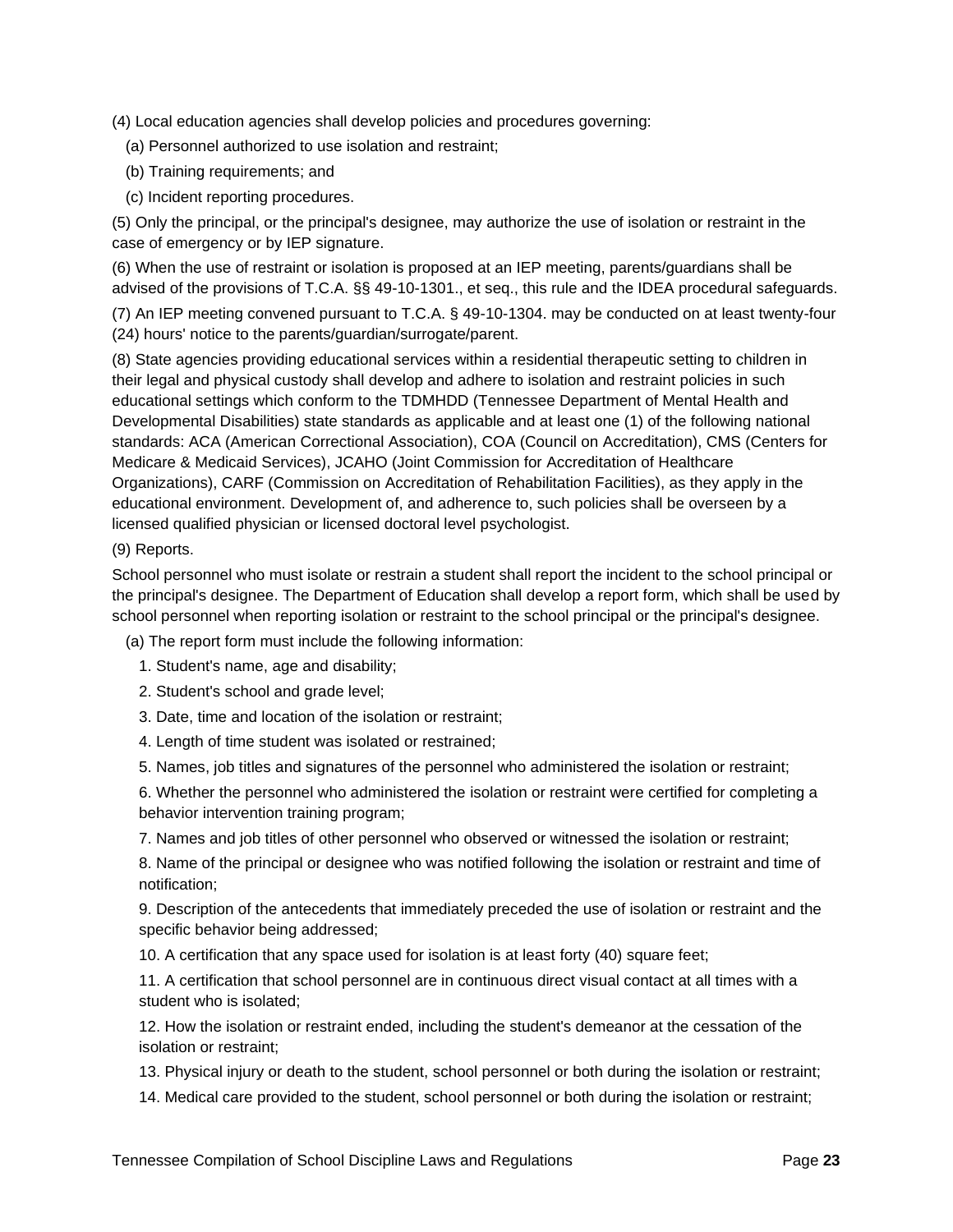- 15. Description of property damage, if relevant; and
- 16. Date, time and method of parent notification.

(b) A copy of the report form must be provided to the LEA's director of special education who shall determine whether an Individualized Education Program (IEP) Team meeting must be convened pursuant to T.C.A. § 49-10-1304.

#### **0520-12-01-.14. Care of children with special needs.**

(10) Isolation and physical restraint shall be in accordance with T.C.A. §§ 49-10-1301-1305:

(a) A student receiving special education services, as defined by T.C.A. § 49-10-102(4), may be isolated or restrained only in emergency situations and only if such isolation or restraint is provided in the student's IEP in emergency situations.

(b) If school personnel impose restraints or isolation in an emergency situation, the school shall immediately contact the appropriate school personnel designated to authorize isolation or restraint. The student's parent or guardian shall be notified, orally or by written communication, the same day the isolation or restraint was used.

(c) If the student's individualized education program does not provide for the use of isolation or restraint for the behavior precipitating such action or if school personnel are required to use isolation or restraint longer than five (5) minutes, then an individual education program meeting shall be convened within ten (10) days following the use of such isolation or restraint. If the behavior precipitating such action also warrants a change of placement, the child will have all rights provided under applicable state and federal law.

(d) School personnel who must isolate or restrain a student receiving special education services, as defined by T.C.A. § 49-10-102(4), whether or not such isolation or restraint was in an emergency situation or provided for in the student's individual education program, shall report the incident to the appropriate school personnel designated to authorize isolation or restraint who shall record the use of such isolation or restraint and the facts surrounding such use. A copy of such record shall be made available at individual education program meetings and upon the request of the student's parent or legal guardian.

(e) If the appropriate school personnel designated to authorize isolation or any person having knowledge of the isolation or restraint, have reason to believe that such isolation or restraint was unreasonable, unsafe, or unwarranted, and such isolation or restraint caused injury to the student, the incident shall be reported pursuant to T.C.A. § 37-1-403.

(f) School personnel shall remain in the physical presence of any restrained student and shall continuously observe a student who is in isolation or being restrained to monitor the health and wellbeing of such student.

(g) Administering a chemical restraint to a student receiving special education services, as defined by T.C.A. § 49-10-102(4), is prohibited, provided that nothing in this subsection shall prohibit the administration of a chemical restraint when administered for therapeutic purposes under the direction of a physician and with the child's parent or guardian's consent to administer such chemical restraint.

(h) Administering a noxious substance to a student receiving special education services, as defined by T.C.A. § 49-10-102(4), is prohibited.

(i) Use of any mechanical restraint on any student receiving special education services, as defined by T.C.A. § 49-10-102(4), is prohibited.

(j) Any form of life threatening restraint, including restraint that restricts the flow of air into a person's lungs, whether by chest compression or any other means, to a student receiving special education services, as defined by § 49-10-102(4), is prohibited.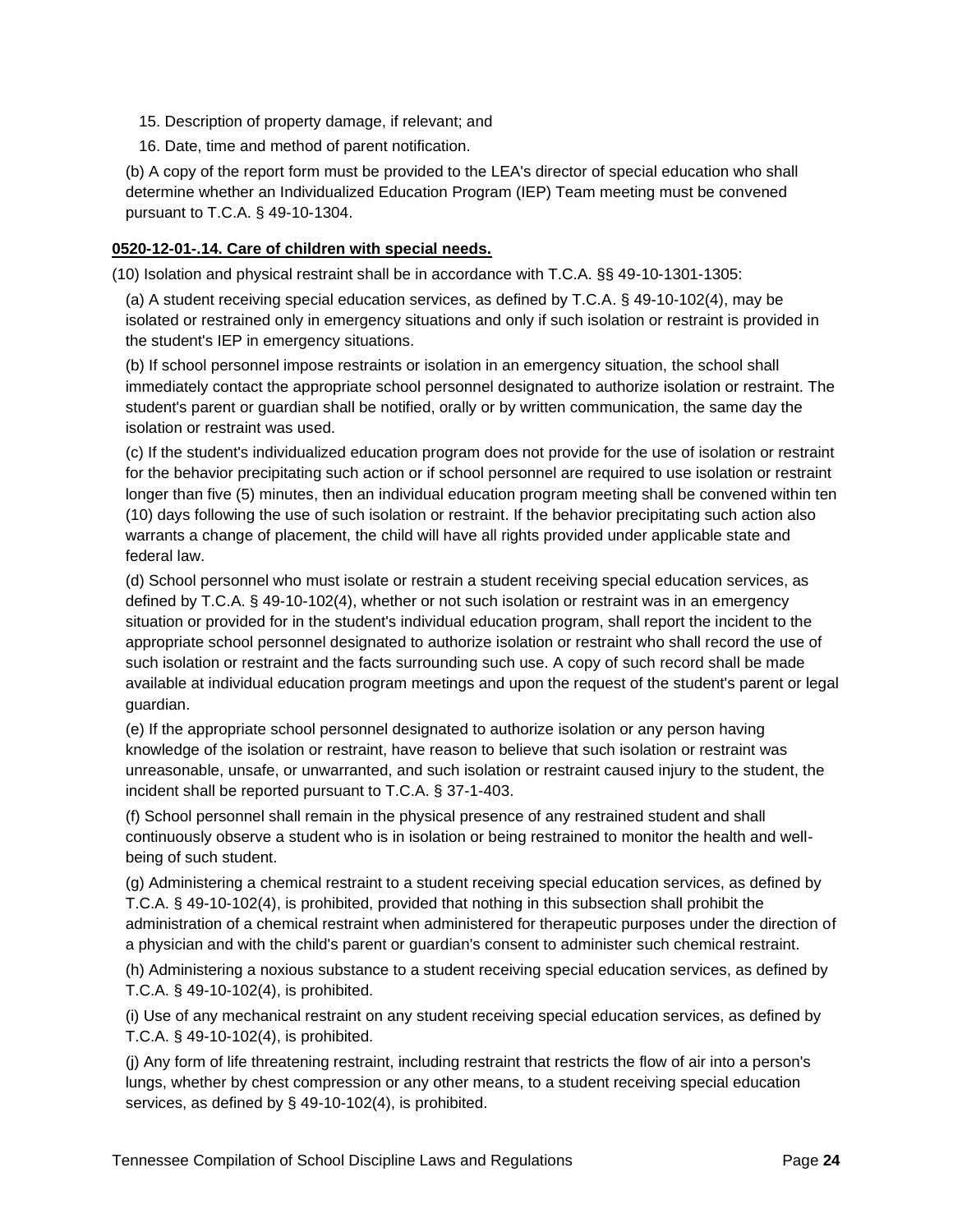(k) The use of isolation or physical holding restraint as a means of coercion, punishment, convenience or retaliation on any student receiving special education services, as defined by T.C.A. § 49-10-102(4), is prohibited.

(l) The use of physical holding restraint in the following circumstances is not prohibited:

1. The brief holding by an adult in order to calm or comfort;

2. The minimum contact necessary to physically escort a student from one area to another;

3. Assisting a student in completing a task or response if the student does not resist, or resistance is minimal in intensity or duration; or

4. Holding a student for a brief time in order to prevent any impulsive behavior that threatens the student's immediate safety.

5. The program is not required to notify the student's parent or guardian pursuant to this Chapter in any of the circumstances listed in this subdivision (l).

(m) The use of a locked door, or use of any physical structure that substantially accomplishes the intent of locking a student in a room or structure, to isolate or seclude a student, is prohibited.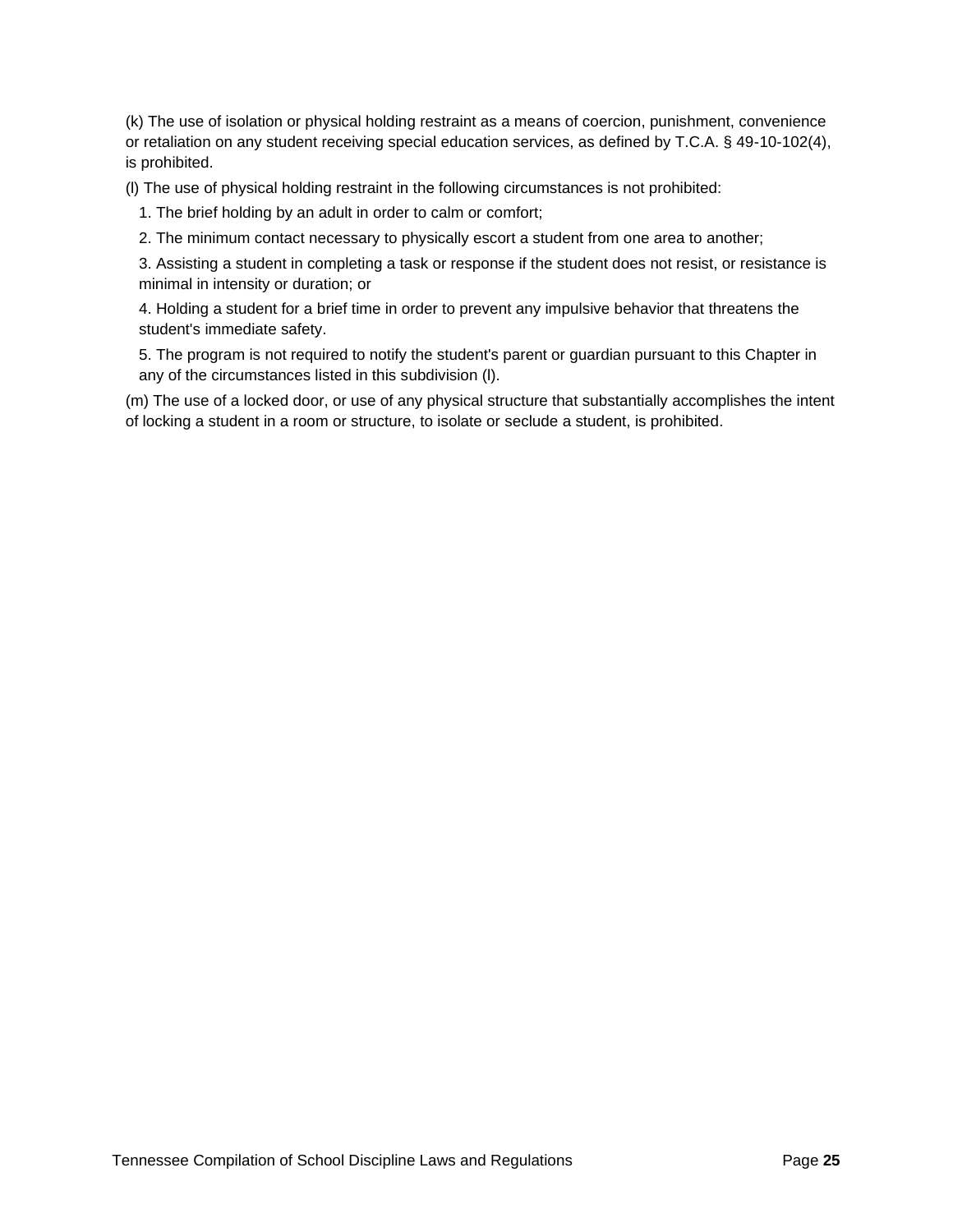# <span id="page-29-0"></span>*Exclusionary Discipline: Suspension, Expulsion, and Alternative Placement*

# <span id="page-29-1"></span>**Grounds for Suspension or Expulsion**

# **LAWS**

# **49-2-203. Duties and powers.**

(a) It is the duty of the local board of education to:

(7) Suspend, dismiss or alternatively place pupils, when the progress, safety or efficiency of the school makes it necessary or when disruptive, threatening or violent students endanger the safety of other students or school system employees.

## **49-6-3401. Suspension of students - Expulsion of students - Exception for self-defense.**

(a) Any principal, principal-teacher or assistant principal of any public school in this state is authorized to suspend a pupil from attendance at the school, including its sponsored activities, or from riding a school bus, for good and sufficient reasons. Good and sufficient reasons for suspension include, but are not limited to:

(1) Willful and persistent violation of the rules of the school;

(2) Immoral or disreputable conduct or vulgar or profane language;

(3) Violence or threatened violence against the person of any personnel attending or assigned to any public school;

(4) Willful or malicious damage to real or personal property of the school, or the property of any person attending or assigned to the school;

(5) Inciting, advising or counseling of others to engage in any of the acts enumerated in subdivisions  $(a)(1)-(4);$ 

(6) Marking, defacing or destroying school property;

(7) Possession of a pistol, gun or firearm on school property;

(8) Possession of a knife and other weapons, as defined in § 39-17-1301 on school property;

(9) Assaulting a principal, teacher, school bus driver or other school personnel with vulgar, obscene or threatening language;

(10) Unlawful use or possession of barbital or legend drugs, as defined in § 53-10-101;

(11) One (1) or more students initiating a physical attack on an individual student on school property or at a school activity, including travel to and from school or a school activity;

(12) Making a threat, including a false report, to use a bomb, dynamite, any other deadly explosive or destructive device, including chemical weapons, on school property or at a school sponsored event;

(13) Any other conduct prejudicial to good order or discipline in any public school; and

(14) Off campus criminal behavior that results in the student being legally charged with an offense that would be classified as a felony if the student was charged as an adult or if adjudicated delinquent for an offense that would be classified as a felony if the student was an adult, or if the student was convicted of a felony, and the student's continued presence in school poses a danger to persons or property or disrupts the educational process. Notwithstanding § 37-1-131 or any other law to the contrary, the principal of the school in which the student is enrolled and the director of schools shall determine the appropriate educational assignment for the student released for readmission.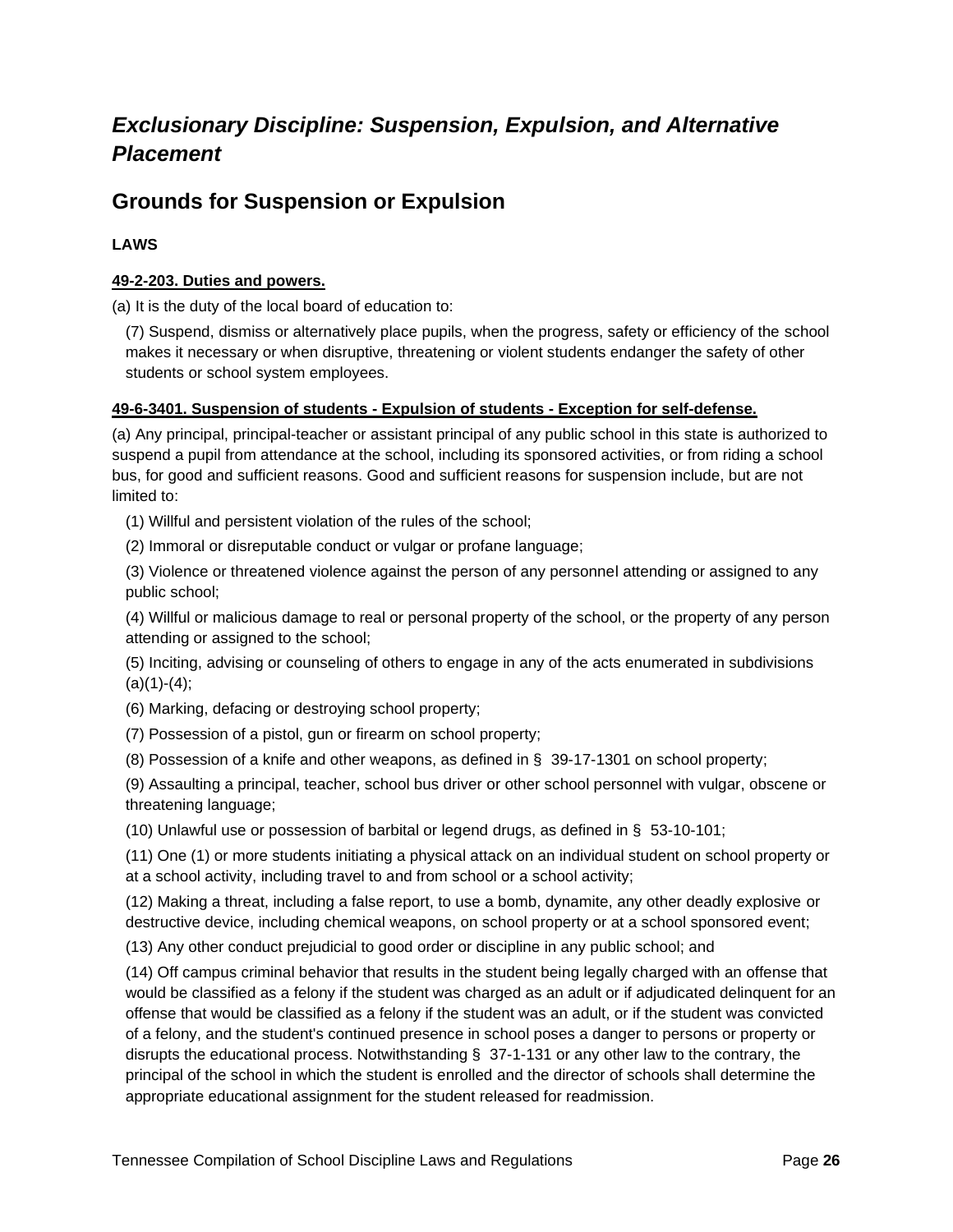(b)(1) Any principal, principal-teacher or assistant principal may suspend any pupil from attendance at a specific class, classes or school-sponsored activity without suspending the pupil from attendance at school pursuant to an in-school suspension policy adopted by the local board of education. Good and sufficient reasons for in-school suspension include, but are not limited to, behavior:

(A) That adversely affects the safety and well-being of other pupils;

(B) That disrupts a class or school sponsored activity; or

(C) Prejudicial to good order and discipline occurring in class, during school-sponsored activities or on the school campus.

(2) In-school suspension policies shall provide that pupils given an in-school suspension in excess of one (1) day from classes shall attend either special classes attended only by students guilty of misconduct or be placed in an isolated area appropriate for study. Students given in-school suspension shall be required to complete academic requirements.

(c)(1) Except in an emergency, no principal, principal-teacher or assistant principal shall suspend any student until that student has been advised of the nature of the student's misconduct, questioned about it and allowed to give an explanation.

(2) Upon suspension of any student other than for in-school suspension of one (1) day or less, the principal shall, within twenty-four (24) hours, notify the parent or guardian and the director of schools or the director of schools' designee of:

(A) The suspension, which shall be for a period of no more than ten (10) days;

(B) The cause for the suspension; and

(C) The conditions for readmission, which may include, at the request of either party, a meeting of the parent or guardian, student and principal.

#### **REGULATIONS**

No relevant regulations found.

# <span id="page-30-0"></span>**Limitations or Conditions on Exclusionary Discipline**

#### **LAWS**

#### **49-6-3401. Suspension of students - Expulsion of students - Exception for self-defense.**

(b)(1) Any principal, principal-teacher or assistant principal may suspend any pupil from attendance at a specific class, classes or school-sponsored activity without suspending the pupil from attendance at school pursuant to an in-school suspension policy adopted by the local board of education. Good and sufficient reasons for in-school suspension include, but are not limited to, behavior:

- (A) That adversely affects the safety and well-being of other pupils;
- (B) That disrupts a class or school sponsored activity; or

(C) Prejudicial to good order and discipline occurring in class, during school-sponsored activities or on the school campus.

(2) In-school suspension policies shall provide that pupils given an in-school suspension in excess of one (1) day from classes shall attend either special classes attended only by students guilty of misconduct or be placed in an isolated area appropriate for study. Students given in-school suspension shall be required to complete academic requirements.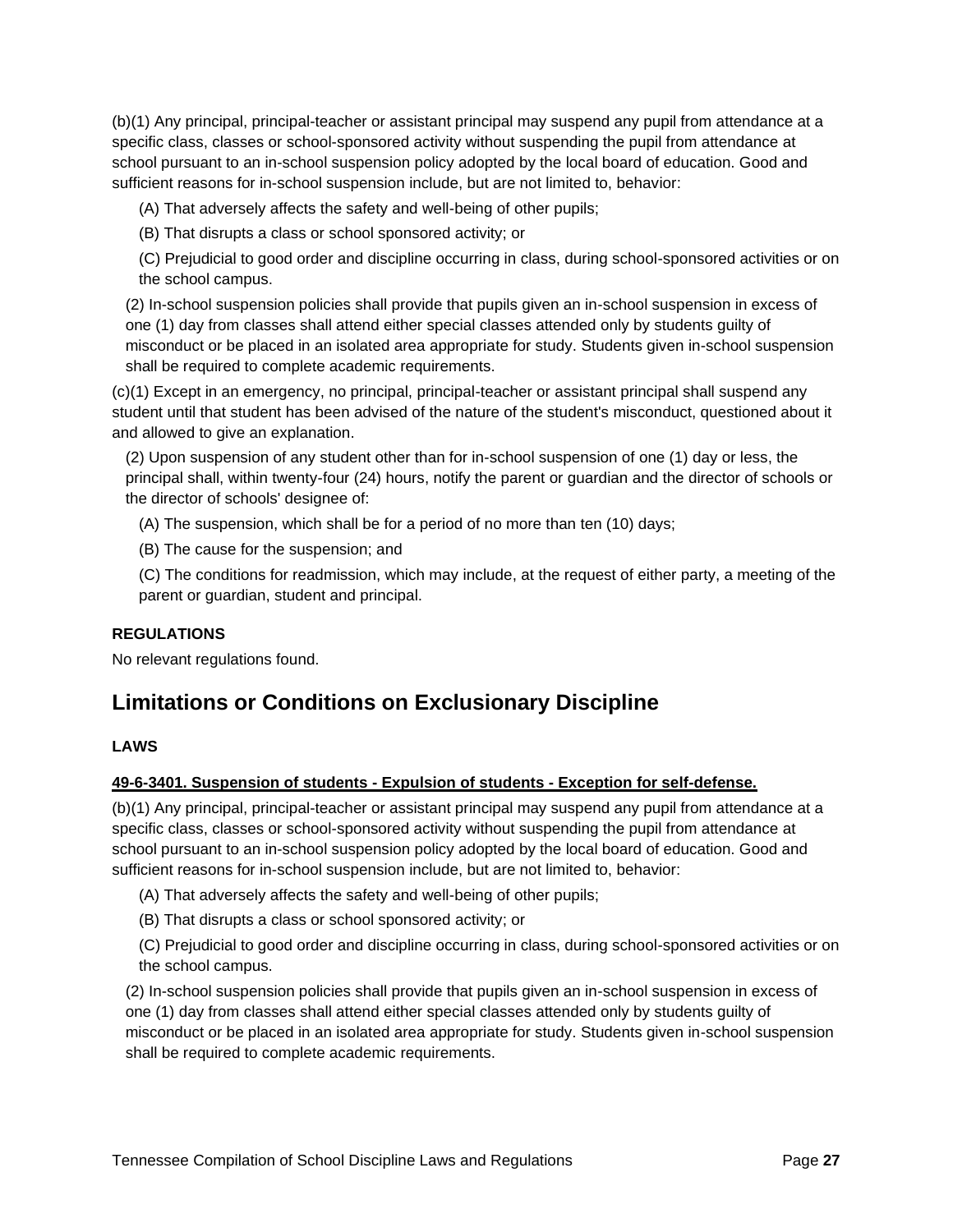(c)(1) Except in an emergency, no principal, principal-teacher or assistant principal shall suspend any student until that student has been advised of the nature of the student's misconduct, questioned about it and allowed to give an explanation.

(2) Upon suspension of any student other than for in-school suspension of one (1) day or less, the principal shall, within twenty-four (24) hours, notify the parent or guardian and the director of schools or the director of schools' designee of:

- (A) The suspension, which shall be for a period of no more than ten (10) days;
- (B) The cause for the suspension; and

(C) The conditions for readmission, which may include, at the request of either party, a meeting of the parent or guardian, student and principal.

(3) If the suspension is for more than five (5) days, the principal shall develop and implement a plan for improving the behavior, which shall be made available for review by the director of schools upon request. [...]

(i) Notwithstanding subsection (a) or (b) or any other law to the contrary, if a pupil is determined, via a fair and thorough investigation made by the principal or the principal's appointed representative, to have acted in self-defense under a reasonable belief that the student, or another to whom the student was coming to the defense of, may have been facing the threat of imminent danger of death or serious bodily injury, which the student honestly believed to be real at that time, then, at the principal's recommendation, the student may not face any disciplinary action.

# **REGULATIONS**

No relevant regulations found.

# <span id="page-31-0"></span>**Due Process**

#### **LAWS**

## **49-6-3002. State attendance guidelines - No penalty for period of hospital or homebound instruction.**

(a) The state board of education shall promulgate rules, in accordance with the Uniform Administrative Procedures Act, compiled in title 4, chapter 5, that prescribe guidelines for use by local boards of education in establishing standards and policies governing student attendance, subject to availability of funds. The guidelines shall include, but not be limited to, the following stipulations:

(4) Appeal procedures shall be included to assure the student's right of due process.

#### **49-6-3401. Suspension of students - Expulsion of students - Exception for self-defense.**

(c)(4)(A) If, at the time of the suspension, the principal, principal-teacher or assistant principal determines that an offense has been committed that would justify a suspension for more than ten (10) days, the person may suspend a student unconditionally for a specified period of time or upon such terms and conditions as are deemed reasonable.

(B) The principal, principal-teacher or assistant principal shall immediately give written or actual notice to the parent or guardian and the student of the right to appeal the decision to suspend for more than ten (10) days. All appeals must be filed, orally or in writing, within five (5) days after receipt of the notice and may be filed by the parent or guardian, the student or any person holding a teaching license who is employed by the school system if requested by the student.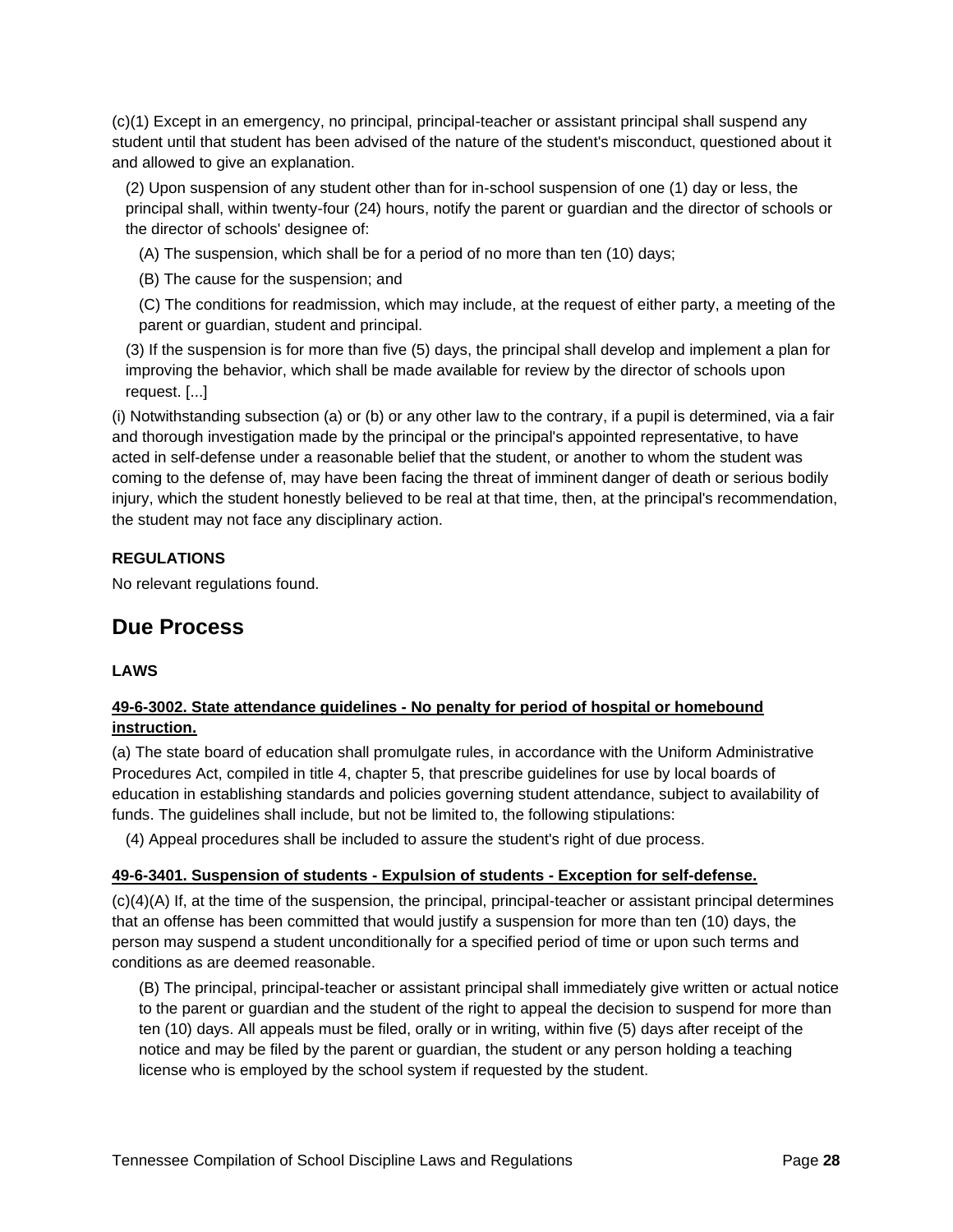(C) The appeal from this decision shall be to the board of education or to a disciplinary hearing authority appointed by the board. The disciplinary hearing authority, if appointed, shall consist of at least one (1) licensed employee of the LEA, but no more than the number of members of the local board.

(D) The hearing shall be held no later than ten (10) days after the beginning of the suspension. The local board of education or the disciplinary hearing authority shall give written notice of the time and place of the hearing to the parent or guardian, the student and the school official designated in subdivision (c)(4)(A) who ordered the suspension. Notice shall also be given to the LEA employee referred to in subdivision (c)(4)(B) who requests a hearing on behalf of a suspended student.

(5) After the hearing, the board of education or the disciplinary hearing authority may affirm the decision of the principal, order removal of the suspension unconditionally or upon such terms and conditions as it deems reasonable, assign the student to an alternative program or night school or suspend the student for a specified period of time.

(6) If the decision is determined by a disciplinary hearing authority, a written record of the proceedings, including a summary of the facts and the reasons supporting the decision, shall be made by the disciplinary hearing authority. The student, principal, principal-teacher or assistant principal may, within five (5) days of the decision, request review by the board of education; provided, that local school board policy may require an appeal to the director of schools prior to a request for review to the board. Absent a timely appeal, the decision shall be final. The board of education, based upon a review of the record, may grant or deny a request for a board hearing and may affirm or overturn the decision of the hearing authority with or without a hearing before the board; provided, that the board may not impose a more severe penalty than that imposed by the hearing authority without first providing an opportunity for a hearing before the board. If the board conducts a hearing as a result of a request for review by a student, principal, principal-teacher or assistant principal, then, notwithstanding any provision of the open meetings laws compiled in title 8, chapter 44, or other law to the contrary, the hearing shall be closed to the public, unless the student or student's parent or guardian requests in writing within five (5) days after receipt of written notice of the hearing that the hearing be conducted as an open meeting. If the board conducts a hearing as a result of a request for review by a student, principal, principalteacher, or assistant principal that is closed to the public, then the board shall not conduct any business, discuss any subject or take a vote on any matter other than the appeal to be heard. Nothing in this subdivision (c)(6) shall act to exclude the department of children's services from the disciplinary hearings when the department is exercising its obligations under § 37-1-140. The action of the board of education shall be final.

#### **REGULATIONS**

#### **0520-01-02-.17. State attendance guidelines.**

(5) Each local board of education shall adopt an attendance policy in accordance with the State Board's School Attendance Policy 4.100 that is firm, but fair; includes effective accounting and reporting procedures; accounts for extenuating circumstances; includes appeal procedures; and establishes and maintains alternative programs for students who fail to meet minimum attendance requirements. [...]

(7) Whenever possible, attendance issues should be resolved at the school level. To ensure due process, Local boards of education must adopt a policy that affords students with excessive (more than 5) unexcused absences the opportunity to appeal. Such policy must, at minimum, include written or actual notice to the student or their parent/guardian and the opportunity to be heard. The burden of proof rests on the student or their parent/guardian. The appeal process for determining unexcused absences is ancillary to a truancy decision rendered by a juvenile court judge as described in T.C.A. § 49-6-3010.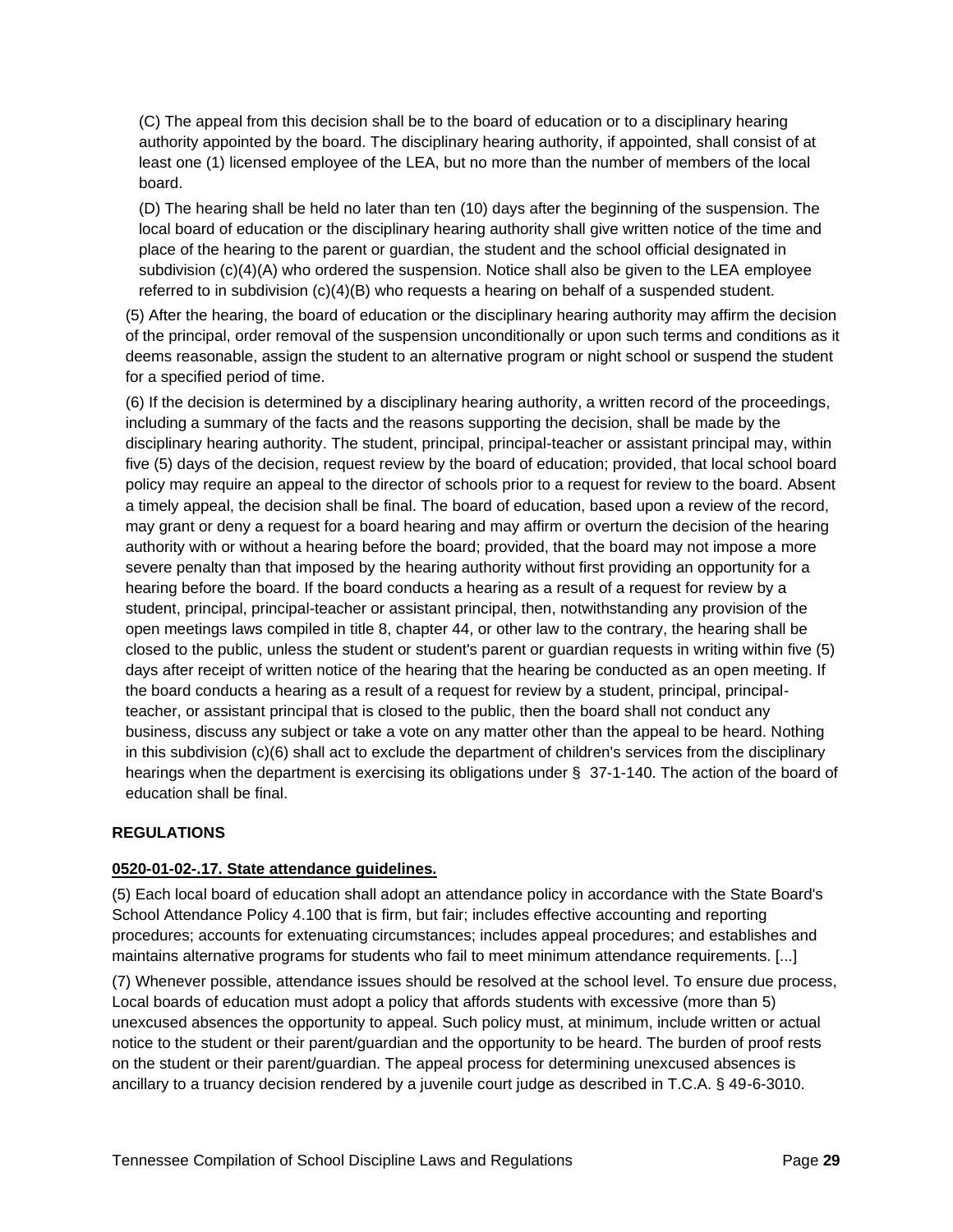# <span id="page-33-0"></span>**Return to School Following Removal**

# **LAWS**

#### **49-6-3401. Suspension of students - Expulsion of students - Exception for self-defense.**

(c)(1) Except in an emergency, no principal, principal-teacher or assistant principal shall suspend any student until that student has been advised of the nature of the student's misconduct, questioned about it and allowed to give an explanation.

(2) Upon suspension of any student other than for in-school suspension of one (1) day or less, the principal shall, within twenty-four (24) hours, notify the parent or guardian and the director of schools or the director of schools' designee of:

(A) The suspension, which shall be for a period of no more than ten (10) days;

(B) The cause for the suspension; and

(C) The conditions for readmission, which may include, at the request of either party, a meeting of the parent or guardian, student and principal.

#### **49-6-3402. Alternative schools for suspended or expelled students - Mandated attendance.**

(h)(1) LEAs establishing alternative schools or contracting for the operation of alternative schools shall develop and implement formal transition plans for the integration of students from regular schools to alternative schools and from alternative schools to regular schools. The plans shall be targeted to improve communication between regular and alternative school staff, provide professional development opportunities shared by regular school staff and alternative school staff, align curricula between regular schools and alternative schools, develop quality in-take procedures for students returning to regular school and provide student follow-up upon return to regular school.

(2) The state board of education shall adopt policies or guidelines to assist LEAs in developing transition plans.

#### **REGULATIONS**

#### **0520-01-02-.09. Alternative schools.**

(9) Requirements for alternative education:

(m) Each LEA shall develop and implement formal transition plans for the integration of students from a traditional school to an alternative school or from an alternative school back to a traditional school. Transition plans shall be targeted to improve communication between a traditional school and an alternative school staff and should address any barriers that would prohibit students from successfully transitioning. Transition plans shall include aligning of curricula, in-take procedures for students returning to traditional school, professional development opportunities for traditional and alternative school staff, educational and behavioral supports, follow-up for students returning to traditional school, and the development of graduation and postsecondary goals.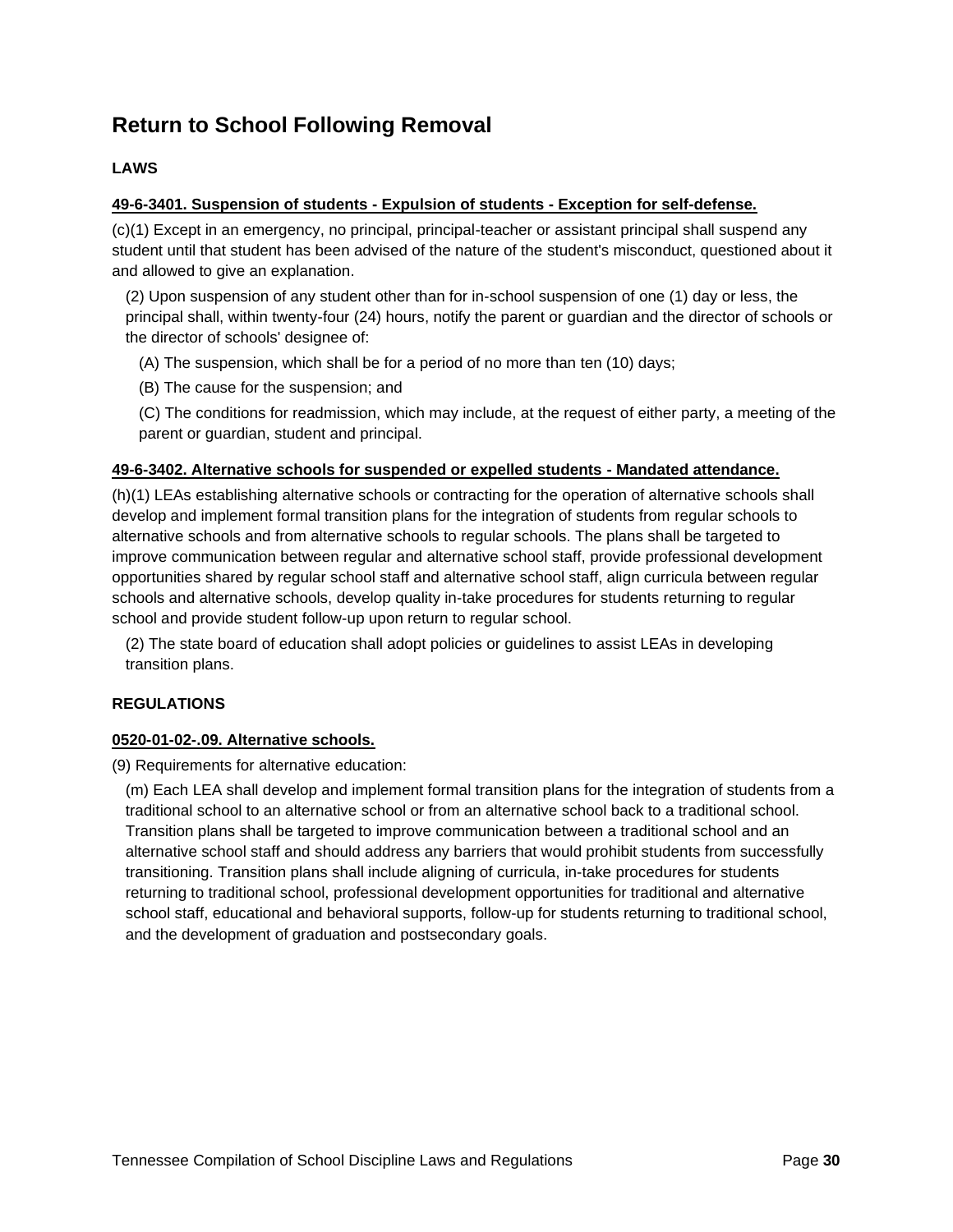# <span id="page-34-0"></span>**Alternative Placements**

## **LAWS**

# **49-6-3002. State attendance guidelines - No penalty for period of hospital or homebound instruction.**

(a) The state board of education shall promulgate rules, in accordance with the Uniform Administrative Procedures Act, compiled in title 4, chapter 5, that prescribe guidelines for use by local boards of education in establishing standards and policies governing student attendance, subject to availability of funds. The guidelines shall include, but not be limited to, the following stipulations:

(5) Alternative programs shall be established to provide educational options for any student who severely fails to meet minimum attendance requirements. [...]

(c)(1) Notwithstanding any law to the contrary, if a student is unable to attend regular classes pursuant to a summons, subpoena, court order, statute or rule, then the student's absence shall be an excused absence and the student shall be afforded the opportunity to complete all assignments missed for this purpose.

#### **49-6-3012. Truancy schools.**

(a) The board of education having charge of the public schools of any local school system having a population of ten thousand (10,000) or more, according to the federal census of 1950 or any subsequent federal census, may establish a truancy school, either within or without the city limits, for children who are between seven (7) and sixteen (16) years of age, both inclusive, and who are habitual truants, or while in attendance at school are incorrigible, vicious, immoral or who habitually wander or loiter about without lawful employment.

(b) Such children shall be deemed disorderly juvenile persons, and may be compelled by the board to attend the truancy school or any department of the public school as the board may direct.

(c) Any board of education having charge of schools affected by this part shall have authority to exclude any delinquent pupil whose influence is deemed by the board to be demoralizing or injurious to other pupils attending the schools.

#### **49-6-3401. Suspension of students - Expulsion of students - Exception for self-defense.**

(c)(5) After the hearing, the board of education or the disciplinary hearing authority may affirm the decision of the principal, order removal of the suspension unconditionally or upon such terms and conditions as it deems reasonable, assign the student to an alternative program or night school or suspend the student for a specified period of time. [...]

(g)(3) Nothing in this section prohibits the assignment of students who are subject to expulsion from school to an alternative school.

#### **49-6-3402. Alternative schools for suspended or expelled students - Mandated attendance.**

(a) Local boards of education may establish alternative schools for students in grades one through six (1- 6) who have been suspended or expelled from the regular school program. At least one (1) alternative school or alternative program shall be established and available for students in grades seven through twelve (7-12) who have been suspended or expelled as provided in this part. In providing alternative schools, any two (2) or more boards may join together and establish a school attended by students of any such school system; furthermore, any board may, by mutually acceptable agreement with another board, send its suspended or expelled students to any alternative school already in operation.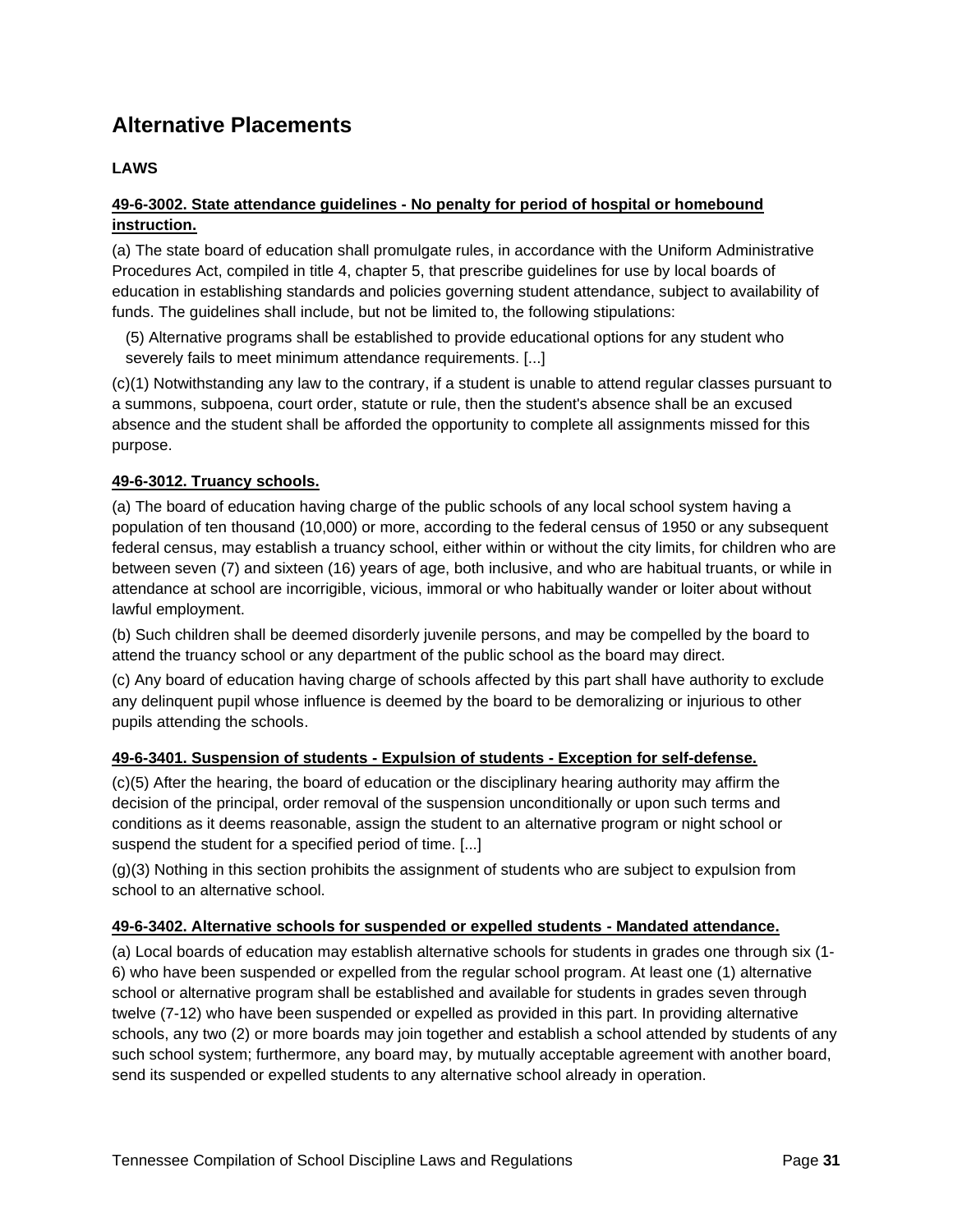(b) Alternative schools and alternative programs shall be operated pursuant to rules of the state board of education pertaining to them, and instruction shall proceed as nearly as practicable in accordance with the instructional programs at the student's home school. All course work completed and credits earned in alternative schools or alternative programs shall be transferred to and recorded in the student's home school, which shall grant credit earned and progress thereon as if earned in the home school.

(c)(1)(A) Attendance in an alternative school or alternative program is mandatory for students in grades seven through twelve (7-12) who have been suspended for more than ten (10) days or expelled from the regular school program if there is space and staff available.

(B)(i) Notwithstanding subdivision (c)(1)(A), attendance in an alternative school or alternative program is not mandatory for students in grades seven through twelve (7-12) who have been expelled from the regular school program for committing a zero tolerance offense.

(ii) This subdivision (c)(1)(B) does not prohibit a director of schools, or a director's designee, from assigning a student who has been expelled from the regular school program for committing a zero tolerance offense to an alternative school or alternative program.

(iii) The director of schools, or the director's designee, shall determine whether to assign a student who has been expelled from the regular school program for committing a zero tolerance offense to an alternative school or alternative program on a case-by-case basis.

(C) Attendance in an alternative school or alternative program is voluntary for students in grades one through six (1-6) who have been suspended or expelled from the regular school program unless the local board of education adopts a policy mandating attendance in either instance.

(2)(A) A student who is assigned to an alternative school or alternative program is subject to all rules pertaining to the alternative school or alternative program.

(B) The director of schools, or the director's designee, may remove a student from the alternative school or alternative program if the director, or the director's designee, determines that:

(i) The student has violated the rules of the alternative school or alternative program; or

(ii) The student is not benefiting from the student's assignment to the alternative school or alternative program, and all interventions available to help the student to succeed in the alternative school or alternative program have been exhausted unsuccessfully.

(C) The director of schools, or the director's designee, may remove a student from the alternative school or alternative program under subdivision (c)(2)(B) for the duration of the student's original suspension or expulsion. The student's removal under subdivision (c)(2)(B) does not constitute grounds for any extension of the student's original suspension or expulsion.

(D) The director of schools, or the director's designee, shall make the final decision on removal.

(3) If a student is under suspension or expulsion and transfers to another LEA during the student's suspension or expulsion period, then the director of schools, or the director's designee, of the LEA to which the student transfers may review the grounds of the student's suspension or expulsion, but is not required to enforce the suspension or expulsion. If the director of schools, or the director's designee, elects to enforce the student's suspension or expulsion, then, notwithstanding subdivision (c)(1), the LEA to which the student transferred is not required to assign the student to an alternative school or alternative program for the remainder of the suspension or expulsion period. This subdivision (c)(3) does not limit or impair an LEA's ability to deny enrollment to a student who is under suspension or expulsion in another LEA or state pursuant to § 49-6-3401(f).

(d) Any student attending an alternative school shall continue to earn state education funds in the student's home school system and shall be counted for all school purposes by that system as if still in attendance there.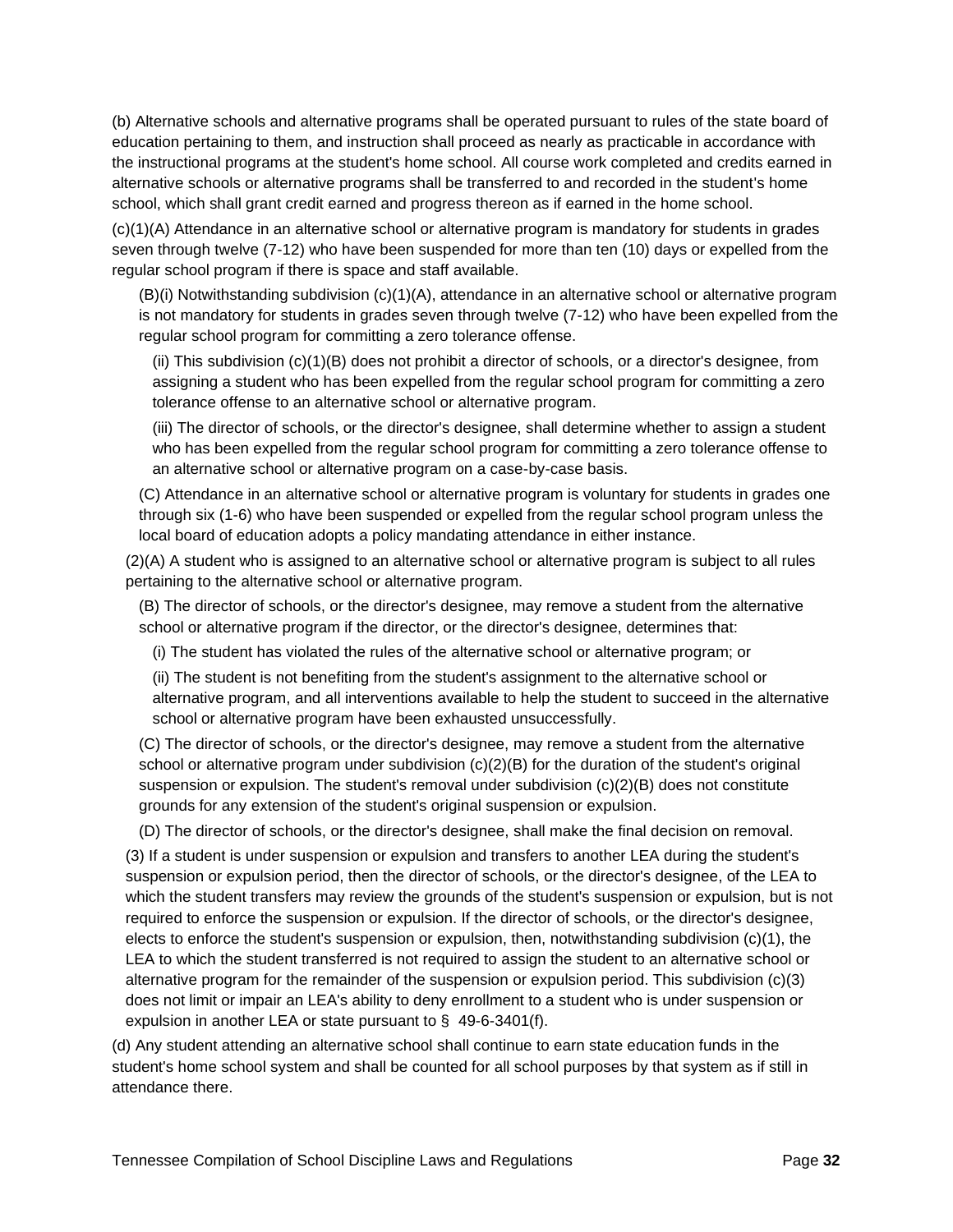(e) A pupil who has been properly found to be eligible for special education and related services shall be placed and served in accordance with the laws and rules relating to special education.

(f)(1) The state board of education, in its rules and regulations for the operation of alternative schools, shall require documentation of the reasons for a student attending an alternative school and provide safeguards to assure that no child with disabilities or other special student is arbitrarily placed in an alternative school. The state board of education, in its rules and regulations, shall require that all alternative school classrooms have working two-way communication systems making it possible for teachers or other employees to notify a principal, supervisor or other administrator that there is an emergency. Teachers and other employees shall be notified of emergency procedures prior to the beginning of classes for any school year.

(2) The state board of education shall provide a curriculum for alternative schools to ensure students receive specialized attention needed to maximize student success. Alternative schools shall offer alternative learning environments in which students are offered a variety of educational opportunities, such as learning at different rates of time or utilizing different, but successful, learning strategies, techniques and tools.

(g) Notwithstanding this section or other law to the contrary, local boards of education may establish evening alternative schools for students in grades six through twelve (6-12).

(h)(1) LEAs establishing alternative schools or contracting for the operation of alternative schools shall develop and implement formal transition plans for the integration of students from regular schools to alternative schools and from alternative schools to regular schools. The plans shall be targeted to improve communication between regular and alternative school staff, provide professional development opportunities shared by regular school staff and alternative school staff, align curricula between regular schools and alternative schools, develop quality in-take procedures for students returning to regular school and provide student follow-up upon return to regular school.

(2) The state board of education shall adopt policies or guidelines to assist LEAs in developing transition plans.

#### **49-6-3404. Advisory council for alternative education.**

(a) There is established an advisory council for alternative education that shall advise, assist and consult with the governor, the commissioner of education and the state board of education.

(b)(1) The advisory council shall be composed of a maximum of ten (10) members, including parents of children attending alternative schools or who have attended alternative schools, teachers or principals serving in alternative schools, members of local boards of education, at least one (1) community representative concerned with alternative education and at least one (1) representative of an educators' association concerned with alternative education.

(2) The governor shall appoint the members of the advisory council for three-year terms, except for the appointment of the initial members. In appointing the initial members to the advisory council, each member shall be designated as filling an odd-numbered seat or an even-numbered seat. The members appointed to the odd-numbered seats shall serve three-year terms and the members appointed to the even-numbered seats shall serve two-year terms.

(3) Vacancies shall be filled for an unexpired term in the same manner as original appointments.

(c)(1) The advisory council shall elect its own chair and vice chair annually.

(2) A representative of the commissioner of education shall meet with and act as secretary to the advisory council. The commissioner, within available personnel and appropriations, shall furnish meeting facilities and staff services for the advisory council.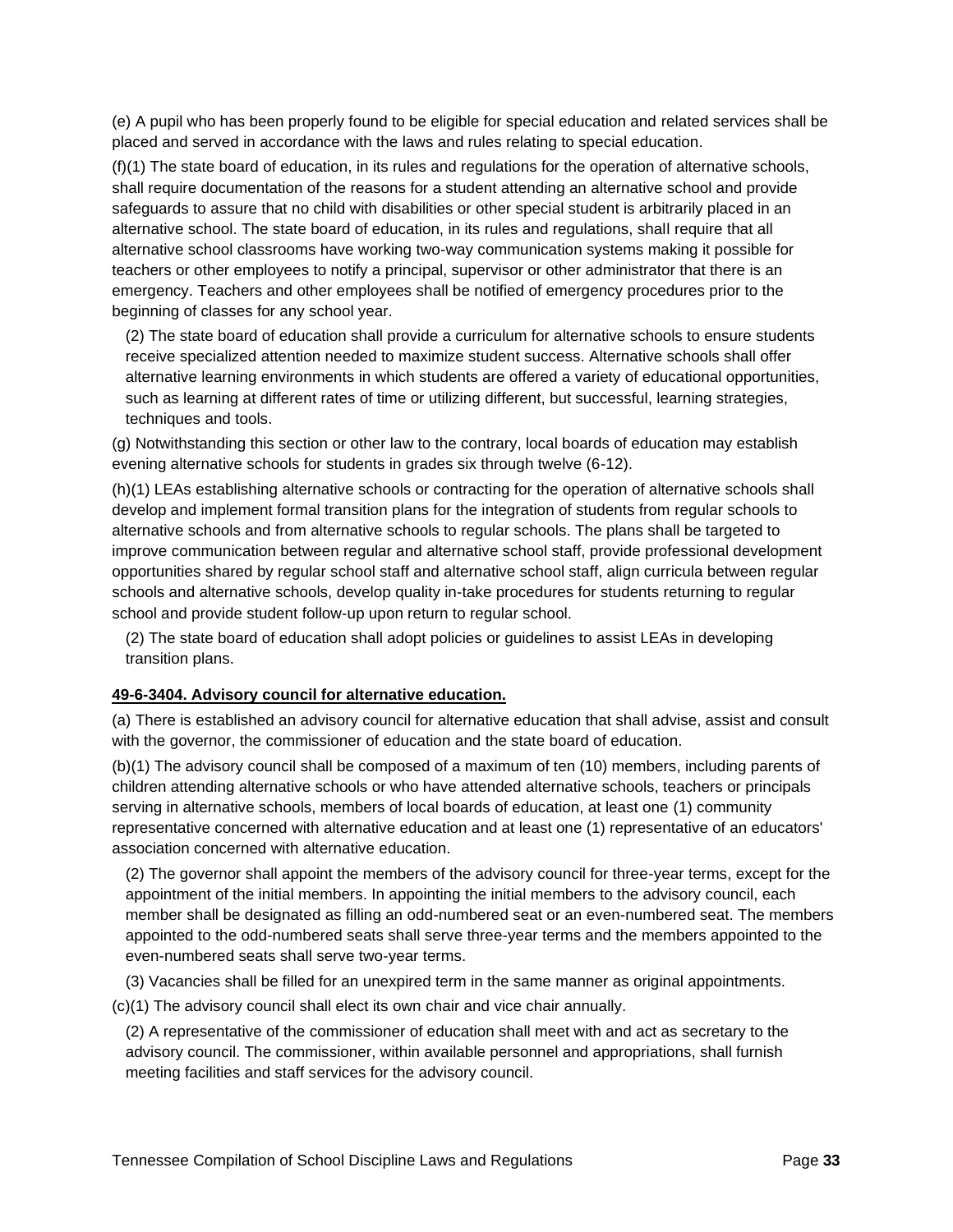(d) All members of the advisory council shall serve without compensation, but shall be eligible for reimbursement for travel expenses in accordance with the comprehensive travel regulations as promulgated by the department of finance and administration and approved by the attorney general and reporter.

(e) The advisory council shall:

(1) Consider any issue, problem or matter related to alternative education presented to it by the governor, the commissioner or the state board of education, and give advice on any issue, problem or matter;

(2) Study proposed plans for alternative education programs or curricula to determine if the plans or curricula should be adopted;

(3) Study alternative education programs or curricula implemented in Tennessee school systems to determine the effectiveness of the programs or curricula, and alternative education programs or curricula implemented in other states to determine if the programs or curricula should be adopted in Tennessee schools;

(4) Consider rules of governance of alternative schools and make recommendations concerning rules of governance; and

(5) Make an annual report to the governor, the education committee of the senate, the education committee of the house of representatives, the commissioner of education and the state board of education on the state of alternative education in this state. The report shall be submitted prior to February 1 each year.

### **49-6-3405. Alternative school success.**

(a)(1) Each LEA shall track the operation and performance of alternative school programs operated by the LEA or contractually operated for the LEA. LEAs shall measure and report to the department of education alternative school success through academic indicators and behavior indicators.

(2) Academic indicators shall include, but not be limited to, grade point averages or other student academic performance measures, performance on the Tennessee comprehensive assessment program (TCAP), performance on the end-of-course assessments, attendance, dropout rates and graduation rates, for students in alternative schools or who have been in alternative schools.

(3) Behavioral indicators shall include, but not be limited to, disciplinary reports and subsequent remands to alternative schools.

(4) The department of education shall provide guidance in the reporting of the required data.

(b) The state board of education shall seek to improve performance of alternative school programs by promulgating or revising rules and regulations requiring greater accountability by the department of education and LEAs for outcomes of students served by alternative schools.

## **REGULATIONS**

#### **0520-01-02-.09. Alternative schools.**

(1) Alternative education is a non-traditional, short-term academic program or school designed to meet the student's educational, behavioral, and social needs. Alternative education includes alternative schools and alternative programs.

(2) Alternative school means a short-term intervention program designed to provide educational services outside of the regular school program for students who have been suspended or expelled. Alternative schools are located in a separate facility from the regular school program.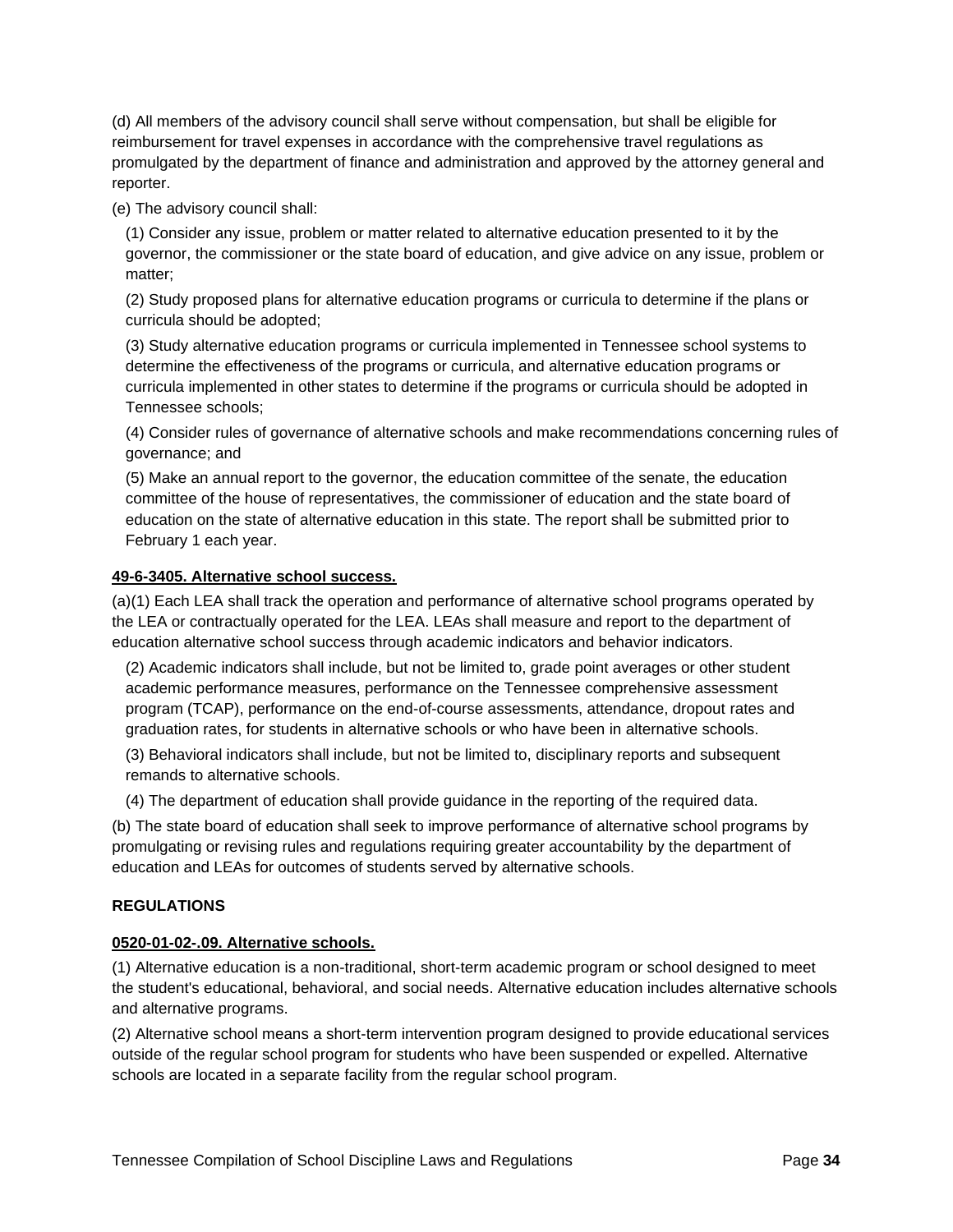(3) Alternative program means a short-term intervention program designed to provide educational services outside of the regular school program for students who have been suspended or expelled. Alternative programs may be located within the regular school or be a self-contained program within a school. Alternative programs include, but are not limited to, night schools or in-school suspension.

(4) Pursuant to T.C.A. § 49-6-3402., local boards of education may establish alternative schools for students in grades one (1) through six (6) who have been suspended or expelled from the regular school program.

(5) Attendance in an alternative school or alternative program shall be voluntary for students in grades one through six (1-6) who have been suspended or expelled from the regular school program, unless the local board of education adopts a policy mandating attendance in either instance.

(6) A local board of education shall establish at least one (1) alternative school for students in grades seven (7) through twelve (12) who have been suspended or expelled. Attendance in an alternative school or program is mandatory for students in grades seven through twelve (7-12) who have been suspended for more than ten (10) days or expelled from the regular school program if space and staff are available. Space and staff availability shall be determined by the LEA at the time the disciplinary decision is rendered.

(a) Attendance in an alternative school or alternative program is not mandatory for students in grades seven through twelve (7-12) who have been expelled from the regular school program for committing a zero-tolerance offense. However, this does not prohibit a director of schools, or a director's designee, from assigning a student who has been expelled from the regular school program for committing a zerotolerance offense to an alternative school or alternative program.

(7) Students in pre-Kindergarten or Kindergarten shall not be assigned to an alternative school or program.

(8) Each local board of education shall adopt a policy regarding alternative education that is aligned to this rule and the State Board's Alternative Education Policy 2.302.

(9) Requirements for alternative education:

(a) The instruction shall proceed as nearly as practicable in accordance with the instructional program in the student's regular school. Instruction shall be based on the academic standards adopted by the State Board.

(b) All course work and credits earned shall be transferred and recorded in the student's home school, which shall grant credit earned and progress thereon as if earned in the home school.

(c) Students shall participate in all required state assessments at sites determined by school officials and in accordance with established guidelines regarding student grade levels and eligibility. State assessment results shall be reported in the LEA where the student was enrolled prior to his or her placement in the alternative school.

(d) Each alternative school or program shall comply with class size requirements established in T.C.A. § 49-1-104. and instructional and planning time requirements established by the State Board. Nothing shall prohibit an LEA from establishing a lower class size ratio in an alternative school or program.

(e) The minimum length of the school day for alternative schools and programs shall be six and one-half (6 1/2) hours.

(f) LEAs shall monitor and regularly evaluate the academic progress of each student enrolled in an alternative school.

(g) Students are subject to all rules pertaining to the alternative school or alternative program.

1. The director of schools, or the director's designee, may remove a student from the alternative school or alternative program if the director, or the director's designee, determines that: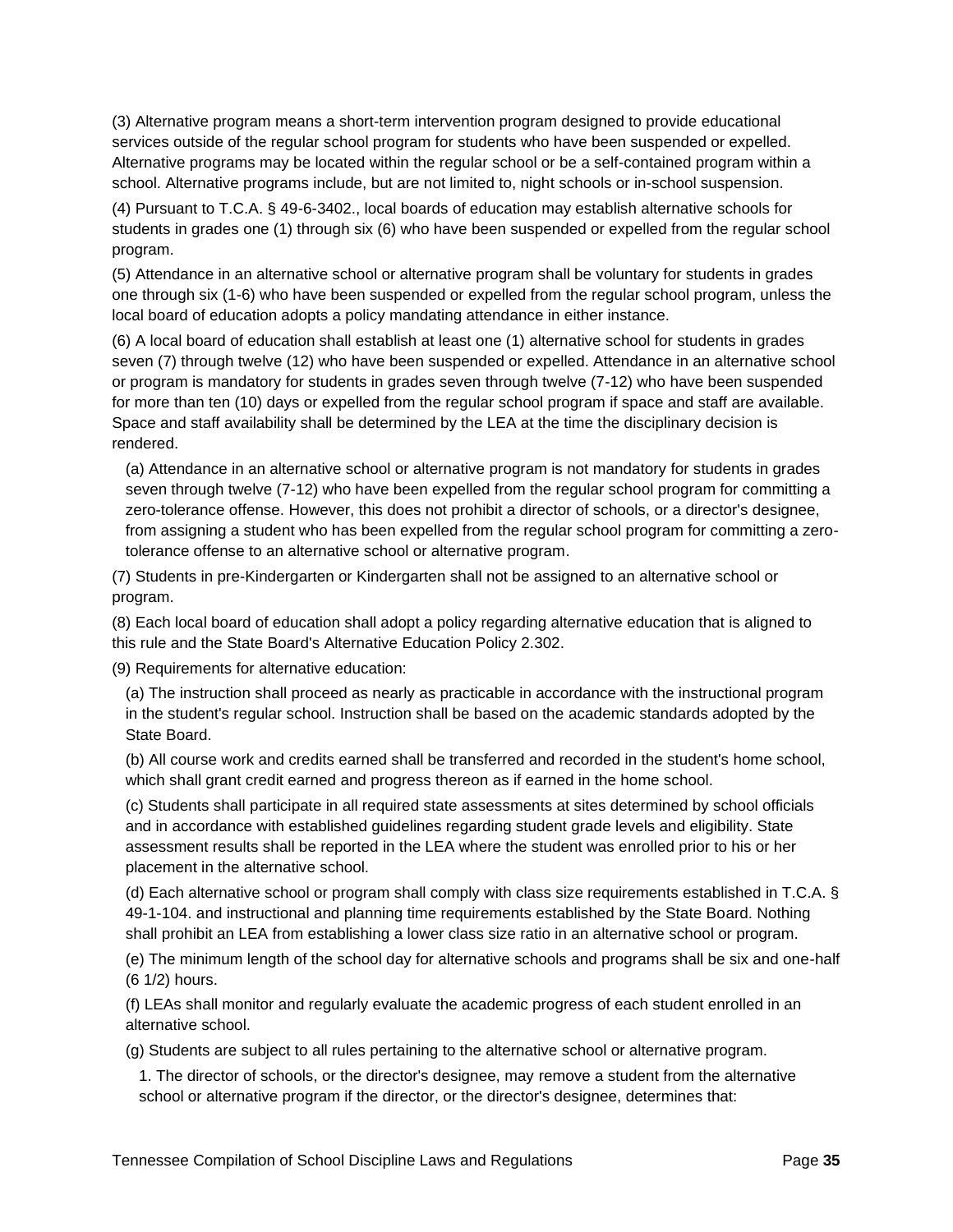(i) The student has violated the rules of the alternative school or alternative program; or

(ii) The student is not benefiting from the student's assignment to the alternative school or alternative program, and all interventions available to help the student to succeed in the alternative school or alternative program have been exhausted unsuccessfully.

2. A student's removal from the alternative school or alternative program shall not constitute grounds for extending the length of original suspension or expulsion.

3. The director of schools, or the director's designee, shall make the final decision on removal.

(h) If a student has an active Individualized Education Program (IEP), a 504 plan, or is suspected of having a disability, all state and federal laws and rules relating to students with disabilities and special education shall be followed.

(i) Prior to the assignment of a student to an alternative school or program, the LEA shall provide written notice, which includes the reason for the student's placement, to the student's parent or guardian. Reasons for placement in an alternative school must be documented. End of year reports must be made to the regular school for each student.

(j) Each teacher providing instruction to students in an alternative education school or program shall be licensed to teach in Tennessee and shall meet the qualifications to teach in compliance with the rules and regulations of the State Board.

(k) Alternative schools shall have an appropriately licensed administrator assigned to supervise the school.

(l) Support services such as counseling and psychological services must be accessible.

(m) Each LEA shall develop and implement formal transition plans for the integration of students from a traditional school to an alternative school or from an alternative school back to a traditional school. Transition plans shall be targeted to improve communication between a traditional school and an alternative school staff and should address any barriers that would prohibit students from successfully transitioning. Transition plans shall include aligning of curricula, in-take procedures for students returning to traditional school, professional development opportunities for traditional and alternative school staff, educational and behavioral supports, follow-up for students returning to traditional school, and the development of graduation and postsecondary goals.

(n) All alternative school classrooms shall have working two-way communication systems that make it possible for teachers or other employees to notify a principal, supervisor, or other administrator that there is an emergency.

(o) It is the responsibility of the superintendent to ensure that all alternative school teachers and other employees have been trained to use the two-way communication system and are notified of emergency procedures prior to the beginning of classes for any school year and when changes are made in the emergency procedures and/or personnel. Such emergency procedures shall be linked to the school and school system emergency preparedness plan.

(p) LEAs shall submit an annual alternative education survey to the Department that provides the following information:

1. Alternative schools or programs currently in operation in the LEA;

- 2. Number and grade level of students served;
- 3. Primary reason for student assignment;
- 4. Number of faculty and staff; and
- 5. Information required by T.C.A. § 49-6-3405.

(10) Funding: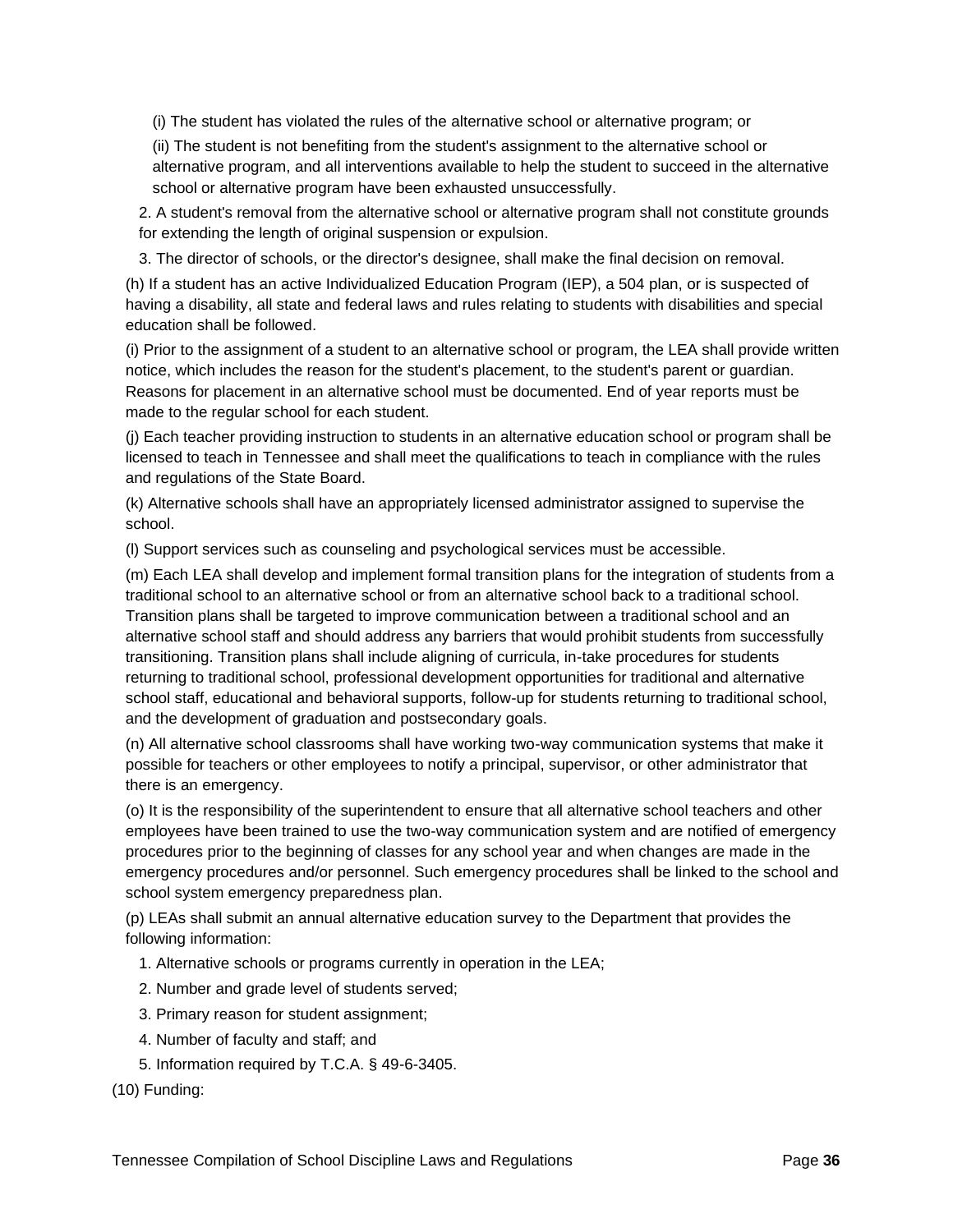(a) Students attending an alternative school shall continue to earn Basic Education Program (BEP) funding for the LEA in which the student is enrolled.

(11) Facilities:

(a) A local board of education may not contract or otherwise affiliate with an alternative school program which requires an order of a court as a precondition of placement in such alternative school.

(b) A local board of education may contract with independent contractors to provide alternative school facilities and other appropriate services consistent with T.C.A. § 49-2-203.

(c) A local board of education may establish its own facility.

(d) Two or more boards may join together and establish an alternative school attended by students from any such LEA.

(e) Through a mutually accepted agreement with another local board of education, a board may send its suspended or expelled students to an alternative school already existing in another LEA.

### **0520-01-02-.17. State attendance guidelines.**

(5) Each local board of education shall adopt an attendance policy in accordance with the State Board's School Attendance Policy 4.100 that is firm, but fair; includes effective accounting and reporting procedures; accounts for extenuating circumstances; includes appeal procedures; and establishes and maintains alternative programs for students who fail to meet minimum attendance requirements. [...]

(8) LEAs are encouraged to develop truancy boards, youth courts, or other alternative programs to serve as an intervention for students with excessive absences. These may be in addition to, or a part of, the progressive truancy intervention plan required by T.C.A. § 49-6-3009.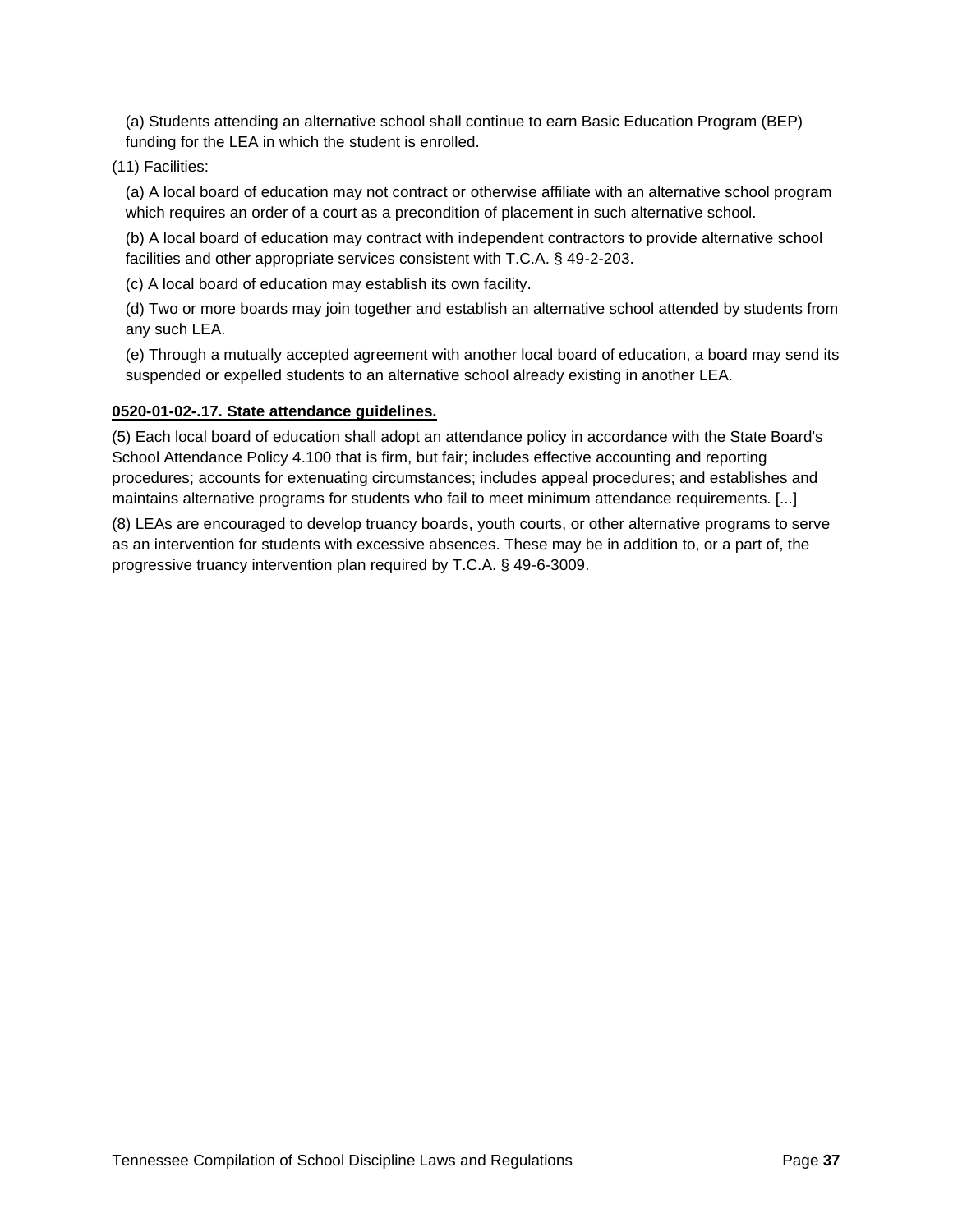# *Discipline Addressing Specific Code of Conduct Violations*

## **Firearms and Other Weapons Violations**

## **LAWS**

## **49-6-3401. Suspension of students - Expulsion of students - Exception for self-defense.**

(a) Any principal, principal-teacher or assistant principal of any public school in this state is authorized to suspend a pupil from attendance at the school, including its sponsored activities, or from riding a school bus, for good and sufficient reasons. Good and sufficient reasons for suspension include, but are not limited to:

(7) Possession of a pistol, gun or firearm on school property;

(8) Possession of a knife and other weapons, as defined in § 39-17-1301 on school property [...]

 $(q)(1)$  It is the legislative intent that if a rule or policy is designated as a zero tolerance policy, then violations of that rule or policy must not be tolerated and violators shall receive certain, swift, and proportionate punishment.

(2) Notwithstanding other provisions of this section or any other law, a student shall be considered in violation of a zero tolerance offense and shall be expelled for a period of not less than one (1) calendar year, except that the director of schools may modify this expulsion on a case-by-case basis for the following:

(A) A student brings to school or is in unauthorized possession on school property of a firearm, as defined in 18 U.S.C. § 921;

(B) A student commits aggravated assault as defined in § 39-13-102 or commits an assault that results in bodily injury as defined in § 39-13-101(a)(1) upon any teacher, principal, administrator, any other employee of an LEA, or a school resource officer; or

(C) A student is in unlawful possession of any drug, including any controlled substance, as defined in §§ 39-17-402 - 39-17-415, controlled substance analogue, as defined by § 39-17-454, or legend drug, as defined by § 53-10-101, on school grounds or at a school-sponsored event.

(3) Nothing in this section prohibits the assignment of students who are subject to expulsion from school to an alternative school.

(4) Disciplinary policies and procedures for all other student offenses, including terms of suspensions and expulsions, must be determined by local board of education policy.

(5) For purposes of this subsection (g):

(A) "Expelled" means removal from the student's regular school program at the location where the violation occurred or removal from school attendance altogether, as determined by the school official; and

(B) "Zero tolerance offense" means an offense committed by a student requiring the student to be expelled from school for at least one (1) calendar year that can only be modified on a case-by-case basis by the director of schools or the head of a charter school.

## **49-6-4002. Discipline policy - Code of conduct.**

(d) Each discipline policy or code of conduct must contain the type of behavior expected from each student, the consequences of failure to obey the standards, and the importance of the standards to the maintenance of a safe learning environment where orderly learning is possible and encouraged. Each policy must address: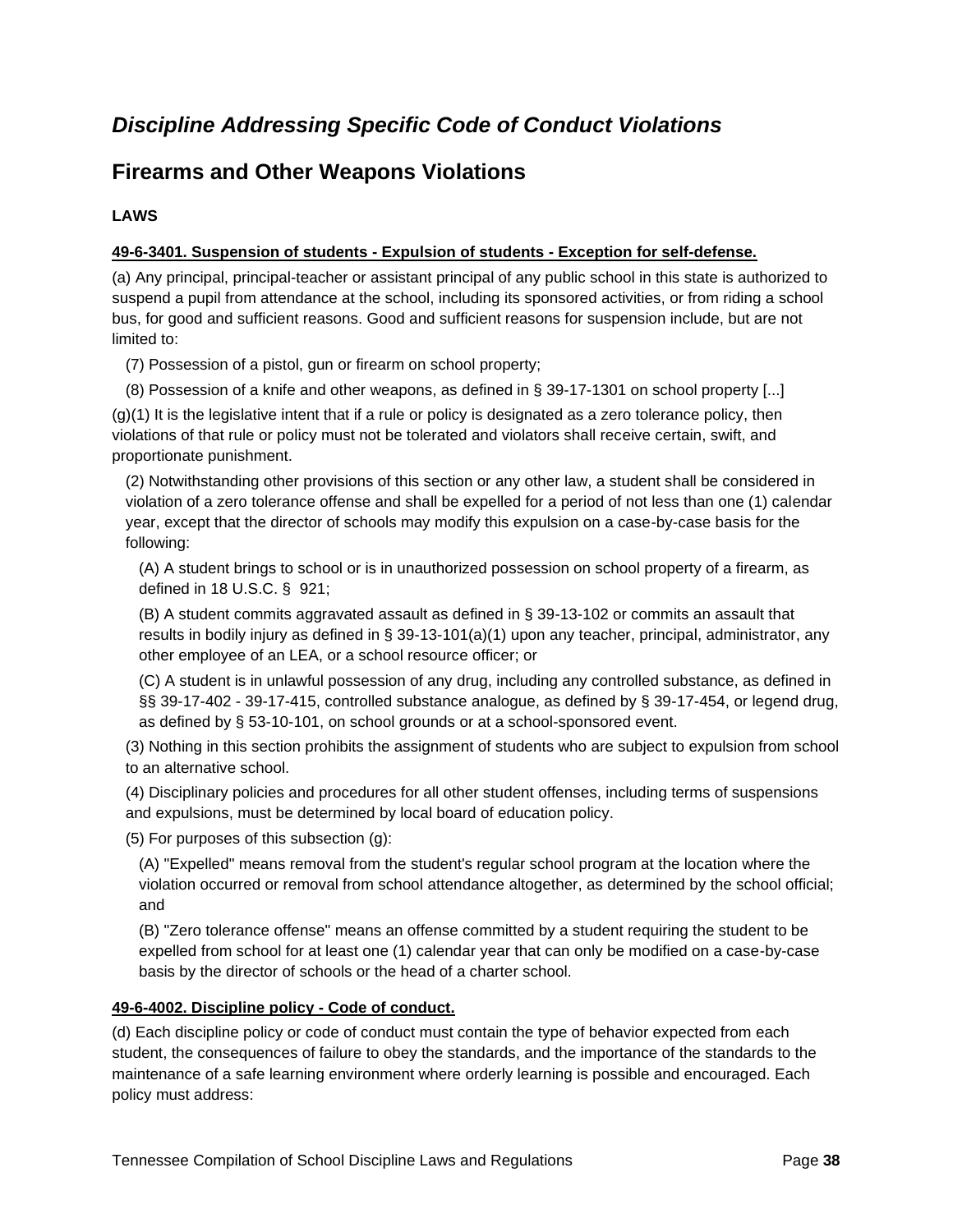(4) Possession of weapons on school property or at school functions [...]

(e) Each local discipline policy must indicate that the following offenses are zero tolerance offenses:

(1) Unauthorized possession on school property of a firearm, as defined in 18 U.S.C. § 921.

## **49-6-4202. Part definitions.**

As used in this part, unless the context otherwise requires:

(1) "Dangerous weapon" or "weapon" means any dangerous instrument or substance that is capable of inflicting any injury on any person.

## **49-6-4203. Legislative intent.**

(e) The general assembly further finds that:

(1) The removal of dangerous weapons, drug paraphernalia and drugs from school property is necessary to lessen hazards to students and that removal can only be accomplished by searches of areas of the school buildings or grounds where those materials may be stored;

(2) On occasions when the use of dangerous weapons or drugs has reached a life or health threatening level, searches of students themselves may be necessary to protect the larger student body, and that often the searches must be conducted in emergency situations;

(3) Individual circumstances and local particularities require that individual principals must be relied on to exercise their professionally trained judgments in determining what action is appropriate within this part; and

(4) The presence on school property of students with drugs in their bodies may pose a threat to the safety and well-being of that student and other students, may be disruptive of school classes and other programs and may interfere with the educational opportunities and progress of all students.

## **49-6-4204. Search of lockers, vehicles, and other property.**

(a) When individual circumstances in a school dictate, a principal may order that vehicles parked on school property by students or visitors, containers, packages, lockers or other enclosures used for storage by students or visitors, and other areas accessible to students or visitors be searched in the principal's presence or in the presence of other members of the principal's staff.

(b) Individual circumstances requiring a search may include incidents on school property, including school buses, involving, but not limited to, the use of dangerous weapons, drugs or drug paraphernalia by students that are known to the principal or other staff members, information received from law enforcement, juvenile or other authorities indicating a pattern of drug dealing or drug use by students of that school, any assault or attempted assault on school property with dangerous weapons or any other actions or incidents known by the principal that give rise to reasonable suspicion that dangerous weapons, drugs or drug paraphernalia are held on school property by one (1) or more students.

(c) A notice shall be posted in the school that lockers and other storage areas, containers, and packages brought into the school by students or visitors are subject to search for drugs, drug paraphernalia, dangerous weapons or any property that is not properly in the possession of the student.

(d) A notice shall be posted where it is visible from the school parking lot that vehicles parked on school property by students or visitors are subject to search for drugs, drug paraphernalia or dangerous weapons.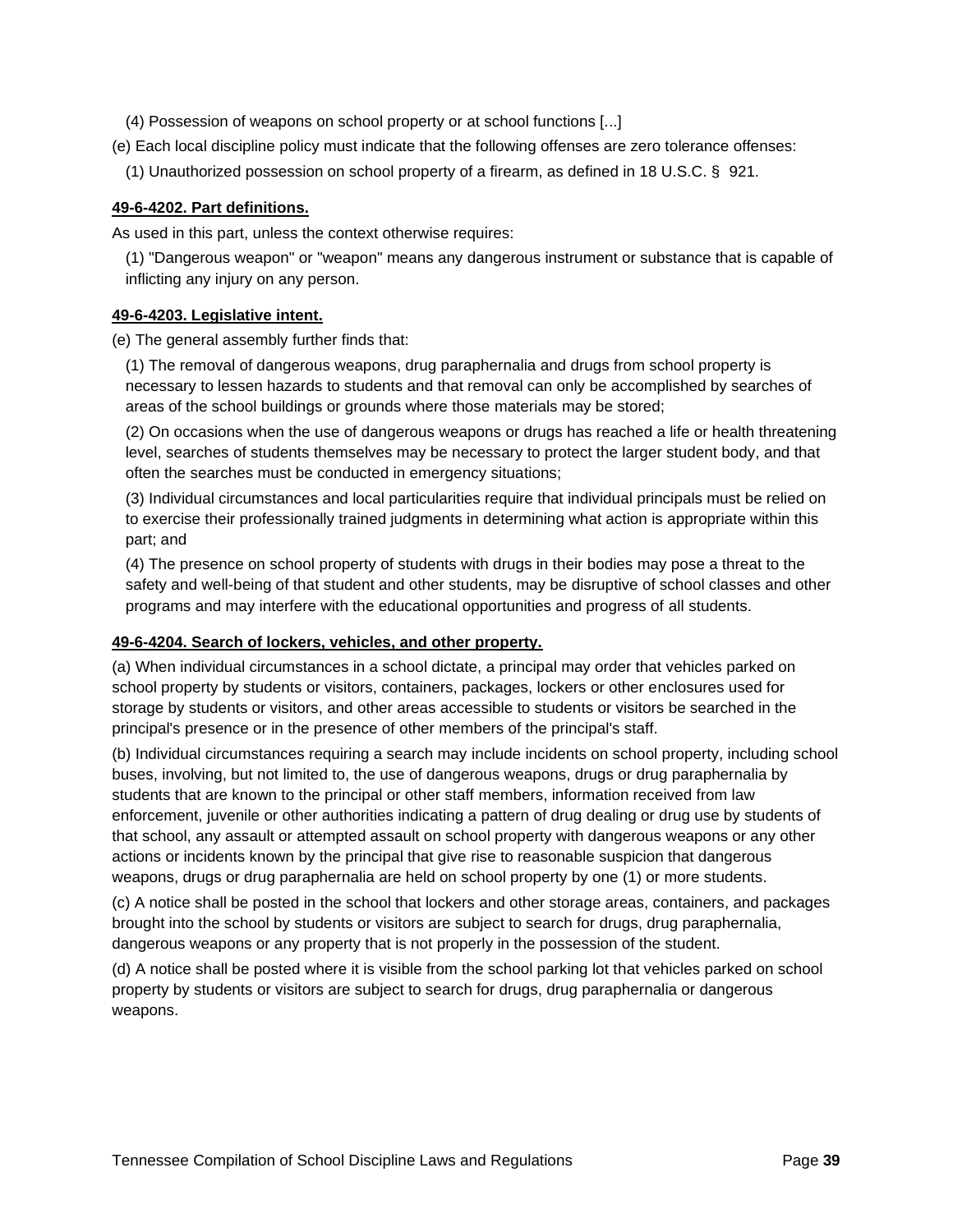### **49-6-4205. Search of students.**

(a) A student may be subject to physical search because of the results of a locker search, or because of information received from a teacher, staff member, student or other person if such action is reasonable to the principal.

(b) All of the following standards of reasonableness shall be met:

(2) The search will yield evidence of the violation of school policy or will lead to disclosure of a dangerous weapon, drug paraphernalia or drug.

## **49-6-4207. Use of metal detectors.**

To facilitate a search that is found to be necessary of students, school visitors, containers or packages, metal detectors and other devices designed to indicate the presence of dangerous weapons, drug paraphernalia or drugs may be used in searches, including hand-held models that are passed over or around a student's or visitor's body, and students, visitors, containers and packages may be required to pass through a stationary detector.

### **49-6-4208. Use of animals.**

To facilitate a search that is found to be necessary, dogs or other animals trained to detect drugs or dangerous weapons by odor or otherwise may be used in conducting searches, but the animals shall be used only to pinpoint areas needed to be searched and shall not be used to search the persons of students or visitors.

### **49-6-4210. Disposal of contraband.**

Any dangerous weapon or drug located by the principal or other staff member in the course of a search shall be turned over to the appropriate law enforcement officer for proper disposal.

#### **49-6-4301. School officials to report student offenses.**

(c) The commissioner of education, in conjunction with the commissioner of safety, shall establish a statewide uniform violent incident reporting system that all LEAs shall follow. The uniform violent incident reporting system shall require all LEAs to report annually to the commissioner in a form and by a date prescribed by the commissioner, the following information concerning violent and disruptive incidents, as defined by the commissioner, that occurred in the prior school year:

(6) Where the incident involved a weapon, whether the weapon was a firearm, knife or other weapon.

## **REGULATIONS**

No relevant regulations found.

## **Students with Chronic Disciplinary Issues**

### **LAWS**

#### **49-2-118. Conflict resolution intervention programs.**

Each LEA shall implement for grades one through six (1-6) an intervention program that utilizes conflict resolution and decision-making strategies aimed at preventing occurrences of disruptive acts by students within the school and on school property.

## **REGULATIONS**

No relevant regulations found.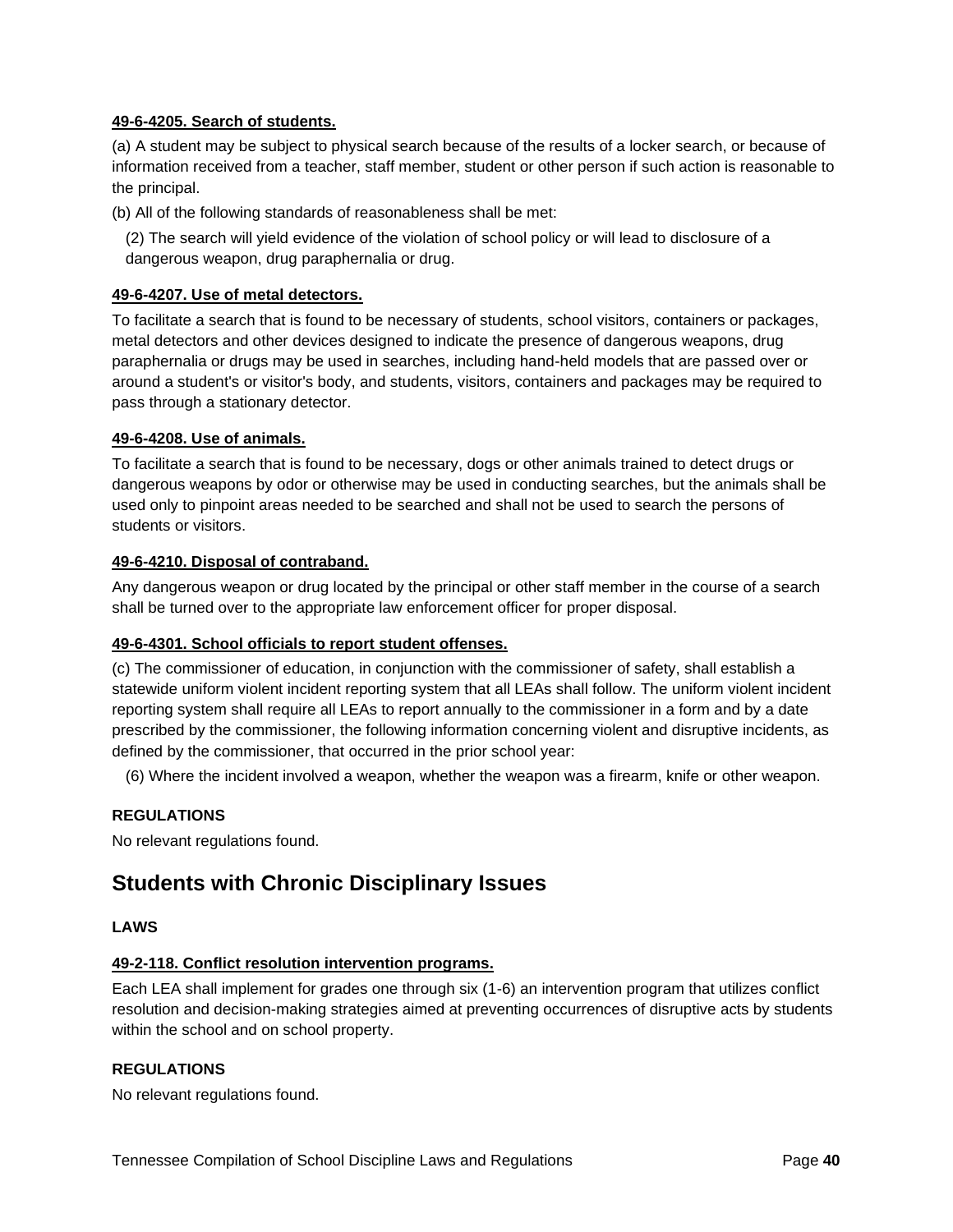# **Chronic Absenteeism and Truancy**

## **LAWS**

## **49-6-303. School counselors.**

(b) School counselors shall provide preventive and developmental counseling to school students in order to prepare them for their school responsibilities and their social and physical development. In providing these services, school counselors shall:

(6) Aid in improving school attendance and retention by implementing an early identification and prevention program for potential attendance and retention problems.

## **49-6-3002. State attendance guidelines - No penalty for period of hospital or homebound instruction.**

(a) The state board of education shall promulgate rules, in accordance with the Uniform Administrative Procedures Act, compiled in title 4, chapter 5, that prescribe guidelines for use by local boards of education in establishing standards and policies governing student attendance, subject to availability of funds. The guidelines shall include, but not be limited to, the following stipulations:

(1) Attendance policies shall be firm but fair so that each student has a reasonable opportunity to meet the minimum requirements;

(2) Effective accounting and reporting procedures shall be developed to keep parents or guardians informed of a student's absence from class;

(3) Policies shall accommodate extenuating circumstances created by emergencies over which the student has no control;

(4) Appeal procedures shall be included to assure the student's right of due process; and

(5) Alternative programs shall be established to provide educational options for any student who severely fails to meet minimum attendance requirements.

## **49-6-3006. Attendance supervisor.**

(a) The sole responsibility and authority for the enforcement of the compulsory attendance laws, compiled in this part, are placed in the local board of education and its designated employees and officers.

(b) To facilitate the enforcement of the compulsory attendance laws, the director of schools shall designate at least one (1) qualified employee who shall be identified as the LEA attendance supervisor. The duties of an attendance supervisor include, but are not limited to, assisting the local board, under the direction of the director of schools, with the enforcement of the compulsory attendance laws of the state and to discharge other duties that are necessary to effectuate enforcement of laws and local policies related to absenteeism and truancy. The attendance supervisor may also be directed to devise and recommend to the director of schools, for board approval, a progressive truancy intervention plan consistent with § 49-6-3009.

(c) The state board of education is authorized to promulgate rules regarding training, licensure, and employment qualifications of attendance supervisors.

## **49-6-3007. List of students - Reports of attendance - Enforcement of compulsory attendance - List of truant students.**

(e)(1) By the beginning of each school year, the principal or head of school of a public, nonpublic, or church-related school shall give written notice to the parent, guardian, or person having control of a student subject to compulsory attendance that the parent, guardian, or other person having control of the student must monitor the student's school attendance and require the student to attend school. The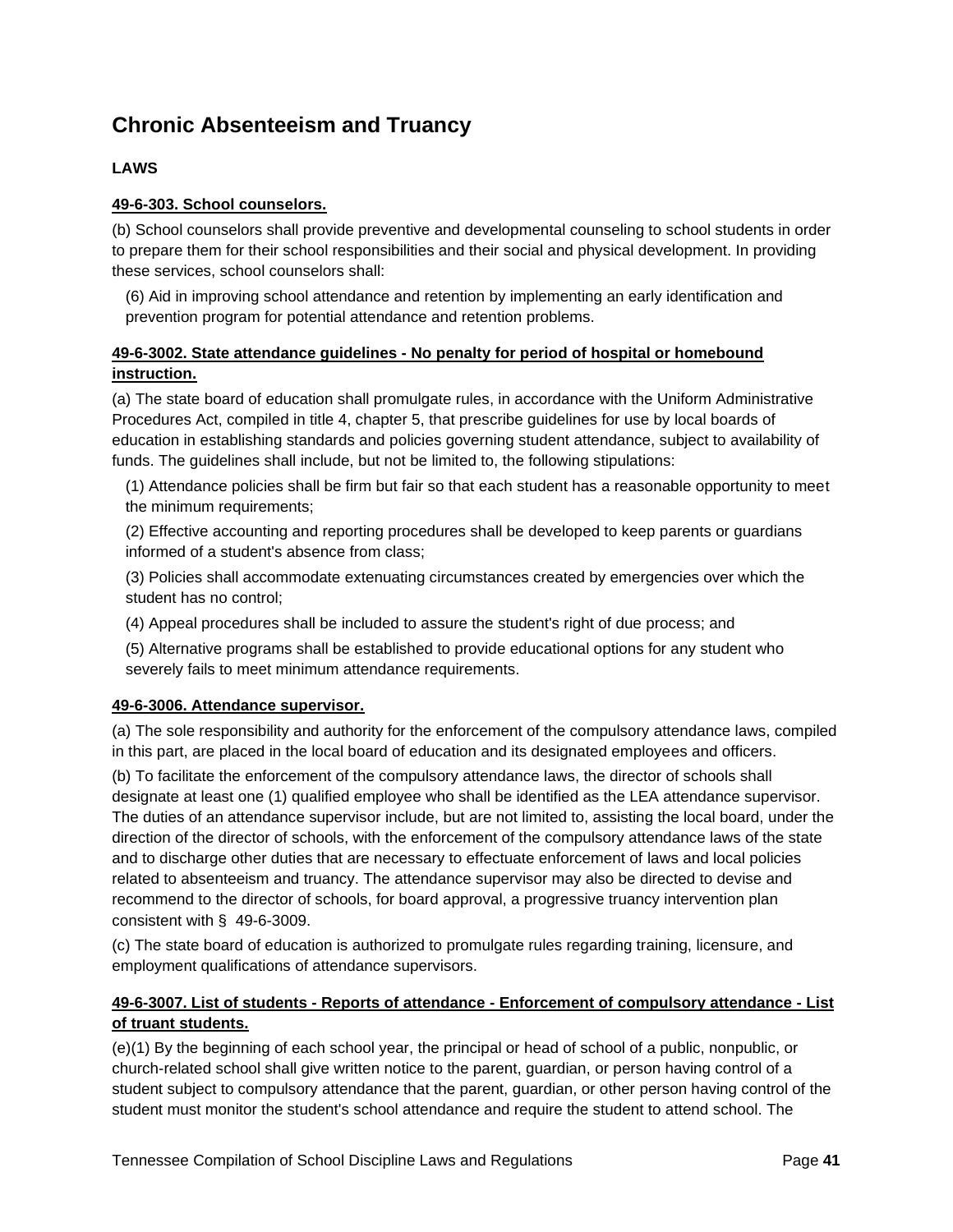written notice must inform the parent, guardian, or other person having control of a student that a student who accumulates five (5) days of unexcused absences during the school year is subject to the LEA's progressive truancy interventions and that continued unexcused absences may result in a referral to juvenile court. The five (5) days of unexcused absences need not be five (5) consecutive days of unexcused absences.

(2) The principal of a public school must report promptly to the director of schools, or to the attendance supervisor, the names of all students who have withdrawn from school or who have accumulated three (3) days of unexcused absences. Upon a student's accumulation of three (3) days of unexcused absences, the director of schools or the attendance supervisor may serve, or cause to be served, upon the parent, guardian, or other person having control of a child subject to compulsory attendance who is unlawfully absent from school, written notice that the child's attendance at school is required by law.

(3) Additionally, the principal of a public school must report promptly to the director of schools, or to the attendance supervisor, the names of all students who have withdrawn from school or who have accumulated five (5) days of unexcused absences. Each successive accumulation of five (5) days of unexcused absences by a student must also be reported.

(4)(A) When a student accumulates five (5) days of unexcused absences, the director of schools or attendance supervisor shall serve, or cause to be served, upon the parent, guardian, or other person having control of a child subject to compulsory attendance who is unlawfully absent from school written notice that the child's attendance at school is required by law. The director of schools or attendance supervisor shall send a new notice after each successive accumulation of five (5) unexcused absences.

(B) After the child has accumulated five (5) unexcused absences, and after given adequate time, as determined by director of schools or attendance supervisor, the child's parent, guardian, or other person having control of the child has failed to turn in documentation to excuse those absences, the director of schools or attendance supervisor shall implement the first tier of the progressive truancy intervention requirements as described in § 49-6-3009.

(C) Nothing in this section shall prohibit a local board of education from adopting a truancy intervention plan that includes intervention actions to be taken before those required by this subsection (e).

(f) Except as otherwise provided by  $\S$  49-6-3001 or  $\S$  49-6-3005, this section is applicable to a child less than six (6) years of age and the child's parent, guardian, or other person having control of a child, when such person has enrolled the child in a public school; provided, that a child may be withdrawn within six (6) weeks of initial enrollment without penalty.

(g) For the purposes of this part, for recording and coding student absences from school because of disciplinary actions, the following definitions apply:

(1) "Expulsion" means removal from attendance for more than ten (10) consecutive days or more than fifteen (15) days in a month of school attendance. Multiple suspensions that occur consecutively constitute expulsion. The LEA is not eligible to receive funding for an expelled student;

(2) "Remand" means assignment to an alternative school. The student so assigned shall be included in average daily attendance and average daily membership and shall continue to be counted as present for funding purposes. The department of education shall establish a set of codes to be used for reporting reasons that students are remanded to an alternative school; and

(3) "Suspension" means dismissal for any reason from attendance at school not exceeding ten (10) consecutive days. Multiple suspensions shall not run consecutively, nor shall multiple suspensions be applied to avoid expulsion from school. The LEA remains eligible to receive funding for a suspended student.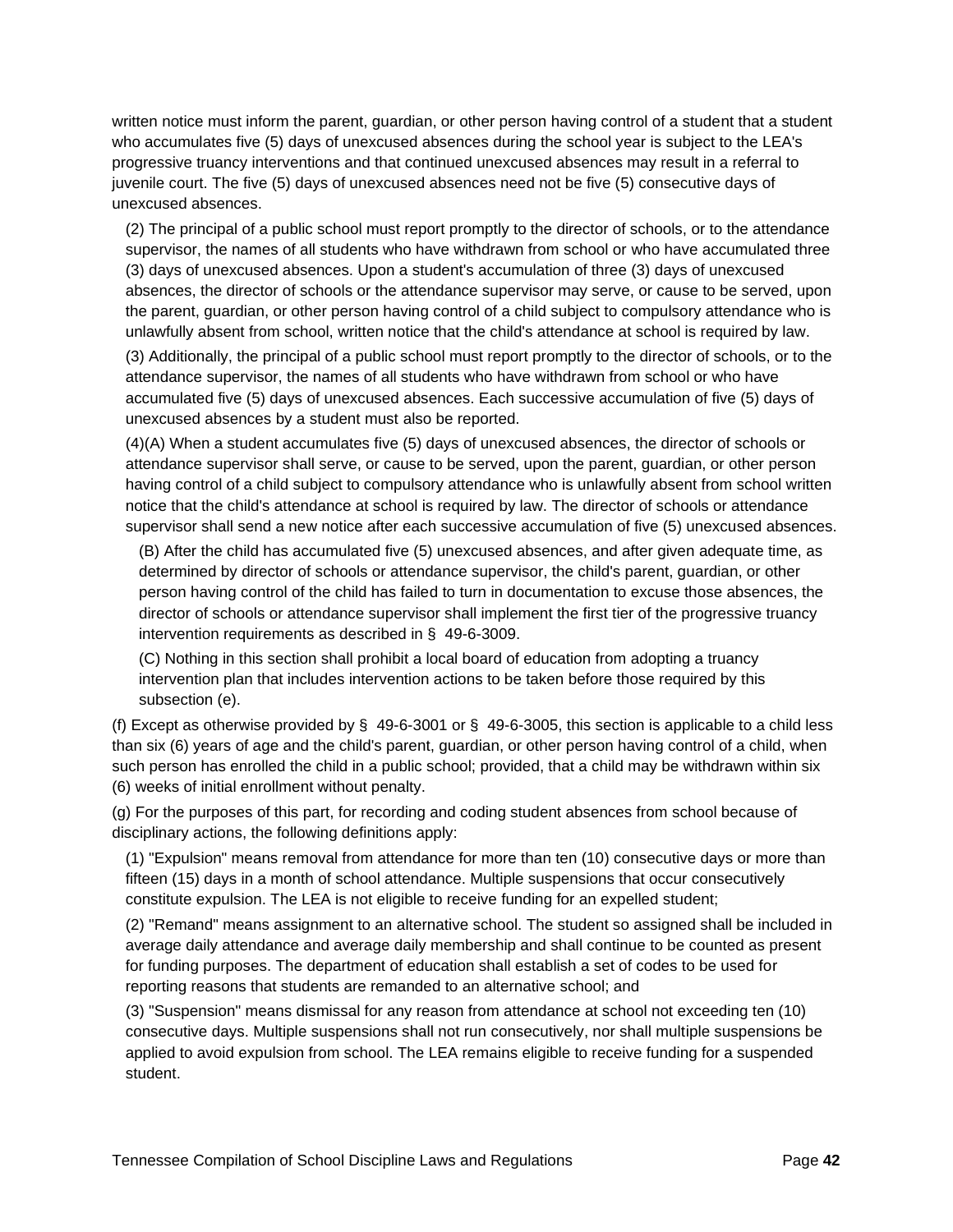(h)(1)(A) An LEA may enter into an agreement with the local law enforcement agency serving the LEA's area and the appropriate local government in that area to assist in the enforcement of compulsory attendance upon complying with the following conditions:

(i) Creation by the local board of education of an advisory council to assist the board in formulating the agreement. The board must include representatives of teachers, parents, administrators, and other community representatives;

(ii) Receipt of input from neighborhood groups and other interested parties; and

(iii) At least one (1) public hearing on the proposed agreement prior to its adoption by the board.

(B) The agreement must provide for:

(i) Training teachers, principals, social workers, and other school personnel concerning truancy issues;

(ii) Training of involved law enforcement personnel in the truancy law, including categories of students to which the law does not apply, such as nonpublic school students or home school students; and

(iii) Safeguards to protect students from discriminatory or selective enforcement and to protect the civil rights of students and parents.

(C) If an LEA enters into an agreement, then every public school principal or teacher employed by the LEA must report promptly to the director of schools, or the director's designated representative, the names of all students who accumulated five (5) days of unexcused absences and continue to report each subsequent unexcused absence. The five (5) days of unexcused absences need not be five (5) consecutive days of unexcused absences.

(2) If a student accumulates five (5) days of unexcused absences, the director of schools shall serve, or cause to be served, upon the parent, guardian, or other person having control of the student written notice that the student's attendance at school is required. The notice must inform the parent, guardian, or other person having control of the student of this subsection (h).

(3) Under the agreement, and for purposes of this section and  $\S$  37-1-102(b)(32)(A), a student who accumulates three (3) days of unexcused absences may be deemed habitually truant.

(4) The director of schools or the director's representative may issue a list of truant students to the local law enforcement agency for the purpose of allowing the law enforcement agency to take the student into temporary custody when the student is found away from the school premises, without adequate excuse, during school hours, in a public place, in any public or private conveyance, or in any place of business open to the public, unless accompanied by a parent, guardian, or other person having control of the student. The agreement shall specify that the law enforcement officer's sole function is to deliver the student to:

(A) The parent, guardian, or other person having control of the student;

(B) The principal of the school in which the student is enrolled;

(C) A truancy center established by the LEA; or

(D) The juvenile court, if the juvenile court and the local law enforcement agency have entered into a local interagency agreement.

## **49-6-3009. Educational neglect - Progressive truancy intervention plans - Referral to juvenile court.**

(a) Any parent, guardian, or other person who has control of a child, and who violates this part commits educational neglect, which is a Class C misdemeanor.

(b) Each day's unlawful absence constitutes a separate offense.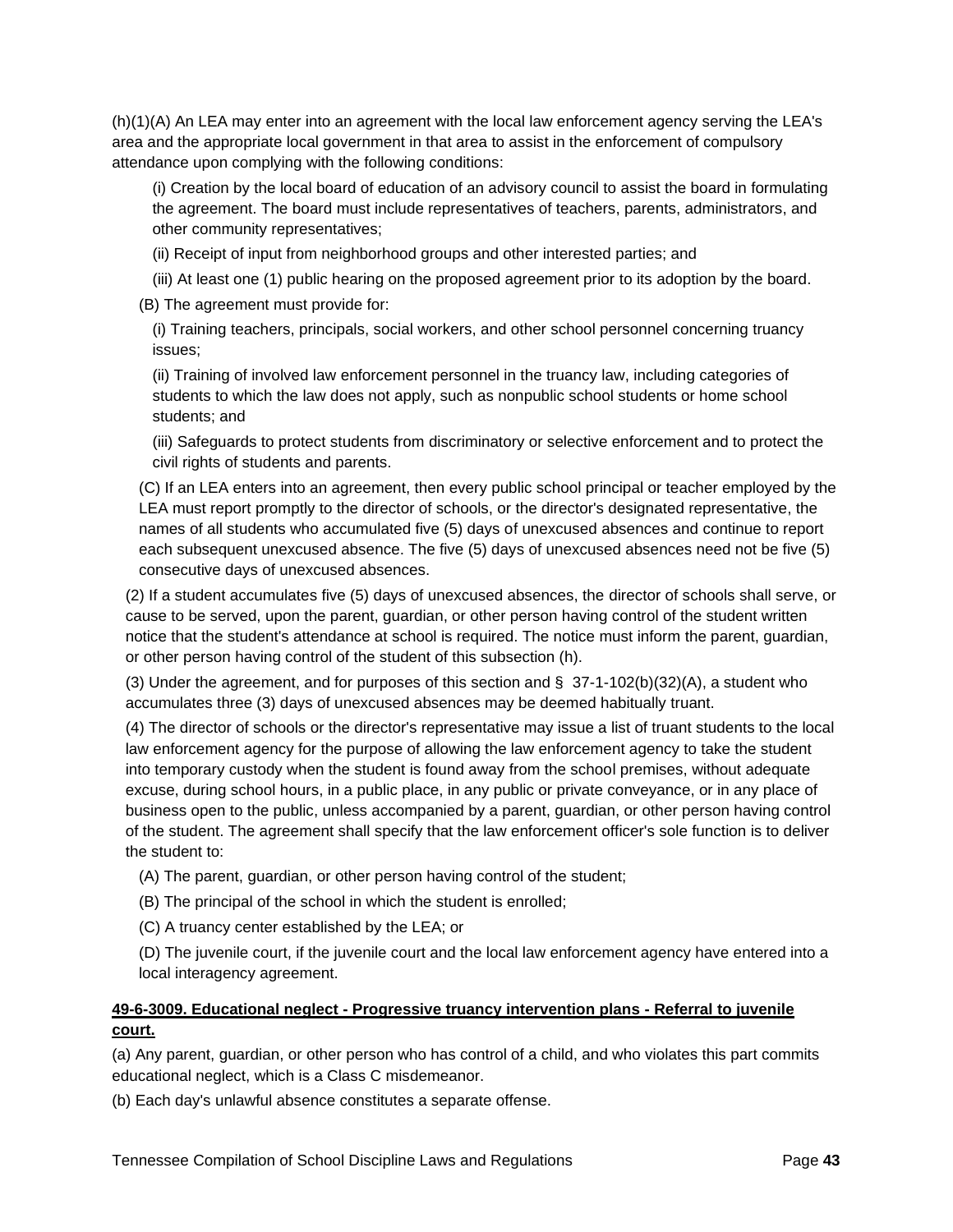(c) A director of schools or attendance supervisor shall devise and recommend, and the local board of education shall adopt, a progressive truancy intervention plan for students who violate compulsory attendance requirements prior to the filing of a truancy petition or a criminal prosecution for educational neglect. These interventions must be designed to address student conduct related to truancy in the school setting and minimize the need for referrals to juvenile court.

(d) Progressive truancy intervention plans adopted by local boards of education pursuant to subsection (c) must be applied prior to referral to juvenile court as described in § 49-6-3007(e)(1). Progressive truancy intervention plans must meet the following requirements:

(1) Tier one of the progressive truancy intervention plan must include, at a minimum:

(A) A conference with the student and the parent, guardian, or other person having control of the student;

(B) A resulting attendance contract to be signed by the student, the parent, guardian, or other person having control of the student, and an attendance supervisor or designee. The contract must include:

(i) A specific description of the school's attendance expectations for the student;

(ii) The period for which the contract is in effect; and

(iii) Penalties for additional absences and alleged school offenses, including additional disciplinary action and potential referral to juvenile court; and

(C) Regularly scheduled follow-up meetings, which may be with the student and the parent, guardian, or other person having control of the student to discuss the student's progress;

(2) Tier two must be implemented upon a student's accumulation of additional unexcused absences in violation of the attendance contract required under tier one. Tier two must include an individualized assessment by a school employee of the reasons a student has been absent from school, and if necessary, referral of the child to counseling, community-based services, or other in-school or out-ofschool services aimed at addressing the student's attendance problems; and

(3) Tier three must be implemented if the truancy interventions under tier two are unsuccessful. Tier three may consist of one (1) or more of the following:

- (A) School-based community services;
- (B) Participation in a school-based restorative justice program;
- (C) Referral to a school-based teen court; or
- (D) Saturday or after school courses designed to improve attendance and behavior.

(e) In-school suspension or out-of-school suspension must not be used as part of the progressive truancy intervention plans adopted by schools for unexcused absence from class or school.

(f)(1) Notwithstanding subsections (d) and (g), if any tier of a progressive truancy intervention plan is unsuccessful with a student and the school can document that the student's parent or guardian is unwilling to cooperate in the truancy intervention plan, then the director of schools, or the director's designee, may report the student's absences to the appropriate judge pursuant to subsection (g) without first having to implement subsequent tiers, if any.

(2) For purposes of this subsection (f), evidence of a parent's or guardian's unwillingness to cooperate in the truancy intervention plan includes, but is not limited to, a parent's or guardian's failure or refusal, on multiple occasions, to attend conferences, return telephone calls, attend follow-up meetings, enter into an attendance contract, or actively participate in any of the tiers of intervention outlined in subsection (d) or in the local board of education's progressive truancy intervention plan.

(g) If an LEA has applied a progressive truancy intervention plan that complies with subsection (d) and interventions under the plan have failed to meaningfully address the student's school attendance, the director of schools, after written notice to the parent, guardian, or other person having control of the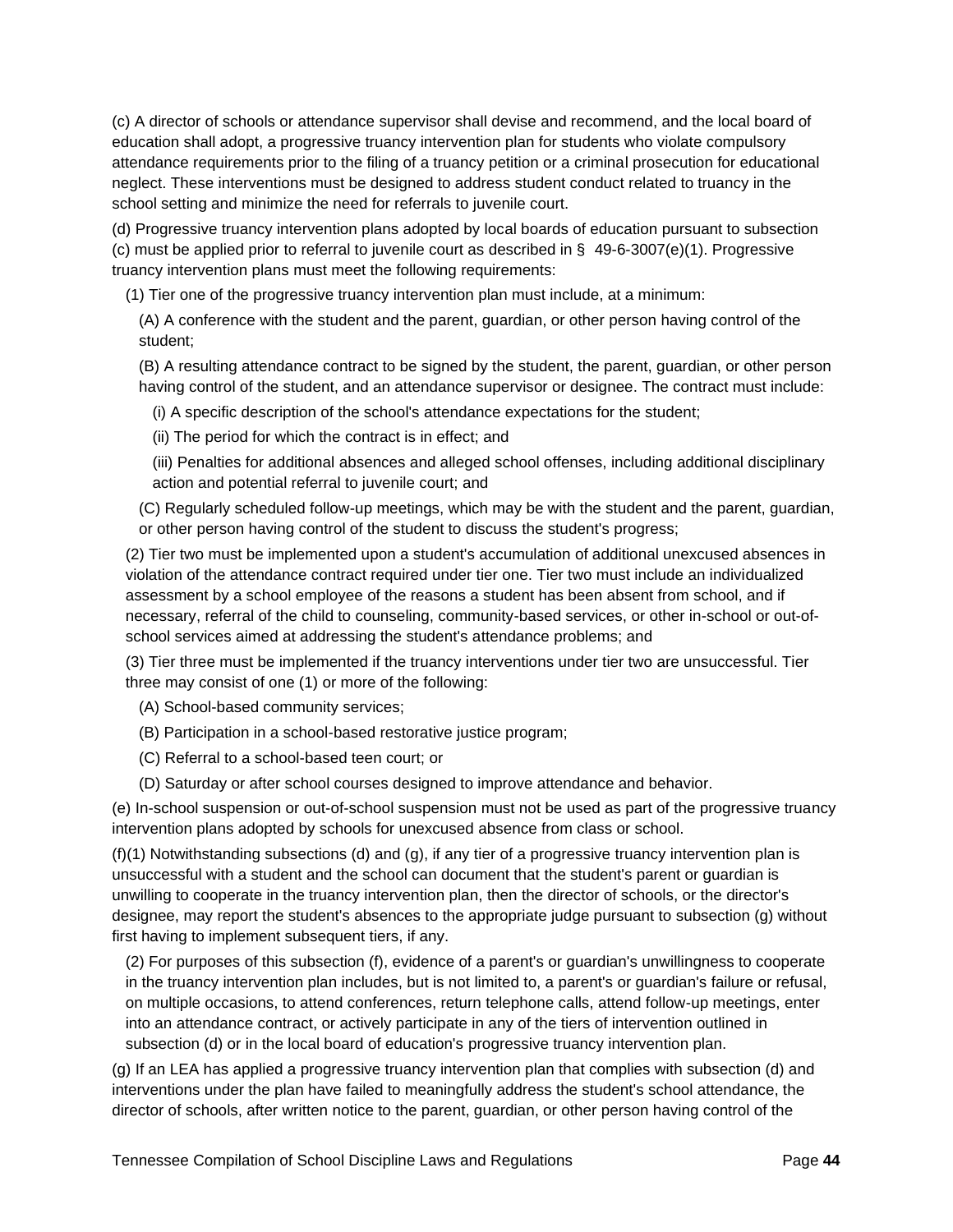student, shall report the student who is unlawfully absent from school to the appropriate judge having juvenile jurisdiction in that county. Each case must be dealt with in such manner as the judge may determine to be in the best interest of the student, consistent with §§ 37-1-132, 37-1-168, and 37-1-169. In the event a student in kindergarten through grade twelve (K-12) is adjudicated to be unruly because the student has accumulated five (5) days or more of unexcused absences during any school year, the judge may assess a fine of up to fifty dollars (\$50.00) or five (5) hours of community service, in the discretion of the judge, against the parent or legal guardian of the student.

(h) Each referral to juvenile court for conduct described in subsection (g) and § 49-6-3007(h)(4)(D) must be accompanied by a statement from the student's school certifying that:

(1) The school applied the progressive truancy intervention plan adopted under subsection (d) for the student; and

(2) The progressive truancy interventions failed to meaningfully address the student's school attendance.

(i) A court shall dismiss a complaint or referral made by an LEA under this section that is not made in compliance with subsection (h).

(j) Notwithstanding any other law, each LEA having previously adopted an effective progressive truancy intervention program that substantially conforms to this section may present the intervention program to the commissioner of education for approval in lieu of strict compliance with this section. If the commissioner does not approve the intervention plan, the LEA shall modify the plan according to the commissioner's recommendations and resubmit the revised plan for approval by the commissioner.

(k) Each head of school of a nonpublic or church-related school shall recommend, and the governing board of the school shall adopt, a policy addressing compulsory attendance and truancy that describes the interventions that the school will employ for violations of the compulsory attendance laws. The policy shall provide that the director of schools or the attendance supervisor in the LEA where the student's home of record is located will be notified in the event that a student at a nonpublic or church-related school is expelled or withdraws from school.

(l) Parents, guardians, or other persons having control of a student who is required to attend remedial instruction under § 49-6-3021 commit educational neglect, as defined in subsection (a), if the student is truant from the instruction.

## **49-6-3012. Truancy schools.**

(a) The board of education having charge of the public schools of any local school system having a population of ten thousand (10,000) or more, according to the federal census of 1950 or any subsequent federal census, may establish a truancy school, either within or without the city limits, for children who are between seven (7) and sixteen (16) years of age, both inclusive, and who are habitual truants, or while in attendance at school are incorrigible, vicious, immoral or who habitually wander or loiter about without lawful employment.

(b) Such children shall be deemed disorderly juvenile persons, and may be compelled by the board to attend the truancy school or any department of the public school as the board may direct.

(c) Any board of education having charge of schools affected by this part shall have authority to exclude any delinquent pupil whose influence is deemed by the board to be demoralizing or injurious to other pupils attending the schools.

## **49-6-7005. Improving parental involvement in children's education.**

(d) Parenting classes in these parent involvement programs should provide parents with information and skills related to improving student performance. For example, these classes may address: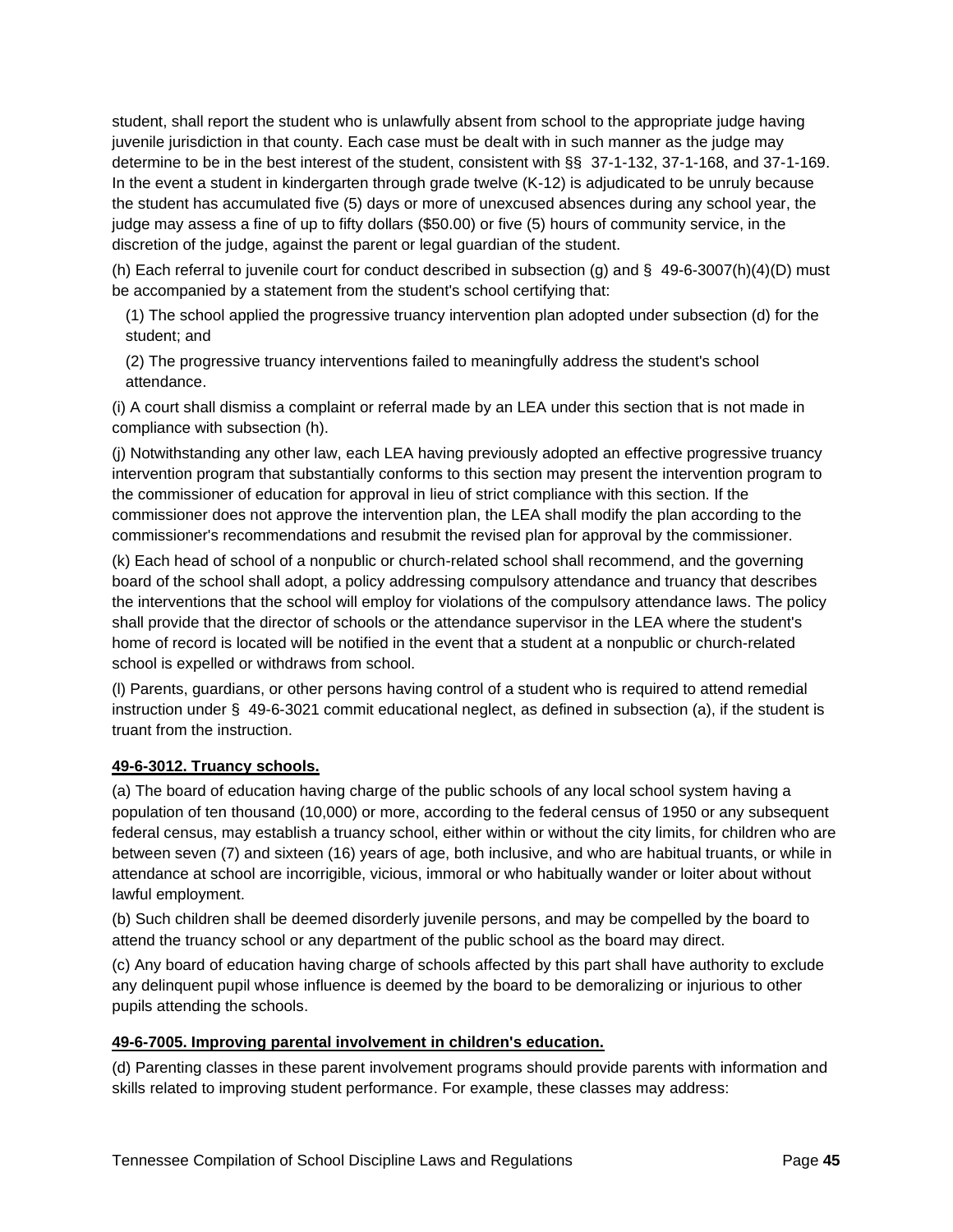(7) The importance of school attendance and the consequences of truancy.

## **REGULATIONS**

### **0520-01-02-.17. State attendance guidelines.**

(5) Each local board of education shall adopt an attendance policy in accordance with the State Board's School Attendance Policy 4.100 that is firm, but fair; includes effective accounting and reporting procedures; accounts for extenuating circumstances; includes appeal procedures; and establishes and maintains alternative programs for students who fail to meet minimum attendance requirements.

(a) The policy shall address the excusing of absences in accordance with the State Board's School Attendance Policy 4.100.

(b) The policy shall address unexcused absences in accordance with the State Board's School Attendance Policy 4.100.

(c) The policy shall align with the McKinney-Vento Homeless Assistance Act [found at 42 U.S.C. §§ 11431., et seq.].

(d) Local attendance policies shall not be used to penalize students academically.

(e) The attendance policy adopted by the local board of education shall be posted at each school, and school counselors shall be supplied copies for discussion with students. The policy shall be referenced in all school handbooks. All teachers, administrative staff, and parents/guardians shall be provided copies of the policy.

(6) Pursuant to T.C.A. § 49-6-3009., each local board of education shall adopt a progressive truancy intervention plan for students who violate compulsory attendance requirements prior to the filing of a truancy petition or a criminal prosecution for educational neglect. These interventions must be designed to address student conduct related to truancy in the school setting and minimize the need for referrals to juvenile court.

(7) Whenever possible, attendance issues should be resolved at the school level. To ensure due process, Local boards of education must adopt a policy that affords students with excessive (more than 5) unexcused absences the opportunity to appeal. Such policy must, at minimum, include written or actual notice to the student or their parent/guardian and the opportunity to be heard. The burden of proof rests on the student or their parent/guardian. The appeal process for determining unexcused absences is ancillary to a truancy decision rendered by a juvenile court judge as described in T.C.A. § 49-6-3010.

(8) LEAs are encouraged to develop truancy boards, youth courts, or other alternative programs to serve as an intervention for students with excessive absences. These may be in addition to, or a part of, the progressive truancy intervention plan required by T.C.A. § 49-6-3009.

## **Substance Use**

#### **LAWS**

#### **49-6-3401. Suspension of students - Expulsion of students - Exception for self-defense.**

(a) Any principal, principal-teacher or assistant principal of any public school in this state is authorized to suspend a pupil from attendance at the school, including its sponsored activities, or from riding a school bus, for good and sufficient reasons. Good and sufficient reasons for suspension include, but are not limited to:

(10) Unlawful use or possession of barbital or legend drugs, as defined in § 53-10-101 [...]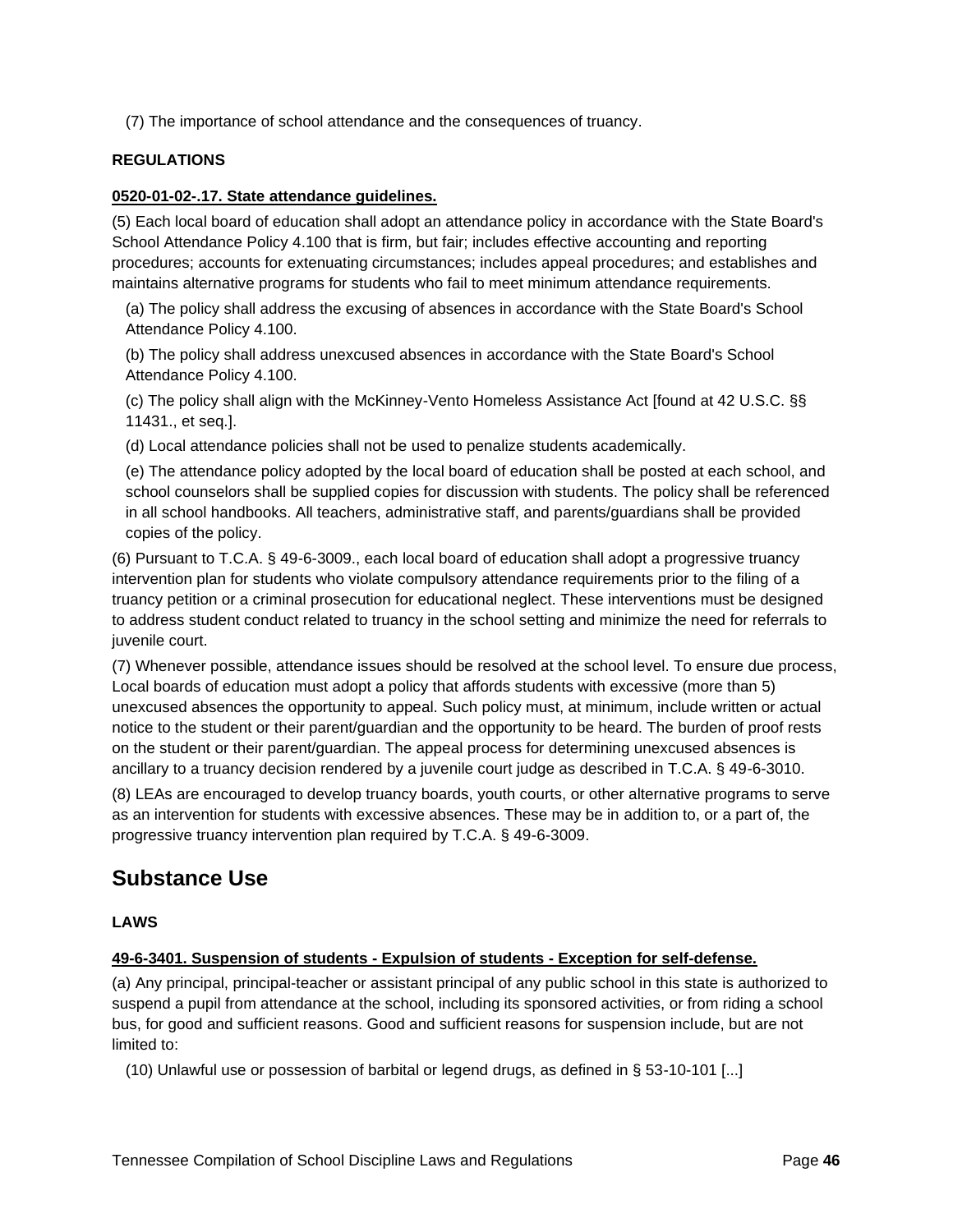(g)(1) It is the legislative intent that if a rule or policy is designated as a zero tolerance policy, then violations of that rule or policy must not be tolerated and violators shall receive certain, swift, and proportionate punishment.

(2) Notwithstanding other provisions of this section or any other law, a student shall be considered in violation of a zero tolerance offense and shall be expelled for a period of not less than one (1) calendar year, except that the director of schools may modify this expulsion on a case-by-case basis for the following:

(C) A student is in unlawful possession of any drug, including any controlled substance, as defined in §§ 39-17-402 - 39-17-415, controlled substance analogue, as defined by § 39-17-454, or legend drug, as defined by § 53-10-101, on school grounds or at a school-sponsored event.

(3) Nothing in this section prohibits the assignment of students who are subject to expulsion from school to an alternative school.

(4) Disciplinary policies and procedures for all other student offenses, including terms of suspensions and expulsions, must be determined by local board of education policy.

(5) For purposes of this subsection (g):

(A) "Expelled" means removal from the student's regular school program at the location where the violation occurred or removal from school attendance altogether, as determined by the school official; and

(B) "Zero tolerance offense" means an offense committed by a student requiring the student to be expelled from school for at least one (1) calendar year that can only be modified on a case-by-case basis by the director of schools or the head of a charter school.

### **49-6-4002. Discipline policy - Code of conduct.**

(d) Each discipline policy or code of conduct must contain the type of behavior expected from each student, the consequences of failure to obey the standards, and the importance of the standards to the maintenance of a safe learning environment where orderly learning is possible and encouraged. Each policy must address:

(8) Sale, distribution, use, or being under the influence of drugs, alcohol, or drug paraphernalia [...]

(e) Each local discipline policy must indicate that the following offenses are zero tolerance offenses:

(4) Unlawful possession of any drug, including any controlled substance, as defined in §§ 39-17-402 - 39-17-415, controlled substance analogue, as defined by § 39-17-454, or legend drug, as defined by § 53-10-101 on school grounds or at a school-sponsored event.

## **49-6-4202. Part definitions.**

As used in this part, unless the context otherwise requires:

(2) "Drug" means any controlled substance, controlled substance analogue, marijuana, alcohol, legend drug or any other substance the possession or use of which is regulated in any manner by any governmental authority, including the school system;

(3) "Drug paraphernalia" means all equipment, products and materials of any kind that are used, intended for use or designed for use in planting, propagating, cultivating, growing, harvesting, manufacturing, compounding, converting, producing, processing, preparing, testing, analyzing, packaging, repackaging, storing, containing, concealing, injecting, ingesting, inhaling or otherwise introducing into the human body a drug, as defined in subdivision (2). An electronic pager in the possession of a student shall be included in this definition if used or intended for use as defined by this subdivision (3).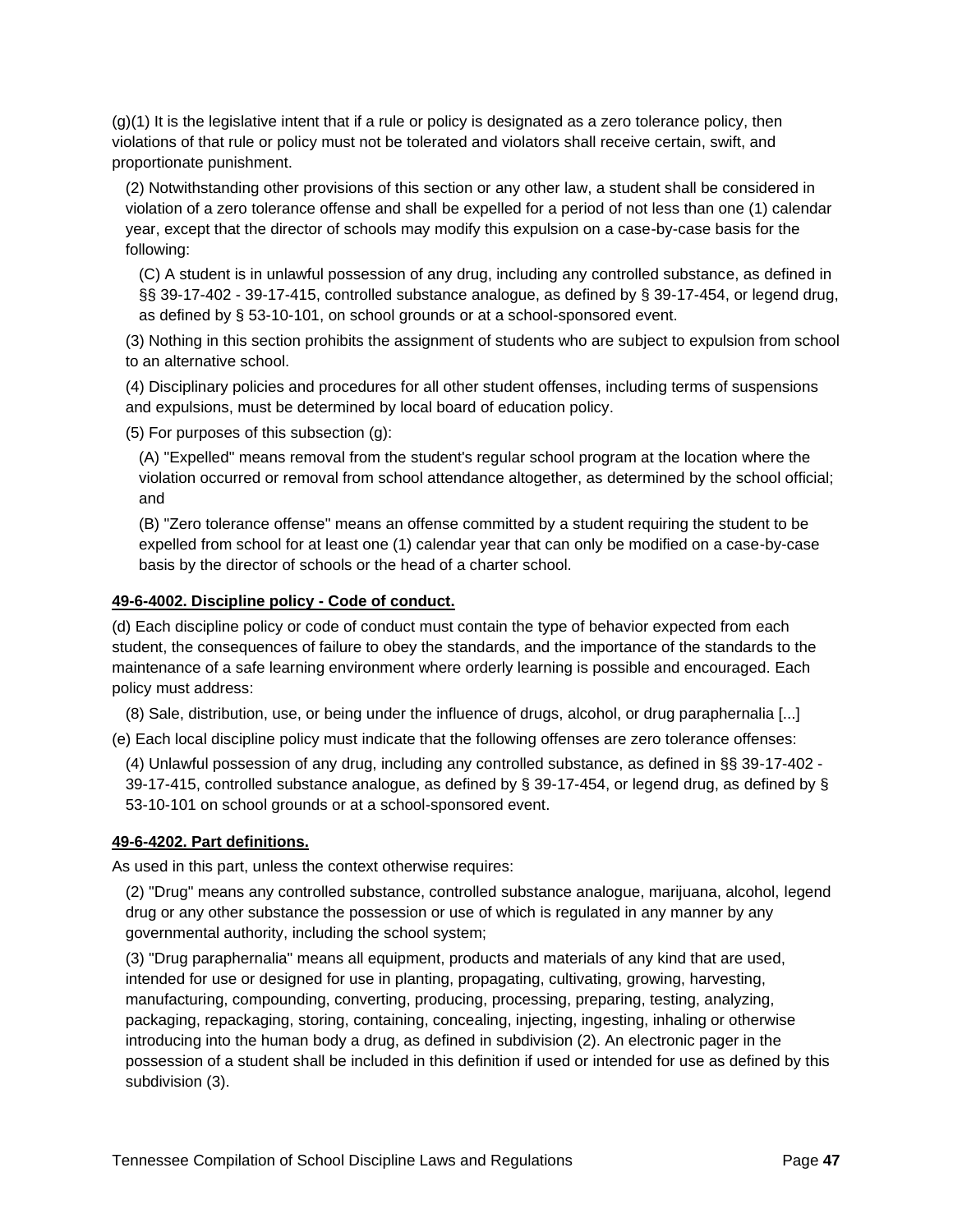### **49-6-4203. Legislative intent.**

(e) The general assembly further finds that:

(1) The removal of dangerous weapons, drug paraphernalia and drugs from school property is necessary to lessen hazards to students and that removal can only be accomplished by searches of areas of the school buildings or grounds where those materials may be stored;

(2) On occasions when the use of dangerous weapons or drugs has reached a life or health threatening level, searches of students themselves may be necessary to protect the larger student body, and that often the searches must be conducted in emergency situations;

(3) Individual circumstances and local particularities require that individual principals must be relied on to exercise their professionally trained judgments in determining what action is appropriate within this part; and

(4) The presence on school property of students with drugs in their bodies may pose a threat to the safety and well-being of that student and other students, may be disruptive of school classes and other programs and may interfere with the educational opportunities and progress of all students.

## **49-6-4204. Search of lockers, vehicles, and other property.**

(a) When individual circumstances in a school dictate, a principal may order that vehicles parked on school property by students or visitors, containers, packages, lockers or other enclosures used for storage by students or visitors, and other areas accessible to students or visitors be searched in the principal's presence or in the presence of other members of the principal's staff.

(b) Individual circumstances requiring a search may include incidents on school property, including school buses, involving, but not limited to, the use of dangerous weapons, drugs or drug paraphernalia by students that are known to the principal or other staff members, information received from law enforcement, juvenile or other authorities indicating a pattern of drug dealing or drug use by students of that school, any assault or attempted assault on school property with dangerous weapons or any other actions or incidents known by the principal that give rise to reasonable suspicion that dangerous weapons, drugs or drug paraphernalia are held on school property by one (1) or more students.

(c) A notice shall be posted in the school that lockers and other storage areas, containers, and packages brought into the school by students or visitors are subject to search for drugs, drug paraphernalia, dangerous weapons or any property that is not properly in the possession of the student.

(d) A notice shall be posted where it is visible from the school parking lot that vehicles parked on school property by students or visitors are subject to search for drugs, drug paraphernalia or dangerous weapons.

#### **49-6-4205. Search of students.**

(a) A student may be subject to physical search because of the results of a locker search, or because of information received from a teacher, staff member, student or other person if such action is reasonable to the principal.

(b) All of the following standards of reasonableness shall be met:

(2) The search will yield evidence of the violation of school policy or will lead to disclosure of a dangerous weapon, drug paraphernalia or drug.

## **49-6-4207. Use of metal detectors.**

To facilitate a search that is found to be necessary of students, school visitors, containers or packages, metal detectors and other devices designed to indicate the presence of dangerous weapons, drug paraphernalia or drugs may be used in searches, including hand-held models that are passed over or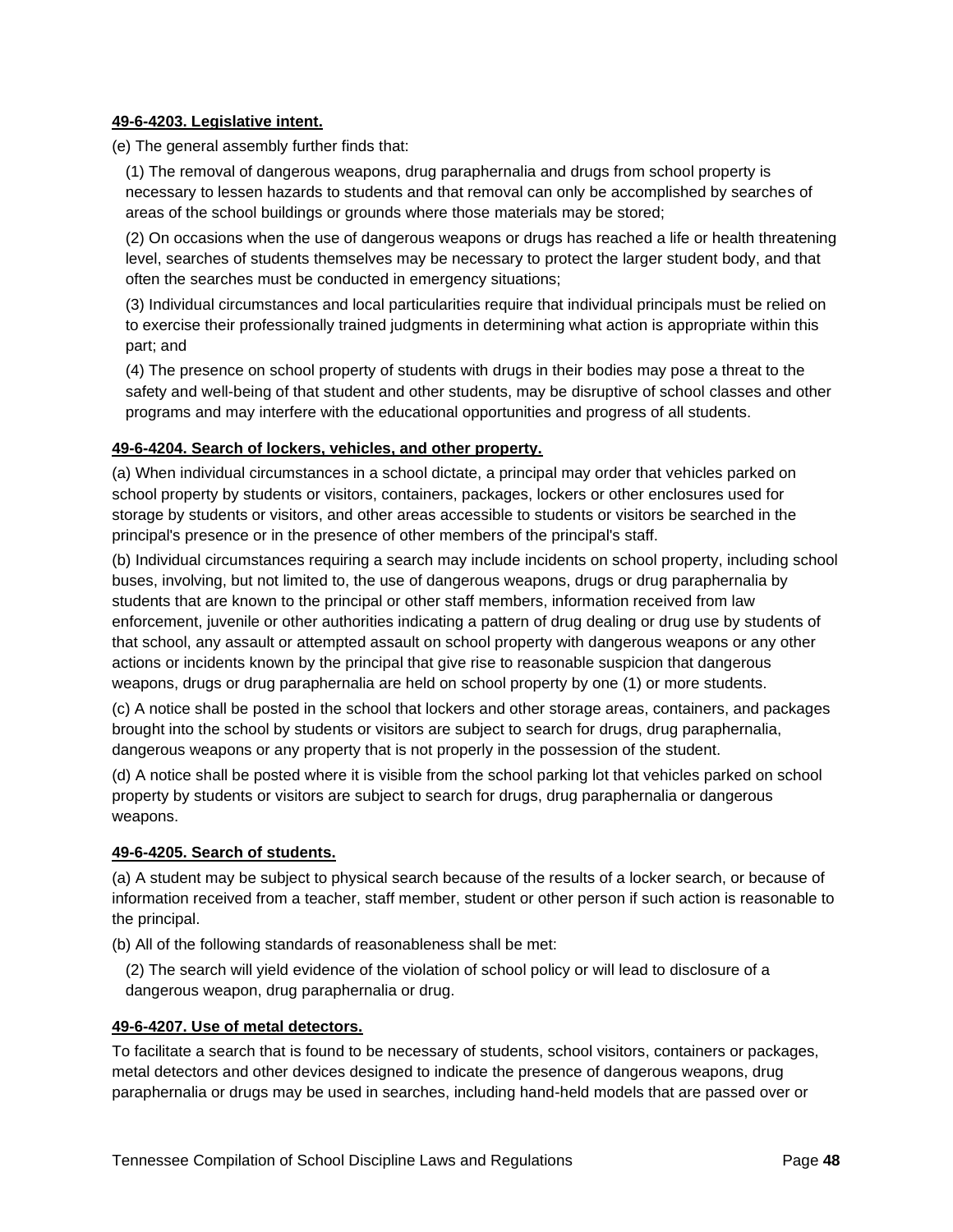around a student's or visitor's body, and students, visitors, containers and packages may be required to pass through a stationary detector.

## **49-6-4210. Disposal of contraband.**

Any dangerous weapon or drug located by the principal or other staff member in the course of a search shall be turned over to the appropriate law enforcement officer for proper disposal.

## **49-6-4213. Testing of students for drugs - Referral information and assistance for students testing positive.**

(a)(1) A student may be subject to testing for the presence of drugs in the student's body in accordance with this section and the policy of the LEA if there are reasonable indications to the principal that such student may have used or be under the influence of drugs. The need for testing may be brought to the attention of the principal through a search authorized by § 49-6-4204 or § 49-6-4205, observed or reported use of drugs by the student on school property, or other reasonable information received from a teacher, staff member or other student. All of the following standards of reasonableness shall be met:

(A) A particular student has violated school policy;

(B) The test will yield evidence of the violation of school policy or will establish that a student either was impaired due to drug use or did not use drugs;

(C) The test is in pursuit of legitimate interests of the school in maintaining order, discipline, safety, supervision and education of students;

(D) The test is not conducted for the sole purpose of discovering evidence to be used in a criminal prosecution; and

(E) Tests shall be conducted in the presence of a witness. Persons who shall act as witnesses shall be designated in the policy of the local board of education.

(2) A student participating in voluntary extracurricular activities may be subject to random drug testing in the absence of individualized reasonable suspicion provided the standards set forth in subdivisions  $(a)(1)(B)-(E)$  are met.

(b) As used in this section and § 49-6-4203, "drugs" means:

(1) Any scheduled drug as specified in §§ 39-17-405 - 39-17-416; and

(2) Alcohol.

(c) Before a drug testing program is implemented in any LEA, the local board of education in that LEA shall establish policies, procedures and guidelines to implement this section within that LEA. The state board of education shall prepare a model policy, procedure and guidelines that may be adopted by local boards of education.

(d) Tests shall be conducted by properly trained persons in circumstances that ensure the integrity, validity and accuracy of the test results but are minimally intrusive and provide maximum privacy to the tested student. All tests shall be performed by an accredited laboratory. Specimens confirmed as positive shall be retained for at least ten (10) days for possible retesting or reanalysis.

(e) Students shall be advised in writing at the time of their enrollment that they are subject to testing. Notice to each student shall include grounds for testing, the procedures that will be followed and possible penalties. Students shall be advised of their right to refuse to undergo drug testing and the consequences of refusal.

(f)(1) A parent of the student or a person legally responsible for the student shall be notified before any drug test is administered to the student.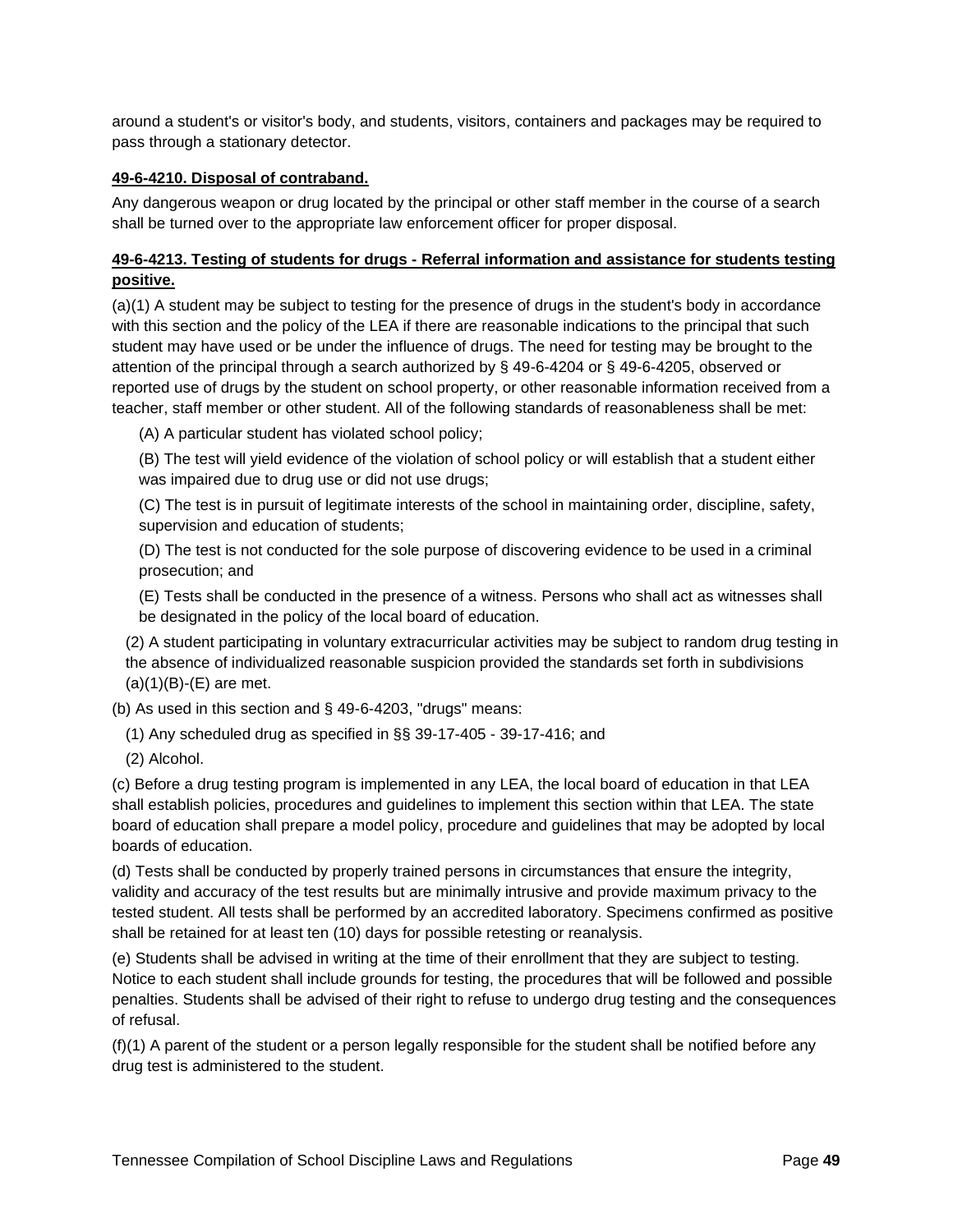(2) If an LEA adopts a policy permitting random drug testing of students in voluntary extracurricular activities, then, prior to a student participating in an extracurricular activity, the LEA shall notify the parents and guardians of any such student that the student may be subjected to random drug testing. A parent or guardian of a student participating in a volunteer extracurricular activity shall provide written consent for random drug testing prior to the student participating in the voluntary extracurricular activity.

(g) The LEA shall pay the cost of any testing required under this section.

(h) In any school where LEA or school policy allows tests provided for by this section, in-service training of principals and teachers will be conducted in signs and symptoms of student drug use and abuse and in the school policy for handling of these students. The department of mental health and substance abuse services shall cause qualified trainers to be available to the schools to conduct this training.

(i) Test reports from laboratories shall include the specimen number assigned by the submitting LEA, the drug testing laboratory accession number and results of the drug tests. Certified copies of all analytical results shall be available from the laboratory when requested by the LEA or the parents of the student. The laboratory shall not be permitted to provide testing results verbally by telephone.

(j)(1) All specimens testing negative on the initial screening test or negative on the confirmatory test shall be reported as negative.

(2) If a student is tested and the results of the test are negative, all records of the test, request for a test or indication a student has been tested shall be expunged from all records, including school records.

(k)(1) If a student is tested in a drug testing program and the results of the test are positive, all records of the test, request for a test or indication a student has been tested shall be confidential student records in accordance with  $\S$  10-7-504(a)(4)(A).

(2) No student who is tested under a random drug testing program and who tests positive shall be suspended or expelled from school solely as the result of the positive test.

(3) The principal or school counselor of the school in which a student who tests positive in a drug testing program is enrolled shall provide referral information to the student and to the student's parents or guardian. The information shall include information on inpatient, outpatient and community-based drug and alcohol treatment programs.

(l) Each LEA participating in the drug testing of students authorized in subsection (a) shall promulgate policies and procedures to ensure that those students testing positive receive the assistance needed. The assistance shall include an assessment to determine the severity of the student's alcohol and drug problem and a recommendation for referral to intervention or treatment resources as appropriate. Nothing in this section shall be construed to require LEAs to administer drug tests to students. Any system that elects to participate shall supply the testing materials and any subsequent counseling within existing local funds.

(m) Malicious use of authority granted by this section may be grounds for dismissal of the person so acting.

#### **REGULATIONS**

No relevant regulations found.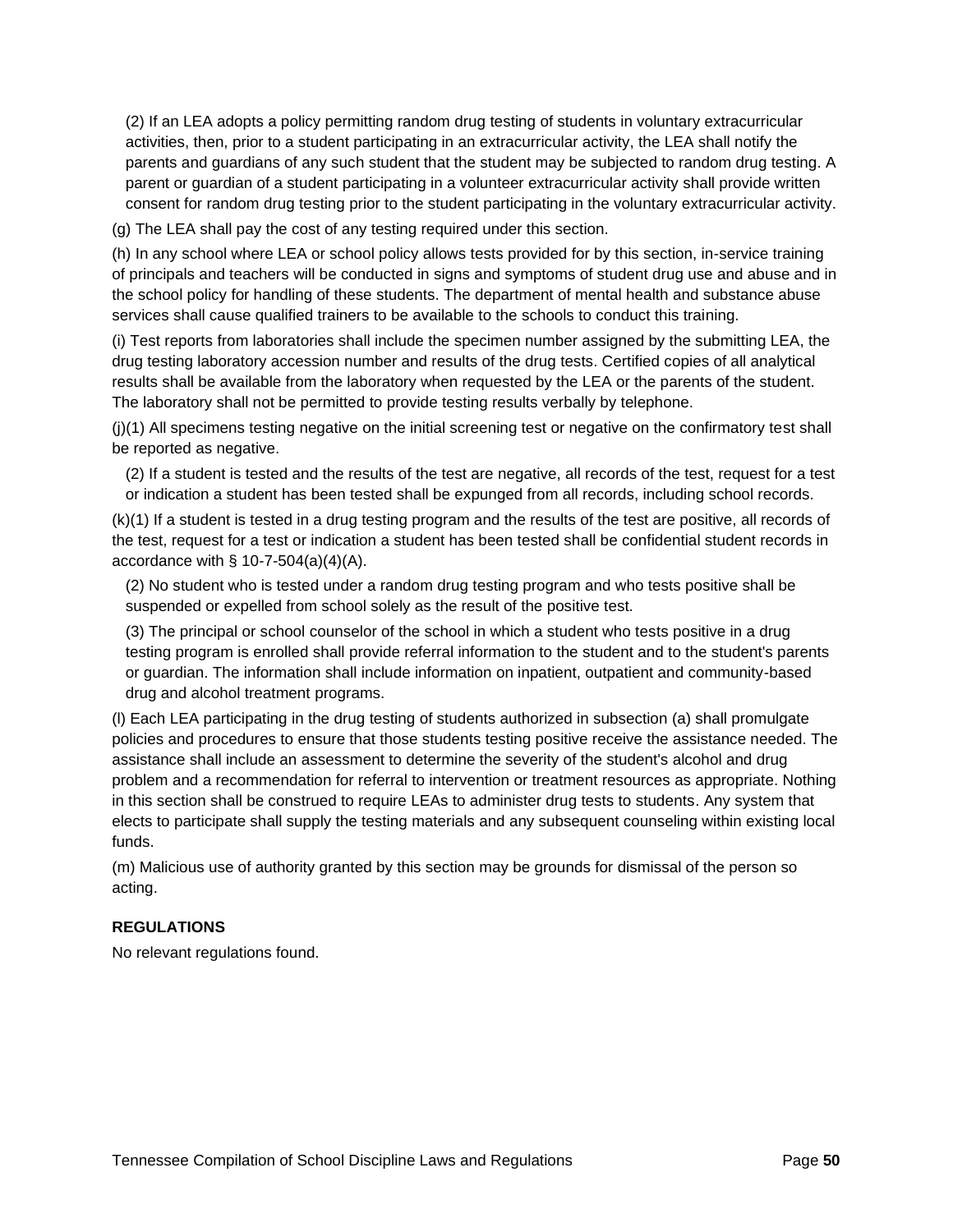# **Gang-related Activity**

## **LAWS**

## **49-1-214. Safe schools - Advisory guidelines.**

(a) The commissioner of education, in consultation with the commissioner of safety, shall develop advisory guidelines for LEAs to use in developing safe and secure learning environments in schools. Such guidelines shall emphasize consultation at the local level with appropriate law enforcement authorities.

(b) The department of education may prepare and distribute to LEAs guidelines for incorporating into local staff development and in-service training the materials and speakers necessary to help educators reduce gang and individual violence, to assist in drug and alcohol abuse prevention and to provide educators with the tools for nonintrusive identification of potentially violent individuals in and around schools. The department may, upon request, assist LEAs in developing comprehensive violence, drug and alcohol abuse prevention in-service training programs. Department guidelines shall encourage the sharing of resources, the development of joint or collaborative programs and the coordination of efforts with local health departments, county and city law enforcement agencies and other public agencies providing health, drug, alcohol, gang violence prevention and other related services.

(c) The department may assist LEAs in qualifying for the receipt of federal and state funds that may support local efforts to provide the in-service training programs in this section. The department shall encourage LEAs to provide written materials to assist teachers and parents working to develop a safe and secure learning environment in system schools. Within available resources, the department may provide technical assistance directly to LEAs seeking to expand teacher and student safety programs.

## **49-6-4215. Activities of criminal gangs on school property - Promulgation of rules and regulations.**

(a) The LEAs of this state are authorized to promulgate and adopt rules and regulations to prohibit the activities of criminal gangs on school property. The rules and regulations may prohibit students in grades six through twelve (6-12) from:

(1) Wearing, while on school property, any type of clothing, apparel or accessory that denotes the students' membership in or affiliation with any criminal gang;

(2) Any activity that encourages participation in a criminal gang or facilitates illegal acts of a criminal gang; and

(3) Any conduct that is seriously disruptive to the educational process or endangers persons or property.

(b) The local law enforcement agency shall advise the local board, upon request, of criminal gangs and associated criminal gang activity.

(c) As used in this section, "criminal gang" means a formal or informal ongoing organization, association or group consisting of three (3) or more persons that has:

(1) As one (1) of its activities the commission of criminal acts; and

(2) Two (2) or more members who, individually or collectively, engage in or have engaged in a pattern of criminal gang activity.

## **REGULATIONS**

No relevant regulations found.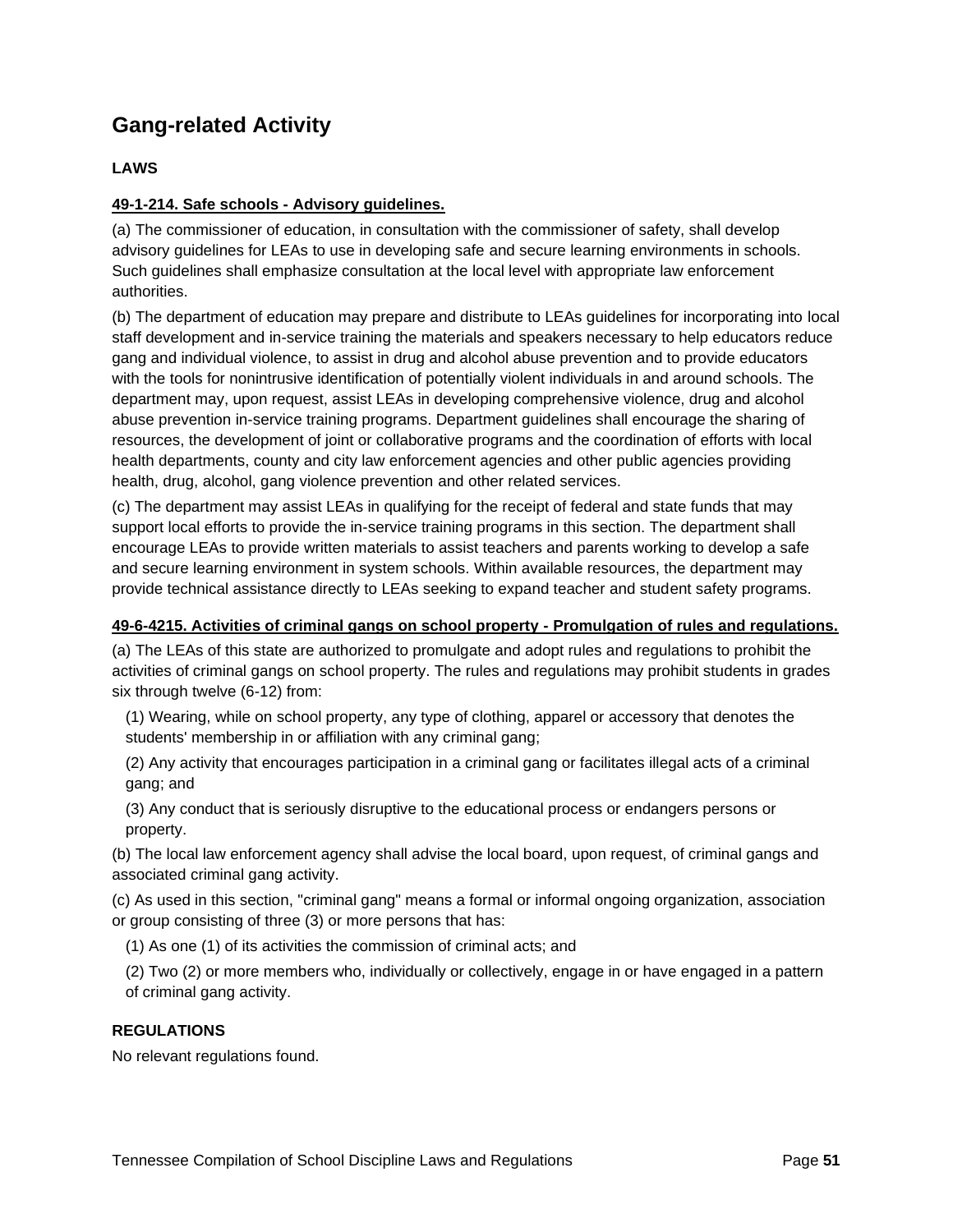# **Bullying, Harassment, or Hazing**

## **LAWS**

## **39-17-308. Harassment.**

(a) A person commits an offense who intentionally:

(1) Communicates a threat to another person, and the person communicating the threat:

(A) Intends the communication to be a threat of harm to the victim; and

(B) A reasonable person would perceive the communication to be a threat of harm;

(2) Communicates with another person without lawful purpose, anonymously or otherwise, with the intent that the frequency or means of the communication annoys, offends, alarms, or frightens the recipient and, by this action, annoys, offends, alarms, or frightens the recipient;

(3) Communicates to another person, with intent to harass that person, that a relative or other person has been injured or killed when the communication is known to be false; or

(4) Communicates with another person or transmits or displays an image without legitimate purpose with the intent that the image is viewed by the victim by any method described in subdivision  $(a)(1)$  and the person:

(A) Maliciously intends the communication to be a threat of harm to the victim; and

(B) A reasonable person would perceive the communication to be a threat of harm.

(b)(1) A person convicted of a criminal offense commits an offense if, while incarcerated, on pretrial diversion, probation, community correction or parole, the person intentionally communicates in person with the victim of the person's crime if the communication is:

(A) Anonymous or threatening or made in an offensively repetitious manner or at hours known to be inconvenient to the victim;

(B) Made for no legitimate purpose; and

(C) Made knowing that it will alarm or annoy the victim.

(2) If the victim of the person's offense died as the result of the offense, this subsection (b) shall apply to the deceased victim's next-of-kin.

(c)(1) Except as provided in subsection (d), a violation of subsection (a) is a Class A misdemeanor.

(2) A violation of subsection (b) is a Class E felony.

(d) A violation by a minor of subdivision (a)(4) is a delinquent act and shall be punishable only by up to thirty (30) hours of community service, without compensation, for charitable or governmental agencies as determined by the court.

(e) As used in this section:

(1) "Communicate" means contacting a person in writing or print or by telephone, wire, radio, electromagnetic, photoelectronic, photooptical, or electronic means, and includes text messages, facsimile transmissions, electronic mail, instant messages, and messages, images, video, sound recordings, or intelligence of any nature sent through or posted on social networks, social media, or websites;

(2) "Electronic communications service" means any transfer of signs, signals, writing, images, sounds, data, or intelligence of any nature transmitted in whole or in part by a wire, radio, electromagnetic, photoelectronic or photooptical system;

(3) "Image" includes, but is not limited to, a visual depiction, video clip or photograph of another person;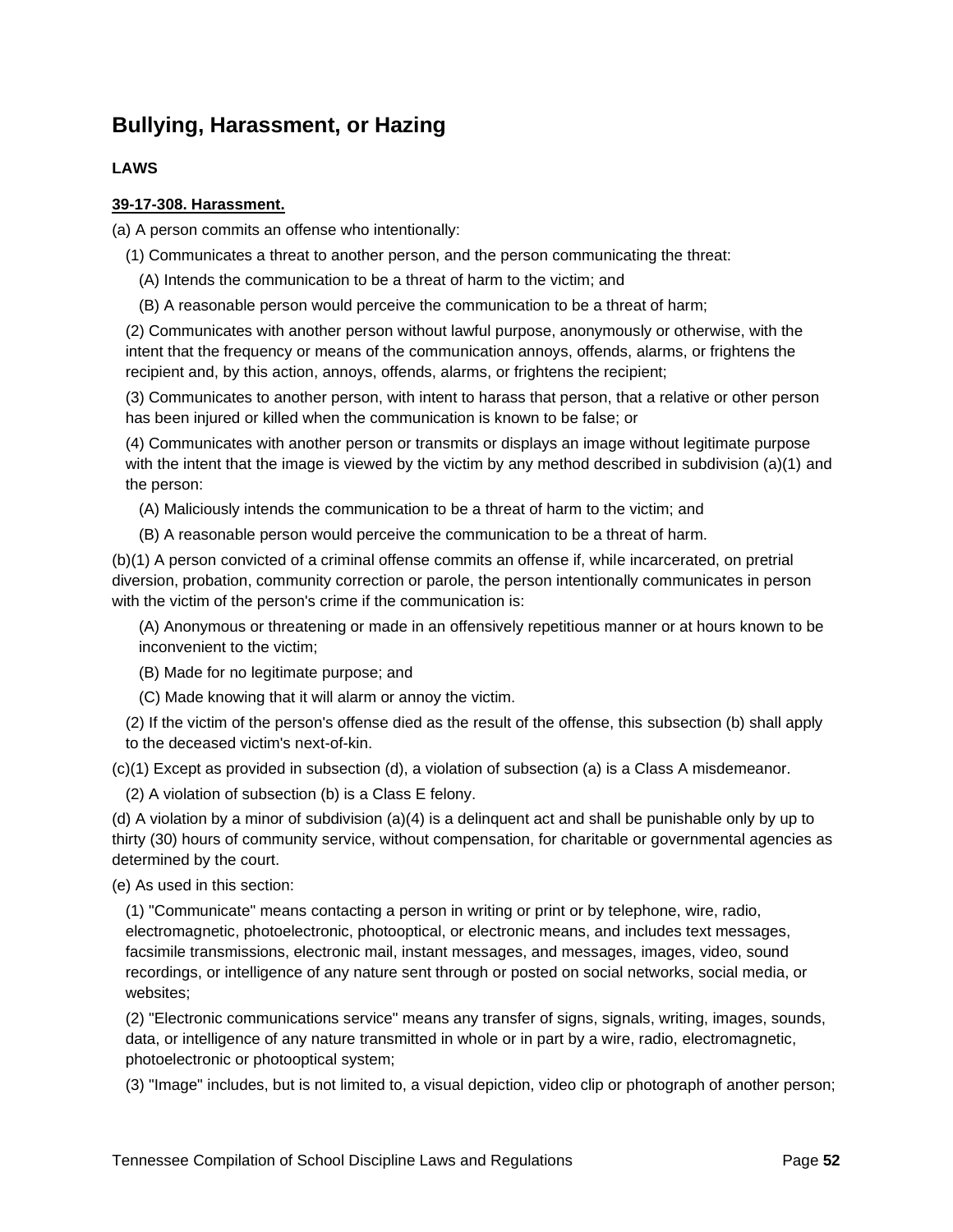(4) "Log files" mean computer-generated lists that contain various types of information regarding the activities of a computer, including, but not limited to, time of access to certain records, processes running on a computer or the usage of certain computer resources; and

(5) "Social network" means any online community of people who share interests and activities, or who are interested in exploring the interests and activities of others, and which provides ways for users to interact.

(f)(1) The offense described in this section shall not apply to an entity providing an electronic communications service to the public acting in the normal course of providing that service.

(2) The service providers described in this subsection (f) shall not be required to maintain any record not otherwise kept in the ordinary course of that service provider's business; provided, however, that if any electronic communications service provider operates a website that offers a social network service and the electronic communications service provider provides services to consumers in this state, any log files and images or communications that have been sent, posted, or displayed on the social network service's website and maintained by the electronic communications service provider shall be disclosed to any governmental entity responsible for enforcing this section only if the governmental entity:

(A) Obtains a warrant issued using this state's warrant procedures by a court of competent jurisdiction;

(B) Obtains a court order for the disclosure under subdivision (f)(4); or

(C) Has the consent of the person who sent, posted, or displayed any log files and images or communications on the social network service's website maintained by the electronic communications service provider.

(3) No cause of action shall lie in any court against any provider of an electronic communications service, its officers, employees, agents, or other specified persons for providing information, facilities, or assistance in accordance with the terms of a court order or warrant.

(4) A court order for disclosure under subdivision (f)(2)(B) may be issued by any court that is a court of competent jurisdiction and shall issue only if the governmental entity offers specific and articulable facts showing that there are reasonable grounds to believe that the contents of an electronic communication, or the records or other information sought, are relevant and material to an ongoing criminal investigation. A court order shall not issue if prohibited by the law of this state. A court issuing an order pursuant to this section, on a motion made promptly by the service provider, may quash or modify the order, if the information or records requested are unusually voluminous in nature or compliance with the order otherwise would cause an undue burden on the provider.

## **49-2-120. Prohibition against hazing.**

(a) As used in this section, unless the context otherwise requires, "hazing" means any intentional or reckless act in this state, on or off LEA property, by one (1) student acting alone or with others, that is directed against any other student, that endangers the mental or physical health or safety of that student or that induces or coerces a student to endanger that student's mental or physical health or safety. "Hazing" does not include customary athletic events or similar contests or competitions and is limited to those actions taken and situations created in connection with initiation into or affiliation with any organization.

(b) The governing body of each LEA shall adopt a written policy prohibiting hazing by any student or organization operating under the sanction of the LEA. The policy shall be distributed or made available to each student at the beginning of each school year. During the first month of each new school year, time shall be set aside to specifically discuss the policy and its ramifications as a criminal offense and the penalties that may be imposed by the LEA.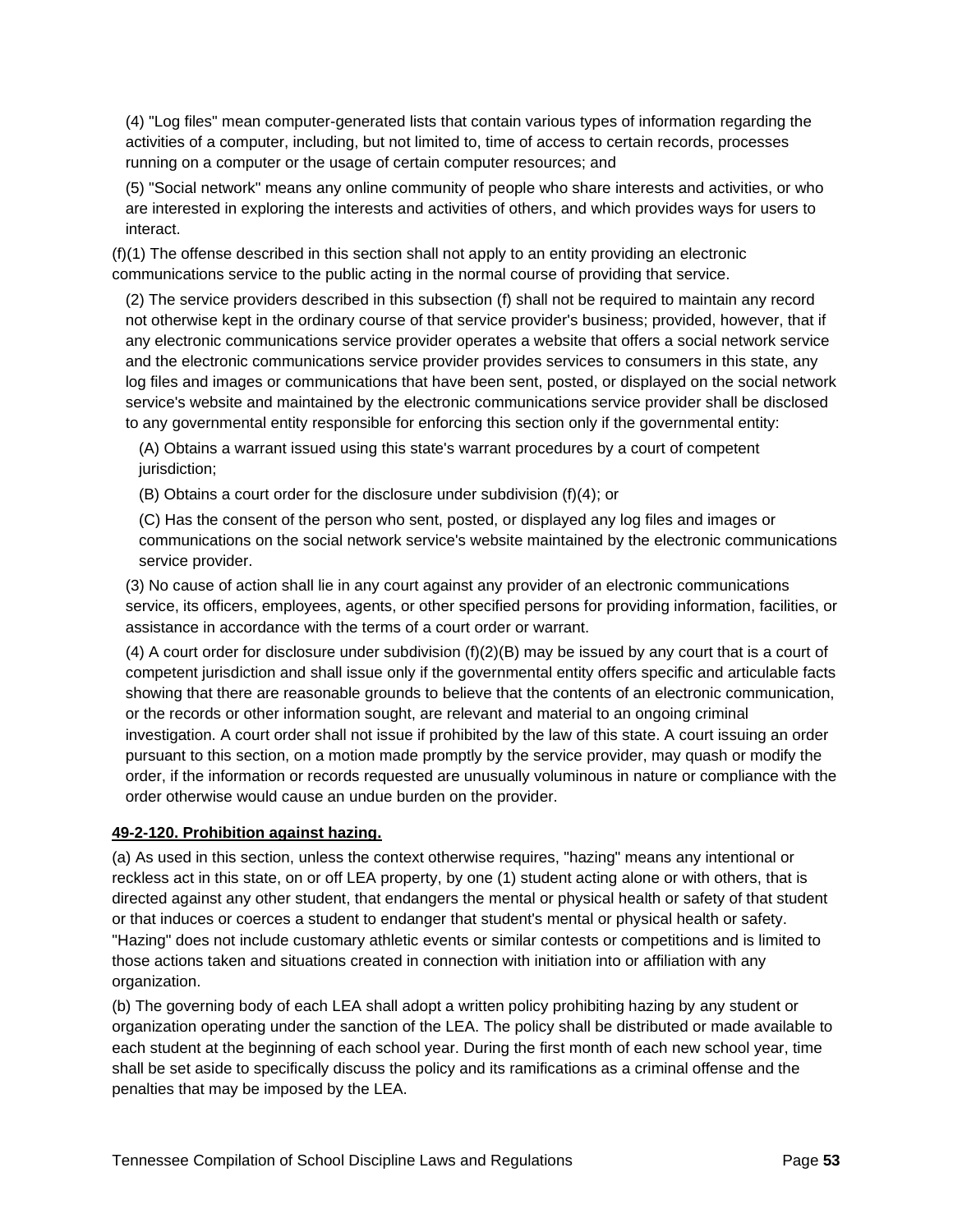## **49-6-812. Consistency with harassment and bullying policies.**

Each LEA shall ensure that the district-wide safety plans and building-level emergency response plans required by this part are developed in such a manner as to be consistent with the district's harassment and bullying policies developed pursuant to § 49-6-4503.

#### **49-6-4002. Discipline policy - Code of conduct.**

(d) Each discipline policy or code of conduct must contain the type of behavior expected from each student, the consequences of failure to obey the standards, and the importance of the standards to the maintenance of a safe learning environment where orderly learning is possible and encouraged. Each policy must address:

(3) Fighting, threats, bullying, cyberbullying, and hazing by students.

### **49-6-4501. Legislative findings - Safety and civility.**

The general assembly finds and declares that:

(1) A safe and civil environment is necessary for students to learn and achieve high academic standards;

(2) Harassment, intimidation, bullying or cyber-bullying, like other disruptive or violent behavior, is conduct that disrupts a student's ability to learn and a school's ability to educate its students in a safe environment;

(3) Students learn by example. School administrators, faculty, staff and volunteers who demonstrate appropriate behavior, treating others with civility and respect and refusing to tolerate harassment, intimidation, bullying or cyber-bullying, encourage others to do so as well; and

(4) The use of telephones, cellular phones or other wireless telecommunication devices, personal digital assistants (PDAs), computers, electronic mail, instant messaging, text messaging, and websites by students in a manner that is safe and secure is essential to a safe and civil learning environment and is necessary for students to successfully use technology.

#### **49-6-4502. Part definitions.**

As used in this part:

(1) "Cyber-bullying" means bullying undertaken through the use of electronic devices;

(2) "Electronic devices" include, but are not limited to, telephones, cellular phones or other wireless telecommunication devices, personal digital assistants (PDAs), computers, electronic mail, instant messaging, text messaging, and websites;

(3) "Harassment, intimidation or bullying" means any act that substantially interferes with a student's educational benefits, opportunities or performance; and:

(A) If the act takes place on school grounds, at any school-sponsored activity, on school-provided equipment or transportation or at any official school bus stop, the act has the effect of:

(i) Physically harming a student or damaging a student's property;

(ii) Knowingly placing a student or students in reasonable fear of physical harm to the student or damage to the student's property;

- (iii) Causing emotional distress to a student or students; or
- (iv) Creating a hostile educational environment; or

(B) If the act takes place off school property or outside of a school-sponsored activity, it is directed specifically at a student or students and has the effect of creating a hostile educational environment or otherwise creating a substantial disruption to the education environment or learning process.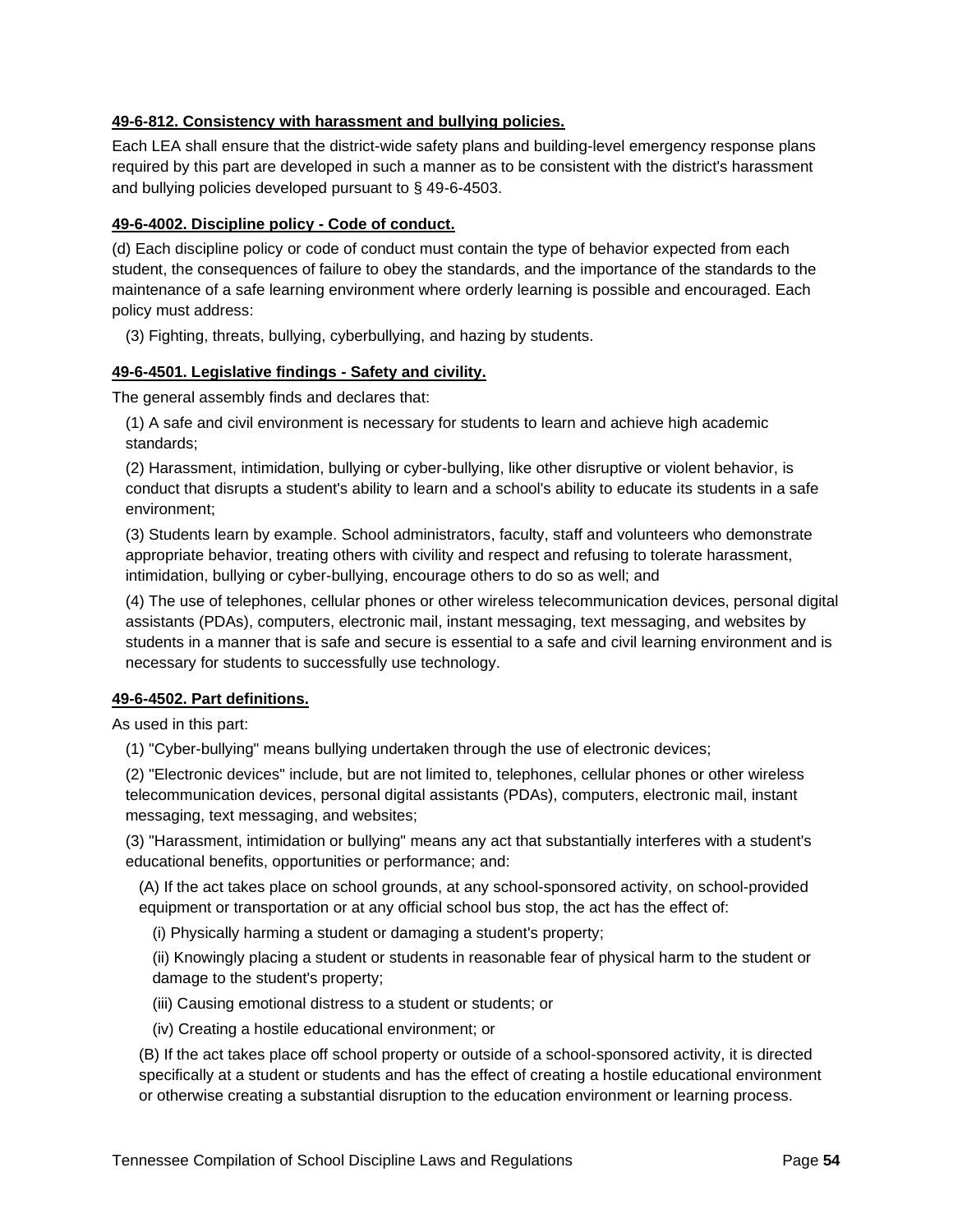## **49-6-4503. Adoption of policy prohibiting harassment, intimidation, bullying or cyber-bullying by the school district.**

(a) Each school district shall adopt a policy prohibiting harassment, intimidation, bullying or cyber-bullying. School districts are encouraged to develop the policy after consultation with parents and guardians, school employees, volunteers, students, administrators and community representatives.

(b) School districts shall include in the policies:

(1) A statement prohibiting harassment, intimidation, bullying or cyber-bullying;

(2) A definition of harassment, intimidation, bullying or cyber-bullying;

(3) A description of the type of behavior expected from each student;

(4) A statement of the consequences and appropriate remedial action for a person who commits an act of harassment, intimidation, bullying or cyber-bullying;

(5) A procedure for reporting an act of harassment, intimidation, bullying or cyber-bullying, including a provision that permits a person to report an act of harassment, intimidation, bullying or cyber-bullying anonymously. Nothing in this section may be construed to permit formal disciplinary action solely on the basis of an anonymous report;

(6) A procedure for the prompt and immediate investigation when an act of harassment, intimidation, bullying, or cyber-bullying is reported to the principal, the principal's designee, teacher, or school counselor. The principal or the principal's designee shall initiate the investigation within forty-eight (48) hours of receipt of the report, unless the need for more time is appropriately documented, and the principal or the principal's designee shall initiate an appropriate intervention within twenty (20) calendar days of receipt of the report, unless the need for more time is appropriately documented;

(7) A statement of the manner in which a school district shall respond after an act of harassment, intimidation, bullying or cyber-bullying is reported, investigated and confirmed;

(8) A statement of the consequences and appropriate remedial action for a person found to have committed an act of harassment, intimidation, bullying or cyber-bullying;

(9) A statement prohibiting reprisal or retaliation against any person who reports an act of harassment, intimidation, bullying or cyber-bullying and stating the consequences and appropriate remedial action for a person who engages in such reprisal or retaliation;

(10) A statement of the consequences and appropriate remedial action for a person found to have falsely accused another of having committed an act of harassment, intimidation, bullying or cyberbullying as a means of reprisal or retaliation or as a means of harassment, intimidation, bullying or cyber-bullying;

(11) A statement of how the policy is to be publicized within the district, including a notice that the policy applies to behavior at school-sponsored activities;

(12) The identification by job title of school officials responsible for ensuring that the policy is implemented;

(13) A procedure for discouraging and reporting conduct aimed at defining a student in a sexual manner or conduct impugning the character of a student based on allegations of sexual promiscuity; and

(14) A procedure for a referral for appropriate counseling and support services for students involved in an act of harassment, intimidation, bullying, or cyber-bullying, when deemed necessary by the principal. The counseling and support services may be conducted by school counseling personnel who are appropriately trained, such as psychologists, social workers, school counselors, or any other personnel or resources available.

(c)(1) Each LEA shall, at the beginning of each school year, provide teachers and school counselors a copy of the policy along with information on the policy's implementation, bullying prevention and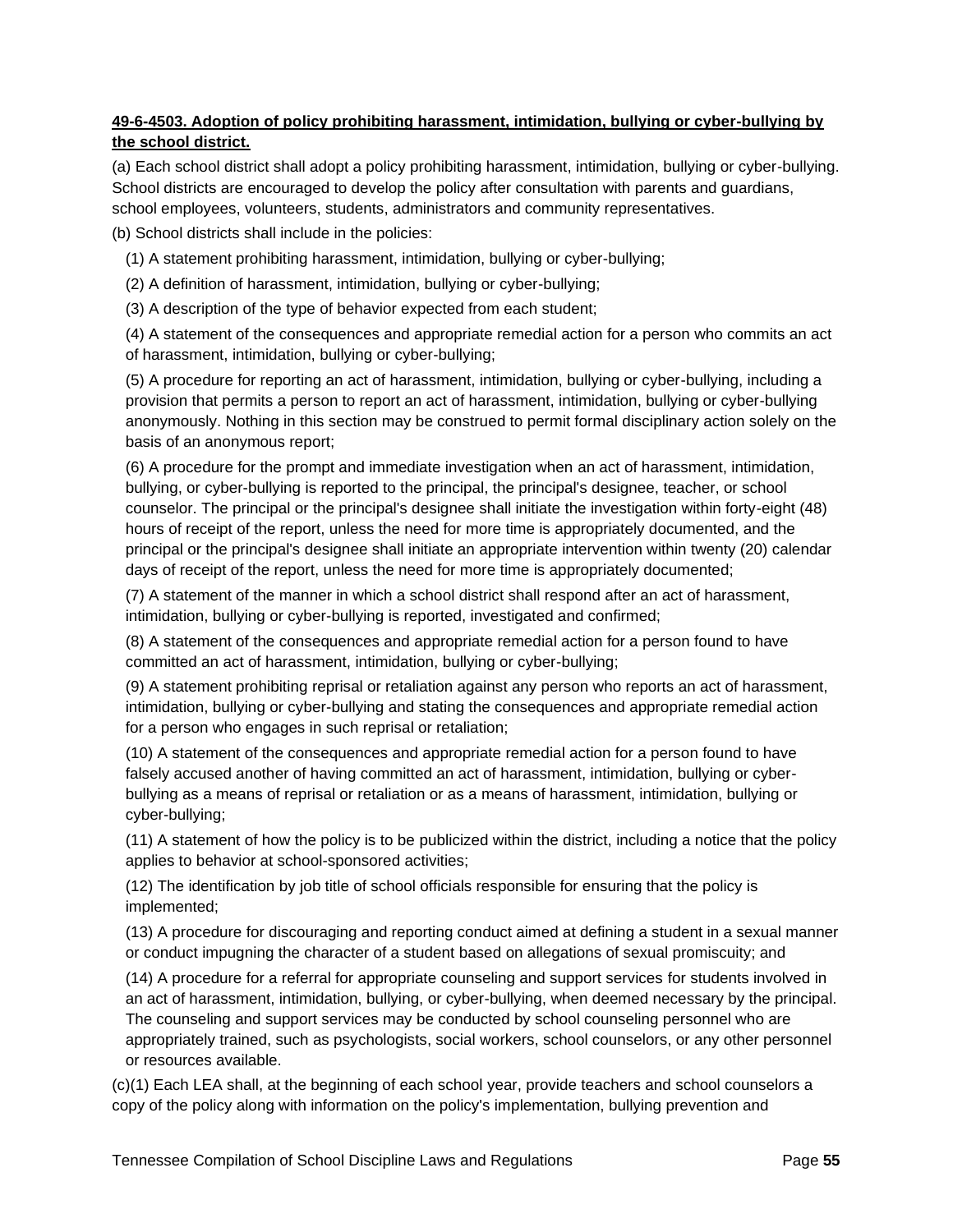strategies to address bullying and harassment when it happens. In addition, each LEA shall provide training to teachers and counselors regarding the policy and appropriate procedures relative to implementation of the policy. The department of education shall provide guidelines for such training and provide recommendations of appropriate, available and free bullying and harassment prevention resources.

(2) Each LEA shall also:

(A) At the beginning of the school year, make available to students and parents information relative to bullying prevention programs to promote awareness of the harmful effects of bullying and to permit discussion with respect to prevention policies and strategies;

(B) Beginning August 1, 2016, and annually thereafter, complete and submit a report to the department of education. The report shall be in a format provided by the department and shall include:

(i) The number of harassment, intimidation, bullying, or cyber-bullying cases brought to the attention of school officials during the preceding year;

(ii) The number of harassment, intimidation, bullying, or cyber-bullying cases where the investigation supported a finding that bullying had taken place;

(iii) The number of harassment, intimidation, bullying, or cyber-bullying case investigations not initiated within forty-eight (48) hours of the receipt of the report and the reason the investigation was not initiated within forty-eight (48) hours;

(iv) The number of harassment, intimidation, bullying, or cyber-bullying cases where an appropriate intervention was not initiated within twenty (20) calendar days of receipt of the report and the reason the intervention took longer than twenty (20) calendar days to initiate; and

(v) The type of harassment, intimidation, bullying, or cyber-bullying identified and manner in which the harassment, intimidation, bullying, or cyber-bullying cases were resolved, including any disciplinary action against the student who was harassing, intimidating, bullying, or cyber-bullying.

(3) The department shall annually submit a report to the education committee of the house of representatives and the education committee of the senate updating membership on the number of harassment, intimidation, bullying, or cyber-bullying cases reported statewide, the number of LEAs implementing this part, the status of any investigations, including disciplinary actions against students, and any other information relating to the subjects of harassment, intimidation, bullying, or cyber-bullying as will be helpful to the committees in establishing policy in this area.

(d)(1) The principal of a middle school, junior high school, or high school, or the principal's designee, shall investigate harassment, intimidation, bullying or cyber-bullying when a student reports to any principal, teacher or guidance counselor that physical harm or a threat of physical harm to such student's person or property has occurred.

(2) The principal, or the principal's designee, shall immediately inform the parent or legal guardian of a student involved in an act of harassment, intimidation, bullying, or cyber-bullying. The principal or the principal's designee shall inform the parents or legal guardians of the students of the availability of counseling and support services that may be necessary.

(3) Following any investigation required by this part, the principal or such principal's designee shall report the findings, along with any disciplinary action taken, to the director of schools and the chair of the local board of education.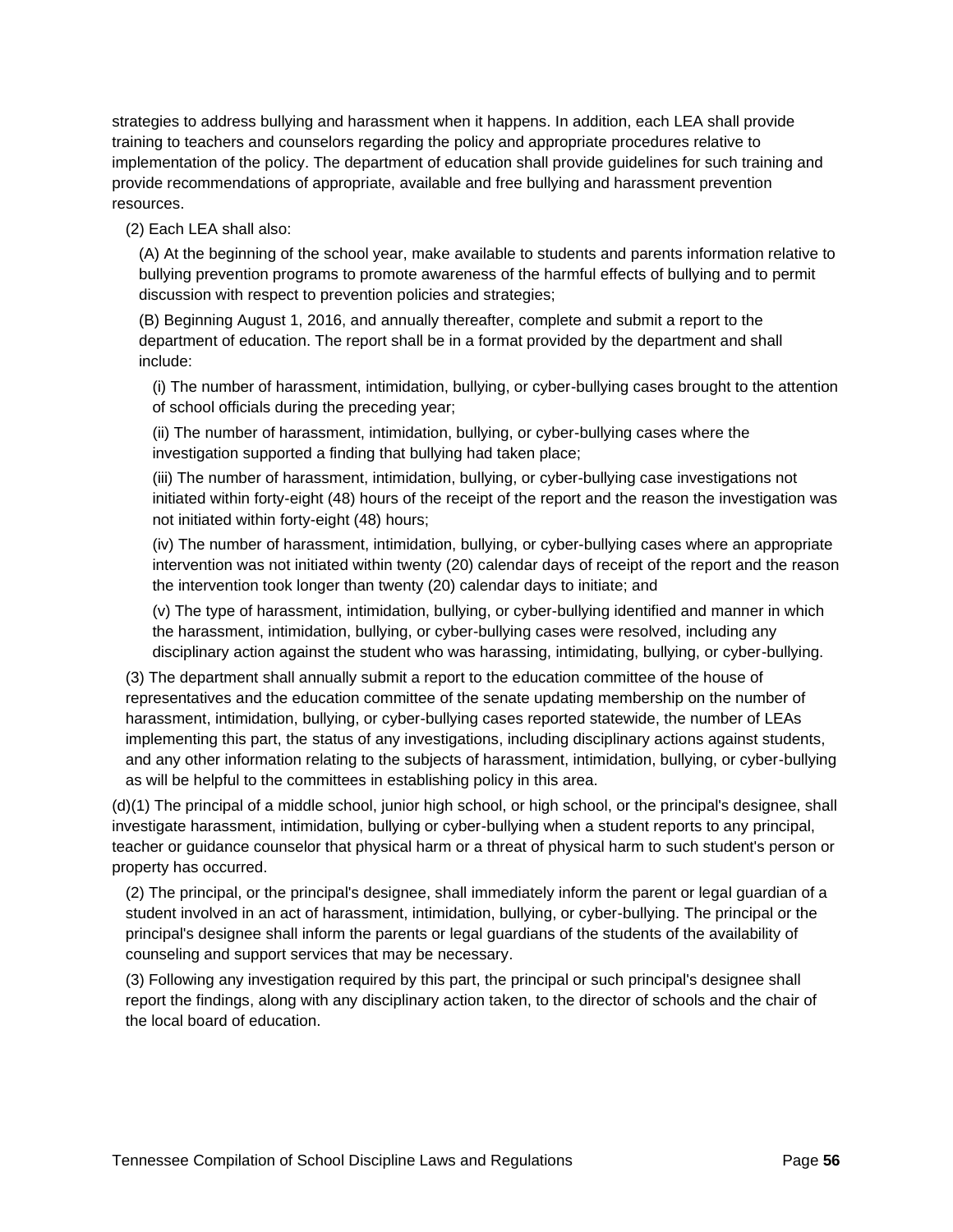## **49-6-4504. Adoption of policy prohibiting harassment, intimidation, bullying or cyber-bullying by LEA.**

(a) Each LEA shall adopt a policy prohibiting harassment, intimidation, bullying or cyber-bullying and transmit a copy of the policy to the commissioner of education by January 1, 2006.

(b) Each LEA is encouraged to review the policy prohibiting harassment, intimidation, bullying, or cyberbullying at least once every three (3) years. Each LEA shall transmit a copy of any changes in the policy to the commissioner in a timely manner.

## **49-6-4505. Reprisal or retaliation prohibited - Reporting harassment, intimidation, bullying or cyber-bullying - Immunity from damages.**

(a) A school employee, student or volunteer may not engage in reprisal or retaliation against a victim of, witness to, or person with reliable information about an act of harassment, intimidation, bullying or cyberbullying.

(b) A school employee, student or volunteer who witnesses or has reliable information that a student has been subjected to an act of harassment, intimidation, bullying or cyber-bullying is encouraged to report the act to the appropriate school official designated by the school district's policy.

(c) A school employee who promptly reports an act of harassment, intimidation, bullying or cyber-bullying to the appropriate school official in compliance with the procedures set forth in the school district's policy is immune from a cause of action for damages arising from any failure to remedy the reported act.

(d) Notwithstanding subsections (b) and (c), a school employee, student or volunteer who witnesses or possesses reliable information that a student has transmitted by an electronic device any communication containing a credible threat to cause bodily injury or death to another student or school employee shall report such information to the appropriate school official designated by the policy of the school district. Such school official shall make a determination regarding the administration of the report.

## **49-6-4506. Task forces, programs or other initiatives.**

School districts are encouraged to form harassment, intimidation, bullying or cyber-bullying prevention task forces, programs and other initiatives involving school employees, students, administrators, volunteers, parents, guardians, law enforcement and community representatives.

## **REGULATIONS**

No relevant regulations found.

# **Dating and Relationship Violence**

## **LAWS**

## **49-6-1017. Sexual violence awareness curriculum.**

(a) Subject to the guidance and approval of the state board of education, local boards of education are urged to develop a sexual violence awareness curriculum for presentation at least once in grades seven (7) and eight (8) and at least once, preferably twice, in grades nine through twelve (9-12), as part of the wellness, family life, safety, or other existing curricula. The curriculum should include instruction to increase students' awareness and understanding of teen dating violence and sexual violence, including, but not limited to, date rape, acquaintance rape, stranger rape, statutory rape, rape prevention strategies, resources and support available to victims of teen dating violence and sexual violence, and prosecution of crimes associated with teen dating and sexual violence.

(b) The curriculum should address, in age-appropriate language, topics including, but not limited to: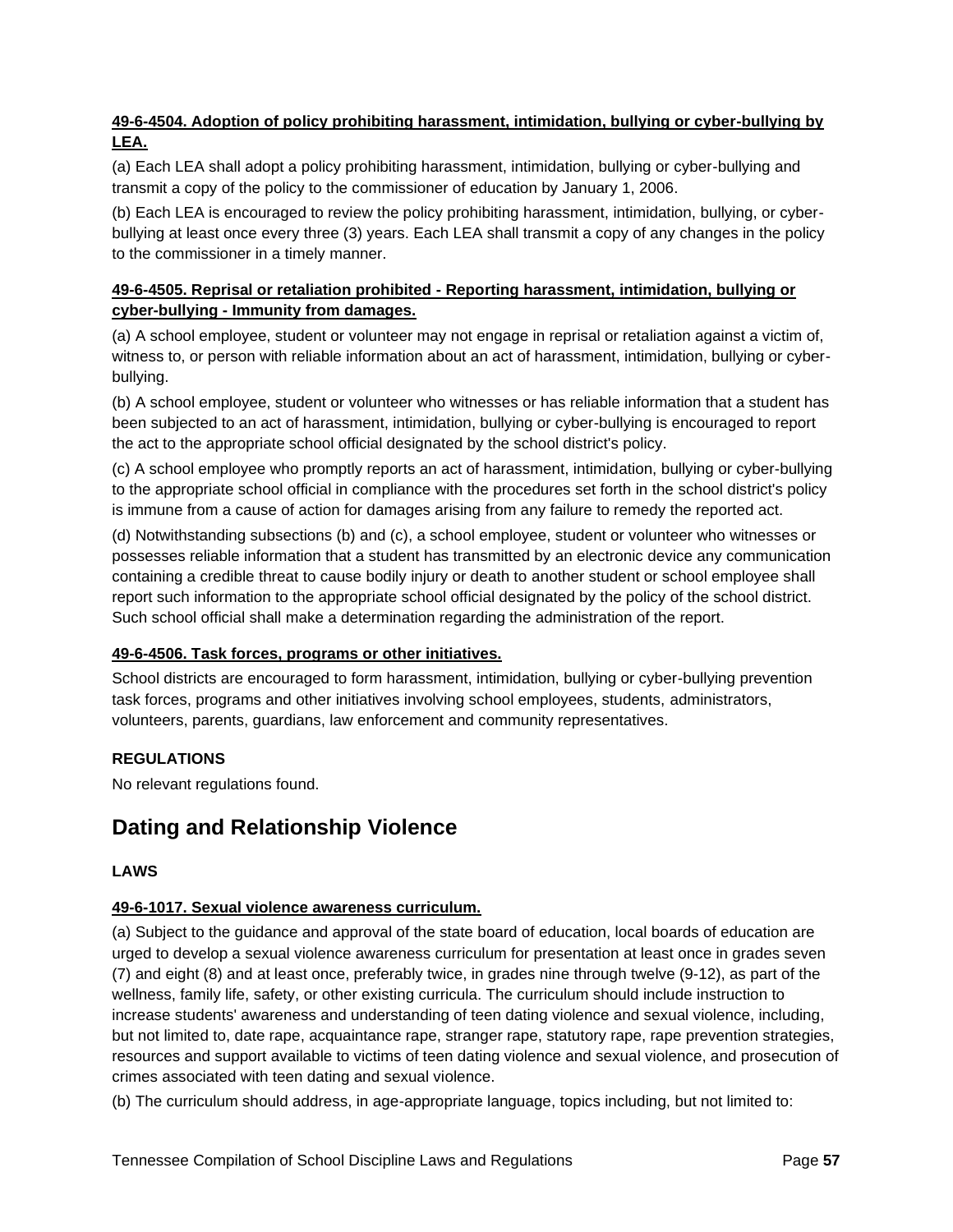(1) What teen dating violence is;

(2) What sexual violence is, and specifically, what date rape, acquaintance rape, stranger rape, and statutory rape are and the dangers of sexual violence;

(3) What are the methods and means of avoiding and preventing victimization from teen dating violence or sexual violence;

(4) How alcohol and other drugs are used to facilitate date rape or acquaintance rape, and the dangers of these substances;

(5) Why there is a need for prompt medical attention and medical evaluation of victims of sexual violence;

(6) What is the nature and prevention of AIDS and other sexually transmitted diseases;

(7) How to preserve forensic evidence of sexual violence and specifically what victims should and should not do after being sexually assaulted;

(8) Who are the authorities to whom teen dating violence and sexual violence should be reported in a timely manner, including, but not limited to, identification of and telephone numbers for local law enforcement personnel to whom sexual crimes should be reported;

(9) What persons, including school personnel, and organizations provide support and resources for victims of teen dating violence and sexual violence; and

(10) What are the penalties and long-term consequences resulting from conviction of sexual crimes, including, but not limited to, rape and statutory rape.

### **49-6-1035. Domestic violence awareness education programs.**

Each LEA, in consultation with local law enforcement, is strongly encouraged to institute domestic violence awareness education programs for middle and high school students. The domestic violence awareness programs shall provide information on and understanding of domestic violence prevention to increase awareness of resources available to victims of domestic violence. An LEA shall ensure that each program instituted is developmentally appropriate for the age and maturity levels of the students who will take part in the program. LEAs instituting domestic violence programs are strongly encouraged to provide opportunities for participation by all middle and high school students in at least one (1) domestic violence awareness program per year.

## **REGULATIONS**

No relevant regulations found.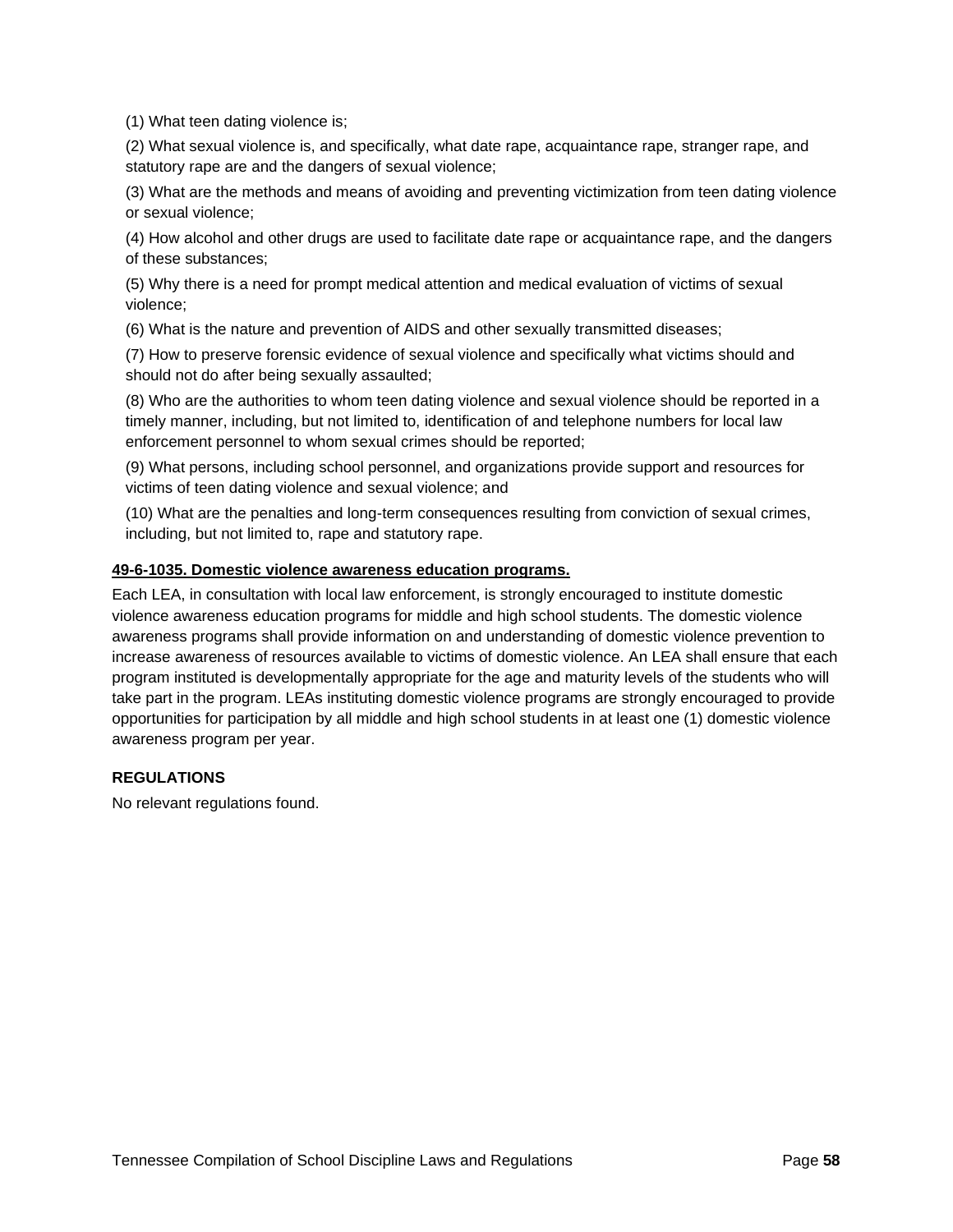# *Prevention, Behavioral Intervention, and Supports*

# **State Model Policies and Implementation Support**

## **LAWS**

## **49-1-213. Technical assistance.**

Within available resources, the department may provide technical assistance to LEAs through the implementation of a trainer of trainers model. Each LEA may identify its own technical assistance persons from general and special education to serve local schools. Technical assistance persons would serve as trainers to the district's local technical assistance persons. Local technical assistance persons may then provide hands-on consultation in the classrooms and in school in-services related to the needs of children having behavioral or emotional disorders.

## **49-1-214. Safe schools - Advisory guidelines.**

(a) The commissioner of education, in consultation with the commissioner of safety, shall develop advisory guidelines for LEAs to use in developing safe and secure learning environments in schools. Such guidelines shall emphasize consultation at the local level with appropriate law enforcement authorities.

(b) The department of education may prepare and distribute to LEAs guidelines for incorporating into local staff development and in-service training the materials and speakers necessary to help educators reduce gang and individual violence, to assist in drug and alcohol abuse prevention and to provide educators with the tools for nonintrusive identification of potentially violent individuals in and around schools. The department may, upon request, assist LEAs in developing comprehensive violence, drug and alcohol abuse prevention in-service training programs. Department guidelines shall encourage the sharing of resources, the development of joint or collaborative programs and the coordination of efforts with local health departments, county and city law enforcement agencies and other public agencies providing health, drug, alcohol, gang violence prevention and other related services.

(c) The department may assist LEAs in qualifying for the receipt of federal and state funds that may support local efforts to provide the in-service training programs in this section. The department shall encourage LEAs to provide written materials to assist teachers and parents working to develop a safe and secure learning environment in system schools. Within available resources, the department may provide technical assistance directly to LEAs seeking to expand teacher and student safety programs.

## **49-6-3024. Review of laws and policies related to exclusionary discipline of students in prekindergarten through kindergarten.**

(a) The department of education, in consultation with juvenile court officials, shall review all current laws and policies related to exclusionary discipline practices in public schools for students in pre-kindergarten through kindergarten (pre-K-K). For purposes of this section, "exclusionary discipline" means any type of school disciplinary action that removes or excludes a student from the student's traditional educational setting.

(b) The review shall:

(1) Examine the number of exclusionary discipline actions issued by an LEA and the length of each respective disciplinary action;

- (2) Detail the type of offenses committed by the students that led to the exclusionary discipline action;
- (3) Review the impact exclusionary discipline has on students;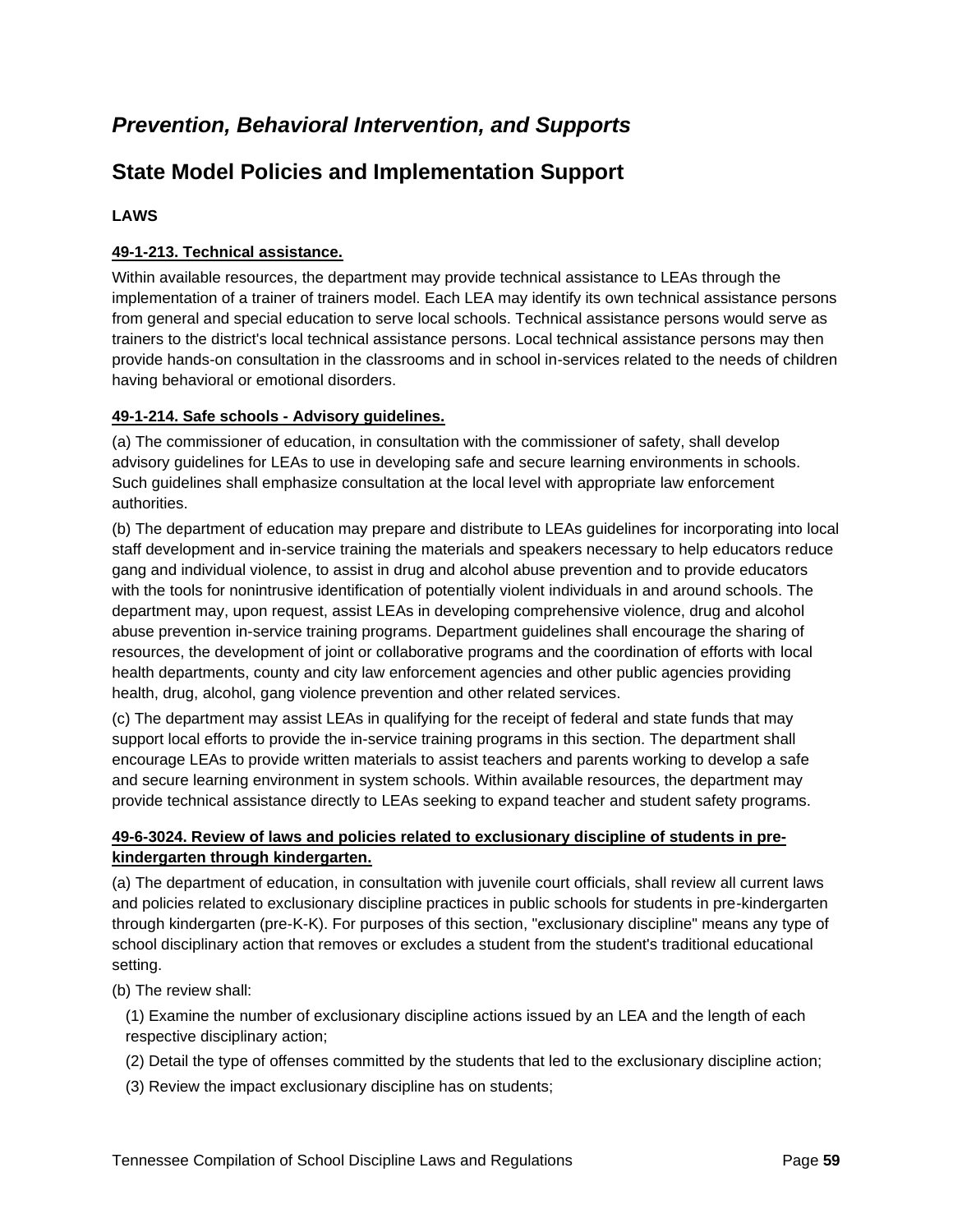(4) Examine recommendations from lawmakers, juvenile court officials, judges, district attorneys, the Tennessee commission on children and youth, and representatives from LEAs on alternatives to exclusionary discipline;

(5) Identify free resources to support teachers and parents in addressing children's social, emotional, and behavioral health, strengthening family relationships, and increasing developmental and behavioral screening; and

(6) Research the possibility of:

- (A) Eliminating exclusionary discipline for non-violent offenses; and
- (B) Encouraging schools to adopt restorative justice discipline practices.

(c) The department shall develop guidelines and standards for alternatives to exclusionary discipline practices based on the findings of the review required under subsection (b).

(d) The department shall present its findings and a written report to the education committee of the senate, the education administration and planning committee of the house of representatives, and the education instruction and programs committee of the house of representatives no later than May 1, 2018.

(e) After submission of the report required in subsection (d), the department shall develop a model policy for alternatives to exclusionary discipline practices that districts may adopt for students in prekindergarten through kindergarten (pre-K-K). If a district does not adopt the model policy developed by the department, the district shall develop and implement a policy that meets the guidelines and standards developed under subsection (c). Each LEA shall adopt the model policy or develop their own policy prior to the 2018-2019 school year.

## **49-6-4109. Trauma-informed discipline policy.**

(a) As a strategy to address adverse childhood experiences, as defined in § 49-1-230, each LEA and public charter school shall adopt a trauma-informed discipline policy. Each trauma-informed discipline policy must:

(1) Balance accountability with an understanding of traumatic behavior;

(2) Teach school and classroom rules while reinforcing that violent or abusive behavior is not allowed at school;

(3) Minimize disruptions to education with an emphasis on positive behavioral supports and behavioral intervention plans;

- (4) Create consistent rules and consequences; and
- (5) Model respectful, nonviolent relationships.

(b) The department of education shall develop guidance on trauma-informed discipline practices that LEAs must use to develop the policy required under subsection (a).

## **49-6-4302. Tennessee school safety center.**

(a) The department of education shall establish a Tennessee school safety center to develop and evaluate training materials and guidelines on school safety issues, including behavior, discipline and violence prevention.

## **49-6-4503. Adoption of policy prohibiting harassment, intimidation, bullying or cyber-bullying by the school district.**

(c)(1) Each LEA shall, at the beginning of each school year, provide teachers and school counselors a copy of the policy along with information on the policy's implementation, bullying prevention and strategies to address bullying and harassment when it happens. In addition, each LEA shall provide training to teachers and counselors regarding the policy and appropriate procedures relative to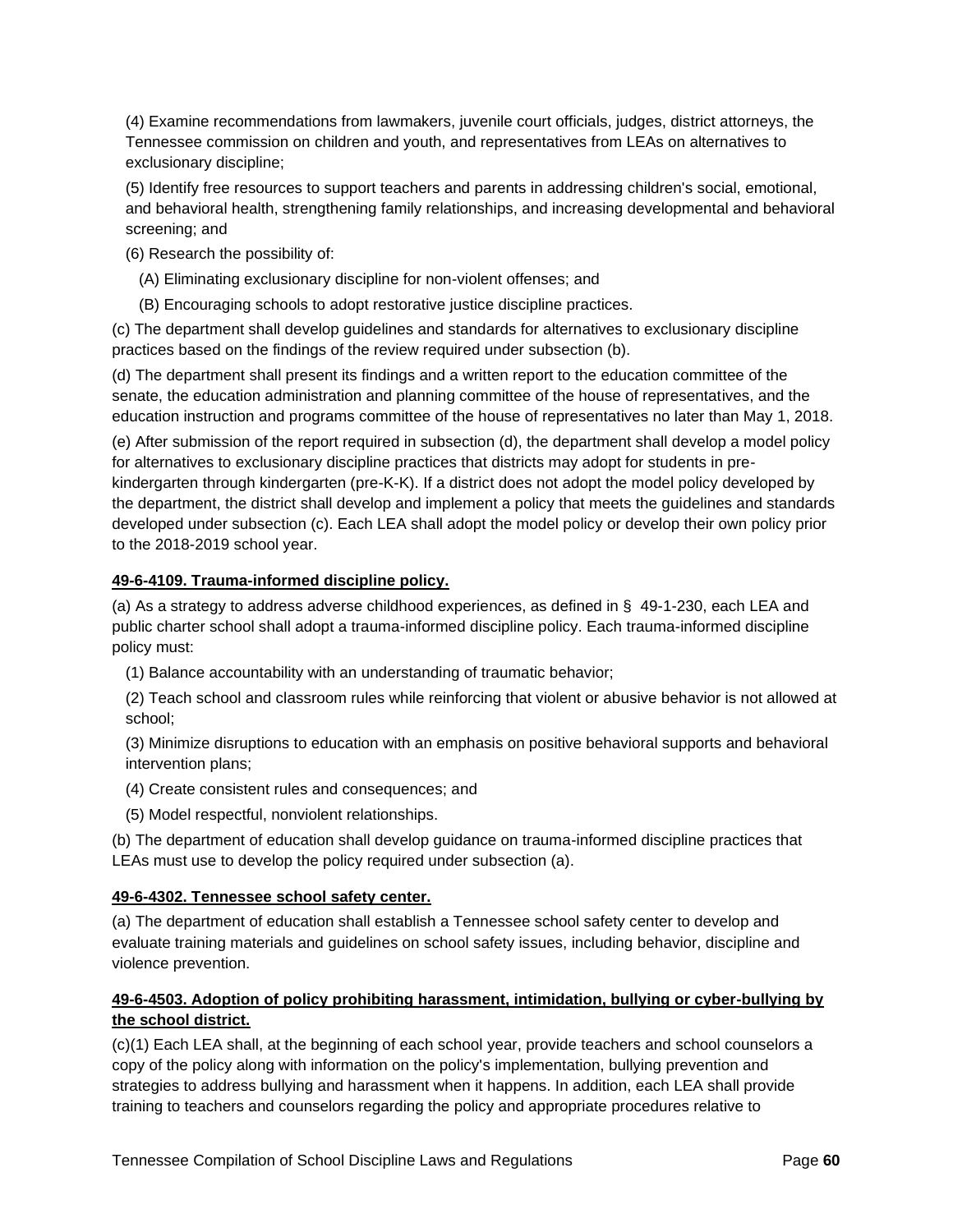implementation of the policy. The department of education shall provide guidelines for such training and provide recommendations of appropriate, available and free bullying and harassment prevention resources.

## **REGULATIONS**

No relevant regulations found.

## **Multi-tiered Frameworks and Systems of Support**

## **LAWS**

### **49-6-4002. Discipline policy - Code of conduct.**

(f) Each local board of education and charter school governing body may adopt a discipline policy that promotes positive behavior and includes evidence-based practices to respond effectively to misbehavior and minimize a student's time away from school.

### **REGULATIONS**

### **0520-01-09-.23. Isolation and restraint for students receiving special education services.**

(2) Local education agencies are authorized to develop and implement training programs that include:

(a) Use of positive behavioral interventions and supports.

## **Prevention**

## **LAWS**

## **49-6-805. Template minimum requirements.**

At a minimum, the template prepared by the state-level safety team shall include:

(6) Appropriate violence prevention and intervention strategies such as:

(A) Collaborative arrangements with state and local law enforcement officials, designed to ensure that school resource officers and other security personnel are adequately trained, including being trained to de-escalate potentially violent situations, and are effectively and fairly recruited;

(B) Dissemination of informative materials regarding the early detection and identification of potentially threatening behaviors and violent acts to teachers, administrators, school personnel, parents or guardians and students;

- (C) Nonviolent conflict resolution training programs;
- (D) Peer mediation programs and youth courts;
- (E) Extended day and other school safety programs; and
- (F) Comprehensive school counseling and mental health programs;

#### **49-6-4302. Tennessee school safety center.**

(a) The department of education shall establish a Tennessee school safety center to develop and evaluate training materials and guidelines on school safety issues, including behavior, discipline and violence prevention.

(b) The Tennessee school safety center is responsible for the collection and analysis of data related to school safety, including alleged violent or assaultive acts against school employees and students. The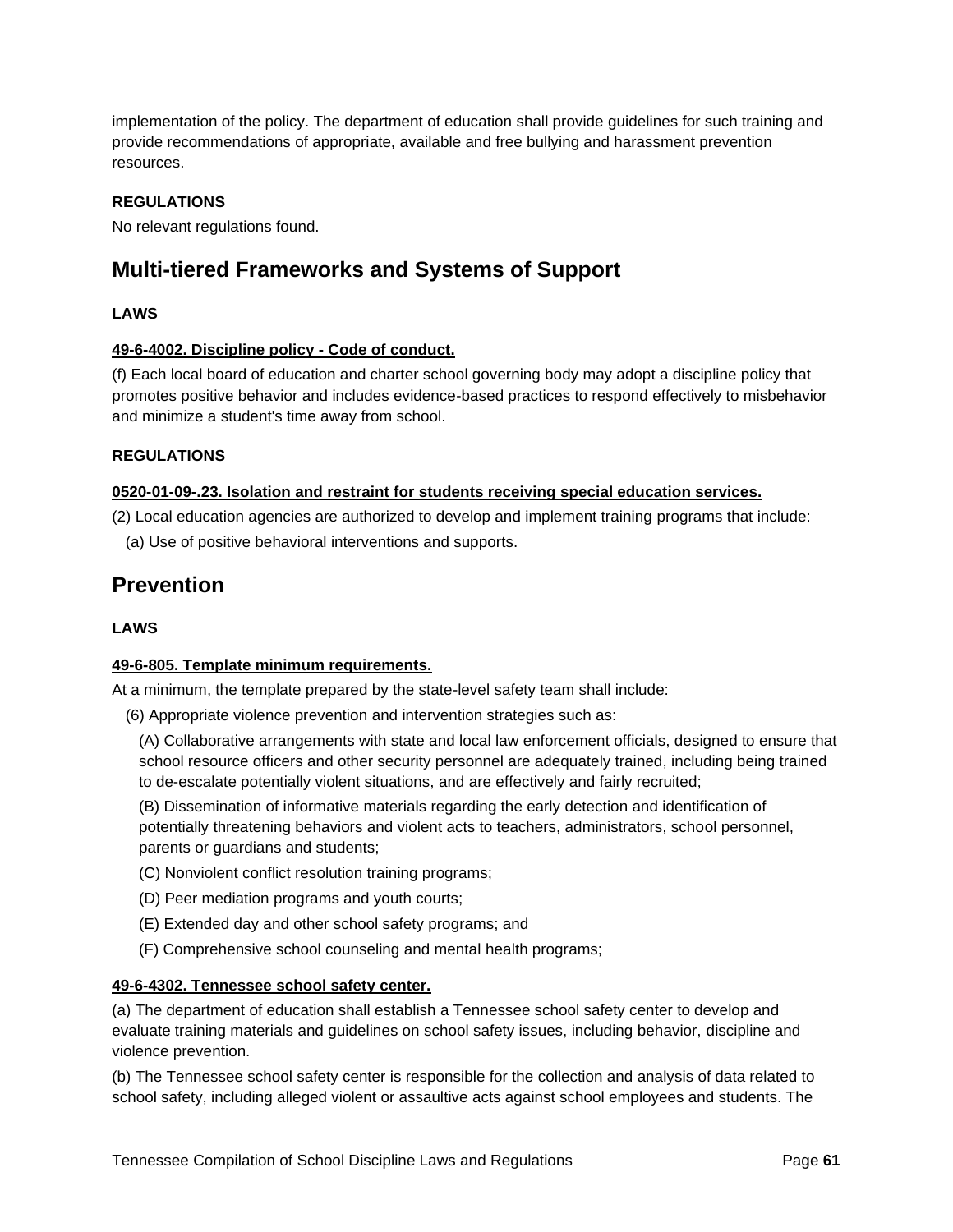center shall make periodic reports to the education committee of the senate and the education committee of the house of representatives on the status of school safety efforts.

(c)(1) The Tennessee school safety center, within the limit of appropriations for the center, shall establish school safety grants to assist LEAs in funding programs that address school safety, including, but not limited to, innovative violence prevention programs, conflict resolution, disruptive or assaultive behavior management, improved school security, school resource officers, school safety officers, peer mediation, and training for employees on the identification of possible perpetrators of school-related violence.

(2) The Tennessee school safety center shall develop a school safety grant application that requires LEAs to describe, at a minimum, how grant funds:

(A) Will be used to improve and support school safety;

(B) Align with the needs identified in a school security assessment conducted pursuant to subsection (f); and

(C) Will be used to support LEA-authorized charter schools, if applicable.

(3) In order to be eligible to receive grant funds, the LEA must be in compliance with all state laws, rules, and regulations regarding school safety.

(4) The Tennessee school safety center shall review the school safety grant application in collaboration with the state-level school safety team established under § 49-6-802.

## **REGULATIONS**

No relevant regulations found.

## **Social-emotional Learning (SEL)**

#### **LAWS**

#### **49-6-1007. Character education.**

(a) The course of instruction in all public schools shall include character education to help each student develop positive values and improve student conduct as students learn to act in harmony with their positive values and learn to become good citizens in their school, community and society. Public schools are urged to include the use of nonviolence as a means of conflict resolution within character education.

(b)(1) The department of education shall provide the appropriate method of instruction in kindergarten through grade twelve (K-12), in conformity with the elementary school curriculum provided for in subsection (c).

(2) Local boards of education may implement additional courses and materials in character education at their discretion.

(c) Each LEA shall provide the character education curriculum set forth in the curriculum provided by the department or a comparable program approved by the department.

(d) Human resource agencies created pursuant to title 13, chapter 26 may serve as the service delivery system for the character education program.

(e) Local education agencies are authorized and encouraged to adopt as their course of instruction in character education the Congressional Medal of Honor Character Development Program. This program may be adopted for the appropriate grade levels and integrated into a number of academic subjects, including, but not limited to, government, contemporary issues, history, sociology, psychology, language arts, leadership, and mathematics.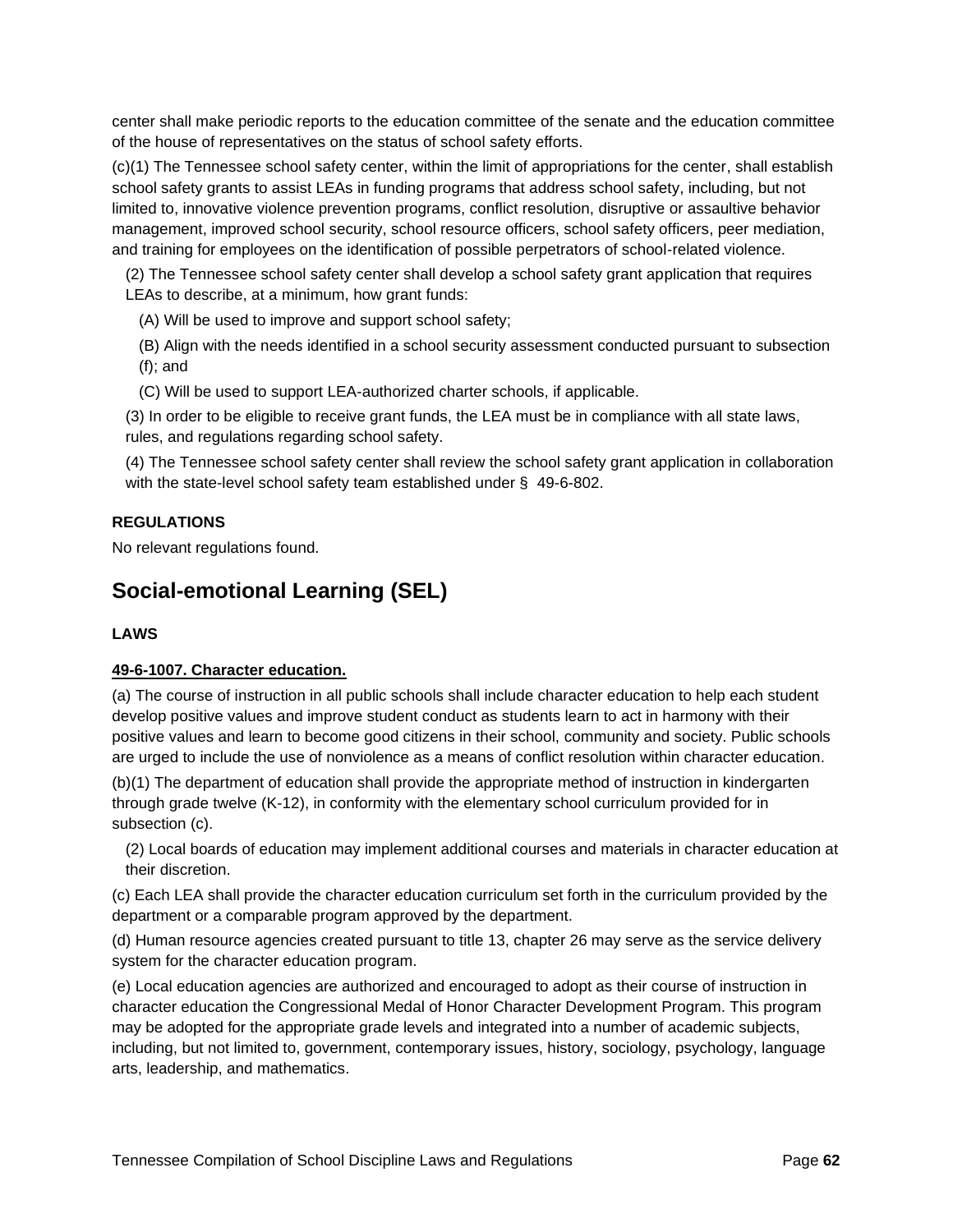## **49-6-1028. Legislative findings - Public school courses and content to educate children in the United States and Tennessee governments.**

(a) The general assembly finds that:

(1) Effective and responsible participation in political life as competent citizens requires the acquisition of a body of knowledge and of intellectual and participatory skills;

(2) It is essential to the future health of our republic that all citizens be knowledgeable about democratic principles and practices, including fundamental documents such as the state and federal constitutions, the Declaration of Independence, and the Gettysburg Address;

(3) Individuals who have a clear and full understanding of the rights and responsibilities of citizens in a republic are more likely to exercise and defend those rights and responsibilities; and

(4) Providing civic education and promoting good citizenship and understanding fundamental democratic principles should be core missions of Tennessee secondary schools.

(b)(1) The state board of education shall include in the social studies standards, at the appropriate grade level or levels in high school, as determined by the state board of education through standards and the local board of education through curriculum, courses and content designed to educate children about the United States and Tennessee governments. The standards shall include the three (3) branches of government, the fundamental documents identified in § 49-6-1011(a) that underpin our form of government, an understanding of how laws are enacted, and ways citizens shape and influence government and governmental actions.

(2) Students shall be taught about the formation of the governments of the United States and Tennessee using federal and state foundational documents. They shall also be taught the significance and relevance of those federal and state foundational documents today. This instruction shall include:

(A) The historical and present-day significance of the Declaration of Independence;

(B) How the United States Constitution establishes the federal government and the characteristics of the republic created by it;

(C) How the United States Constitution with the Bill of Rights and the Tennessee Constitution with the Declaration of Rights are applicable in today's society;

(D) How the United States Constitution is changed and the changes that have been made to it since 1787;

(E) Why Tennessee has had three (3) constitutions, the Constitutions of 1796, 1834, and 1870, and how changes have been made to the Tennessee Constitution of 1870; and

(F) How other foundational documents of the United States and Tennessee aided in the formation of the federal and state governments.

(c) The commissioner of education shall advise all local boards of education of the requirements of this section.

(d)(1) Beginning with the 2012-2013 school year, in conjunction with the social studies curriculum, all LEAs shall implement a project-based assessment in civics at least once in grades four through eight (4- 8) and at least once in grades nine through twelve (9-12). The assessments shall be developed by the LEA and designed to measure the civics learning objectives contained in the social studies curriculum and to demonstrate understanding and relevance of public policy, the structure of federal, state and local governments and both the Tennessee and the United States constitutions.

(2) The department of education may seek the assistance of appropriate outside entities, including the Tennessee Center for Civic Learning and Engagement, to assist it with the implementation of any necessary professional development on the use of project-based assessments of civics learning.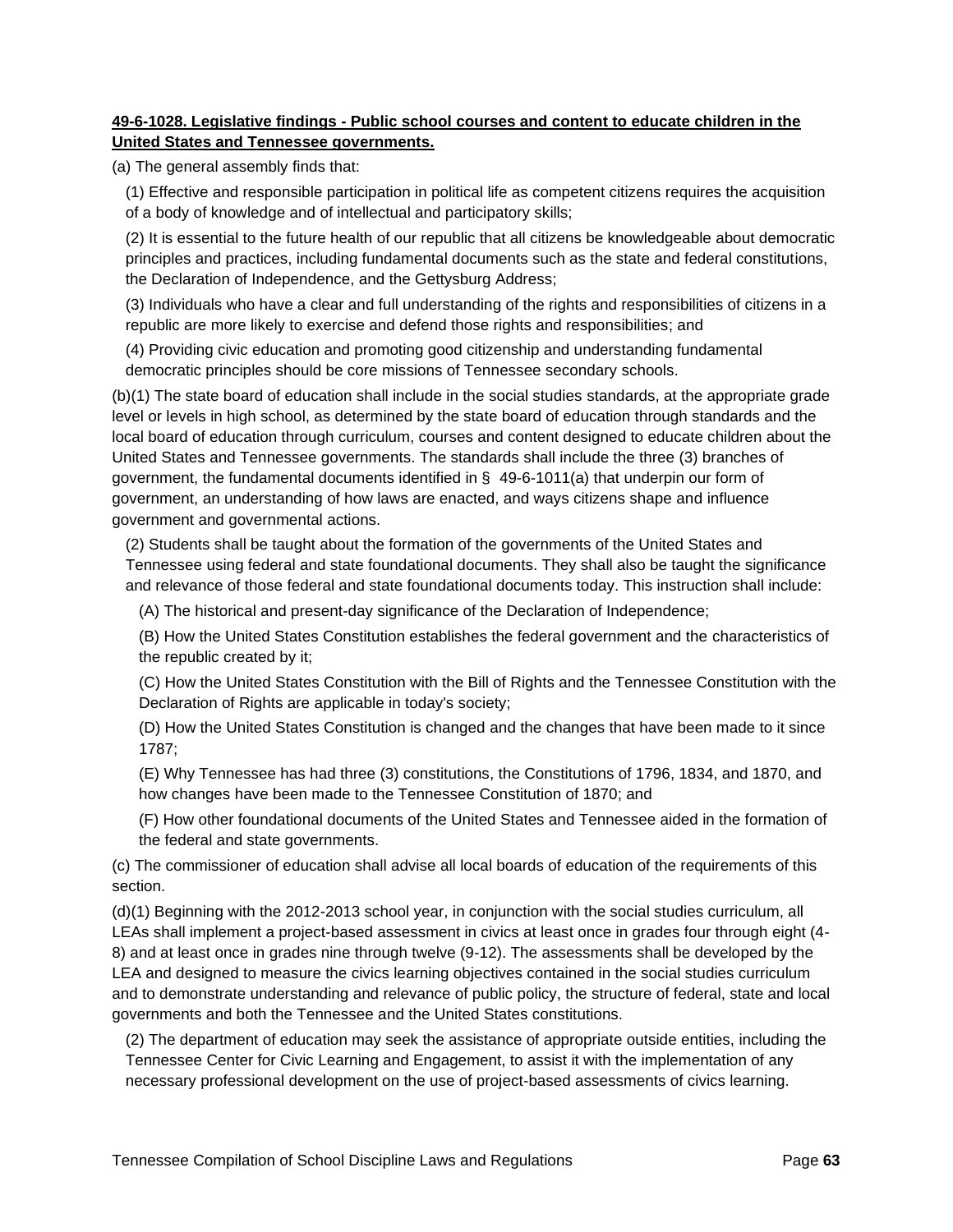(3) For the purposes of this section, "project-based" means an approach that engages students in learning essential knowledge and skills through a student-influenced inquiry process structured around complex, authentic questions and carefully designed products and tasks.

(4) LEAs shall submit verification of implementation of this section to the department of education.

## **49-6-1201. General provisions.**

The course of study to be taught in every high school authorized by part 4 of this chapter shall be adopted by the board of education on the recommendation of the director of schools; provided, that the course or courses shall be in accord with those adopted by the state board of education and should include character education as specified in § 49-6-1007.

## **REGULATIONS**

No relevant regulations found.

# **Trauma-informed Practices**

## **LAWS**

## **49-1-230. Development of training programs for adverse childhood experiences.**

(a) As used in this section, "adverse childhood experiences" or "ACEs" mean stressful or traumatic events experienced by a minor child. ACEs include, but are not limited to, a child witnessing, or being the victim of, physical abuse, sexual abuse, emotional abuse, physical neglect, emotional neglect, domestic violence, substance abuse, mental illness, parental separation or divorce, and incarceration.

(b) The department of education shall develop an evidence-based training program on ACEs for school leaders and teachers. The training may be delivered through the trainer of trainers model under § 49-1- 213, and shall include:

(1) The effects of ACEs on a child's mental, physical, social, behavioral, emotional, and cognitive development;

(2) ACEs as a risk factor for the development of substance abuse disorders and other at-risk health behaviors;

(3) Trauma-informed principles and practices for classrooms; and

(4) How early identification of children exposed to one (1) or more ACEs may improve educational outcomes.

(c) An LEA may develop its own ACEs training program to make available to the LEA's school personnel.

## **49-6-4109. Trauma-informed discipline policy.**

(a) As a strategy to address adverse childhood experiences, as defined in § 49-1-230, each LEA and public charter school shall adopt a trauma-informed discipline policy. Each trauma-informed discipline policy must:

(1) Balance accountability with an understanding of traumatic behavior;

(2) Teach school and classroom rules while reinforcing that violent or abusive behavior is not allowed at school;

(3) Minimize disruptions to education with an emphasis on positive behavioral supports and behavioral intervention plans;

- (4) Create consistent rules and consequences; and
- (5) Model respectful, nonviolent relationships.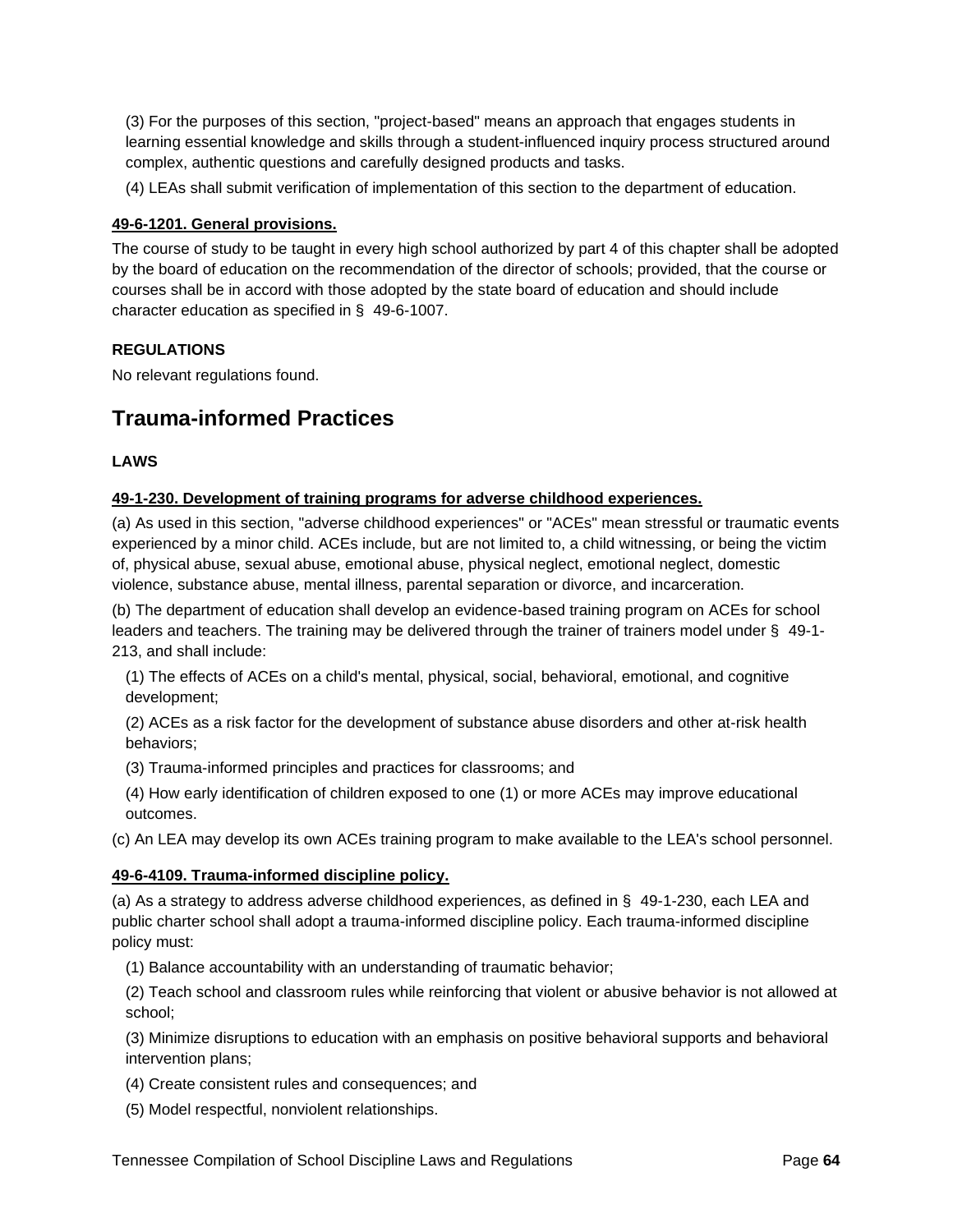(b) The department of education shall develop guidance on trauma-informed discipline practices that LEAs must use to develop the policy required under subsection (a).

## **REGULATIONS**

No relevant regulations found.

## **Mental Health Literacy Training**

#### **LAWS**

### **49-2-124. Universal mental health or socioemotional screening.**

(a) As used in this section:

(1) "Mental health screening" or "socioemotional screening" means, for the purposes of this chapter, the use of one (1) or more brief, structured questionnaires designed to identify the possibility that an individual has a mental health problem;

(2) "Psychotropic medication" means a drug that exercises a direct effect upon the central nervous system and that is capable of influencing and modifying behavior. Psychotropic medication includes, but is not limited to:

- (A) Antipsychotics;
- (B) Antidepressants;
- (C) Agents for control of mania and depression;
- (D) Antianxiety agents;
- (E) Psychomotor stimulants; and
- (F) Hypnotics; and

(3) "Universal mental health or socioemotional screening" means, for the purposes of this chapter, any mental health screening program in which a group of individuals is automatically screened without regard to whether there was a prior indication of a mental health problem.

(b) Universal mental health or socioemotional screening is only permitted under the following circumstances:

(1) A parent, guardian, legal custodian or caregiver under the Power of Attorney for Care of a Minor Child Act, compiled in title 34, chapter 6, part 3, of a child under sixteen (16) years of age has provided written, active, informed and voluntarily signed consent that may be withdrawn at any time by the parent, guardian, legal custodian or caregiver under the Power of Attorney for Care of a Minor Child Act;

(2) A court requires the mental health evaluation, examination or testing;

(3) Emergency screening, evaluation, examination or testing of an individual under the Power of Attorney for Care of a Minor Child Act or screening done in connection with a disaster or epidemic; or

(4) Screening required pursuant to the early periodic screening, diagnosis, and treatment (EPSDT) program with active, written, informed, voluntarily signed consent as outlined in subdivision (b)(1) that may be withdrawn at any time by the parent, legal guardian, custodian or caregiver under the Power of Attorney for Care of a Minor Child Act who gave the consent.

(c) Notwithstanding any law to the contrary, a local education agency (LEA) may not use the parent's refusal to consent to administration of a psychotropic medication to a student or to a mental health screening, evaluation, testing or examination of a child or student as grounds for prohibiting the child from attending class or participating in a school-related activity or as the basis of reporting or charging child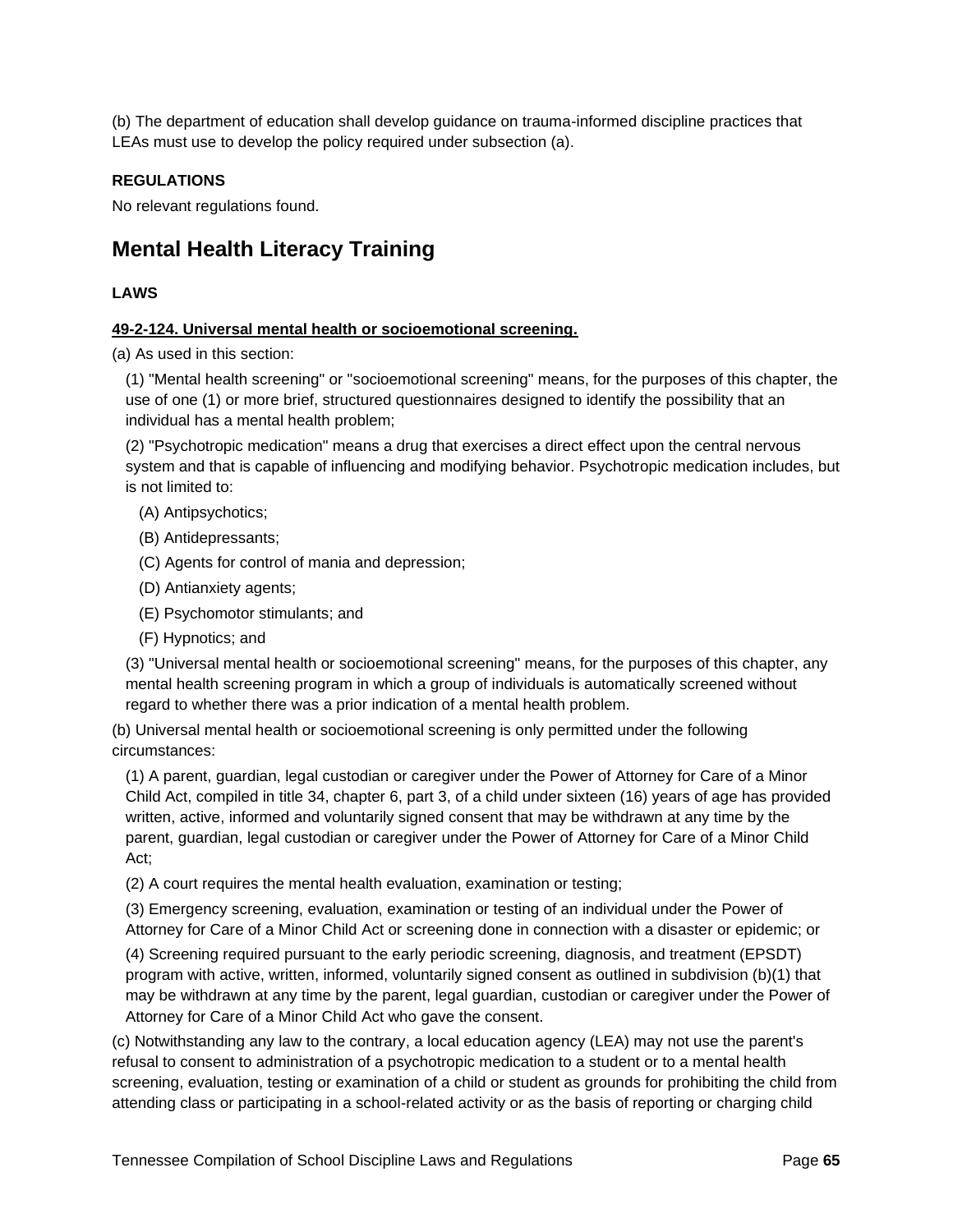abuse, child neglect, educational neglect or medical neglect. An LEA shall not use nor threaten use of school sanctions to a student to coerce parental consent to a mental health screening, evaluation, testing or examination. A person employed by an LEA may not require that a student be evaluated or treated with any psychotropic medication or for a particular mental health diagnosis. Only the following LEA personnel may perform an evaluation for psychiatric diagnosis or treatment, or both, with written, informed, voluntarily signed consent as outlined in subdivision (b)(1) that may be withdrawn at any time by the parent, legal guardian, custodian or caregiver under the Power of Attorney for Care of a Minor Child Act who gave the consent:

- (1) A psychiatrist;
- (2) A physician with expertise in psychiatry as determined by training, education or experience;

(3) An advanced practice registered nurse with special certification in mental health or psychiatric nursing;

(4) An advanced practice registered nurse with expertise in mental health or psychiatric nursing as determined by training, education or experience;

- (5) A psychologist with health service provider designation;
- (6) A senior psychological examiner;
- (7) A licensed professional counselor;
- (8) A licensed clinical social worker; or
- (9) A school psychologist.

(d) Written, informed, active, voluntary consent as outlined in subdivision (b)(1) that may be withdrawn at any time by the parent, legal guardian, custodian or caregiver under the Power of Attorney for Care of a Minor Child Act must also be obtained before proceeding with any psychiatric treatment recommendations resulting from any mental health screening, evaluation, testing or examination.

(e) Subsections (b), (c), and (h) shall not be construed to:

(1) Prevent an appropriate referral under the child find system required under 20 U.S.C. § 1412, with appropriate parental consent procedures as required under 20 U.S.C. §  $1414(a)(1)(D)(i)$ ;

(2) Prohibit an LEA employee from discussing any aspect of a child's behavior or academic progress with the child's parent or guardian or another appropriate school district employee, consistent with federal and state law, including the requirement of prior parental consent for the disclosure of any education records. Nothing in this subdivision (e)(2) shall be construed to modify or affect parental notification requirements for programs authorized under the Elementary and Secondary Education Act of 1965, as amended by the No Child Left Behind Act of 2001, Public Law 107-110;

(3) Prohibit an LEA employee from referring a child to LEA personnel specified in subsection (c);

(4) Prohibit referrals, counseling or support in the event of an emergency or urgent situation to include, but not be limited to, the death, suicide, attempted suicide, murder, attempted murder, serious injury or serious illness of a student, teacher, staff, member of the administration, director of schools or any other school personnel or significant individual; or

(5) Prohibit testing that is a part of a course of treatment, rehabilitation or service plan for children in the legal custody of a state agency or required by federal law applicable to such children, or as otherwise authorized under title 37, including, but not limited to, child protective services assessments or evaluations.

(f) Each LEA shall inform each parent, legal guardian, custodian or caregiver of their rights pursuant to this section and shall provide a copy of the LEA policy on the rights of parents and students as required in § 49-2-211 and a copy of the Protection of Pupil Rights (20 U.S.C. § 1232h), commonly referred to as the Tiahrt Amendment, as amended by the Parents Rights Restoration Amendment to Goals 2000, March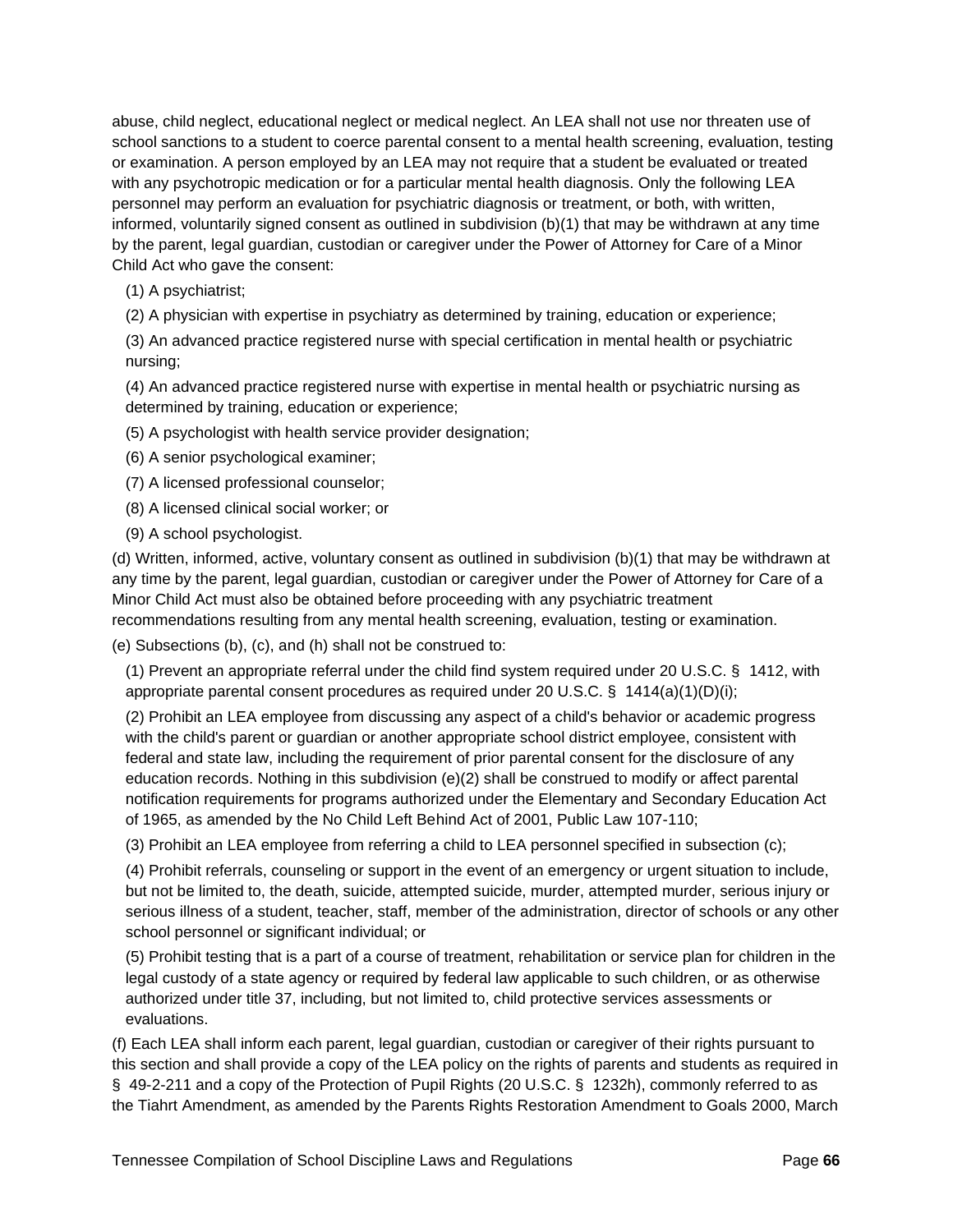31, 1994, Public Law 103-227, § 1017, and included in the No Child Left Behind Law (20 U.S.C. § 6301 et seq.).

(g) The local board of education of each LEA shall adopt policies that may be reasonable and necessary to ensure implementation and enforcement of this section.

(h) An LEA or school shall notify parents or legal guardians prior to any student participating in any mental health screening. The written notice shall include:

- (1) The purpose for the mental health screening;
- (2) The provider or contractor providing the mental health screening;
- (3) The date and time at which the mental health screening is scheduled; and
- (4) The length of time the mental health screening may last.

(i) Pursuant to § 49-1-704, a parent or legal guardian has a right to inspect and review the parent or guardian's child's education records.

### **49-6-3004. School term.**

(c)(1)(A) In-service days shall be used according to a plan recommended by the local director of schools in accordance with this section and other applicable statutes and adopted by the local board of education, a copy of which plan shall be filed with the commissioner of education on or before June 1 of the preceding school year and approved by the commissioner. The commissioner shall require that in-service training include the teaching of the components of the Juvenile Offender Act, compiled in title 55, chapter 10, part 7, to all teachers and principals in grades seven through twelve (7-12). The commissioner shall require that in-service training include at least two (2) hours of suicide prevention education for all teachers and principals each school year. This education may be accomplished through self-review of suitable suicide prevention materials. The commissioner shall also encourage the use of two (2) of the inservice training days to provide training to teachers, principals and other school personnel, and, to the extent possible, school board members, on issues of prevention and intervention strategies for students in the area of behavioral/emotional disorders. The training shall place an emphasis on understanding the warning signs of early-onset mental illness in children and adolescents and may be conducted by school counseling personnel, such as psychologists, social workers, guidance counselors or health faculty, by mental health clinicians or by approved personnel from mental health advocacy organizations using curricula approved by the departments of education and mental health and substance abuse services. In addition to other training and resources authorized by this chapter, the department of education shall, within available resources, collaborate with institutions of higher education to formally address dyslexia and similar reading disorders by providing kindergarten through twelfth grade (K-12) educators and teachers web-based or in-person training providing effective instruction for teaching students with dyslexia using appropriate scientific research and brain-based multisensory intervention methods and strategies.

## **REGULATIONS**

No relevant regulations found.

## **School-based Behavioral Health Programs**

#### **LAWS**

## **49-1-213. Technical assistance.**

Within available resources, the department may provide technical assistance to LEAs through the implementation of a trainer of trainers model. Each LEA may identify its own technical assistance persons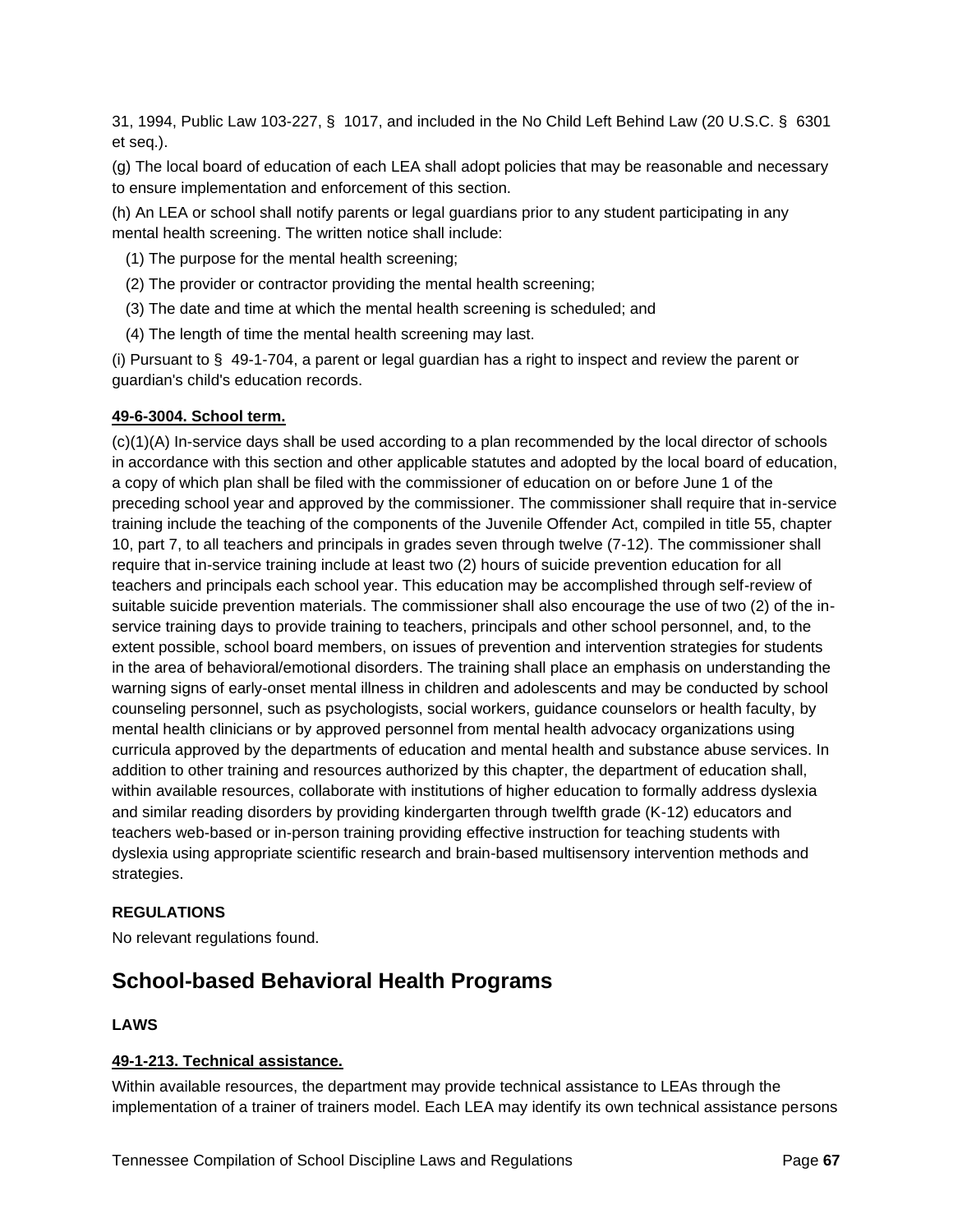from general and special education to serve local schools. Technical assistance persons would serve as trainers to the district's local technical assistance persons. Local technical assistance persons may then provide hands-on consultation in the classrooms and in school in-services related to the needs of children having behavioral or emotional disorders.

## **49-2-115. Family resource centers.**

(a) Family resource centers may be established by any LEA in order to coordinate state and community services to help meet the needs of families with children. An LEA may directly operate its own family resource centers or may contract with a locally based nonprofit agency, including a community action agency, to operate one (1) or more such centers on behalf of the LEA. Each center shall be located in or near a school. The local school board shall appoint community service providers and parents to serve on an advisory council for each family resource center. Parents shall comprise a majority of each advisory council.

(b) Upon approval by the department of education, basic education program (BEP) funds may be expended by an LEA to plan and implement a family resource center. The application for such approval shall identify a full-time director and other professional staff from the school or community, or both, which may include psychologists, school counselors, social workers, nurses, instructional assistants and teachers. In establishing family resource centers, the department shall consult with the departments of health, mental health and substance abuse services, intellectual and developmental disabilities and children's services.

(c) The commissioner of education is authorized to award grants of up to fifty thousand dollars (\$50,000) to LEAs for the purpose of planning, implementing and operating family resource centers. All LEAs, upon receiving such grants for a period of three (3) school years, shall be evaluated by the commissioner to determine progress in attaining objectives set forth within this section. Those LEAs awarded satisfactory evaluations shall be eligible to continue receiving such grants for a period of three (3) additional school years. Beginning with the 1995-1996 school year, the number of family resource centers receiving such planning, implementation and operation grants shall be increased at least fifty percent (50%) above the number of centers receiving grants during the 1994-1995 school year.

(d) LEAs with state approved family resource centers may be given priority in receiving additional state funding for:

(1) Formal parent involvement programs in elementary schools;

- (2) Early childhood programs for children at-risk;
- (3) Programs for parents with preschool at-risk children;
- (4) Learning centers in urban housing projects;
- (5) Programs in high schools for pregnant teenagers; and
- (6) "Jobs for Tennessee Graduates" in high schools.

(e)(1) Family resource centers shall provide interagency services/resources information on issues such as parent training, crisis intervention, respite care and counseling needs for families of children with behavioral/emotional disorders.

(2) Family resource centers shall serve the function of being the center of information sharing and resource facilitation for such families.

(3) Family resource centers shall also serve the function of helping families answer questions regarding funding for the options of service their child or family requires.

(f) The purpose of each family resource center shall be to maximize the potential learning capacity of the child by ensuring that school environments and neighborhoods are safe and socially enriching, that families are strong and able to protect children and meet their basic needs and that children are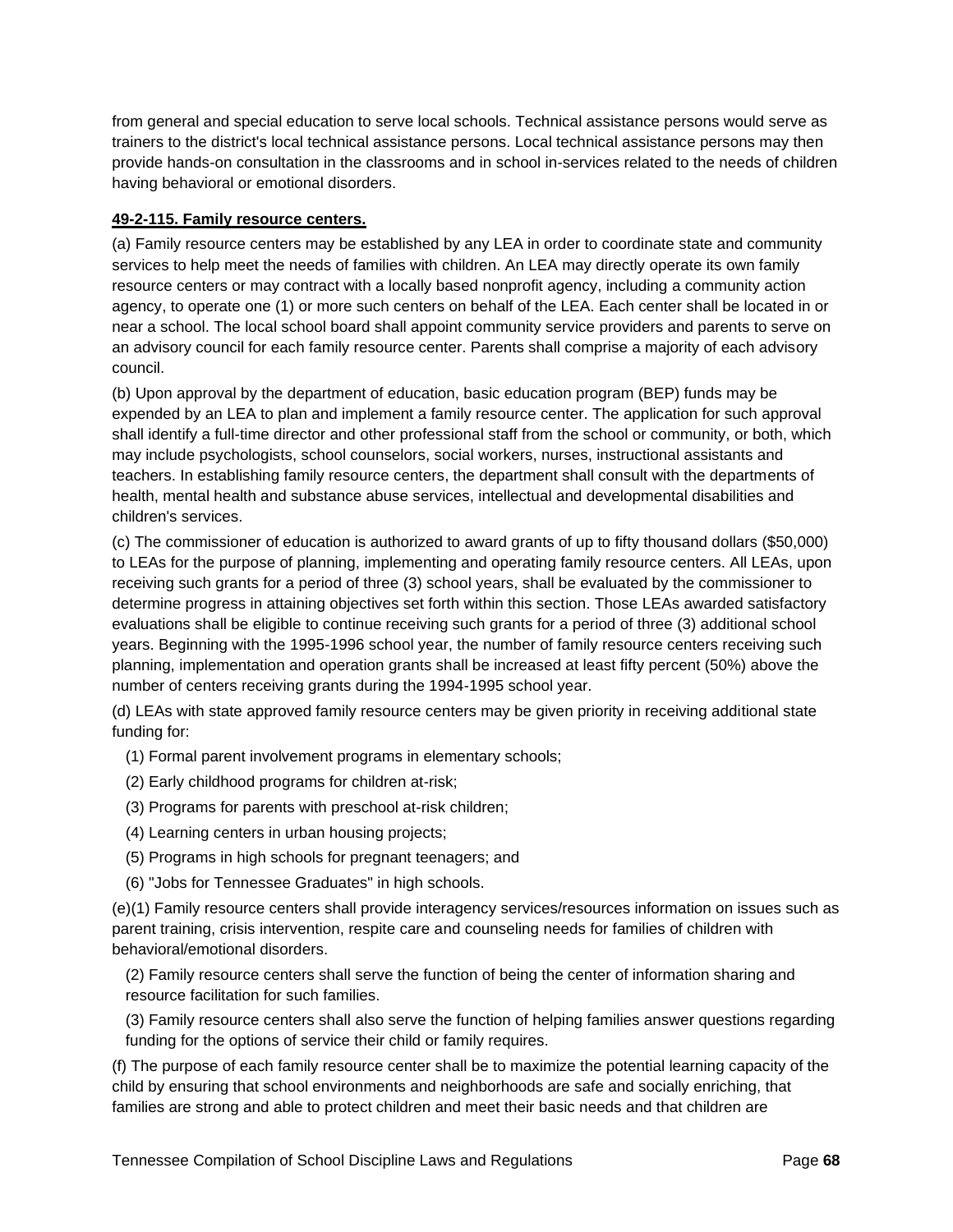physically healthy, emotionally stable, socially well-adjusted and able to connect with enriching opportunities and experiences in their schools and communities. In order to enable children to attain the most benefit possible from the time they spend in educational settings, the family resource centers shall focus on providing information to families about resources, support and benefits available in the community and on developing a coordinated system of care for children in the community in order to effectuate this purpose.

(g) The department of education and the department of children's services shall jointly develop guidelines for the operation of family resource centers, focusing on the requirements of this section, including the stated purpose of family resource centers in subsection (f). The guidelines shall be used by all family resource centers established pursuant to this section.

### **49-6-805. Template minimum requirements.**

At a minimum, the template prepared by the state-level safety team shall include:

(5) Procedures for coordination of the school safety plan with the resources available through the department of mental health and substance abuse services, the department of intellectual and developmental disabilities or a similar local agency to assure that the school has access to federal, state or local mental health resources in the event of a violent incident.

(6) Appropriate violence prevention and intervention strategies such as:

(F) Comprehensive school counseling and mental health programs.

#### **49-6-2403. Part definitions.**

As used in this part:

(1) "Community consortium" means a partnership established between an LEA and one (1) or more community partners for purposes of establishing, operating, and sustaining a community school;

(2) "Community partner" means a provider of one (1) or more community services or a community organization or for-profit or nonprofit entity with a desire to improve conditions in the community;

(3) "Community school" means a public and private partnership to coordinate educational, developmental, family, health, and before-school and after-school-care programs during school and nonschool hours for students, families, and local communities at a public school with the objectives of improving academic achievement, reducing absenteeism, building stronger relationships between schools, students, parents, and communities, and improving the skills, capacity, and well-being of the surrounding community residents; and

(4) "Community services" include:

(A) Primary medical and dental care that is available to students and community residents;

(B) Mental health prevention and treatment services that are available to students and community residents.

### **49-6-2404. Authority to form community consortiums to establish community schools - Centers of communities - Designation of individual to lead implementation of programming - Eligibility for community school grant.**

(a) LEAs and schools are authorized and encouraged to form community consortiums with a variety of community partners to establish a community school or schools with an integrated focus on academics, health and social services, youth and community development and community engagement that will lead to improved student learning, stronger families and healthier communities.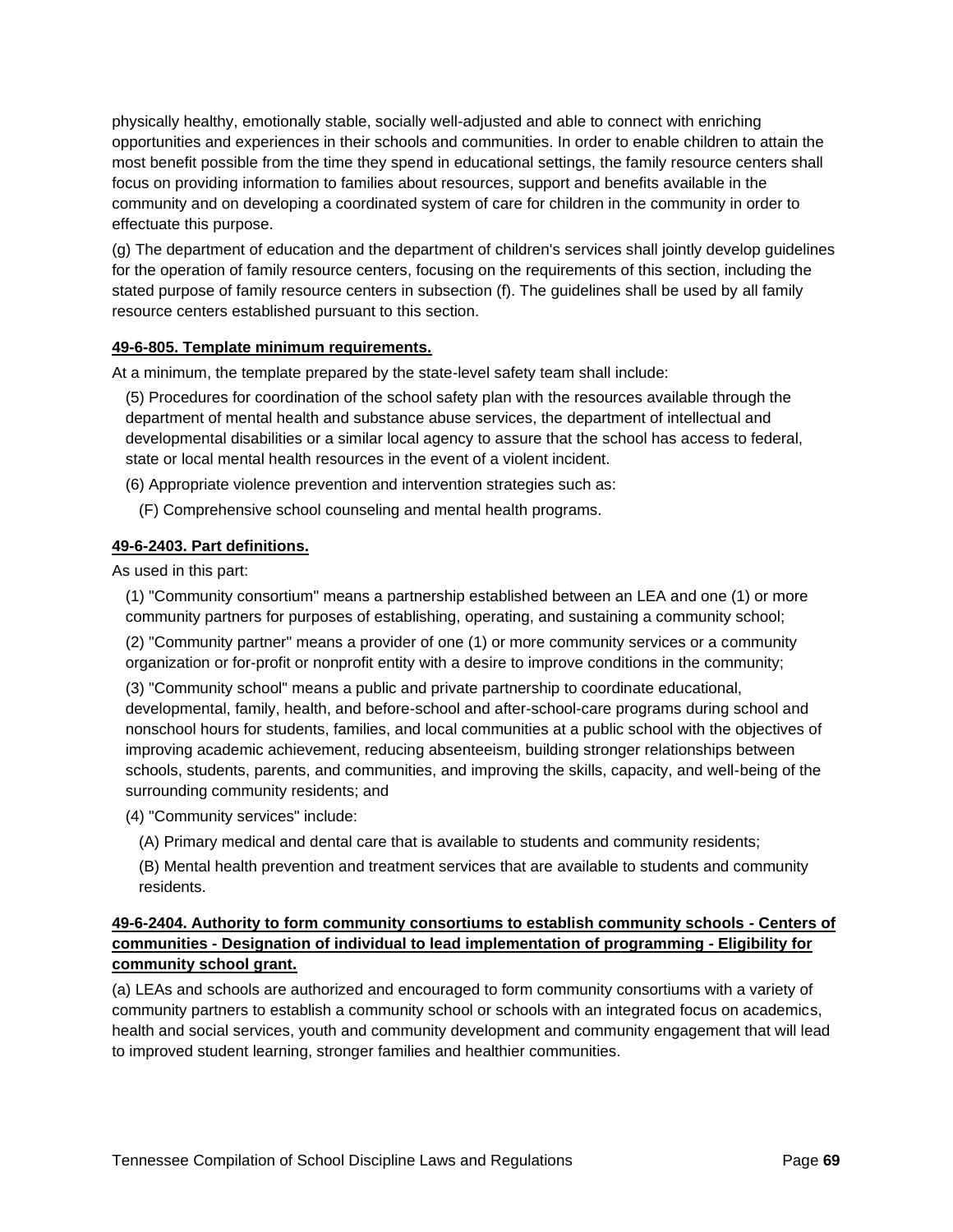(b) The community schools, formed pursuant to subsection (a), shall strive to become centers of their communities providing programs and services for persons of all ages. They shall be open to everyone throughout each day, including in the evenings, on weekends and in the summer.

(c) A community school must designate an individual to lead and coordinate the planning and implementation of programming for the school.

(d) A community school is not eligible for any community school grant available under this part unless the school has developed a plan that provides for:

- (1) Integrated student supports;
- (2) Expanded and enriched learning time and opportunities;
- (3) Active family and community engagement; and
- (4) Collaborative leadership and practices.

### **49-6-3024. Review of laws and policies related to exclusionary discipline of students in prekindergarten through kindergarten.**

(a) The department of education, in consultation with juvenile court officials, shall review all current laws and policies related to exclusionary discipline practices in public schools for students in pre-kindergarten through kindergarten (pre-K-K). For purposes of this section, "exclusionary discipline" means any type of school disciplinary action that removes or excludes a student from the student's traditional educational setting.

(b) The review shall:

(5) Identify free resources to support teachers and parents in addressing children's social, emotional, and behavioral health, strengthening family relationships, and increasing developmental and behavioral screening.

### **REGULATIONS**

No relevant regulations found.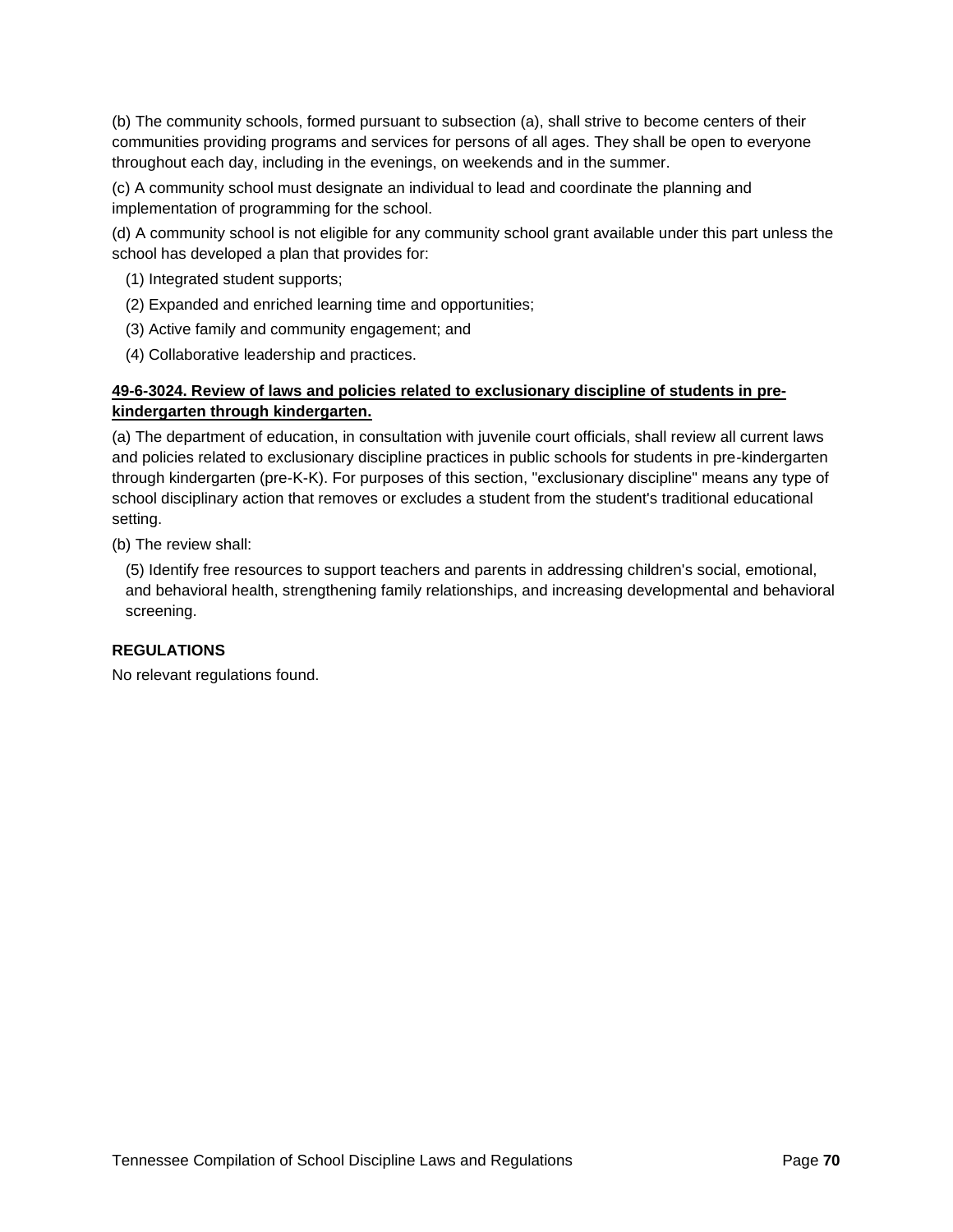## *Monitoring and Accountability*

# **Formal Incident Reporting of Conduct Violations**

### **LAWS**

### **49-6-2701. Threat assessment team.**

(c) A threat assessment team shall:

- (4) Establish procedures that outline the circumstances in which LEA personnel are required to report threatening or dangerous behavior;
- (5) Establish procedures for students, faculty, and community members to anonymously report threatening or dangerous behavior and specify to whom the behavior should be reported.

### **49-6-3007. List of students - Reports of attendance - Enforcement of compulsory attendance - List of truant students.**

(e)(2) The principal of a public school must report promptly to the director of schools, or to the attendance supervisor, the names of all students who have withdrawn from school or who have accumulated three (3) days of unexcused absences. Upon a student's accumulation of three (3) days of unexcused absences, the director of schools or the attendance supervisor may serve, or cause to be served, upon the parent, guardian, or other person having control of a child subject to compulsory attendance who is unlawfully absent from school, written notice that the child's attendance at school is required by law.

(3) Additionally, the principal of a public school must report promptly to the director of schools, or to the attendance supervisor, the names of all students who have withdrawn from school or who have accumulated five (5) days of unexcused absences. Each successive accumulation of five (5) days of unexcused absences by a student must also be reported. [...]

(h)(1)(C) If an LEA enters into an agreement, then every public school principal or teacher employed by the LEA must report promptly to the director of schools, or the director's designated representative, the names of all students who accumulated five (5) days of unexcused absences and continue to report each subsequent unexcused absence. The five (5) days of unexcused absences need not be five (5) consecutive days of unexcused absences.

### **49-6-4008. Policy regarding teacher's ability to relocate student for safety reasons.**

(c) The policy shall require a teacher to file a brief report with the principal detailing the situation that required the relocation of the student. Either the report shall be kept in a student discipline file and shall not become a part of the student's permanent record or it shall be filed in the student's permanent record, if the student's behavior violated the LEA's zero tolerance policy. The student is then subject to additional disciplinary action that may include suspension or expulsion from the school. The principal or the principal's designee shall notify the teacher involved of the actions taken to address the behavior of the relocated student.

### **49-6-4106. Disciplinary referrals.**

When a member of a school's faculty or staff disciplines a student by issuing a written referral for the student's behavior, the referral shall be returned to the member of the faculty or staff with a notation of the action taken. The referral shall be kept in a student discipline file and shall not become a part of the student's permanent record. If a school district or a school has adopted an electronic system of making disciplinary referrals instead of using written referrals, then the member of the faculty or staff making the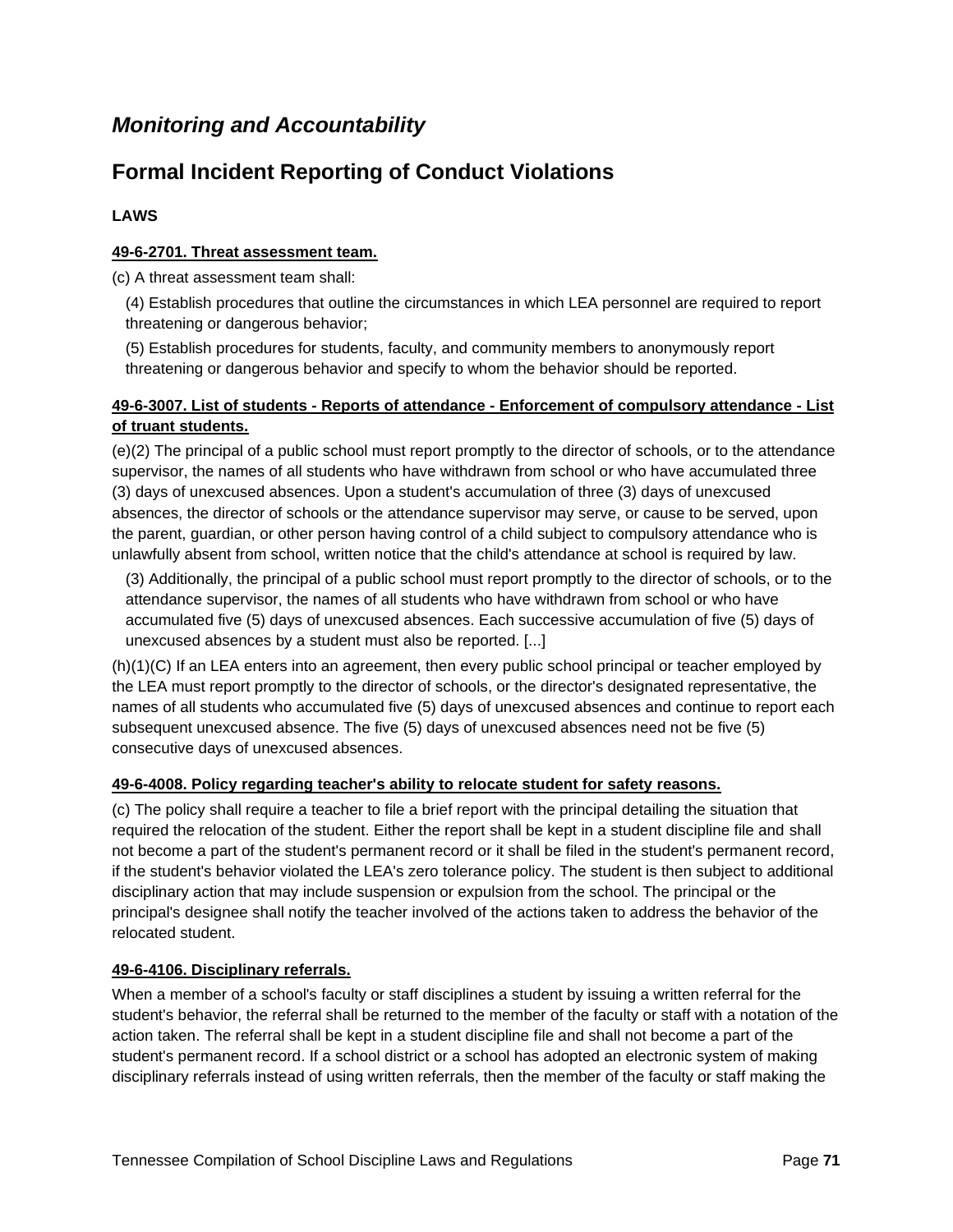referral shall be notified of the action taken, but the notification may be made either electronically or in writing.

#### **49-6-4209. Report of reasonable suspicion by principal to law enforcement officer.**

(a) It is the duty of a school principal who has reasonable suspicion to believe, either as a result of a search or otherwise, that any student is committing or has committed any violation of title 39, chapter 17, part 4, § 39-17-1307, or § 39-17-1309 upon the school grounds or within any school building or structure under the principal's supervision, to report the reasonable suspicion to the appropriate law enforcement officer.

(b) School personnel have the duty to report any reasonable suspicion that a student is committing or has committed any violation of title 39, chapter 17, part 4 or § 39-17-1307 to the principal, or, if the principal is not available, to the principal's designee. If neither the principal nor the designee is available, school personnel may report violations of title 39, chapter 17, part 4 or § 39-17-1307 committed on school property to the appropriate authorities.

### **49-6-4301. School officials to report student offenses.**

(a) Every teacher observing or otherwise having knowledge of an assault and battery or vandalism endangering life, health or safety committed by a student on school property shall report such action immediately to the principal of the school. Every principal having direct knowledge of an assault and battery or vandalism endangering life, health or safety committed by a student on school property or receiving a report of such action shall report the action immediately to the municipal or metropolitan police department or sheriff's department having jurisdiction. Any fight not involving the use of a weapon as defined in § 39-17-1309, or any fight not resulting in serious personal injury to the parties involved, shall be reported only to the school administrator.

(b) The report made to the law enforcement agency shall include, if known, the name and address of the offender, and the name and address of the victim, if any. The report shall also contain a description of the action and whatever additional information is requested by the law enforcement agency.

(c) The commissioner of education, in conjunction with the commissioner of safety, shall establish a statewide uniform violent incident reporting system that all LEAs shall follow. The uniform violent incident reporting system shall require all LEAs to report annually to the commissioner in a form and by a date prescribed by the commissioner, the following information concerning violent and disruptive incidents, as defined by the commissioner, that occurred in the prior school year:

- (1) The type of offenders;
- (2) If an offender is a student, the age and grade of the student;
- (3) The location at which the incident occurred;
- (4) The type of incident;
- (5) Whether the incident occurred during or outside of regular school hours;
- (6) Where the incident involved a weapon, whether the weapon was a firearm, knife or other weapon;

(7) The actions taken by the school in response to the incident, including when the incident was reported to law enforcement officials and whether disciplinary action was taken against the offenders by law enforcement;

(8) Any student discipline or referral action taken against a student offender and the duration of the action; and

(9) The nature of the victim and the victim's age and grade where appropriate.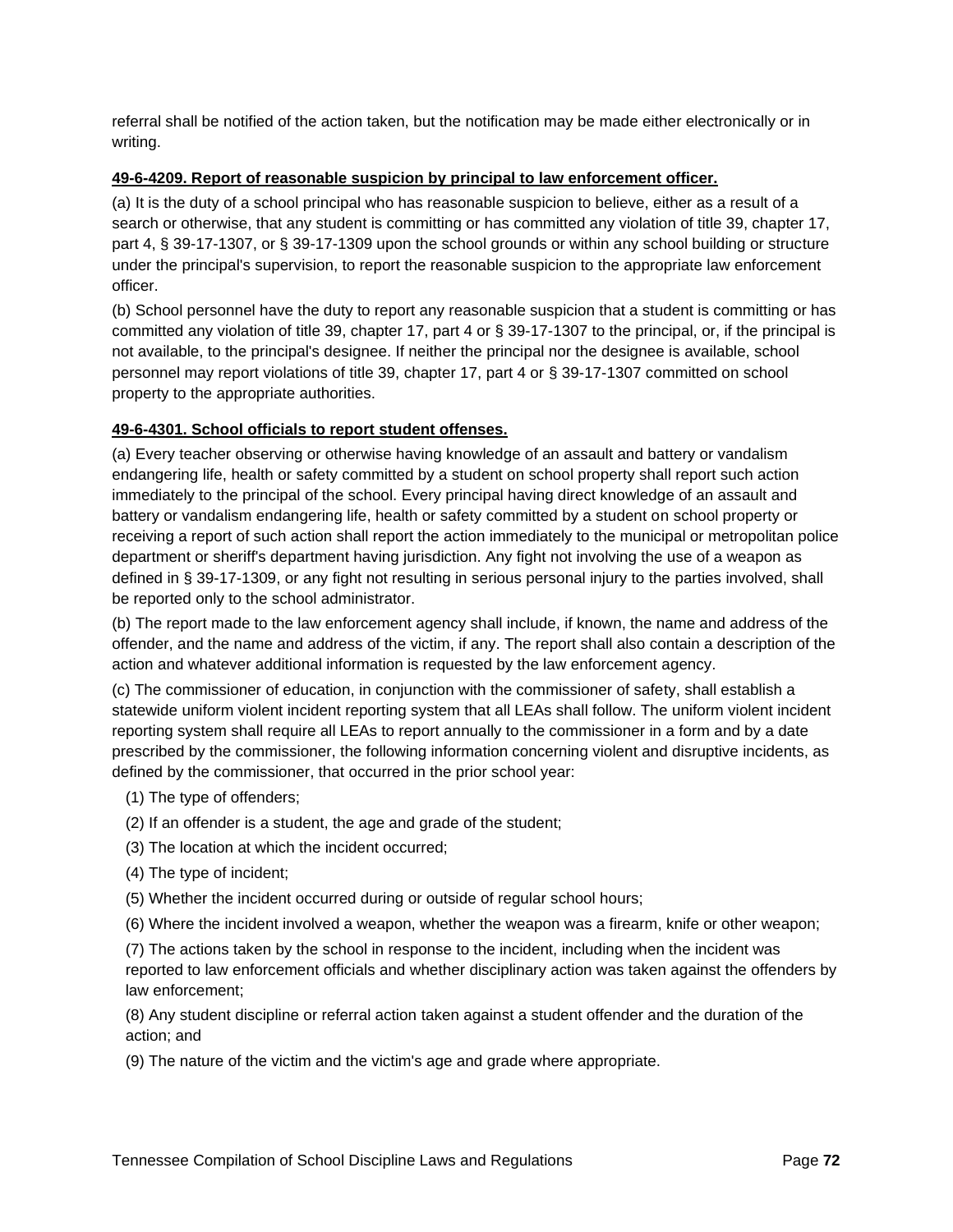(d) The commissioner shall require a summary of the information from subsection (c) to be included, in a form prescribed by the commissioner, in the annual report published by the commissioner each year pursuant to § 49-1-211.

(e) Annually on or before February 1 of each year, the commissioner shall report to the governor and the general assembly concerning the prevalence of violent and disruptive incidents in the public schools and the effectiveness of school programs undertaken to reduce violence and assure the safety and security of students and school personnel. The report shall summarize the information available from the incident reporting system and identify specifically the schools and school districts with the least and greatest incidence of violent incidents and the least and most improvement since the previous year or years.

### **49-6-4503. Adoption of policy prohibiting harassment, intimidation, bullying or cyber-bullying by the school district.**

(a) Each school district shall adopt a policy prohibiting harassment, intimidation, bullying or cyber-bullying. School districts are encouraged to develop the policy after consultation with parents and guardians, school employees, volunteers, students, administrators and community representatives.

(b) School districts shall include in the policies:

(5) A procedure for reporting an act of harassment, intimidation, bullying or cyber-bullying, including a provision that permits a person to report an act of harassment, intimidation, bullying or cyber-bullying anonymously. Nothing in this section may be construed to permit formal disciplinary action solely on the basis of an anonymous report. [...]

(d)(1) The principal of a middle school, junior high school, or high school, or the principal's designee, shall investigate harassment, intimidation, bullying or cyber-bullying when a student reports to any principal, teacher or guidance counselor that physical harm or a threat of physical harm to such student's person or property has occurred.

### **49-6-4505. Reprisal or retaliation prohibited - Reporting harassment, intimidation, bullying or cyber-bullying - Immunity from damages.**

(a) A school employee, student or volunteer may not engage in reprisal or retaliation against a victim of, witness to, or person with reliable information about an act of harassment, intimidation, bullying or cyberbullying.

(b) A school employee, student or volunteer who witnesses or has reliable information that a student has been subjected to an act of harassment, intimidation, bullying or cyber-bullying is encouraged to report the act to the appropriate school official designated by the school district's policy.

(c) A school employee who promptly reports an act of harassment, intimidation, bullying or cyber-bullying to the appropriate school official in compliance with the procedures set forth in the school district's policy is immune from a cause of action for damages arising from any failure to remedy the reported act.

(d) Notwithstanding subsections (b) and (c), a school employee, student or volunteer who witnesses or possesses reliable information that a student has transmitted by an electronic device any communication containing a credible threat to cause bodily injury or death to another student or school employee shall report such information to the appropriate school official designated by the policy of the school district. Such school official shall make a determination regarding the administration of the report.

## **REGULATIONS**

### **0520-01-09-.23. Isolation and restraint for students receiving special education services.**

(9) Reports.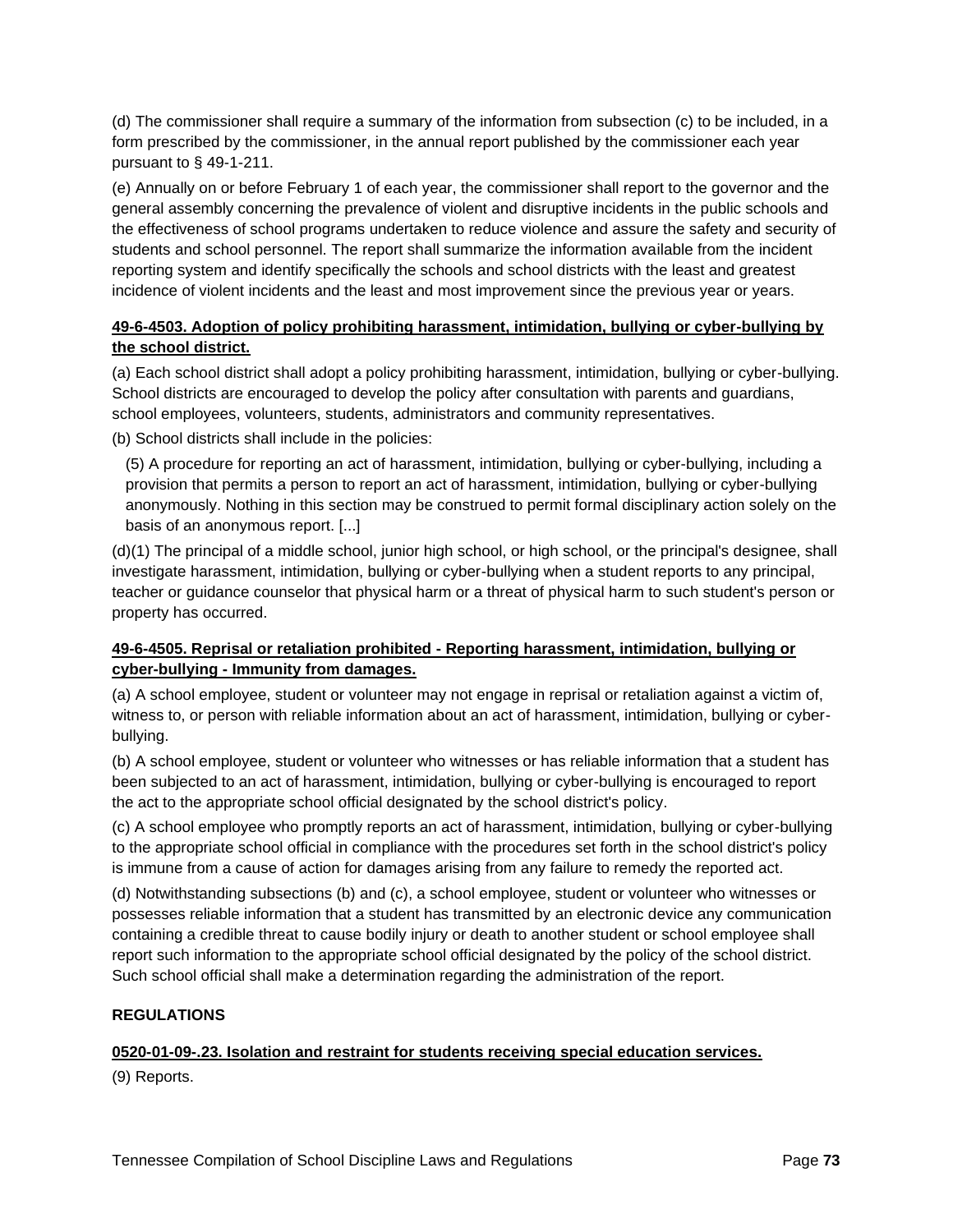School personnel who must isolate or restrain a student shall report the incident to the school principal or the principal's designee. The Department of Education shall develop a report form, which shall be used by school personnel when reporting isolation or restraint to the school principal or the principal's designee.

(a) The report form must include the following information:

- 1. Student's name, age and disability;
- 2. Student's school and grade level;
- 3. Date, time and location of the isolation or restraint;
- 4. Length of time student was isolated or restrained;
- 5. Names, job titles and signatures of the personnel who administered the isolation or restraint;

6. Whether the personnel who administered the isolation or restraint were certified for completing a behavior intervention training program;

7. Names and job titles of other personnel who observed or witnessed the isolation or restraint;

8. Name of the principal or designee who was notified following the isolation or restraint and time of notification;

9. Description of the antecedents that immediately preceded the use of isolation or restraint and the specific behavior being addressed;

10. A certification that any space used for isolation is at least forty (40) square feet;

11. A certification that school personnel are in continuous direct visual contact at all times with a student who is isolated;

12. How the isolation or restraint ended, including the student's demeanor at the cessation of the isolation or restraint;

- 13. Physical injury or death to the student, school personnel or both during the isolation or restraint;
- 14. Medical care provided to the student, school personnel or both during the isolation or restraint;
- 15. Description of property damage, if relevant; and
- 16. Date, time and method of parent notification.

(b) A copy of the report form must be provided to the LEA's director of special education who shall determine whether an Individualized Education Program (IEP) Team meeting must be convened pursuant to T.C.A. § 49-10-1304.

## **Parental Notification**

## **LAWS**

### **49-2-305. Development and adoption of program to promote involvement of parents and guardians.**

(a) The LEA, in consultation with parents, teachers and administrators, shall develop and adopt a policy to promote the involvement of parents and guardians of children enrolled in the schools within the school district. The plan shall be submitted to the commissioner of education as part of the district's school improvement plans and shall be consistent with the Tennessee parent/family involvement policy of the state board of education. The plan shall include:

(1) A plan for parent participation in the schools which is designed to improve parent and teacher cooperation in such areas as homework, attendance, discipline, and planning for higher education opportunities for students.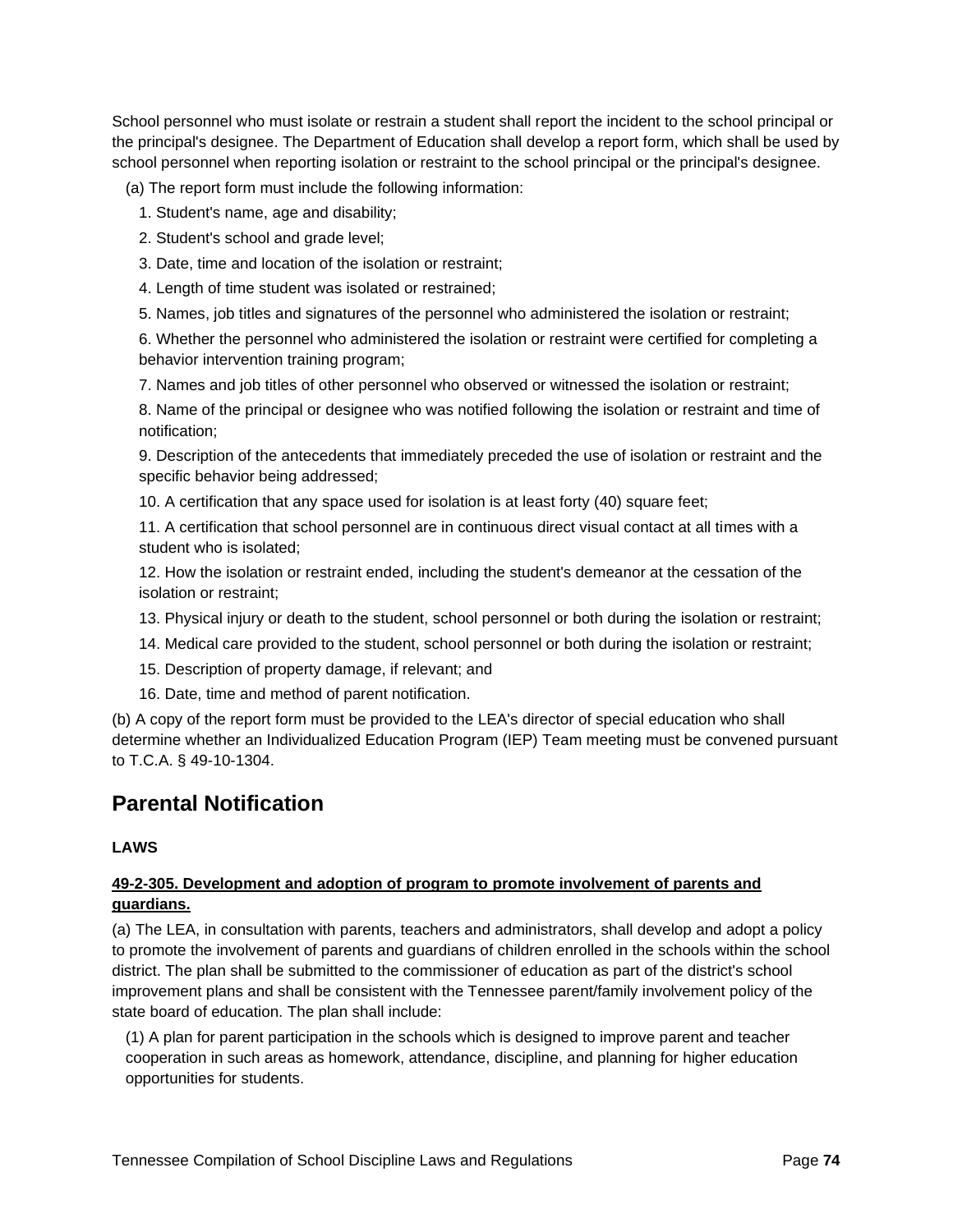## **49-6-3002. State attendance guidelines - No penalty for period of hospital or homebound instruction.**

(a) The state board of education shall promulgate rules, in accordance with the Uniform Administrative Procedures Act, compiled in title 4, chapter 5, that prescribe guidelines for use by local boards of education in establishing standards and policies governing student attendance, subject to availability of funds. The guidelines shall include, but not be limited to, the following stipulations:

(2) Effective accounting and reporting procedures shall be developed to keep parents or guardians informed of a student's absence from class.

## **49-6-3007. List of students - Reports of attendance - Enforcement of compulsory attendance - List of truant students.**

(e)(1) By the beginning of each school year, the principal or head of school of a public, nonpublic, or church-related school shall give written notice to the parent, guardian, or person having control of a student subject to compulsory attendance that the parent, guardian, or other person having control of the student must monitor the student's school attendance and require the student to attend school. The written notice must inform the parent, guardian, or other person having control of a student that a student who accumulates five (5) days of unexcused absences during the school year is subject to the LEA's progressive truancy interventions and that continued unexcused absences may result in a referral to juvenile court. The five (5) days of unexcused absences need not be five (5) consecutive days of unexcused absences.

(2) The principal of a public school must report promptly to the director of schools, or to the attendance supervisor, the names of all students who have withdrawn from school or who have accumulated three (3) days of unexcused absences. Upon a student's accumulation of three (3) days of unexcused absences, the director of schools or the attendance supervisor may serve, or cause to be served, upon the parent, guardian, or other person having control of a child subject to compulsory attendance who is unlawfully absent from school, written notice that the child's attendance at school is required by law. [...]

(4)(A) When a student accumulates five (5) days of unexcused absences, the director of schools or attendance supervisor shall serve, or cause to be served, upon the parent, guardian, or other person having control of a child subject to compulsory attendance who is unlawfully absent from school written notice that the child's attendance at school is required by law. The director of schools or attendance supervisor shall send a new notice after each successive accumulation of five (5) unexcused absences. [...]

(h)(2) If a student accumulates five (5) days of unexcused absences, the director of schools shall serve, or cause to be served, upon the parent, guardian, or other person having control of the student written notice that the student's attendance at school is required. The notice must inform the parent, guardian, or other person having control of the student of this subsection (h).

## **49-6-3009. Educational neglect - Progressive truancy intervention plans - Referral to juvenile court.**

(d) Progressive truancy intervention plans adopted by local boards of education pursuant to subsection (c) must be applied prior to referral to juvenile court as described in § 49-6-3007(e)(1). Progressive truancy intervention plans must meet the following requirements:

(1) Tier one of the progressive truancy intervention plan must include, at a minimum:

(A) A conference with the student and the parent, guardian, or other person having control of the student;

(B) A resulting attendance contract to be signed by the student, the parent, guardian, or other person having control of the student, and an attendance supervisor or designee. The contract must include: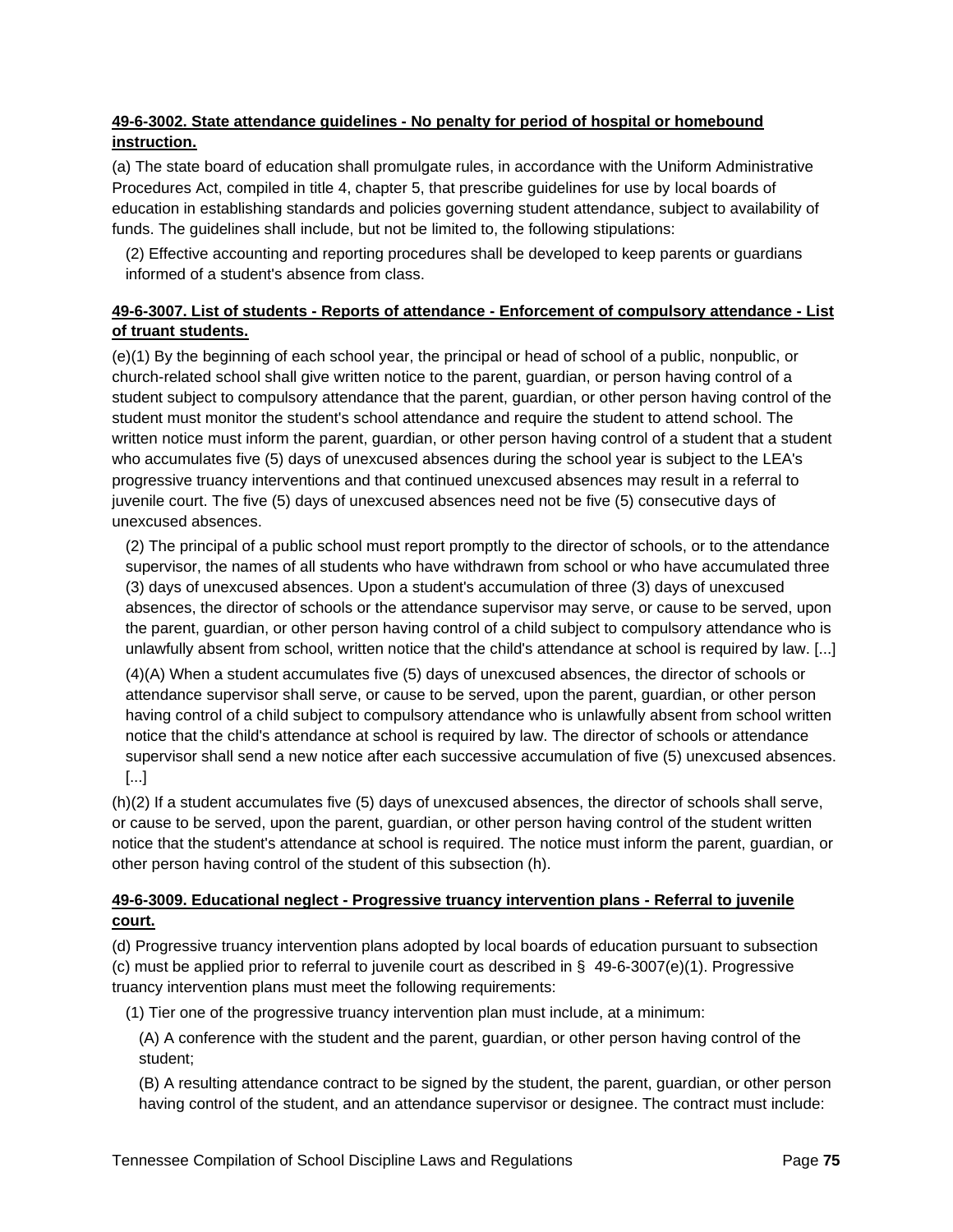(i) A specific description of the school's attendance expectations for the student;

(ii) The period for which the contract is in effect; and

(iii) Penalties for additional absences and alleged school offenses, including additional disciplinary action and potential referral to juvenile court; and

(C) Regularly scheduled follow-up meetings, which may be with the student and the parent, guardian, or other person having control of the student to discuss the student's progress.

### **49-6-3401. Suspension of students - Expulsion of students - Exception for self-defense.**

(c)(1) Except in an emergency, no principal, principal-teacher or assistant principal shall suspend any student until that student has been advised of the nature of the student's misconduct, questioned about it and allowed to give an explanation.

(2) Upon suspension of any student other than for in-school suspension of one (1) day or less, the principal shall, within twenty-four (24) hours, notify the parent or guardian and the director of schools or the director of schools' designee of:

- (A) The suspension, which shall be for a period of no more than ten (10) days;
- (B) The cause for the suspension; and

(C) The conditions for readmission, which may include, at the request of either party, a meeting of the parent or guardian, student and principal.

### **49-6-4402. Corporal punishment.**

(c)(1) Notwithstanding subsection (a), the chief administrative officer, or the chief administrative officer's designee, is prohibited from using corporal punishment against any student who has a disability, unless an LEA's discipline policy permits the use of corporal punishment and a parent of a child who has a disability permits, in writing, the use of corporal punishment against the parent's child. The written permission must state the type of corporal punishment that may be used and the circumstances in which the use of corporal punishment is permitted. The school's chief administrative officer must keep the written permission on file at the school. The school's chief administrative officer must notify the parent any time corporal punishment is used. The school's chief administrative officer must inform the parent, when the written permission for the use of corporal punishment is submitted, that the parent may revoke the permission to use corporal punishment at any time by giving written notice to the school's chief administrative officer that corporal punishment may no longer be used against the parent's child who has a disability.

## **49-6-4503. Adoption of policy prohibiting harassment, intimidation, bullying or cyber-bullying by the school district.**

(d)(2) The principal, or the principal's designee, shall immediately inform the parent or legal guardian of a student involved in an act of harassment, intimidation, bullying, or cyber-bullying. The principal or the principal's designee shall inform the parents or legal guardians of the students of the availability of counseling and support services that may be necessary.

## **REGULATIONS**

### **0520-01-02-.17. State attendance guidelines.**

(7) Whenever possible, attendance issues should be resolved at the school level. To ensure due process, Local boards of education must adopt a policy that affords students with excessive (more than 5) unexcused absences the opportunity to appeal. Such policy must, at minimum, include written or actual notice to the student or their parent/guardian and the opportunity to be heard. The burden of proof rests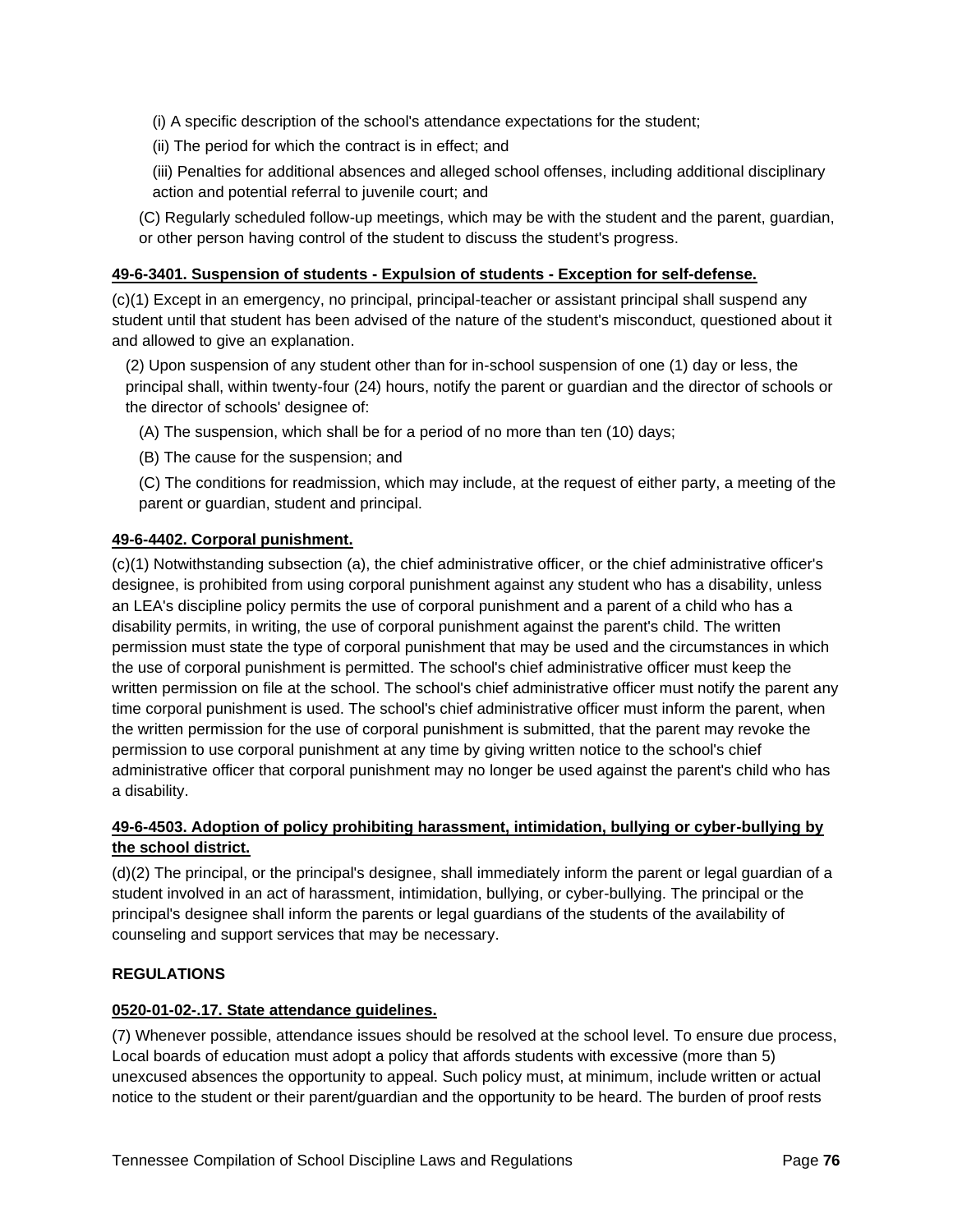on the student or their parent/guardian. The appeal process for determining unexcused absences is ancillary to a truancy decision rendered by a juvenile court judge as described in T.C.A. § 49-6-3010.

# **Data Collection, Review, and Reporting of Discipline Policies and Actions**

## **LAWS**

### **49-1-211. Annual report by commissioner.**

(a) The commissioner of education shall publish an annual report as of each November 1, which shall include, but not be limited to:

(7)(A) Overall student suspension and expulsion rates organized by schools and local school systems; and

(B) Student suspension and expulsion rates also organized by schools and local school systems, but subdivided by gender and race.

### **49-6-2701. Threat assessment team.**

(d) The threat assessment team shall document all behaviors and incidents deemed to pose a risk to school safety or that result in intervention and shall provide the information to the LEA. All information shall be documented in accordance with the Family Educational Rights and Privacy Act (FERPA)(20 U.S.C. 1232g), § 10-7-504, and all other relevant state and federal privacy laws. The LEA must consider the information when reviewing and developing a building-level school safety plan.

(e) The threat assessment team shall report threat assessment team activities to the local board of education and the director of schools on a regular basis. The report must include quantitative data on threat assessment team activities, including post-incident assessments, and must provide information on the effectiveness of the team's response to incidents deemed to pose a risk to school safety. The report must comply with the FERPA, § 10-7-504, and all other relevant state and federal privacy laws.

### **49-6-3024. Review of laws and policies related to exclusionary discipline of students in prekindergarten through kindergarten.**

(a) The department of education, in consultation with juvenile court officials, shall review all current laws and policies related to exclusionary discipline practices in public schools for students in pre-kindergarten through kindergarten (pre-K-K). For purposes of this section, "exclusionary discipline" means any type of school disciplinary action that removes or excludes a student from the student's traditional educational setting.

(b) The review shall:

- (1) Examine the number of exclusionary discipline actions issued by an LEA and the length of each respective disciplinary action;
- (2) Detail the type of offenses committed by the students that led to the exclusionary discipline action;
- (3) Review the impact exclusionary discipline has on students.

### **49-6-3401. Suspension of students - Expulsion of students - Exception for self-defense.**

(h) The commissioner of education shall report on an annual basis to the education committee of the senate and the education committee of the house of representatives regarding disciplinary actions in Tennessee schools. The reports must include the reason for the disciplinary action, the number of students suspended or expelled, the number of students who committed zero tolerance offenses pursuant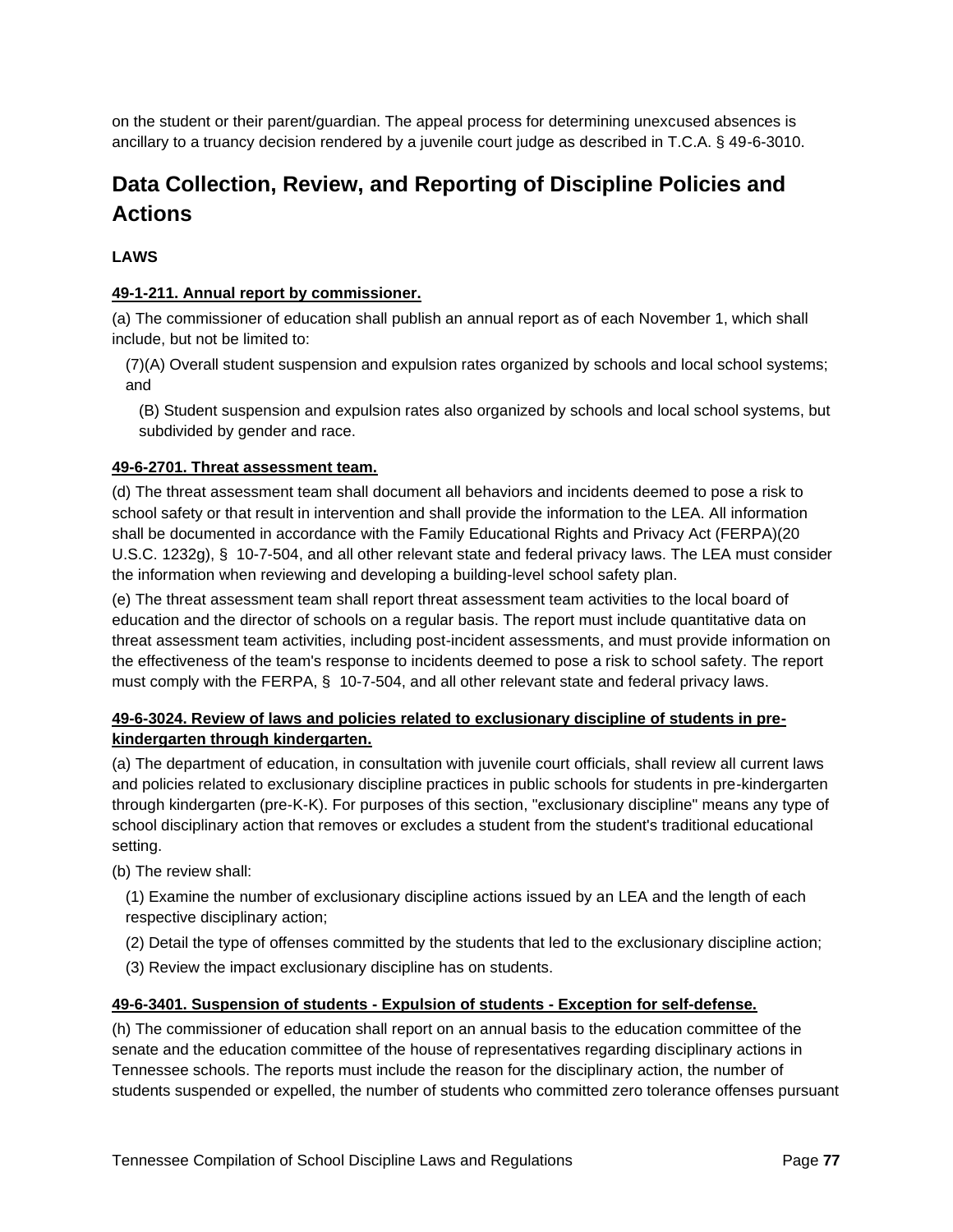to subsection (g), the number of students who have been placed in an alternative educational setting, and the number of students suspended, expelled, or otherwise dismissed from an alternative school. Data must be sorted by school as well as by various demographic factors, including grade, race, and sex.

#### **49-6-3405. Alternative school success.**

(a)(1) Each LEA shall track the operation and performance of alternative school programs operated by the LEA or contractually operated for the LEA. LEAs shall measure and report to the department of education alternative school success through academic indicators and behavior indicators.

(2) Academic indicators shall include, but not be limited to, grade point averages or other student academic performance measures, performance on the Tennessee comprehensive assessment program (TCAP), performance on the end-of-course assessments, attendance, dropout rates and graduation rates, for students in alternative schools or who have been in alternative schools.

(3) Behavioral indicators shall include, but not be limited to, disciplinary reports and subsequent remands to alternative schools.

(4) The department of education shall provide guidance in the reporting of the required data.

(b) The state board of education shall seek to improve performance of alternative school programs by promulgating or revising rules and regulations requiring greater accountability by the department of education and LEAs for outcomes of students served by alternative schools.

### **49-6-4108. Report detailing use of corporal punishment required.**

(a) Beginning with the 2018-2019 school year, each LEA shall submit, at least annually, a report to the department of education detailing the LEA's use of corporal punishment. The report shall include, at a minimum:

- (1) The school at which each instance of corporal punishment occurred;
- (2) Information regarding the reason for each instance of corporal punishment;

(3) Whether an instance of corporal punishment involved a student with an active individualized education program, and if so, the primary disability category for which the student has an individualized education program; and

(4) Whether an instance of corporal punishment involved a student with an active 504 plan under Section 504 of the Rehabilitation Act of 1973 (29 U.S.C. § 794), and if so, the reason for which the student has a 504 plan.

(b) The report submitted pursuant to this section shall exclude any personally identifiable information and shall be created in accordance with the Family Education Rights and Privacy Act (FERPA)(20 U.S.C. § 1232g), § 10-7-504, and any other relevant state or federal privacy law.

(c) The department shall report on its website the number of instances of corporal punishment in each LEA and the number of instances involving a student with an active individualized education program or an active 504 plan under Section 504 of the Rehabilitation Act of 1973.

### **49-6-4301. School officials to report student offenses.**

(e) Annually on or before February 1 of each year, the commissioner shall report to the governor and the general assembly concerning the prevalence of violent and disruptive incidents in the public schools and the effectiveness of school programs undertaken to reduce violence and assure the safety and security of students and school personnel. The report shall summarize the information available from the incident reporting system and identify specifically the schools and school districts with the least and greatest incidence of violent incidents and the least and most improvement since the previous year or years.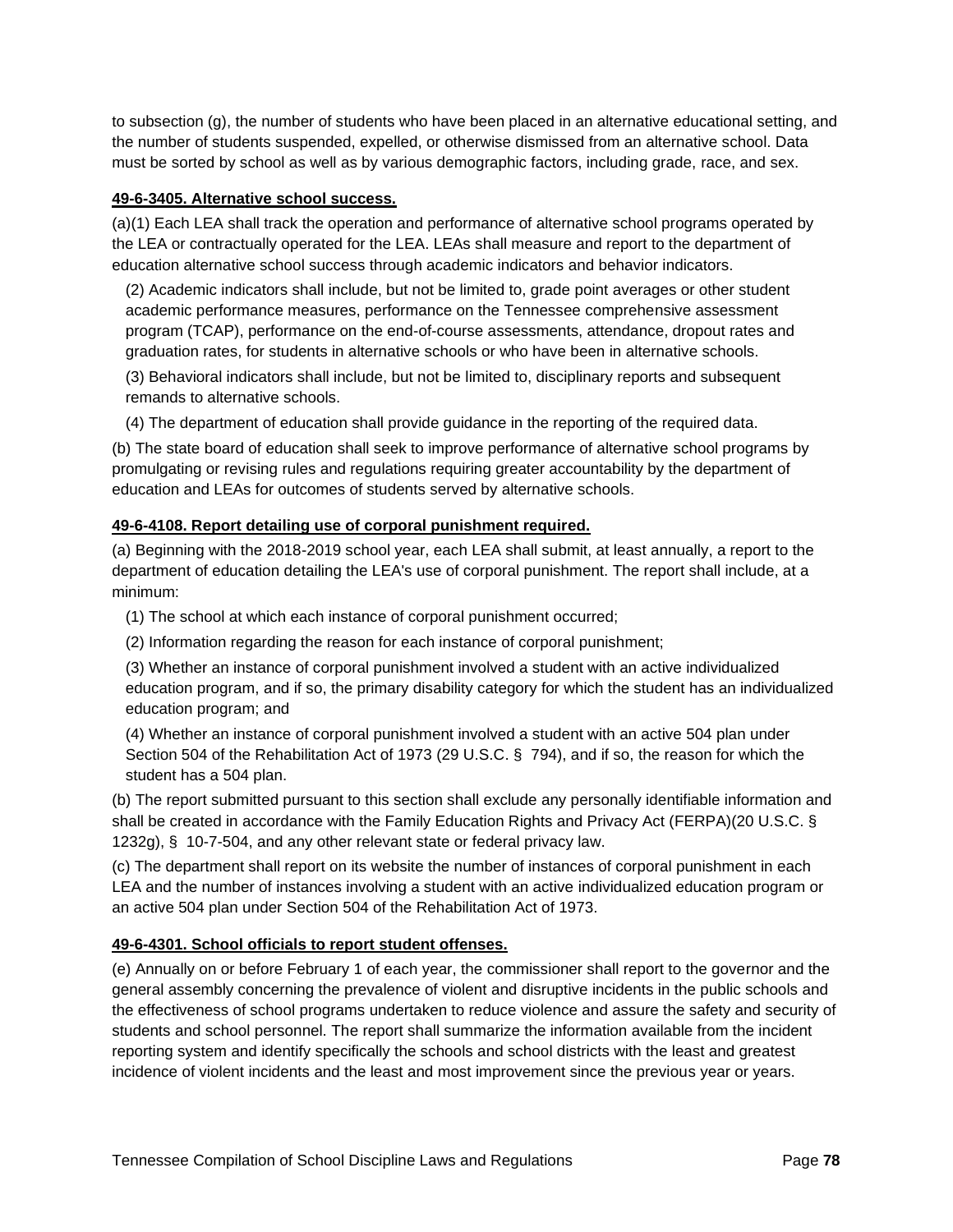#### **49-6-4302. Tennessee school safety center.**

(b) The Tennessee school safety center is responsible for the collection and analysis of data related to school safety, including alleged violent or assaultive acts against school employees and students. The center shall make periodic reports to the education committee of the senate and the education committee of the house of representatives on the status of school safety efforts.

### **49-6-4503. Adoption of policy prohibiting harassment, intimidation, bullying or cyber-bullying by the school district.**

(c)(2) Each LEA shall also:

(B) Beginning August 1, 2016, and annually thereafter, complete and submit a report to the department of education. The report shall be in a format provided by the department and shall include:

(i) The number of harassment, intimidation, bullying, or cyber-bullying cases brought to the attention of school officials during the preceding year;

(ii) The number of harassment, intimidation, bullying, or cyber-bullying cases where the investigation supported a finding that bullying had taken place;

(iii) The number of harassment, intimidation, bullying, or cyber-bullying case investigations not initiated within forty-eight (48) hours of the receipt of the report and the reason the investigation was not initiated within forty-eight (48) hours;

(iv) The number of harassment, intimidation, bullying, or cyber-bullying cases where an appropriate intervention was not initiated within twenty (20) calendar days of receipt of the report and the reason the intervention took longer than twenty (20) calendar days to initiate; and

(v) The type of harassment, intimidation, bullying, or cyber-bullying identified and manner in which the harassment, intimidation, bullying, or cyber-bullying cases were resolved, including any disciplinary action against the student who was harassing, intimidating, bullying, or cyber-bullying.

(3) The department shall annually submit a report to the education committee of the house of representatives and the education committee of the senate updating membership on the number of harassment, intimidation, bullying, or cyber-bullying cases reported statewide, the number of LEAs implementing this part, the status of any investigations, including disciplinary actions against students, and any other information relating to the subjects of harassment, intimidation, bullying, or cyber-bullying as will be helpful to the committees in establishing policy in this area.

### **REGULATIONS**

No relevant regulations found.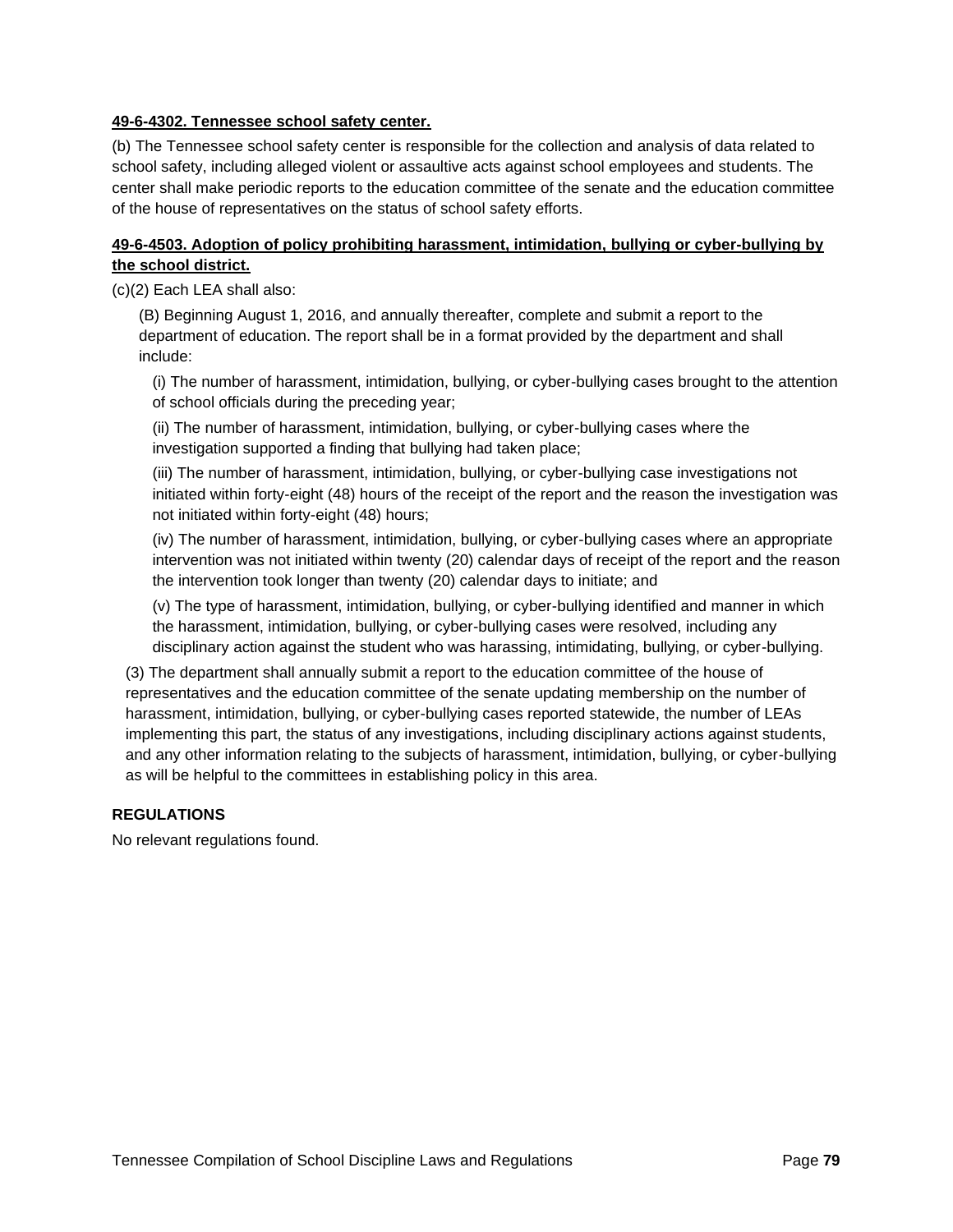## *Partnerships between Schools and Law Enforcement*

## **Referrals to Law Enforcement**

## **LAWS**

## **49-6-3007. List of students - Reports of attendance - Enforcement of compulsory attendance - List of truant students.**

(h)(4) The director of schools or the director's representative may issue a list of truant students to the local law enforcement agency for the purpose of allowing the law enforcement agency to take the student into temporary custody when the student is found away from the school premises, without adequate excuse, during school hours, in a public place, in any public or private conveyance, or in any place of business open to the public, unless accompanied by a parent, guardian, or other person having control of the student. The agreement shall specify that the law enforcement officer's sole function is to deliver the student to:

- (A) The parent, guardian, or other person having control of the student;
- (B) The principal of the school in which the student is enrolled;
- (C) A truancy center established by the LEA; or

(D) The juvenile court, if the juvenile court and the local law enforcement agency have entered into a local interagency agreement.

### **49-6-4206. Policy authorizing school security officer to patrol.**

(d) In patrolling the one-mile radius of the school, the school security officer shall:

(1) Only patrol for violations of the law that involve minors, including truancy; and

(2) Immediately notify the appropriate local law enforcement agency of any violation of the law if the school security officer reasonably believes the individual committing the act to be a minor.

### **49-6-4209. Report of reasonable suspicion by principal to law enforcement officer.**

(a) It is the duty of a school principal who has reasonable suspicion to believe, either as a result of a search or otherwise, that any student is committing or has committed any violation of title 39, chapter 17, part 4, § 39-17-1307, or § 39-17-1309 upon the school grounds or within any school building or structure under the principal's supervision, to report the reasonable suspicion to the appropriate law enforcement officer.

(b) School personnel have the duty to report any reasonable suspicion that a student is committing or has committed any violation of title 39, chapter 17, part 4 or § 39-17-1307 to the principal, or, if the principal is not available, to the principal's designee. If neither the principal nor the designee is available, school personnel may report violations of title 39, chapter 17, part 4 or § 39-17-1307 committed on school property to the appropriate authorities.

### **49-6-4210. Disposal of contraband.**

Any dangerous weapon or drug located by the principal or other staff member in the course of a search shall be turned over to the appropriate law enforcement officer for proper disposal.

### **49-6-4301. School officials to report student offenses.**

(a) Every teacher observing or otherwise having knowledge of an assault and battery or vandalism endangering life, health or safety committed by a student on school property shall report such action immediately to the principal of the school. Every principal having direct knowledge of an assault and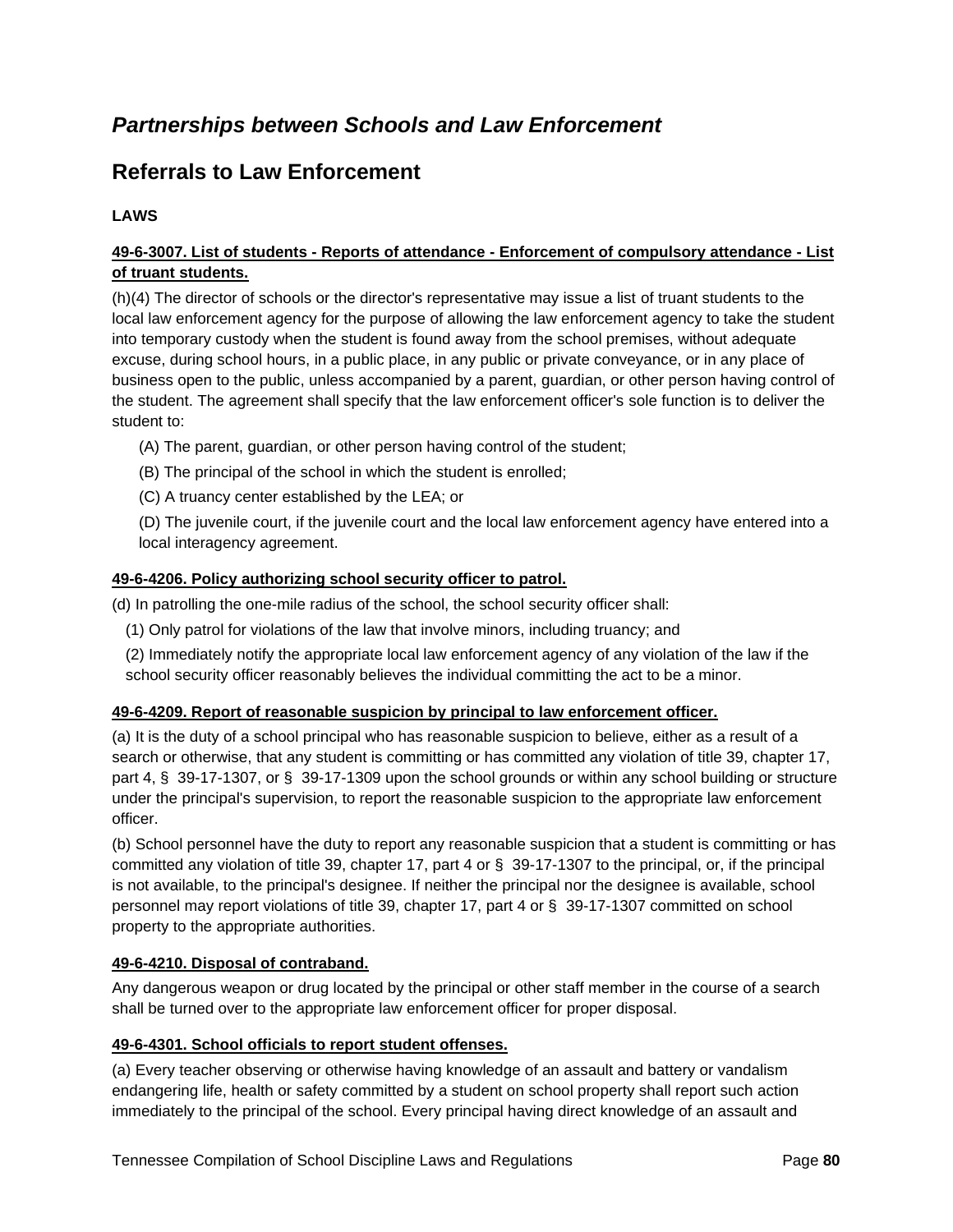battery or vandalism endangering life, health or safety committed by a student on school property or receiving a report of such action shall report the action immediately to the municipal or metropolitan police department or sheriff's department having jurisdiction. Any fight not involving the use of a weapon as defined in § 39-17-1309, or any fight not resulting in serious personal injury to the parties involved, shall be reported only to the school administrator.

(b) The report made to the law enforcement agency shall include, if known, the name and address of the offender, and the name and address of the victim, if any. The report shall also contain a description of the action and whatever additional information is requested by the law enforcement agency.

### **REGULATIONS**

No relevant regulations found.

# **School Resource Officer (SRO) or School Security Officer (SSO) Training or Certification**

### **LAWS**

### **49-6-3007. List of students - Reports of attendance - Enforcement of compulsory attendance - List of truant students.**

(h)(1)(A) An LEA may enter into an agreement with the local law enforcement agency serving the LEA's area and the appropriate local government in that area to assist in the enforcement of compulsory attendance upon complying with the following conditions:

(i) Creation by the local board of education of an advisory council to assist the board in formulating the agreement. The board must include representatives of teachers, parents, administrators, and other community representatives;

(ii) Receipt of input from neighborhood groups and other interested parties; and

(iii) At least one (1) public hearing on the proposed agreement prior to its adoption by the board.

(B) The agreement must provide for:

(i) Training teachers, principals, social workers, and other school personnel concerning truancy issues;

(ii) Training of involved law enforcement personnel in the truancy law, including categories of students to which the law does not apply, such as nonpublic school students or home school students; and

(iii) Safeguards to protect students from discriminatory or selective enforcement and to protect the civil rights of students and parents.

### **49-6-4202. Part definitions.**

As used in this part, unless the context otherwise requires:

(6) "School resource officer" means a law enforcement officer, as defined under § 39-11-106, who is in compliance with all laws, rules and regulations of the peace officers standards and training commission and who has been assigned to a school in accordance with a memorandum of understanding between the chief of the appropriate law enforcement agency and the LEA.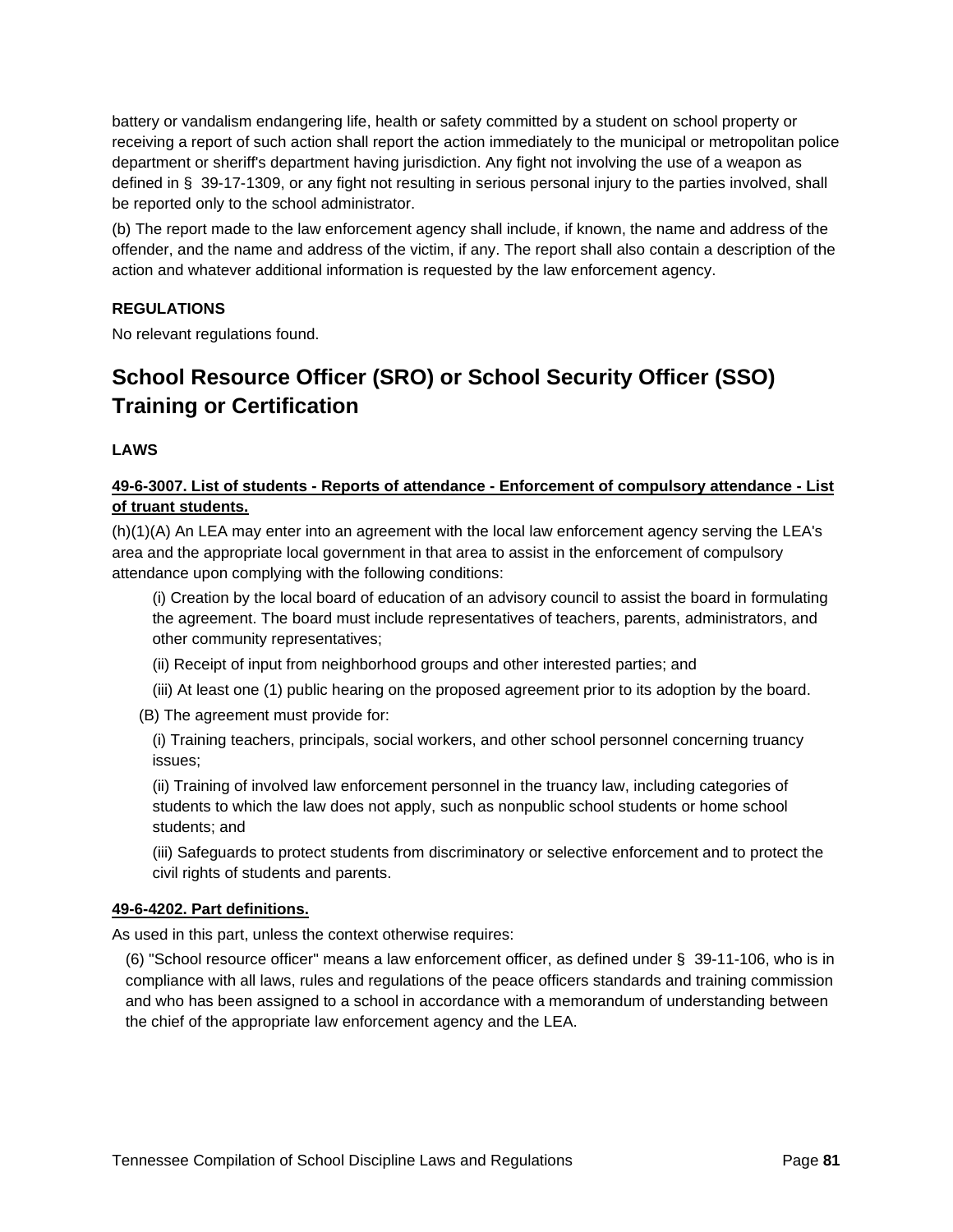### **49-6-4217. Employment standards for school resource officers.**

(a) Training courses for school resource officers shall be designed specifically for school policing and shall be administered by an entity or organization approved by the peace officers standards and training (POST) commission.

(b) School resource officers shall participate in forty (40) hours of basic training in school policing within twelve (12) months of assignment to a school. Every year thereafter they shall participate in a minimum of sixteen (16) hours of training specific to school policing that has been approved by the POST commission.

### **49-6-4219. Policy regulating use of electronic control devices.**

Any law enforcement agency providing a school resource officer, school security officer or other law enforcement officer providing security at a school shall have a policy regulating the use of electronic control devices, which policy shall address training in the proper use of such devices, as well as investigation, documentation and review of such use, to include final approval of any report documenting such use by the agency's chief executive officer or sheriff.

### **49-6-4302. Tennessee school safety center.**

(f) The department of safety and homeland security, in collaboration with the department of education, shall develop a school security assessment for use in Tennessee public schools. The departments shall provide training to local law enforcement agencies and school administrators on the use of the school security assessment to identify school security vulnerabilities. The department of safety and homeland security is authorized to conduct periodic audits of Tennessee public schools as necessary to verify the effective implementation and use of such assessments to enhance school security.

### **49-6-805. Template minimum requirements.**

At a minimum, the template prepared by the state-level safety team shall include:

- (6) Appropriate violence prevention and intervention strategies such as:
	- (A) Collaborative arrangements with state and local law enforcement officials, designed to ensure that school resource officers and other security personnel are adequately trained, including being trained to de-escalate potentially violent situations, and are effectively and fairly recruited.

### **REGULATIONS**

No relevant regulations found.

## **Authorizations, Memoranda of Understanding (MOUs), and/or Funding**

### **LAWS**

### **38-8-120. School policing.**

A memorandum of understanding may be entered into between a chief of a law enforcement agency and a local education agency to provide school policing.

#### **49-6-805. Template minimum requirements.**

At a minimum, the template prepared by the state-level safety team shall include:

(6) Appropriate violence prevention and intervention strategies such as: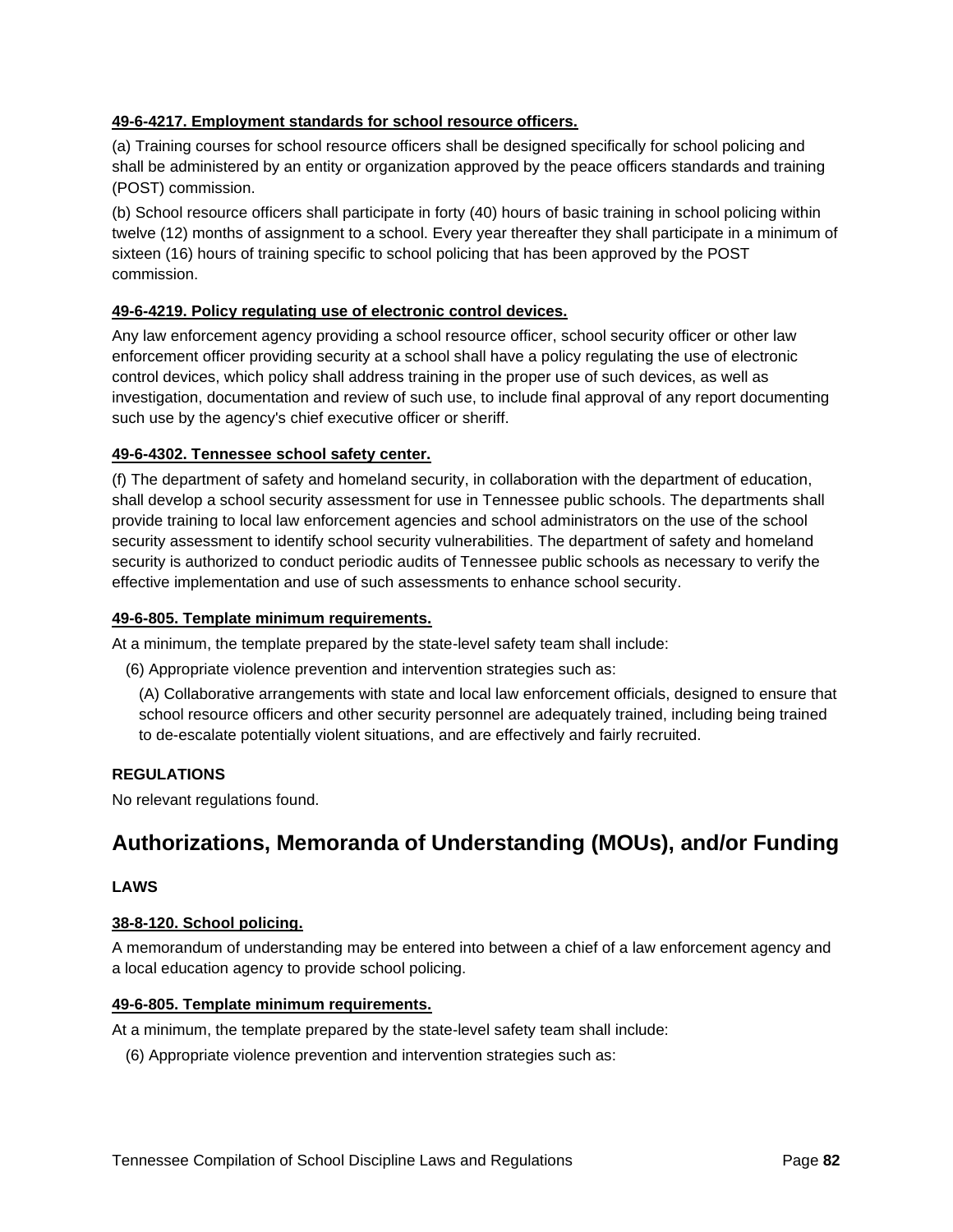(A) Collaborative arrangements with state and local law enforcement officials, designed to ensure that school resource officers and other security personnel are adequately trained, including being trained to de-escalate potentially violent situations, and are effectively and fairly recruited.

### **49-6-809. Policy authorizing off-duty law enforcement officers to serve as armed school security officers -Memorandum of understanding - List of qualified officers - Funding - Report.**

(a) For purposes of this section, "law enforcement officer" means the sheriff, sheriff's deputies, or any police officer employed by the state, a municipality, county, or political subdivision of the state certified by the peace officer standards and training (POST) commission; any commissioned member of the Tennessee highway patrol; and any Tennessee county constable authorized to carry a firearm and who has been certified by the POST commission.

(b)(1) To increase the protection and safety of students and school personnel, local boards of education may adopt a policy authorizing off-duty law enforcement officers to serve as armed school security officers during regular school hours when children are present on the school's premises, as well as during school-sponsored events.

(2) Nothing in this section shall require a local board of education to adopt a policy permitting an offduty law enforcement officer to serve as an armed school security officer.

(c)(1) If a local board of education adopts a policy authorizing off-duty law enforcement officers to serve as armed school security officers, the LEA shall execute a written memorandum of understanding (MOU) with each law enforcement agency that employs the law enforcement officers selected by the chief law enforcement officer of the law enforcement agency to serve as armed school security officers.

(2) Any MOU entered into pursuant to subdivision (c)(1) shall contain the following:

(A) A provision that prescribes the types of firearms that may be carried by an armed school security officer on school premises and the manner in which the armed school security officer's firearm may be carried; provided, that the MOU shall not prohibit an off-duty law enforcement officer who is serving as an armed school security officer from carrying a loaded handgun on school premises;

(B) A provision limiting the role of armed school security officers to that of maintaining safety in the school and prohibiting armed school security officers from addressing routine school discipline issues that do not constitute crimes or that do not impact the immediate health or safety of the students or staff of the school;

(C) Provisions stipulating that off-duty officers serving as armed school security officers are required to follow the policies of the officer's employing law enforcement agency;

(D) Procedures for communication among the LEA, armed school security officers, school resource officers, and local law enforcement agencies;

(E) A description of any policies, procedures, or other requirements that the armed school security officers must follow when responding to an emergency on school grounds;

(F) A statement requiring that armed school security officers comply with all state and federal laws regarding the confidentiality of personally identifiable student information;

(G) Procedures for addressing complaints against armed school security officers;

(H) A provision detailing how liability will be provided for any acts or omissions of the armed school security officer within the scope of the armed school security officer's duties, except for willful, malicious, or criminal acts or omissions or for acts or omissions done for personal gain;

(I) A provision detailing how scheduling will be determined; and

(J) The hours and wages of each armed school security officer assigned to a school in the LEA.

(3) Any MOU entered into pursuant to subdivision (c)(1) may prescribe: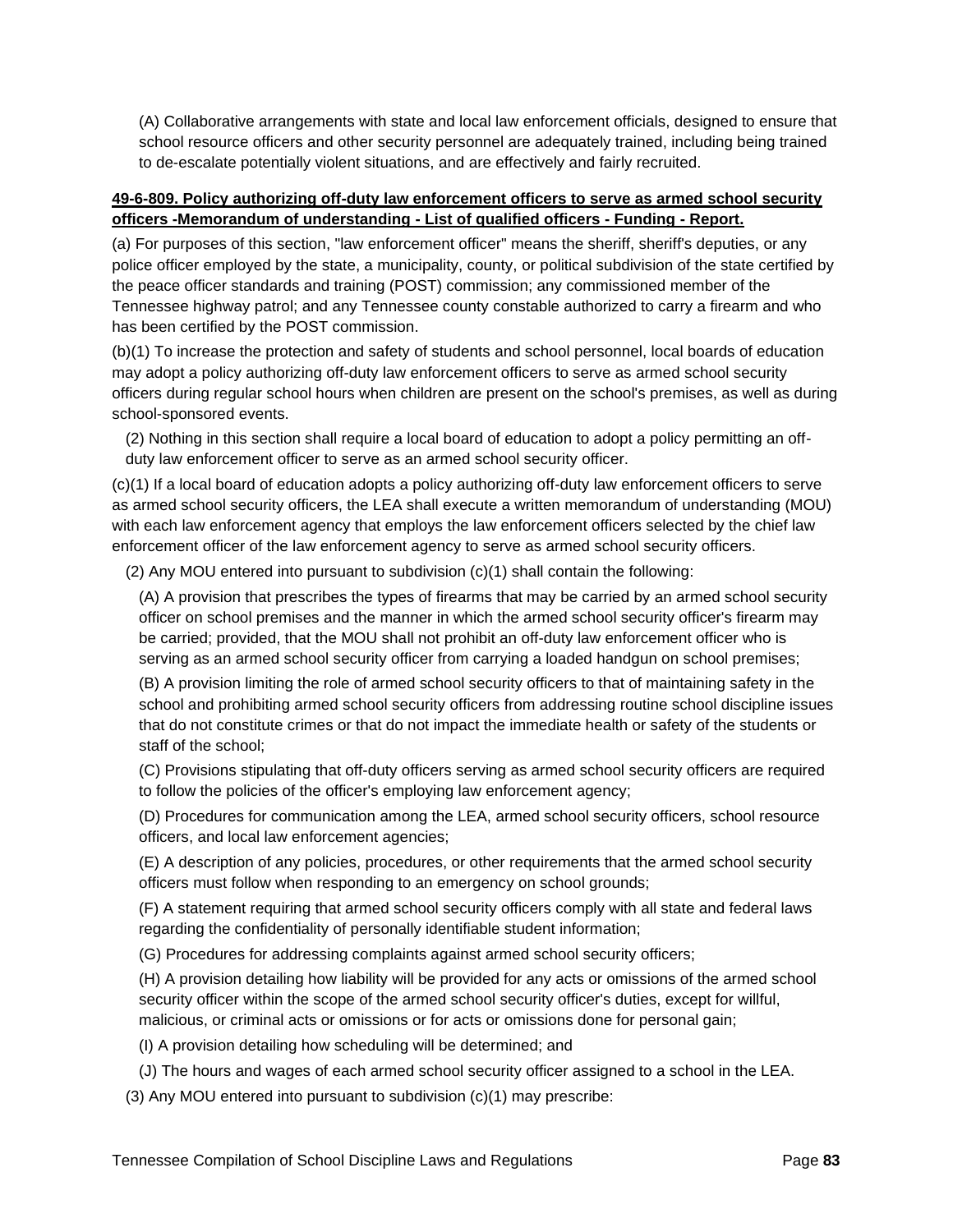- (A) Whether an armed school security officer is required to be uniformed while on school premises; or
- (B) Other means for proper identification of the armed school security officer.

(4)(A) If a MOU entered into pursuant to this subsection (c) would permit law enforcement officers to serve as armed school security officers at a school that is located within the jurisdictional boundaries of another law enforcement agency that is not the law enforcement officers' employing agency, then the MOU shall not take effect until approved in writing by the chief law enforcement officer of the law enforcement agency with law enforcement jurisdiction for the school.

(B) Notwithstanding title 6, chapter 54, part 3, or any other law to the contrary, a law enforcement officer who is serving as an armed school security officer pursuant to this section for a school located outside of the jurisdictional boundaries of the officer's employing agency shall, while acting within the scope of the officer's employment as an armed school security officer, have the jurisdiction and authority to enforce all laws of this state and of the county or municipality in which the school at which the officer is serving as an armed school security officer is located.

(d)(1) The chief law enforcement officer of each law enforcement agency in this state shall prepare and distribute a list of its law enforcement officers who the chief law enforcement officer deems qualified and who are interested in serving as armed school security officers pursuant to this section to each LEA that is located within the law enforcement agency's jurisdictional boundaries and with which a MOU has been entered into in accordance with this section. The chief law enforcement officer shall consider the federal Fair Labor Standards Act when considering an officer's qualification to serve as an armed school security officer.

(2) The chief law enforcement officer of a law enforcement agency may prohibit a law enforcement officer employed by another law enforcement agency from serving as an armed school security officer at a school located within the chief law enforcement officer's jurisdiction for reasons the chief law enforcement officer deems sufficient, including, but not limited to, if the law enforcement officer has received a disciplinary action within the last five (5) years that resulted in, at a minimum, a written reprimand. The chief law enforcement officer shall notify any such officer the chief prohibits from serving as an armed school security officer by sending a written notice of the prohibition to the law enforcement officer and the law enforcement officer's employing agency. The law enforcement officer is entitled to compensation pursuant to this section for any service as an armed school security officer performed by the officer prior to receipt of the written notice by the earlier of the law enforcement officer or the law enforcement officer's employing agency.

(e) If an LEA adopts a policy authorizing the use of armed school security officers, then funding for the armed school security officers may come from a law enforcement agency or from the LEA, including, but not limited to, local, state, or federal funds received by the LEA, for which purpose such funds may be lawfully expended.

(f)(1) Nothing in this section shall be construed to require an LEA or a law enforcement agency of the county to assign or provide funding for an armed school security officer.

(2) Nothing in § 49-3-315 shall be construed to require an LEA or a law enforcement agency of the county to assign or provide funding for an armed school security officer as defined in this section to any school system within that county on the basis of the WFTEADA, as defined by § 49-3-302. The provision of armed school security officers by local law enforcement agencies shall be considered a law enforcement function and not a school operation or maintenance purpose that requires the apportionment of funds pursuant to § 49-3-315.

(g) The use of armed school security officers shall be supplemental to school resource officers and school safety measures adopted by an LEA and shall not supplant school resource officers or other school security measures. An LEA shall not replace a school resource officer or other school security measure with an armed school security officer. A law enforcement agency shall not terminate a MOU for the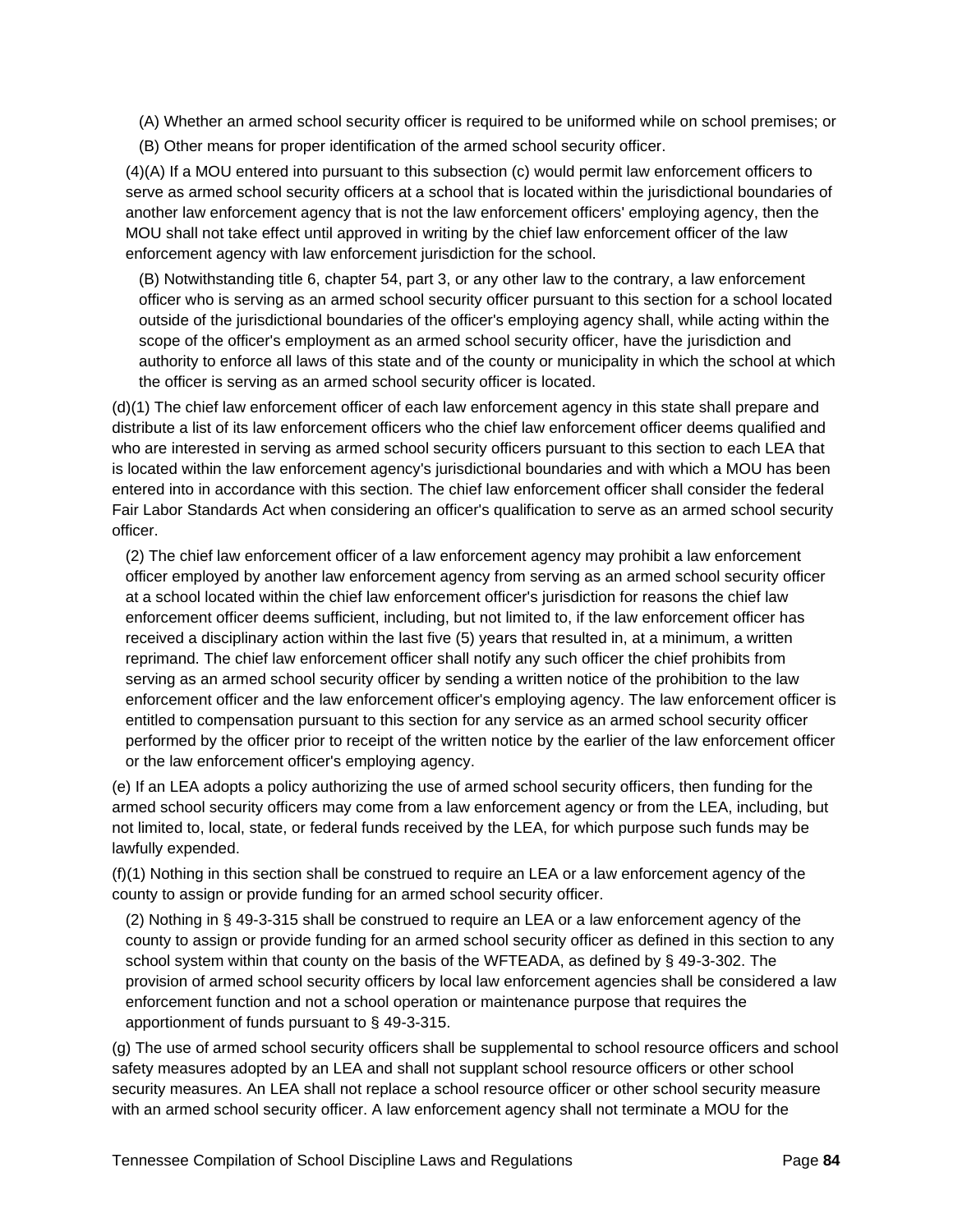provision of school resource officers based solely upon an LEA's adoption of a policy authorizing the use of armed school security officers.

(h) Following the conclusion of the 2020-2021 school year, the chief law enforcement officer of each law enforcement agency with law enforcement jurisdiction for a school that has utilized armed school security officers pursuant to this section shall submit a report to the governor, the chair of the education committee of the house of representatives, the chair of the education committee of the senate, and the commissioner of education on or before September 1, 2021, that details any school security deficiencies and that provides recommendations for security improvements for each such school. If the report requirement of this subsection (h) affects more than one (1) law enforcement agency within any one (1) county, then the affected chief law enforcement officers shall submit a single, consolidated report covering the schools that have utilized armed school security officers pursuant to this section.

### **49-6-815. People permitted to possess and carry a firearm on school grounds.**

(e) Nothing in § 49-3-315 shall be construed to require an LEA or a law enforcement agency of the county to assign or provide funding for a school resource officer as defined in § 49-6-4202 to any city school system within that county on the basis of the WFTEADA as defined by § 49-3-302. The providing of security or school resource officers by a sheriff shall be considered a law enforcement function and not a school operation or maintenance purpose that requires the apportionment of funds pursuant to § 49-3- 315.

### **49-6-4202. Part definitions.**

As used in this part, unless the context otherwise requires:

(6) "School resource officer" means a law enforcement officer, as defined under § 39-11-106, who is in compliance with all laws, rules and regulations of the peace officers standards and training commission and who has been assigned to a school in accordance with a memorandum of understanding between the chief of the appropriate law enforcement agency and the LEA.

### **49-6-4206. Policy authorizing school security officer to patrol.**

(a) As used in this section, "school security officer" means an individual who is employed exclusively by the local school board or LEA for the purpose of:

(1) Maintaining order and discipline;

- (2) Preventing crime;
- (3) Investigating violations of school board policies;

(4) Returning students who may be in violation of the law, school board, or LEA policies to school property or to a school-sponsored event until the officer can place the student into the custody of the school administrator or the administrator's designee, the school resources officer, or the appropriate law enforcement officer; and

(5) Ensuring the safety, security, and welfare of all students, faculty, staff, and visitors in an assigned school.

(b) Each LEA may develop and adopt, in consultation with the appropriate local law enforcement agency, a policy that authorizes a school security officer employed by the LEA to patrol within a one-mile radius of the security officer's assigned school, but not to exceed the boundaries of the assigned school's LEA.

(c) If an LEA adopts a policy pursuant to subsection (a) then the LEA shall file a copy of the policy with the appropriate local chief law enforcement officer.

(d) In patrolling the one-mile radius of the school, the school security officer shall:

(1) Only patrol for violations of the law that involve minors, including truancy; and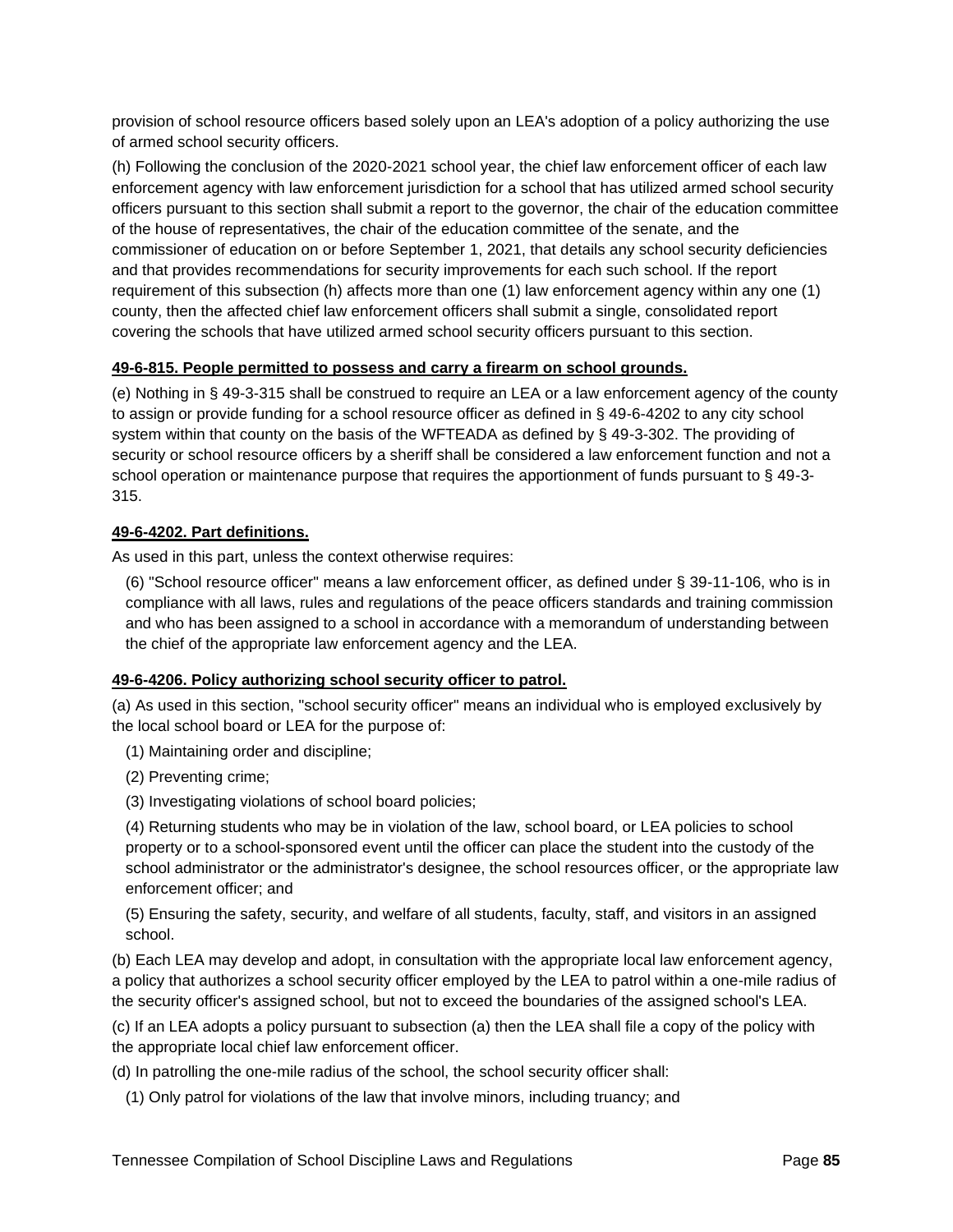(2) Immediately notify the appropriate local law enforcement agency of any violation of the law if the school security officer reasonably believes the individual committing the act to be a minor.

### **49-6-4219. Policy regulating use of electronic control devices.**

Any law enforcement agency providing a school resource officer, school security officer or other law enforcement officer providing security at a school shall have a policy regulating the use of electronic control devices, which policy shall address training in the proper use of such devices, as well as investigation, documentation and review of such use, to include final approval of any report documenting such use by the agency's chief executive officer or sheriff.

### **49-6-4302. Tennessee school safety center.**

(c)(1) The Tennessee school safety center, within the limit of appropriations for the center, shall establish school safety grants to assist LEAs in funding programs that address school safety, including, but not limited to, innovative violence prevention programs, conflict resolution, disruptive or assaultive behavior management, improved school security, school resource officers, school safety officers, peer mediation, and training for employees on the identification of possible perpetrators of school-related violence. [...]

(e) The Tennessee school safety center shall reserve moneys to fund school safety grants for LEAs with schools that did not have a full-time school resource officer during the 2018-2019 school year and that submit a school safety grant application describing the LEA's intent to utilize the grant for school resource officers, and to that end, the center shall prioritize school safety grants based on such applications. Any reserve funding awarded pursuant to this subsection (e) is subject to a twenty-five percent (25%) match by the LEA, adjusted for the LEA's fiscal capacity under the BEP formula, and must be available for school safety grants awarded for the 2019-2020 and 2020-2021 fiscal years. Any reserve funds that are not awarded pursuant to this subsection (e) must be reallocated in accordance with subsection (d). [...] (h) LEAs are authorized to act in partnership with local law enforcement agencies for the purpose of hiring school resource officers under the state grant program set forth in § 38-8-115.

## **REGULATIONS**

No relevant regulations found.

## **Threat Assessment Protocols**

### **LAWS**

### **49-6-2701. Threat assessment team.**

(a) Each LEA may adopt a policy to establish a threat assessment team within the LEA. The purpose of the threat assessment team is to develop comprehensive intervention-based approaches to prevent violence, manage reports of potential threats, and create a system that fosters a safe, supportive, and effective school environment.

(b) The threat assessment team must include LEA personnel and law enforcement personnel. An LEA's threat assessment team may include juvenile services personnel, a representative of the local district attorney's office, a representative of the department of children's services, and mental health service providers.

(c) A threat assessment team shall:

(1) Obtain training from local law enforcement or mental health service providers on how to assess individuals exhibiting threatening or disruptive behavior and develop interventions for individuals exhibiting such behavior;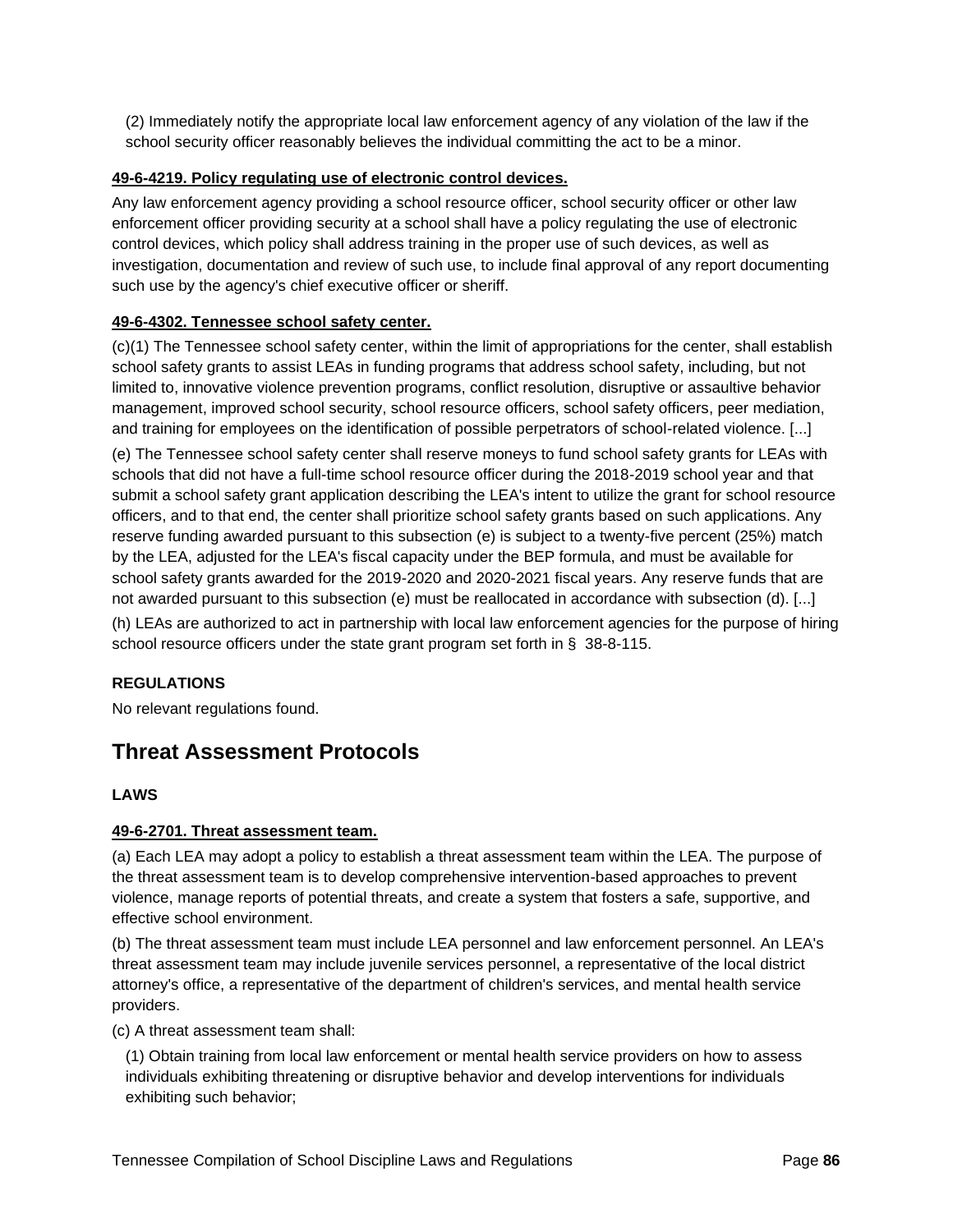(2) Conduct threat assessments based on dangerous or threatening behavior of individuals in the school, home, or community setting;

(3) Provide guidance to students, faculty, staff, and others in the LEA on how to recognize, address, and report threatening or dangerous behavior;

(4) Establish procedures that outline the circumstances in which LEA personnel are required to report threatening or dangerous behavior;

(5) Establish procedures for students, faculty, and community members to anonymously report threatening or dangerous behavior and specify to whom the behavior should be reported;

(6) Provide guidance and best practices for the intervention and prevention of violence;

(7) Establish procedures for the:

(A) Assessment of individuals exhibiting behavior that may present a threat to the health or safety of the individual or others;

(B) Development of appropriate means of intervention, diversion, and de-escalation of threats; and

(C) Development of appropriate courses of actions that should be taken in the event threatening or dangerous behavior is reported, including, but not limited to, referrals to community services or healthcare providers, notification of parents or guardians, if appropriate, or notification of law enforcement and emergency medical services;

(8) Refer individuals to support services; and

(9) Provide post-incident assessments and evaluate the effectiveness and response of the LEA to incidents.

(d) The threat assessment team shall document all behaviors and incidents deemed to pose a risk to school safety or that result in intervention and shall provide the information to the LEA. All information shall be documented in accordance with the Family Educational Rights and Privacy Act (FERPA)(20 U.S.C. 1232g), § 10-7-504, and all other relevant state and federal privacy laws. The LEA must consider the information when reviewing and developing a building-level school safety plan.

(e) The threat assessment team shall report threat assessment team activities to the local board of education and the director of schools on a regular basis. The report must include quantitative data on threat assessment team activities, including post-incident assessments, and must provide information on the effectiveness of the team's response to incidents deemed to pose a risk to school safety. The report must comply with the FERPA, § 10-7-504, and all other relevant state and federal privacy laws.

(f) Documents produced or obtained pursuant to this section are not open for public inspection. Threat assessment team meetings do not constitute an open meeting as defined by § 8-44-102.

### **49-6-2702. Request for law enforcement or court records upon determination that individual poses threat or exhibits significantly disruptive behavior or need for assistance - Use of information - Disclosure of student's education record.**

(a)(1) Upon a preliminary determination by the threat assessment team that an individual poses a threat of violence or exhibits significantly disruptive behavior or need for assistance, the threat assessment team may:

(A) Request law enforcement information or records, which may be provided as deemed appropriate by the law enforcement agency in accordance with state and federal privacy laws; and

(B) Request court files and records, which may be provided as deemed appropriate by the juvenile court pursuant to § 37-1-153.

(2) A member of a threat assessment team shall not disclose any court files or records obtained pursuant to this section or otherwise use any record of an individual beyond the purpose for which the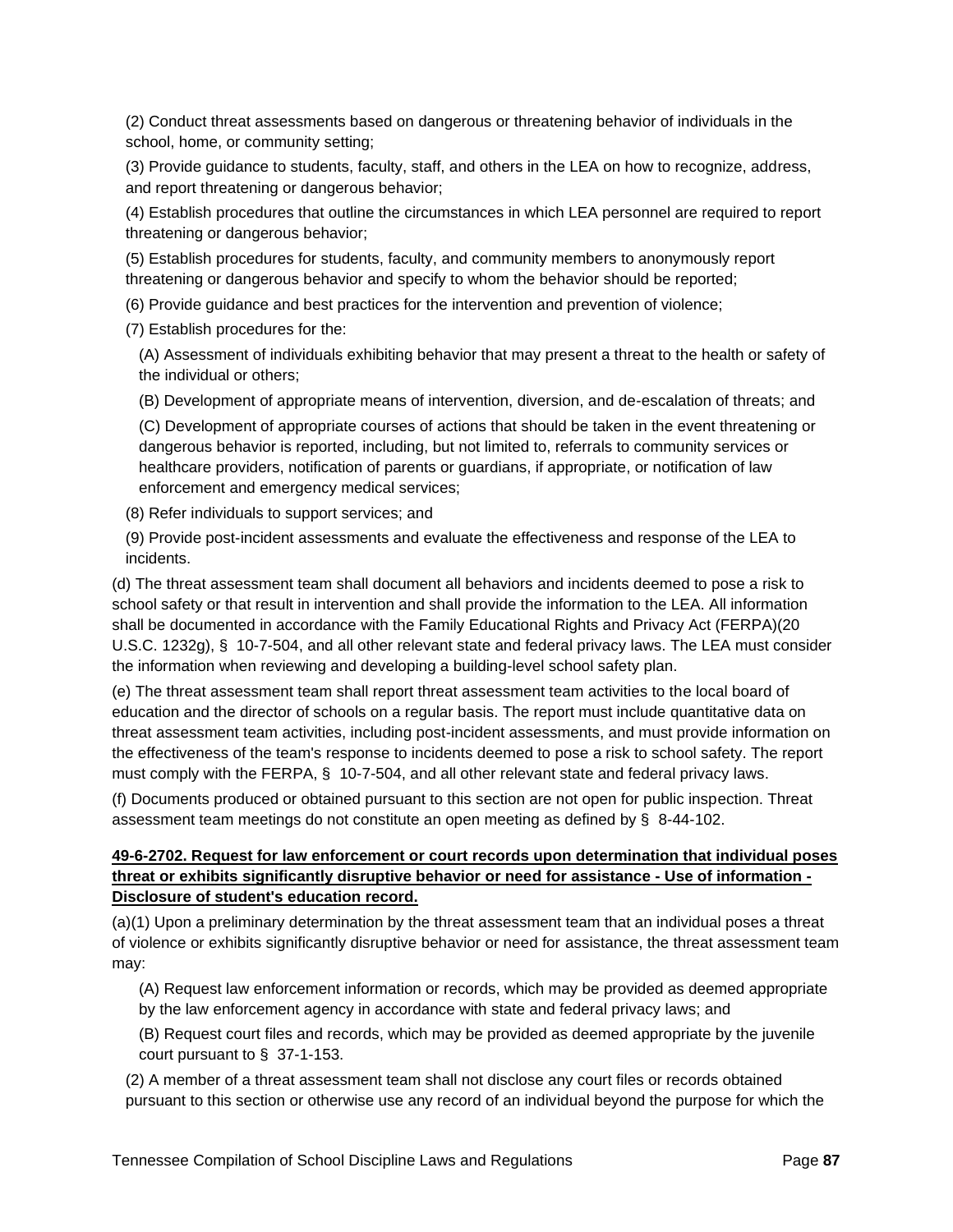disclosure was made. This section does not require a law enforcement agency or juvenile court to produce a record or limit a law enforcement agency's or juvenile court's discretion.

(3) Law enforcement and juvenile justice information obtained pursuant to this part cannot be used:

(A) To discipline or exclude a child from educational services unless the information is provided to a school pursuant to  $\S$  37-1-131(a)(2)(B); or

(B) By a juvenile court system to assess legal consequences against a person for any action, unless the information is brought before the juvenile court pursuant to a properly filed petition and addressed through the proper court proceedings in accordance with title 37, chapter 1.

(b) An LEA may disclose information contained in a student's education record to appropriate parties, including members of the threat assessment team and the members' respective agencies, in the event of an emergency if knowledge of the information is necessary to protect the health or safety of the student or other individuals. Any disclosure under this subsection (b) must comply with the Family Educational Rights and Privacy Act (FERPA)(20 U.S.C. 1232g), § 10-7-504, the Data Accessibility, Transparency and Accountability Act, compiled in chapter 1, part 7 of this title, and all other relevant state and federal privacy laws. This section does not limit an LEA's ability to disclose information to the fullest extent otherwise permitted by state or federal law.

(c) Agencies, entities, and individuals subject to the Health Insurance Portability and Accountability Act of 1996 (HIPAA)(42 U.S.C. § 1320d et seq.) may disclose information contained in a medical record to the threat assessment team if the agency, entity, or individual believes that the disclosure is necessary to prevent or lessen a serious and imminent threat to the health or safety of a person or the public. Any disclosure under this subsection (c) must comply with HIPAA. Nothing in this subsection (c) limits an agency's, entity's or individual's ability to disclose information to the fullest extent otherwise permitted by state or federal law.

(d) The threat assessment team shall certify to any agency or individual providing confidential information that the information will not be disclosed to any other party, except as provided by law. The agency providing the information to the threat assessment team shall retain ownership of the information provided, and such information remains subject to any confidentiality laws applicable to the agency. The provision of information to the threat assessment team does not waive any applicable confidentiality standards. Confidential information may be shared with the threat assessment team only as necessary to protect the safety of the individual or others. Nothing in this part compels an agency or individual to share records or information unless required by law.

### **49-6-2703. Immunity of threat assessment team.**

A threat assessment team and individual members of a threat assessment team, and any person providing information to a threat assessment team, are not liable in any action for damages or for other relief for any lawful actions taken in accordance with this part. A threat assessment team and individual members of a threat assessment team are immune from liability arising from:

(1) The provision of information to a threat assessment team, if the information is provided to the threat assessment team in good faith, without malice, and on the basis of facts known or reasonably believed to exist; or

(2) Any decisions, opinions, actions, and proceedings rendered, entered, or acted upon by a threat assessment team within the scope or function of the duties of the threat assessment team if made in good faith, without malice, and on the basis of facts known or reasonably believed to exist.

#### **REGULATIONS**

No relevant regulations found.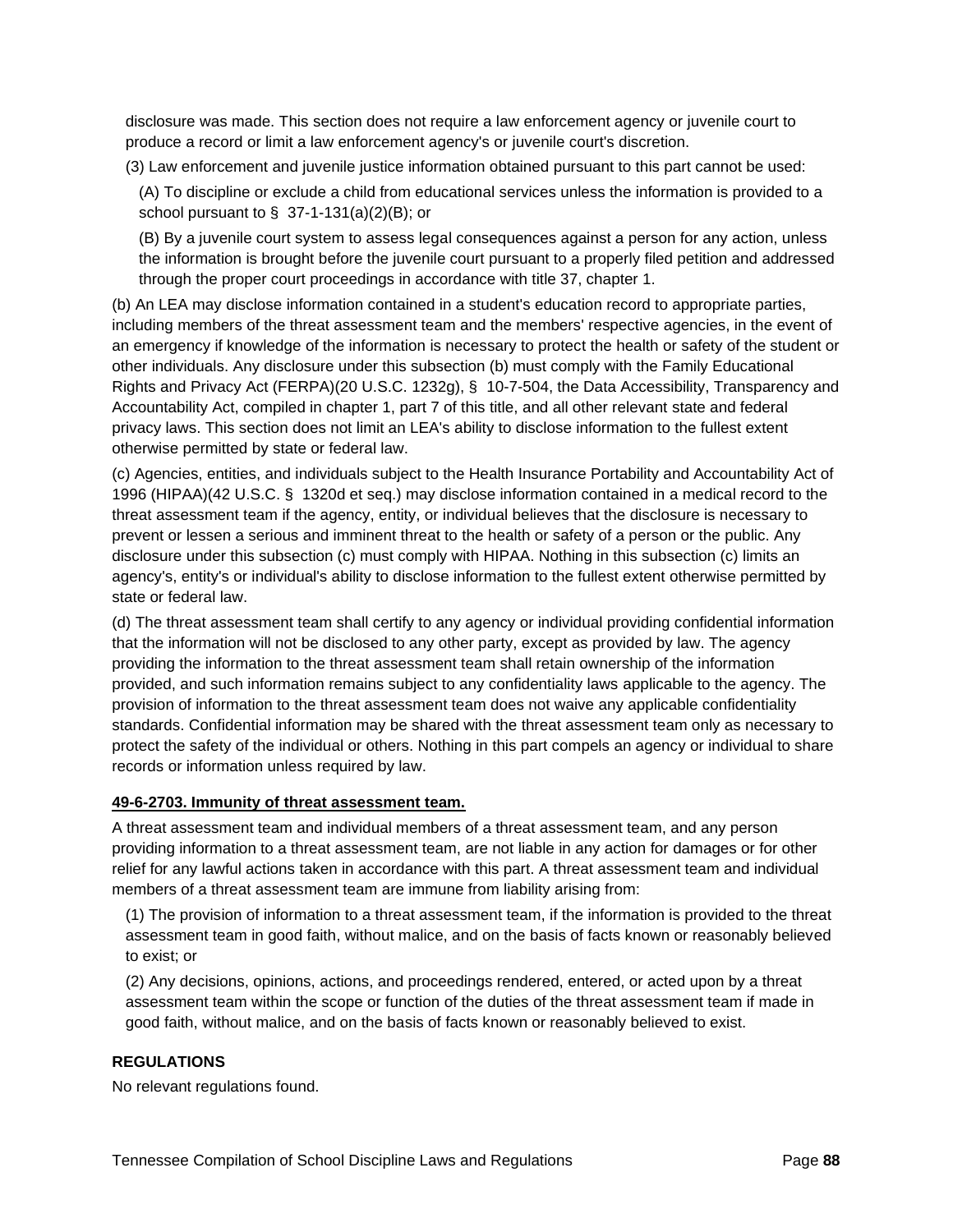# *State-Sponsored, Publicly Available Websites or Other Resources on School Discipline*

Safe, supportive learning environments use disciplinary policies and practices that help students stay out of the justice system, while ensuring academic engagement and success for all students. The following resources provided by Tennessee provide additional context to state policy and regulations and, in some cases, may support the readers' efforts to provide a positive disciplinary school climate.

| <b>Title</b>                                                          | <b>Description</b>                                                                                                                                                                                                                                            | <b>Website address (if applicable)</b>                                              |
|-----------------------------------------------------------------------|---------------------------------------------------------------------------------------------------------------------------------------------------------------------------------------------------------------------------------------------------------------|-------------------------------------------------------------------------------------|
| <b>Website</b>                                                        |                                                                                                                                                                                                                                                               |                                                                                     |
| Bullying & Harassment,<br>Tennessee Department of<br>Education (TDOE) | Provides information for parents,<br>students, and school regarding how to<br>respond to bullying.                                                                                                                                                            | https://www.tn.gov/education/heal<br>th-and-safety/bullying-and-<br>harassment.html |
| Chronic Absenteeism,<br><b>TDOE</b>                                   | Addresses Chronic Absenteeism as an<br>indicator called "Chronically Out-of-<br>School Indicator" and provides<br>information on the importance of<br>indicator and data collection, including<br>related resources and Back-to-School<br>Attendance Toolkit. | https://www.tn.gov/education/stud<br>ent-support/chronic-<br>absenteeism.html       |
| Creating Safe and<br><b>Healthy Learning</b><br>Environments, TDOE    | Provides links and key terms to<br>subtopics such as school safety,<br>school climate, bullying, and<br>harassment.                                                                                                                                           | https://www.tn.gov/education/heal<br>th-and-safety.html                             |
| RTI2, TDOE                                                            | Provides resources and information<br>about the Response to Instruction and<br>Intervention Framework.                                                                                                                                                        | https://www.tn.gov/education/instr<br>uction/tdoe-rti2.html                         |
| School Safety, TDOE                                                   | Provides an overview on school safety<br>and links to related topics including<br>bullying and harassment, school<br>resource officers, school discipline<br>institute presentations, and other<br>resources.                                                 | https://www.tn.gov/education/heal<br>th-and-safety/school-safety.html               |
| Student Supports in<br>Tennessee, TDOE                                | Provides a framework for seeing how<br>all the practices, programs, and<br>interventions fit together to meet<br>student needs.                                                                                                                               | https://www.tn.gov/education/stud<br>ent-support/student-supports-in-<br>tn.html    |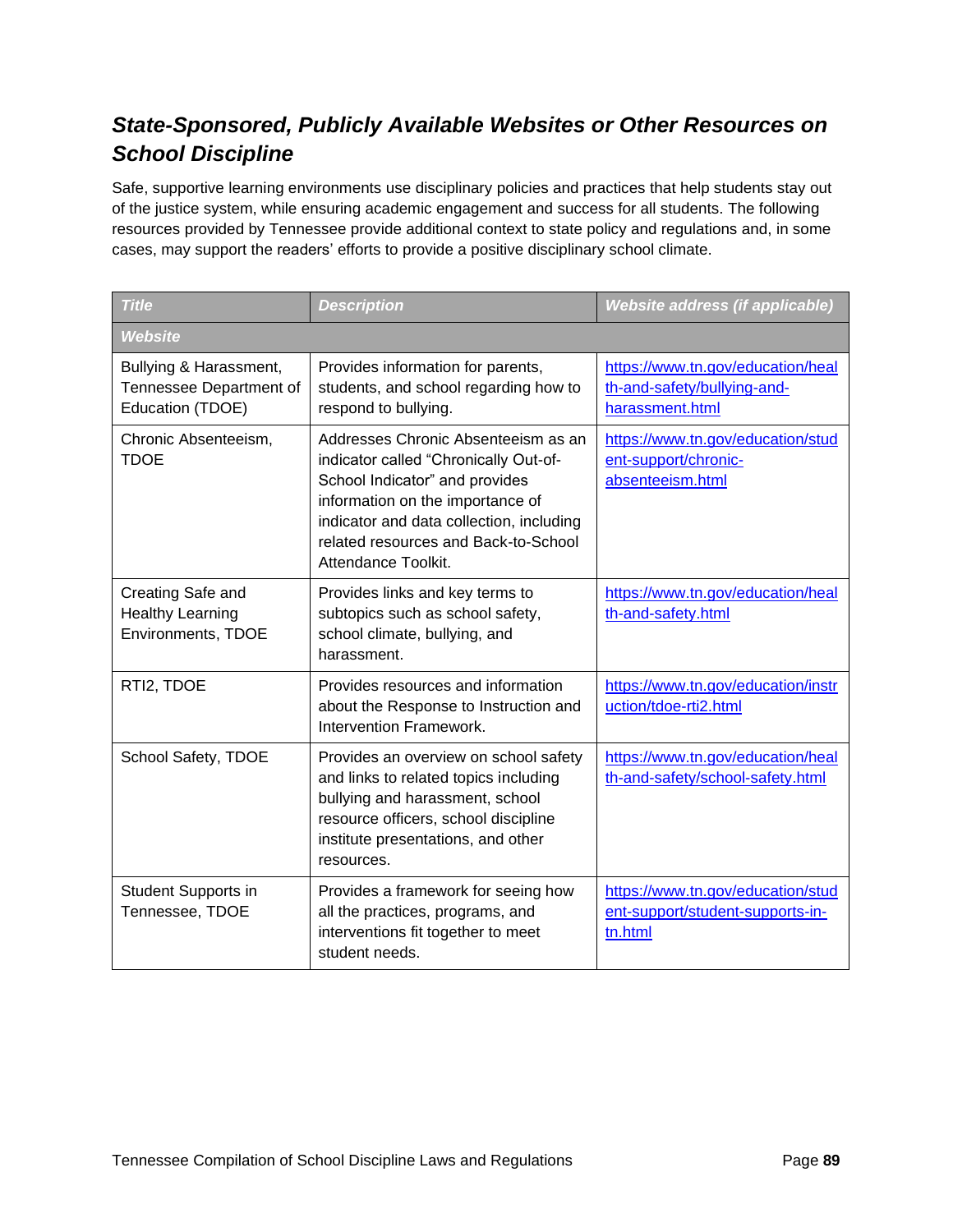| <b>Title</b>                                                                                                                                                  | <b>Description</b>                                                                                                                                                                                                                                                    | <b>Website address (if applicable)</b>                                                                               |  |  |
|---------------------------------------------------------------------------------------------------------------------------------------------------------------|-----------------------------------------------------------------------------------------------------------------------------------------------------------------------------------------------------------------------------------------------------------------------|----------------------------------------------------------------------------------------------------------------------|--|--|
| Documents                                                                                                                                                     |                                                                                                                                                                                                                                                                       |                                                                                                                      |  |  |
| <b>Bullying and Harassment:</b><br>An Educator's Guide for<br>Addressing Bullying and<br><b>Harassment Complaints</b><br>in Tennessee (October<br>2012), TDOE | Manual for LEAs on bullying and<br>harassment.                                                                                                                                                                                                                        | https://www.tn.gov/content/dam/tn<br>/education/safety/bully_harass_e<br>ducator_guide_complaints.pdf                |  |  |
| Implementation Guide:<br>Response to Instruction<br>and Intervention<br>Framework, TDOE                                                                       | Implementation guide for school<br>districts and administrators regarding<br>the RTI <sup>2</sup> framework to ensure positive<br>outcomes for Tennessee students.                                                                                                    | https://www.tn.gov/content/dam/tn<br>/education/special-<br>education/rti/rti2_implementation<br>guide.pdf           |  |  |
| Overview of Student<br>Supports in Tennessee<br>(March 2018), TDOE                                                                                            | Provides in-depth information<br>regarding the Multi-Tiered System of<br>Supports framework to assist school<br>administrators in adopting and<br>implementing MTSS in schools.                                                                                       | https://www.tn.gov/content/dam/tn<br>/education/reports/student_suppo<br>rts overview.pdf                            |  |  |
| Sample Bullying and<br>Harassment Policy,<br><b>TDOE</b>                                                                                                      | Sample policy addressing bullying and<br>harassment in schools.                                                                                                                                                                                                       | https://www.tn.gov/content/dam/tn<br>/education/safety/bully_harass_sa<br>mple_policy.pdf                            |  |  |
| Sample Memorandum of<br>Understanding, TDOE                                                                                                                   | Sample MOU for school resource<br>officer program in Tennessee schools.                                                                                                                                                                                               | https://www.tn.gov/content/dam/tn<br>/education/safety/safe_sch/safe_s<br>ch_sro_sample_mou.docx                     |  |  |
| Trauma-informed<br><b>Discipline Practices</b><br>Guidance Document,<br><b>TDOE</b>                                                                           | Guidance document provides<br>information about trauma-informed<br>discipline practices.                                                                                                                                                                              | https://www.tn.gov/content/dam/tn<br>/education/safety/Trauma_inform<br>ed_Discipline_Practices_Guidanc<br>e.docx    |  |  |
| <b>Other Resources</b>                                                                                                                                        |                                                                                                                                                                                                                                                                       |                                                                                                                      |  |  |
| 2019 Legislative Report,<br>TDOE                                                                                                                              | Report on Public Chapters and<br>Resolutions Affecting K-12 Education<br>in Tennessee.                                                                                                                                                                                | https://www.tn.gov/content/dam/tn<br>/education/legal/2019_legislative<br>report.pdf                                 |  |  |
| <b>Bullying and Harassment</b><br><b>Compliance Report</b><br>(Updated December<br>2019), TDOE                                                                | Document states the total number of<br>bullying cases reported statewide<br>(2018-19). Bullying has no place in<br>Tennessee schools and TDOE is<br>dedicated to responsibly and<br>effectively addressing bullying and<br>harassment in Tennessee public<br>schools. | https://www.tn.gov/content/dam/tn<br>/education/legal/BullyingandHara<br>ssmentComplianceReport201820<br>19FINAL.pdf |  |  |